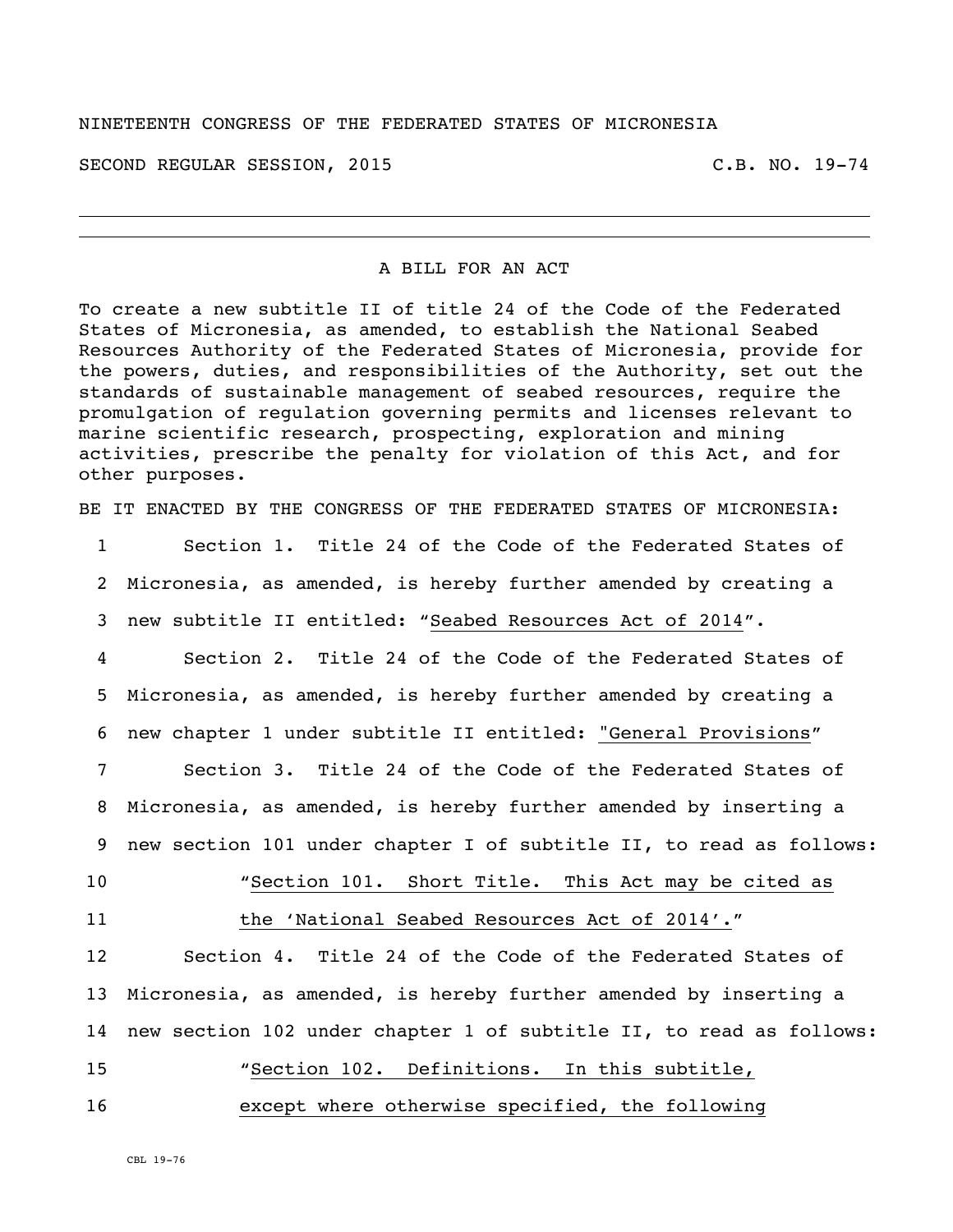| $\mathbf 1$    | terms shall have the meanings stated below:         |
|----------------|-----------------------------------------------------|
| $\overline{c}$ | (1) For the purpose of this subtitle the            |
| 3              | following terms shall have the following meanings - |
| 4              | "Affiliate" - in relation to an Applicant or Title  |
| 5              | Holder, means any person, firm, body corporate or   |
| 6              | entity that controls, is controlled by, or is under |
| 7              | the common control with, the Applicant or Title     |
| 8              | Holder;                                             |
| 9              | "Ancillary Operations" - means any activity carried |
| 10             | on by or on behalf of a Title Holder under this     |
| 11             | subtitle in support of Seabed Mineral Activities    |
| 12             | (including travel between port and the Title Area,  |
| 13             | the establishment and operation of sampling or      |
| 14             | collecting systems and equipment, platforms,        |
| 15             | installations, processing facilities,               |
| 16             | transportation systems and other plant and          |
| 17             | machinery - insofar as the foregoing occurs within  |
| 18             | Federated States of Micronesia's national           |
| 19             | jurisdiction);                                      |
| 20             | "Applicant" - means a person applying to the NSRA   |
| 21             | for a Prospecting Permit, License or Sponsorship    |
| 22             | Certificate under this subtitle;                    |
| 23             | "Application" - means an application made by a      |
| 24             | person to the NSRA for a Prospecting Permit,        |
| 25             | License or Sponsorship Certificate under this       |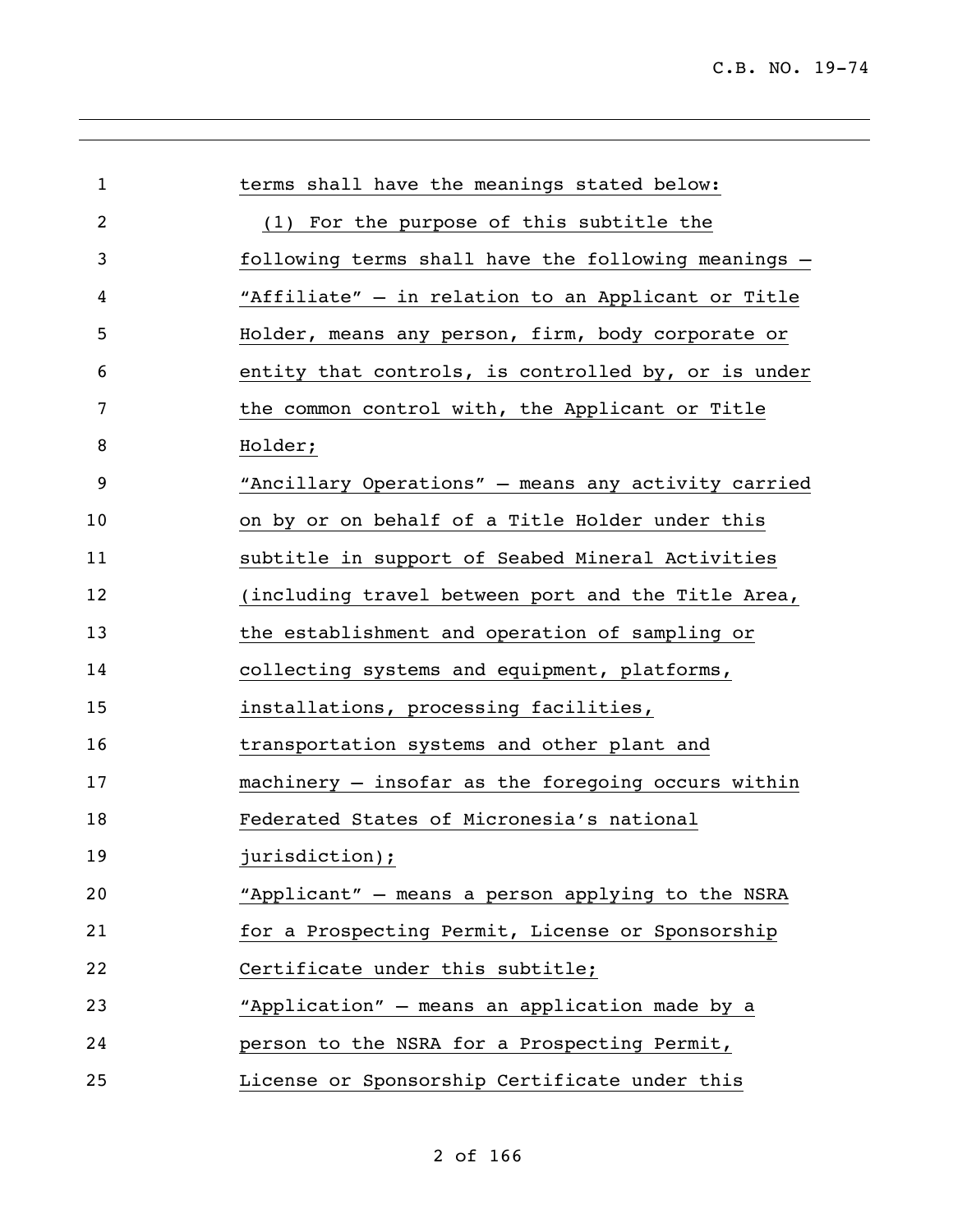| "The Area" - means the seabed and ocean floor and<br>2<br>subsoil thereof beyond the limits of national<br>3<br>jurisdiction as defined under Article 1(1) of the<br>4<br>5<br>UN Convention on the Law of the Sea;<br>"Continental Shelf" - means the seabed and subsoil<br>6<br>of the Federated States of Micronesia as defined<br>7<br>under Article 76 of the UN Convention on the Law of<br>8<br>9<br>the Sea;<br>"Contract Area" - means any part of the Area in<br>10<br>respect of which there is in force a contract<br>11<br>12<br>between NSRA or a Sponsored Party and the ISA for<br>13<br>the conduct of Seabed Mineral Activities;<br>14<br>"Department" - means the Department of Resources<br>and Development of the National Government of the<br>15<br>16<br>Federated States of Micronesia;<br>"Environment Law" - means Title 25 of the Code of<br>17<br>the Federated States of Micronesia, as amended by<br>18<br>19<br>the FSM Environmental Protection Act 2012 or any<br>Act replacing that Act, and any regulations made<br>20<br>21<br>under it;<br>"Environment" - means all natural, physical and<br>22<br>social resources and ecosystems, including land,<br>23<br>rock, seabed, soil, minerals, water, air, climate,<br>24<br>25<br>material assets, cultural heritage, landscape, | $\mathbf 1$ | subtitle; |
|----------------------------------------------------------------------------------------------------------------------------------------------------------------------------------------------------------------------------------------------------------------------------------------------------------------------------------------------------------------------------------------------------------------------------------------------------------------------------------------------------------------------------------------------------------------------------------------------------------------------------------------------------------------------------------------------------------------------------------------------------------------------------------------------------------------------------------------------------------------------------------------------------------------------------------------------------------------------------------------------------------------------------------------------------------------------------------------------------------------------------------------------------------------------------------------------------------------------------------------------------------------------------------------------------------------------|-------------|-----------|
|                                                                                                                                                                                                                                                                                                                                                                                                                                                                                                                                                                                                                                                                                                                                                                                                                                                                                                                                                                                                                                                                                                                                                                                                                                                                                                                      |             |           |
|                                                                                                                                                                                                                                                                                                                                                                                                                                                                                                                                                                                                                                                                                                                                                                                                                                                                                                                                                                                                                                                                                                                                                                                                                                                                                                                      |             |           |
|                                                                                                                                                                                                                                                                                                                                                                                                                                                                                                                                                                                                                                                                                                                                                                                                                                                                                                                                                                                                                                                                                                                                                                                                                                                                                                                      |             |           |
|                                                                                                                                                                                                                                                                                                                                                                                                                                                                                                                                                                                                                                                                                                                                                                                                                                                                                                                                                                                                                                                                                                                                                                                                                                                                                                                      |             |           |
|                                                                                                                                                                                                                                                                                                                                                                                                                                                                                                                                                                                                                                                                                                                                                                                                                                                                                                                                                                                                                                                                                                                                                                                                                                                                                                                      |             |           |
|                                                                                                                                                                                                                                                                                                                                                                                                                                                                                                                                                                                                                                                                                                                                                                                                                                                                                                                                                                                                                                                                                                                                                                                                                                                                                                                      |             |           |
|                                                                                                                                                                                                                                                                                                                                                                                                                                                                                                                                                                                                                                                                                                                                                                                                                                                                                                                                                                                                                                                                                                                                                                                                                                                                                                                      |             |           |
|                                                                                                                                                                                                                                                                                                                                                                                                                                                                                                                                                                                                                                                                                                                                                                                                                                                                                                                                                                                                                                                                                                                                                                                                                                                                                                                      |             |           |
|                                                                                                                                                                                                                                                                                                                                                                                                                                                                                                                                                                                                                                                                                                                                                                                                                                                                                                                                                                                                                                                                                                                                                                                                                                                                                                                      |             |           |
|                                                                                                                                                                                                                                                                                                                                                                                                                                                                                                                                                                                                                                                                                                                                                                                                                                                                                                                                                                                                                                                                                                                                                                                                                                                                                                                      |             |           |
|                                                                                                                                                                                                                                                                                                                                                                                                                                                                                                                                                                                                                                                                                                                                                                                                                                                                                                                                                                                                                                                                                                                                                                                                                                                                                                                      |             |           |
|                                                                                                                                                                                                                                                                                                                                                                                                                                                                                                                                                                                                                                                                                                                                                                                                                                                                                                                                                                                                                                                                                                                                                                                                                                                                                                                      |             |           |
|                                                                                                                                                                                                                                                                                                                                                                                                                                                                                                                                                                                                                                                                                                                                                                                                                                                                                                                                                                                                                                                                                                                                                                                                                                                                                                                      |             |           |
|                                                                                                                                                                                                                                                                                                                                                                                                                                                                                                                                                                                                                                                                                                                                                                                                                                                                                                                                                                                                                                                                                                                                                                                                                                                                                                                      |             |           |
|                                                                                                                                                                                                                                                                                                                                                                                                                                                                                                                                                                                                                                                                                                                                                                                                                                                                                                                                                                                                                                                                                                                                                                                                                                                                                                                      |             |           |
|                                                                                                                                                                                                                                                                                                                                                                                                                                                                                                                                                                                                                                                                                                                                                                                                                                                                                                                                                                                                                                                                                                                                                                                                                                                                                                                      |             |           |
|                                                                                                                                                                                                                                                                                                                                                                                                                                                                                                                                                                                                                                                                                                                                                                                                                                                                                                                                                                                                                                                                                                                                                                                                                                                                                                                      |             |           |
|                                                                                                                                                                                                                                                                                                                                                                                                                                                                                                                                                                                                                                                                                                                                                                                                                                                                                                                                                                                                                                                                                                                                                                                                                                                                                                                      |             |           |
|                                                                                                                                                                                                                                                                                                                                                                                                                                                                                                                                                                                                                                                                                                                                                                                                                                                                                                                                                                                                                                                                                                                                                                                                                                                                                                                      |             |           |
|                                                                                                                                                                                                                                                                                                                                                                                                                                                                                                                                                                                                                                                                                                                                                                                                                                                                                                                                                                                                                                                                                                                                                                                                                                                                                                                      |             |           |
|                                                                                                                                                                                                                                                                                                                                                                                                                                                                                                                                                                                                                                                                                                                                                                                                                                                                                                                                                                                                                                                                                                                                                                                                                                                                                                                      |             |           |
|                                                                                                                                                                                                                                                                                                                                                                                                                                                                                                                                                                                                                                                                                                                                                                                                                                                                                                                                                                                                                                                                                                                                                                                                                                                                                                                      |             |           |
|                                                                                                                                                                                                                                                                                                                                                                                                                                                                                                                                                                                                                                                                                                                                                                                                                                                                                                                                                                                                                                                                                                                                                                                                                                                                                                                      |             |           |
|                                                                                                                                                                                                                                                                                                                                                                                                                                                                                                                                                                                                                                                                                                                                                                                                                                                                                                                                                                                                                                                                                                                                                                                                                                                                                                                      |             |           |

of 166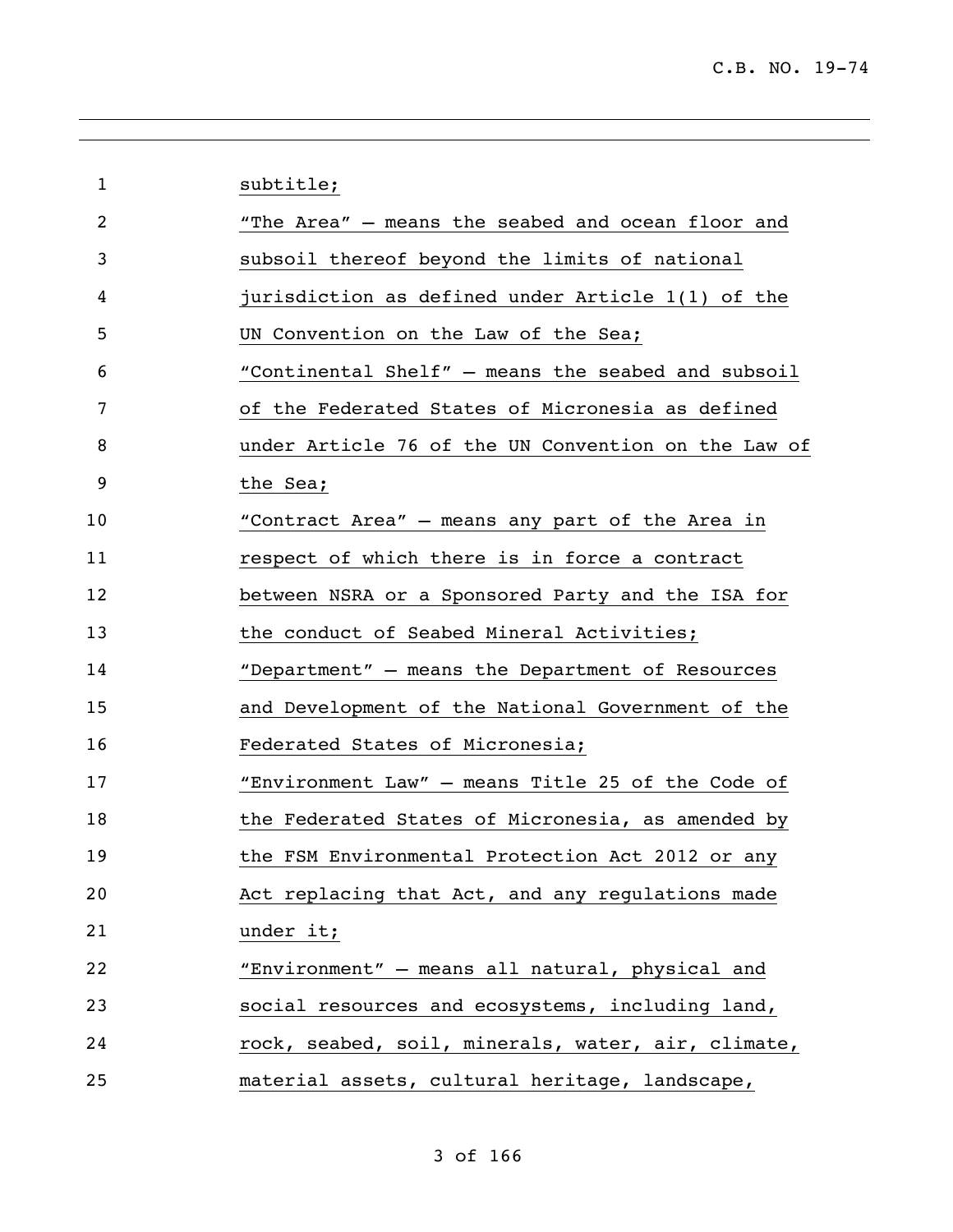| 1  | plants, animals, human beings, and their habitats,       |
|----|----------------------------------------------------------|
|    |                                                          |
| 2  | and the interaction between any of these factors;        |
| 3  | "Environmental and Social Impact Assessment" -           |
| 4  | means the identification, analysis and evaluation        |
| 5  | of the potential effects that a development project      |
| 6  | may have on the Environment and the proposal of          |
| 7  | measures to mitigate those impacts;                      |
| 8  | "Exclusive Economic Zone" - means the exclusive          |
| 9  | economic zone of the Federated States of Micronesia      |
| 10 | as defined under section 104 of Title 18 of the          |
| 11 | Code of the Federated States of Micronesia;              |
| 12 | "Executive Director" - means the executive director      |
| 13 | of the NSRA;                                             |
| 14 | "Exploration" - means                                    |
| 15 | (a) the search for Seabed Mineral deposits,              |
| 16 | including by drilling, with exclusive rights,            |
| 17 | (b) the sampling and analysis of such deposits,          |
| 18 | (c) the testing of systems and equipment, and            |
| 19 | (d) the carrying out of studies, for the purpose         |
| 20 | of investigating whether those minerals can be           |
| 21 | commercially exploited;                                  |
| 22 | An "Incident" occurs when                                |
| 23 | (i) any ship or installation while engaged in            |
| 24 | Marine Scientific Research, Seabed Mineral Activities or |
| 25 | Ancillary Operations is lost, abandoned, capsized or     |
|    |                                                          |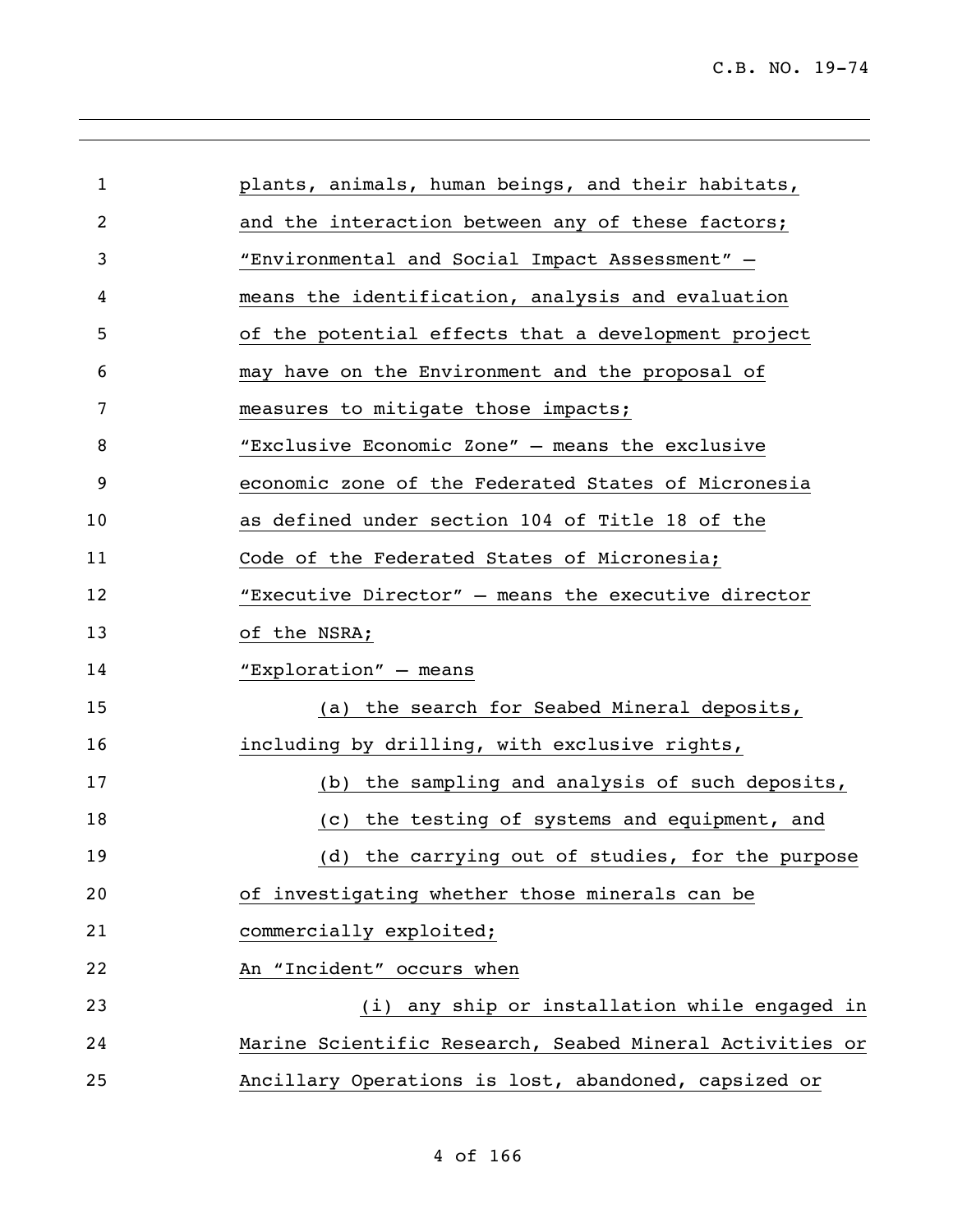| $\mathbf{1}$   | incurs significant damage;                               |
|----------------|----------------------------------------------------------|
| $\overline{2}$ | (ii) loss of life or injury requiring                    |
| 3              | hospitalization occurs on board any ship or installation |
| 4              | while engaged in Marine Scientific Research, Seabed      |
| 5              | Mineral Activities or Ancillary Operations;              |
| 6              | (iii) the conduct of Marine Scientific                   |
| 7              | Research, Seabed Mineral Activities or Ancillary         |
| 8              | Operations results in unanticipated Serious Harm to the  |
| 9              | Environment;                                             |
| 10             | (iv) the conduct of Marine Scientific                    |
| 11             | Research, Seabed Mineral Activities or Ancillary         |
| 12             | Operations results in the pollution of the Marine        |
| 13             | Environment in breach of the Federated States of         |
| 14             | Micronesia's obligations under international law; or     |
| 15             | (v) where Seabed Mineral Activities are                  |
| 16             | occurring in the Area, the ISA issues an emergency order |
| 17             | in connection with the Seabed Mineral Activities.        |
| 18             | "Inspector" - means a person appointed by the NSRA as an |
| 19             | inspector in relation to Seabed Mineral Activities under |
| 20             | section 213 of this subtitle;                            |
| 21             | "The International Seabed Authority" or "ISA" - means    |
| 22             | the International Seabed Authority established by Part   |
| 23             | XI Section 4 of the UN Convention on the Law of the Sea  |
| 24             | as the organization through which State Parties to the   |
| 25             | UN Convention on the Law of the Sea shall organize and   |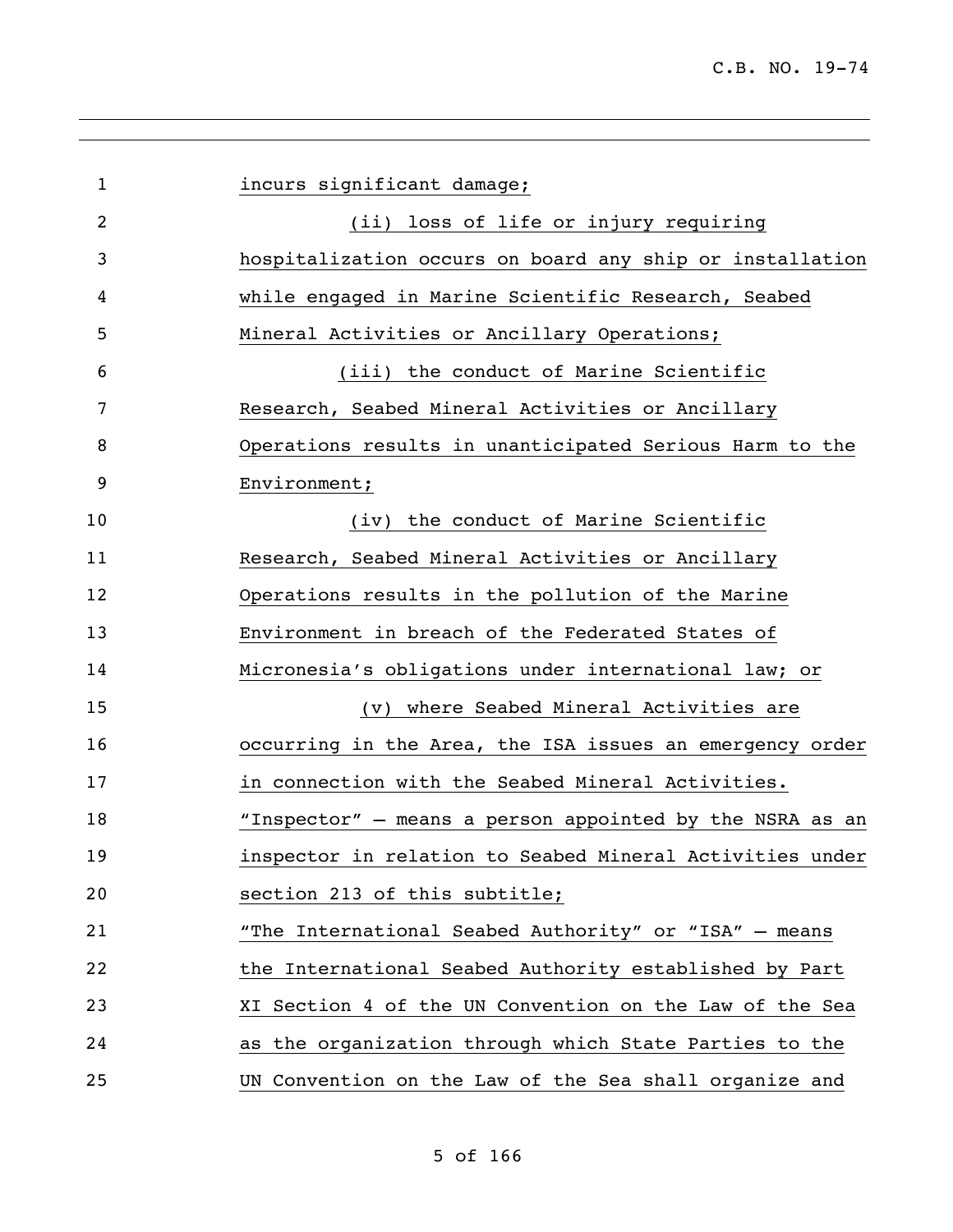| $\mathbf{1}$ | control seabed mineral activities in the Area; "License"   |
|--------------|------------------------------------------------------------|
| 2            | - means a written document that is granted under chapter   |
| 3            | 7 of this subtitle for the purpose of conducting           |
| 4            | Exploration or Mining under this subtitle;                 |
| 5            | "License Area" - means a part of the Federated States of   |
| 6            | Micronesia's seabed in respect of which there is in        |
| 7            | force an Exploration or Mining License;                    |
| 8            | "Licensee" - means any person to whom an Exploration or    |
| 9            | Mining License is issued under chapter 6 of this           |
| 10           | subtitle, that person's representatives, and any person    |
| 11           | or persons to whom the Title conferred by the License      |
| 12           | may lawfully have been transferred, mortgaged leased or    |
| 13           | otherwise assigned;                                        |
| 14           | "Marine Environment" $-$ means the environment of the sea, |
| 15           | and includes the physical, chemical, geological and        |
| 16           | biological and genetic components, conditions and          |
| 17           | factors which interact and determine the productivity,     |
| 18           | state, condition and quality of the marine ecosystem,      |
| 19           | the waters of the seas and oceans and the airspace above   |
| 20           | those waters, as well as the seabed and ocean floor and    |
| 21           | subsoil thereof;                                           |
| 22           | "Marine Reserve" - means any conservation area, marine     |
| 23           | park or reserve, or similar protective measures for the    |
| 24           | marine environment or biology declared under the laws of   |
| 25           | the Federated States of Micronesia, which prohibits the    |

of 166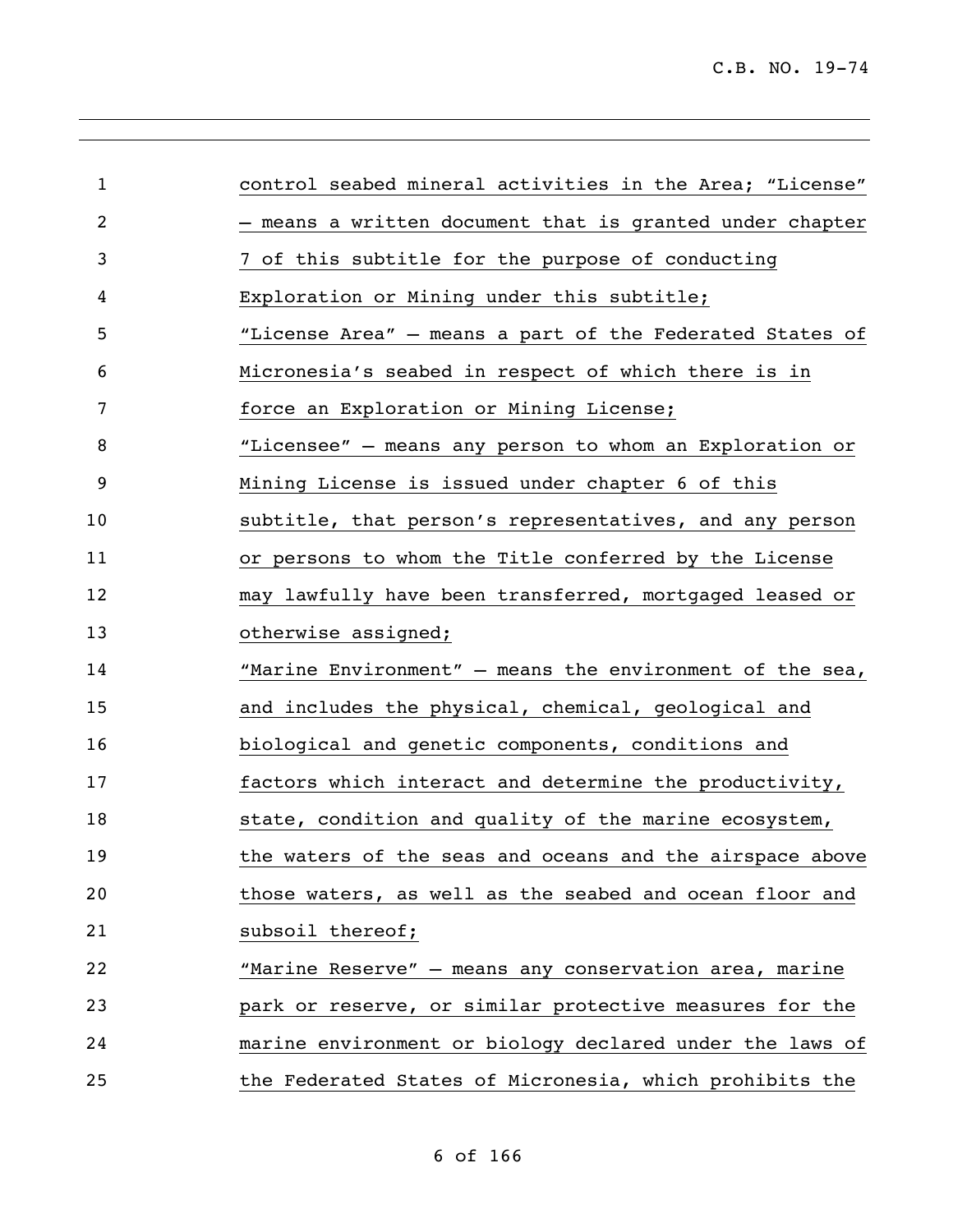| $\mathbf{1}$   | conduct of Seabed Mineral Activities;                    |
|----------------|----------------------------------------------------------|
| $\overline{c}$ | "Marine Scientific Research" - means any study, research |
| 3              | or other related scientific activity, whether            |
| 4              | fundamental or applied, intended to increase knowledge   |
| 5              | about the Marine Environment for the benefit of all      |
| 6              | mankind, and not undertaken directly for industrial or   |
| 7              | economic purposes, that falls within the permitting      |
| 8              | provisions of subtitle I;                                |
| 9              | "Mining" - means the recovery for commercial purposes of |
| 10             | Seabed Minerals and the extraction of minerals           |
| 11             | therefrom, including the construction and operation of   |
| 12             | mining, processing and transportation systems, for the   |
| 13             | production and marketing of metals;                      |
| 14             | "NSRA" - means the National Seabed Resources Authority   |
| 15             | established under section 201 of this subtitle;          |
| 16             | "Person" - means any natural person or group of natural  |
| 17             | persons, or legal person or business enterprise and      |
| 18             | includes, but is not limited to a company, corporation,  |
| 19             | partnership, cooperative, or association;                |
| 20             | "The Precautionary Approach" - the precautionary         |
| 21             | approach means that where there is a threat of serious   |
| 22             | harm or irreversible damage to the Environment, or       |
| 23             | threat to human health in the Federated States of        |
| 24             | Micronesia, precautionary measures should be taken even  |
| 25             | if a lack of scientific knowledge means that some cause  |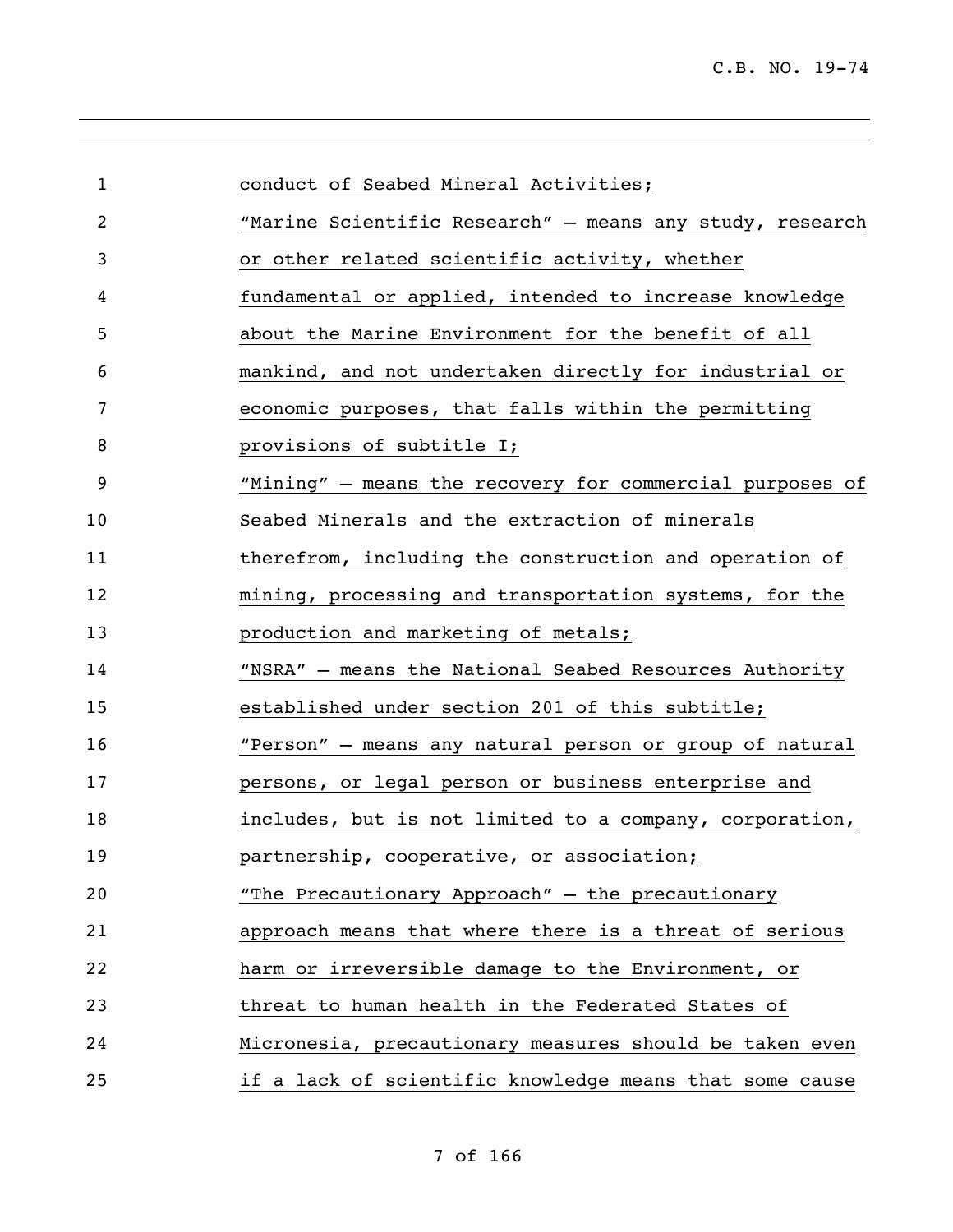| 1  | and effect relationships are not fully understood.       |
|----|----------------------------------------------------------|
| 2  | "Prescribed" - means Prescribed by Regulations           |
| 3  | promulgated under this subtitle or other applicable Act; |
| 4  | "Prospecting" - means the search for Seabed Mineral      |
| 5  | deposits, including estimation of the composition, size  |
| 6  | and distribution of deposits and their economic values,  |
| 7  | using low impact activities and without any exclusive    |
| 8  | rights;                                                  |
| 9  | "Prospecting Permit" - means a written document that is  |
| 10 | granted under chapter 6 of this subtitle for the purpose |
| 11 | of allowing the conduct of Prospecting within the        |
| 12 | Exclusive Economic Zone of the Federated States of       |
| 13 | Micronesia pursuant to this subtitle;                    |
| 14 | "Prospector" - means a person to whom a Prospecting      |
| 15 | Permit is granted under chapter 6 of this subtitle, that |
| 16 | person's representatives, and any person or persons to   |
| 17 | whom the Title conferred by the Prospecting Permit may   |
| 18 | lawfully have been assigned;                             |
| 19 | "Protected Area" - means any area or areas within the    |
| 20 | Federated States of Micronesia established as a          |
| 21 | protected area within the meaning of the Convention on   |
| 22 | Biological Diversity (opened for signature at the Earth  |
| 23 | Summit in Rio de Janeiro on 5 June 1992, entered into    |
| 24 | force on 29 December 1993, signed by the Federated       |
| 25 | States of Micronesia on 12 June 1992 and ratified on 20  |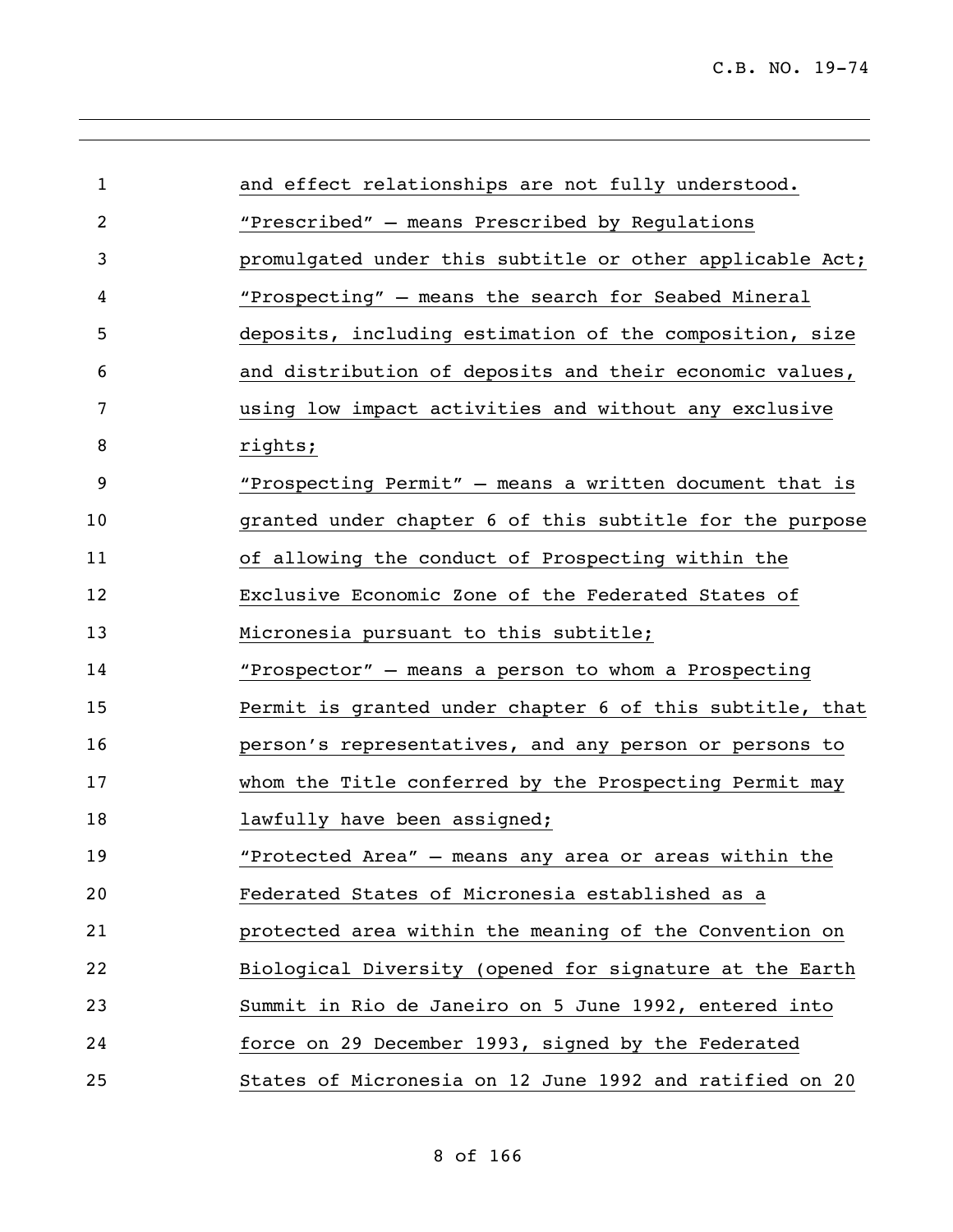| 1              | June 1994);                                              |
|----------------|----------------------------------------------------------|
| $\overline{2}$ | "Public Official" - means a person in the permanent or   |
| 3              | temporary employment of the Government of the Federated  |
| 4              | States of Micronesia whether exempted or not exempted by |
| 5              | section 117 of title 52 of the Code of the Federated     |
| 6              | States of Micronesia;                                    |
| 7              | "Qualification", "Qualification Criteria", "Qualify" and |
| 8              | "Qualified" refers to criteria that a License Applicant  |
| 9              | must, in the NSRA's determination, meet under section    |
| 10             | 605 of this subtitle in order for that Applicant's       |
| 11             | License Application to be evaluated by the NSRA;         |
| 12             | "Regulations" - means all regulations promulgated under  |
| 13             | this subtitle;                                           |
| 14             | "Rules of the ISA" - means any rules, regulations, or    |
| 15             | procedures adopted by the ISA pursuant to its powers     |
| 16             | conferred by the UN Convention on the Law of the Sea     |
| 17             | that are from time to time in force, and any contractual |
| 18             | terms contained in a contract between the ISA and a      |
| 19             | Sponsored Party relating to Seabed Mineral Activities in |
| 20             | the Area;                                                |
| 21             | "Seabed Minerals" - means the hard mineral resources     |
| 22             | deposited in any part of the deep seabed, including      |
| 23             | those in crust, nodule, or hydrothermal deposit form,    |
| 24             | which contain (in quantities greater than trace)         |
| 25             | metalliferous or non-metalliferous elements;             |

# of 166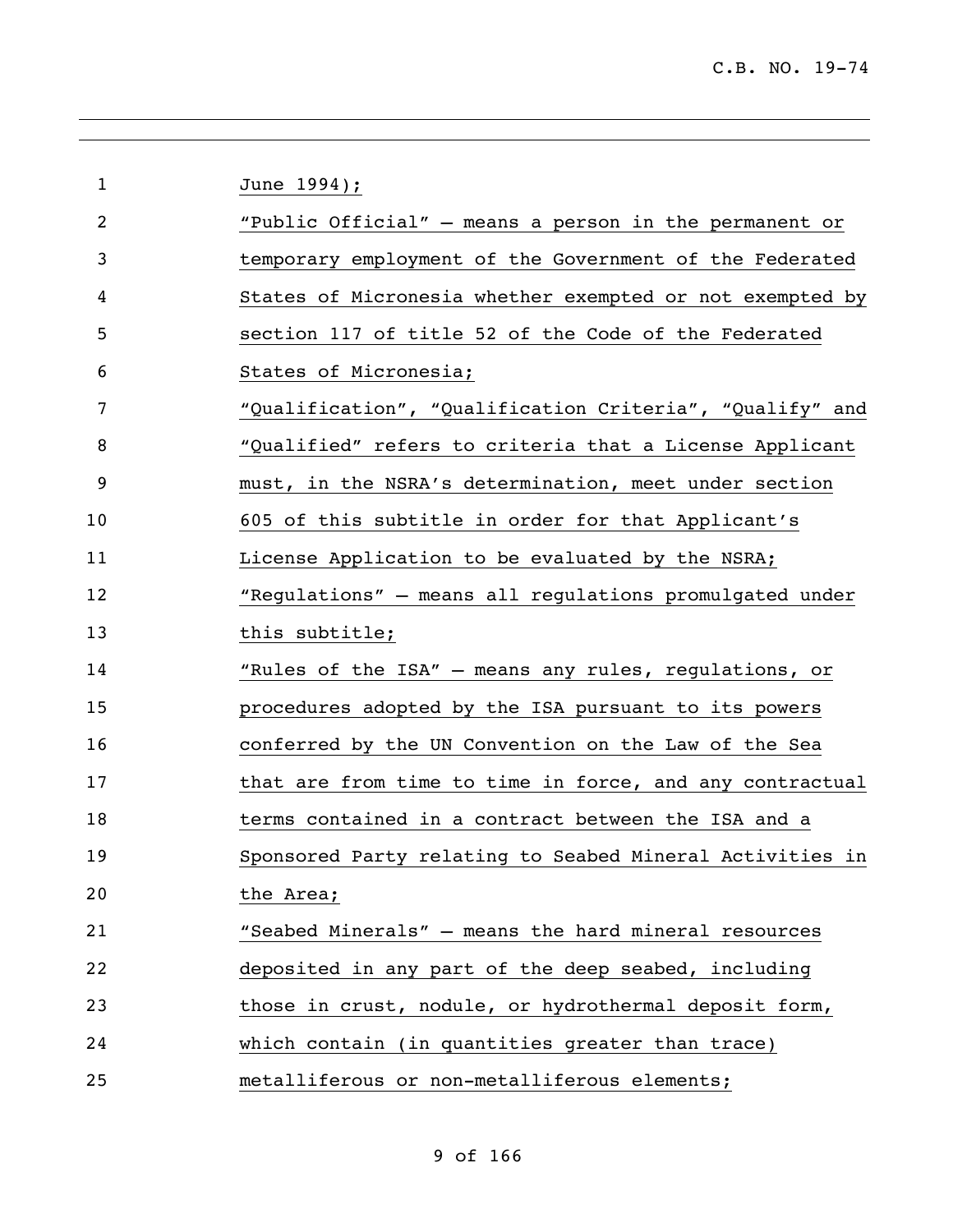| 1  | "Seabed Mineral Activities" - means                      |
|----|----------------------------------------------------------|
| 2  | (a) Operations for Prospecting under Prospecting         |
| 3  | Permit, Exploration under Exploration License, or Mining |
| 4  | under Mining License, of Seabed Minerals within the      |
| 5  | Federated States of Micronesia's national jurisdiction,  |
| 6  | or                                                       |
| 7  | (b) Exploration or Mining of Seabed Minerals in          |
| 8  | the Area under the Federated States of Micronesia's      |
| 9  | contract or sponsorship, under this subtitle;            |
| 10 | "Secretary"- means the Secretary of the Department       |
| 11 | of Resources and Development for the National            |
| 12 | Government of the Federated States of Micronesia;        |
| 13 | "Serious Harm" - means any significant adverse           |
| 14 | change. In relation to the Marine Environment,           |
| 15 | this means any effect that compromises ecosystem         |
| 16 | structure or function in a manner that impairs the       |
| 17 | ability of affected populations to replace               |
| 18 | themselves, degrades the long-term natural               |
| 19 | productivity of habitats, or causes, on more than a      |
| 20 | temporary basis, significant loss of species             |
| 21 | richness, habitat, or community types;                   |
| 22 | "Sponsored Party" - means a person who holds a           |
| 23 | current Sponsorship Certificate validly issued by        |
| 24 | the Federated States of Micronesia under chapter 7       |
| 25 | of this subtitle, and that person's representatives      |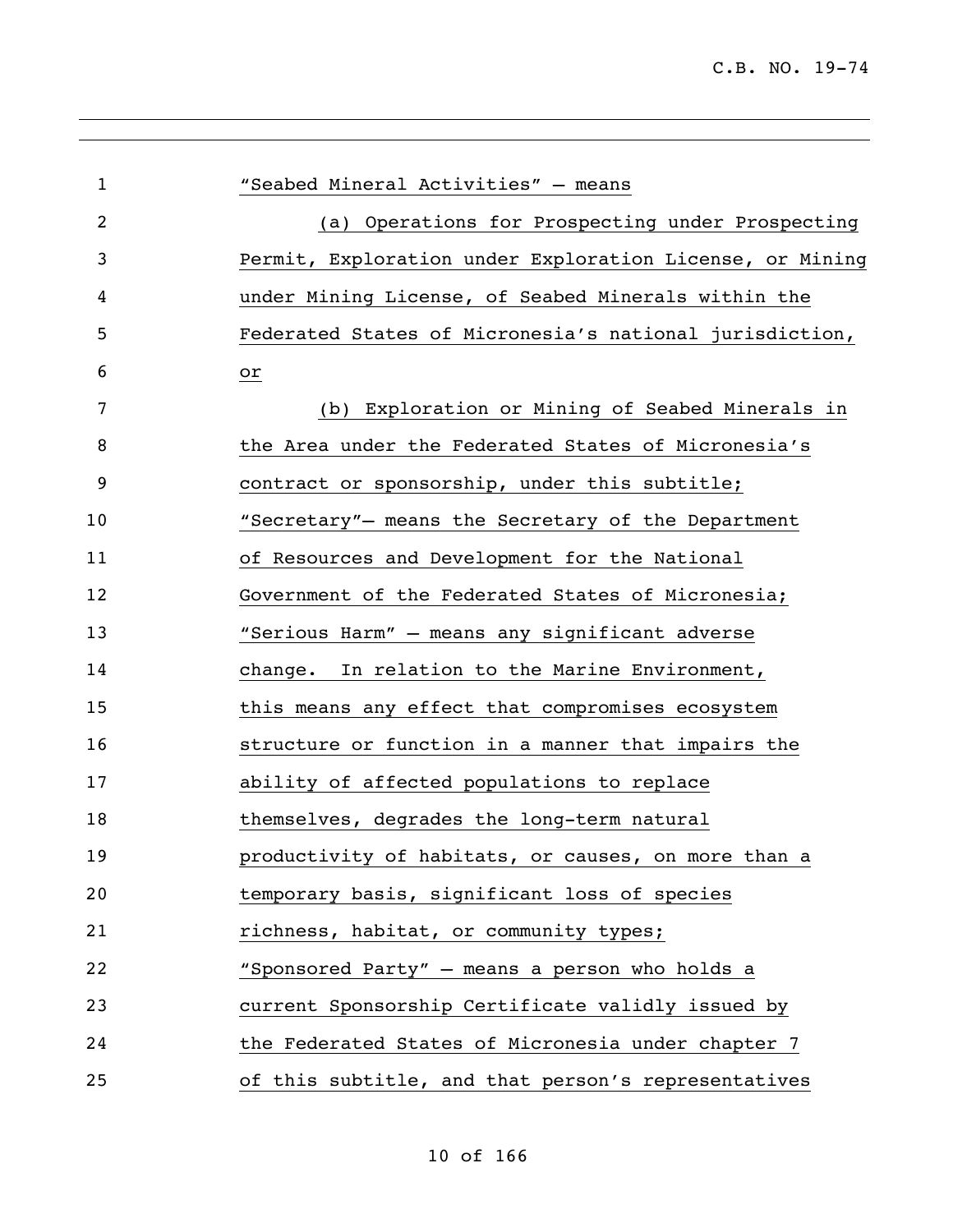| $\mathbf{1}$   | or officers;                                        |
|----------------|-----------------------------------------------------|
| $\overline{2}$ | "Sponsorship Certificate" - means a written         |
| 3              | document issued to another person under Chapter 7   |
| 4              | of this subtitle by the Federated States of         |
| 5              | Micronesia that validates the Federated States of   |
| 6              | Micronesia's sponsorship of that person pursuant to |
| 7              | this subtitle;                                      |
| 8              | "Sponsorship Qualification Criteria" - refers to    |
| 9              | criteria which a Sponsorship Certificate Applicant  |
| 10             | must, in the NSRA's determination, meet under       |
| 11             | section 704 of this subtitle, in order for that     |
| 12             | Applicant to be considered for a Sponsorship        |
| 13             | Certificate;                                        |
| 14             | "Sponsoring State" - means a State Party to the UN  |
| 15             | Convention on the Law of the Sea, sponsoring a      |
| 16             | person to carry out Seabed Mineral Activities in    |
| 17             | the Area in accordance with Article $153(2)(b)$ of  |
| 18             | the UN Convention on the Law of the Sea;            |
| 19             | "Territorial Sea and internal waters" - means the   |
| 20             | territorial sea and internal waters of the          |
| 21             | Federated States of Micronesia as described under   |
| 22             | section 102 of Title 18 of the Code of the          |
| 23             | Federated States of Micronesia;                     |
| 24             | "Title" - means the rights conferred and            |
| 25             | obligations imposed by a Prospecting Permit,        |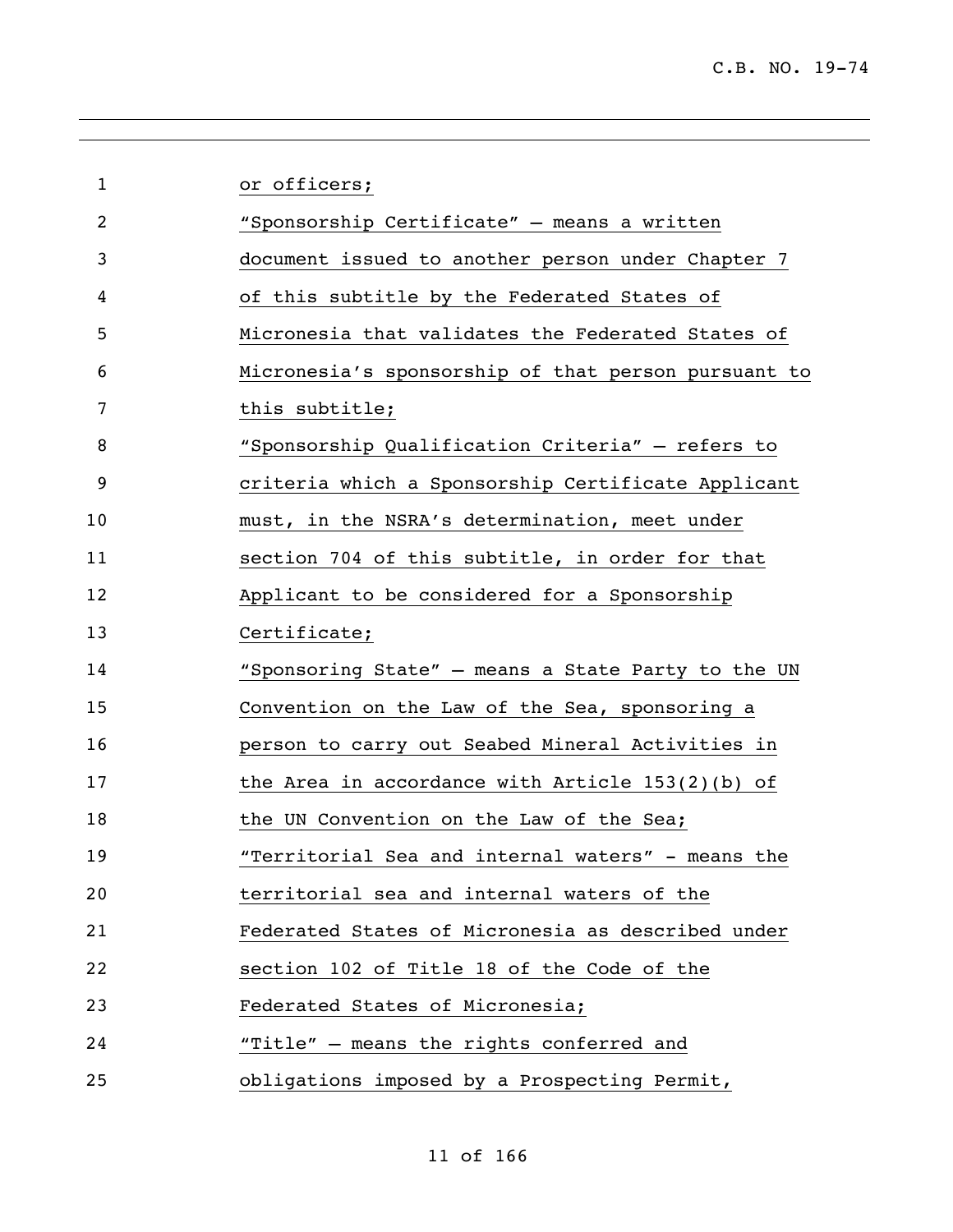| $\mathbf 1$ | License, or Sponsorship Certificate under this           |
|-------------|----------------------------------------------------------|
| 2           | subtitle;                                                |
| 3           | "Title Area" - means the area of seabed to which a       |
| 4           | Title relates;                                           |
| 5           | "Title Holder" - means a Prospector, Licensee, or        |
| 6           | Sponsored Party; and                                     |
| 7           | "The UN Convention on the Law of the Sea" - means        |
| 8           | the United Nations Convention on the Law of Sea of       |
| 9           | 10 December 1982 entered into force on 16 November       |
| 10          | 1994, and the 1994 Agreement Relating to the             |
| 11          | Implementation of Part XI of the United Nations          |
| 12          | Convention on the Law of the Sea of 10 December          |
| 13          | 1982 - to which the Federated States of Micronesia       |
| 14          | is a signatory.                                          |
| 15          | (2) This subtitle shall where possible be                |
| 16          | interpreted, and all persons performing functions and    |
| 17          | duties or exercising powers under it shall act,          |
| 18          | consistently with the Federated States of Micronesia's   |
| 19          | international obligations under the UN Convention on the |
| 20          | Law of the Sea, and other relevant international         |
| 21          | instruments, and specifically the Federated States of    |
| 22          | Micronesia's duties to:                                  |
| 23          | (a) protect and preserve the Marine Environment          |
| 24          | and rare or fragile ecosystems and habitats;             |
| 25          | (b) prevent, reduce, and control pollution from          |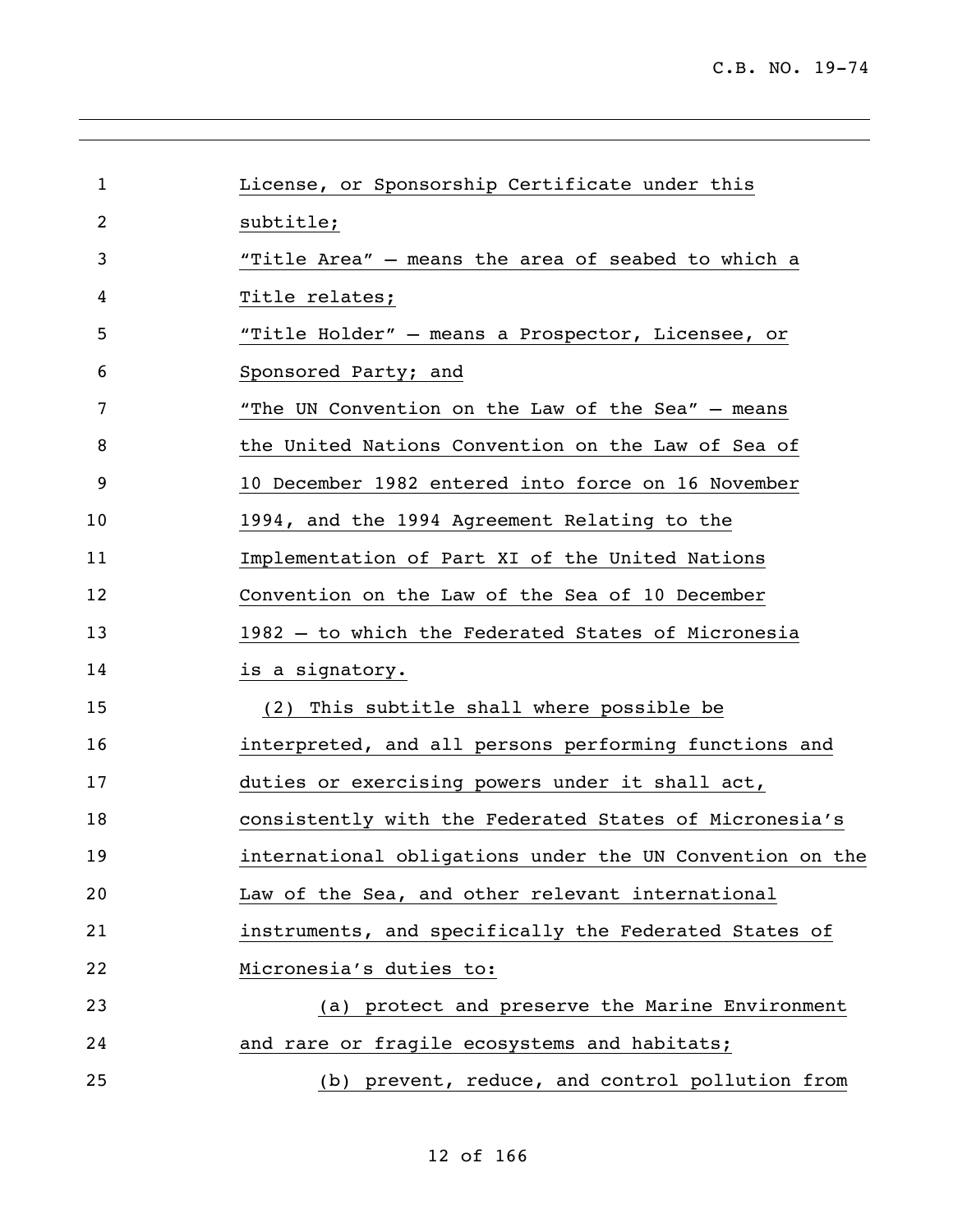| 1              | Seabed Mineral Activities, or caused by ships or by              |
|----------------|------------------------------------------------------------------|
| $\overline{2}$ | dumping of waste and other matter at sea;                        |
| 3              | prevent trans boundary harm;<br>(C)                              |
| 4              | conserve biodiversity;<br>(d)                                    |
| 5              | apply the Precautionary Approach;<br>(e)                         |
| 6              | employ best environmental practice;                              |
| 7              | conduct prior Environmental and Social<br>(f)                    |
| 8              | Impact Assessment of activities likely to cause Serious          |
| 9              | Harm to the Environment; and                                     |
| 10             | (g) take measures for ensuring safety at sea."                   |
| 11             | Section 5. Title 24 of the Code of the Federated States of       |
| 12             | Micronesia, as amended, is hereby further amended by inserting a |
| 13             | new section 103 under chapter 1 of subtitle II, to read as       |
| 14             | follows:                                                         |
| 15             | "Section 103. Purpose of this subtitle - The                     |
| 16             | purposes of this subtitle are -                                  |
| 17             | to establish a legal framework for the<br>(a)                    |
| 18             | efficient management and development of the Federated            |
| 19             | States of Micronesia's Seabed Minerals;                          |
| 20             | (b) to establish a legal framework for the                       |
| 21             | sponsorship, and for the effective control by the                |
| 22             | Federated States of Micronesia, of contractors<br>to             |
| 23             | undertake Seabed Mineral Activities in the Area;                 |
| 24             | to provide that Seabed Mineral Activities<br>(C)                 |
| 25             | within the Federated States of Micronesia's national             |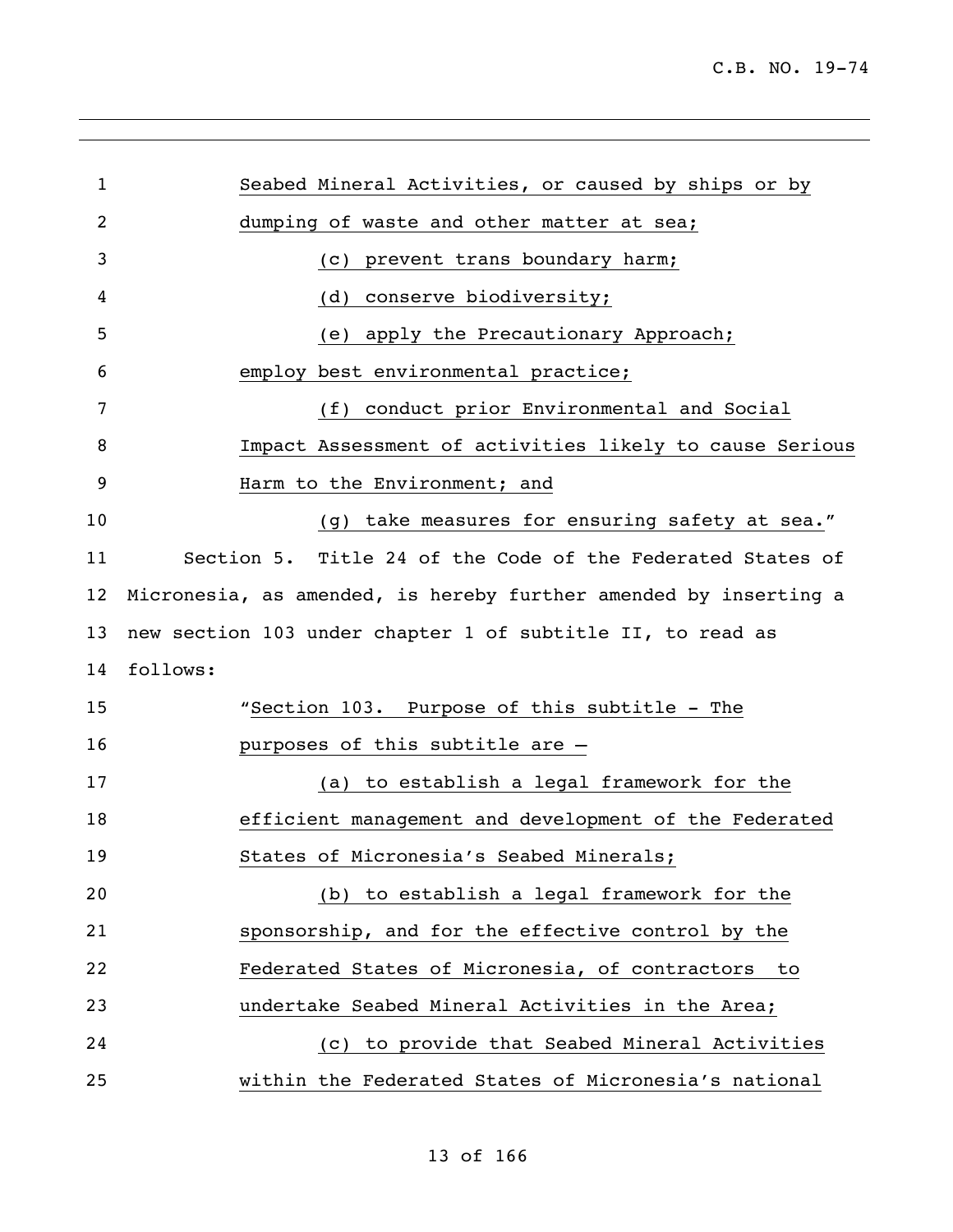| 1  | jurisdiction, or under the Federated States of                      |  |
|----|---------------------------------------------------------------------|--|
| 2  | Micronesia's sponsorship in the Area, must be carried               |  |
| 3  | out in accordance with best international practice, and             |  |
| 4  | in a manner that is consistent with internationally                 |  |
| 5  | accepted rules, standards, principles, and practices,               |  |
| 6  | including the Federated States of Micronesia's                      |  |
| 7  | responsibilities under the UN Convention on the Law of              |  |
| 8  | the Sea, and specifically the Federated States of                   |  |
| 9  | Micronesia's duty to protect and preserve the Marine                |  |
| 10 | Environment;                                                        |  |
| 11 | (d) to promote transparency in decision-making                      |  |
| 12 | on matters concerning the management of Seabed Mineral              |  |
| 13 | Activities;                                                         |  |
| 14 | (e) to provide a stable, transparent, and                           |  |
| 15 | predictable regulatory environment for investors in                 |  |
| 16 | Seabed Mineral Activities;                                          |  |
| 17 | (f) to secure optimum benefits, long-term                           |  |
| 18 | economic growth and sustainable development for the                 |  |
| 19 | Federated States of Micronesia from the development of              |  |
| 20 | its Seabed Mineral sector, and to implement measures to             |  |
| 21 | maximize the benefits of Seabed Mineral Activities for              |  |
| 22 | its present and future generations of citizens."                    |  |
| 23 | Section 6. Title 24 of the Code of the Federated States of          |  |
| 24 | Micronesia, as amended, is hereby further amended by inserting a    |  |
| 25 | new section 104 under chapter 1 of subtitle II, to read as follows: |  |
|    |                                                                     |  |

,我们也不会有什么。""我们的人,我们也不会有什么?""我们的人,我们也不会有什么?""我们的人,我们也不会有什么?""我们的人,我们也不会有什么?""我们的人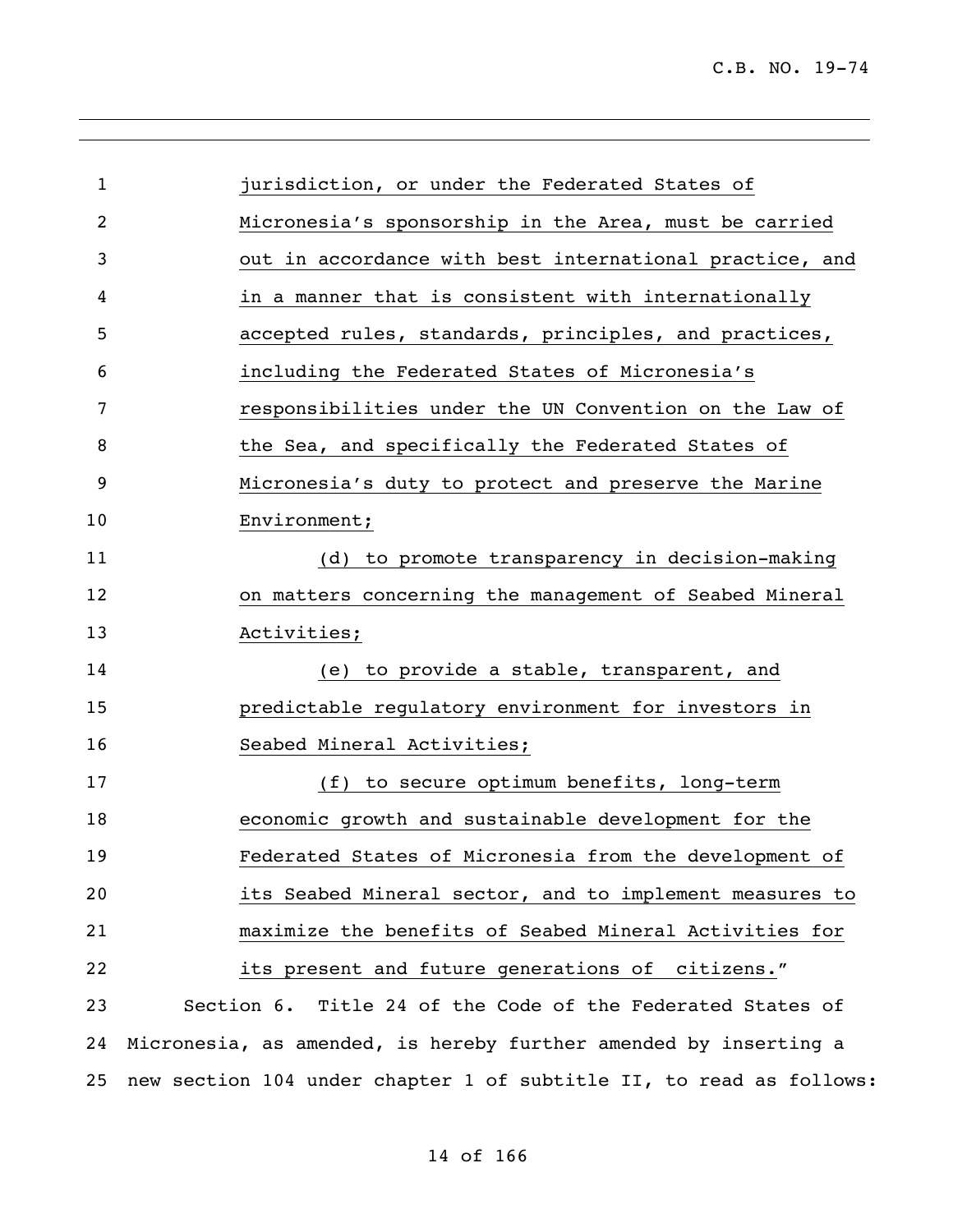| $\mathbf{1}$ | "Section 104. Operation of this subtitle.             |
|--------------|-------------------------------------------------------|
| 2            | In order to achieve the purpose stated herein, this   |
| 3            | subtitle inter alia -                                 |
| 4            | (a) creates a regulatory system and designates a      |
| 5            | responsible Authority to license, monitor, and manage |
| 6            | the Federated States of Micronesia's involvement with |
| 7            | Seabed Mineral Activities;                            |
| 8            | (b) establishes a system granting Titles              |
| 9            | pursuant to which Title Holders may engage in Seabed  |
| 10           | Mineral Activities under certain conditions;          |
| 11           | (c) creates a register of Titles and provides         |
| 12           | for the registration of dealings and interests in     |
| 13           | Titles;                                               |
| 14           | (d) creates offenses in respect of actions            |
| 15           | carried out in breach of the provisions of this       |
| 16           | subtitle;                                             |
| 17           | (e) provides for the protection of the                |
| 18           | Environment during the conduct of Seabed Mineral      |
| 19           | Activities, including through the application of the  |
| 20           | provisions of the Environment Law;                    |
| 21           | (f) provides for the payment of royalty, fees,        |
| 22           | and taxes to Treasury in respect of Seabed Mineral    |
| 23           | Activities in the Federated States of Micronesia;     |
| 24           | (g) provides for the Federated States of              |
| 25           | Micronesia to receive payments for its sponsorship of |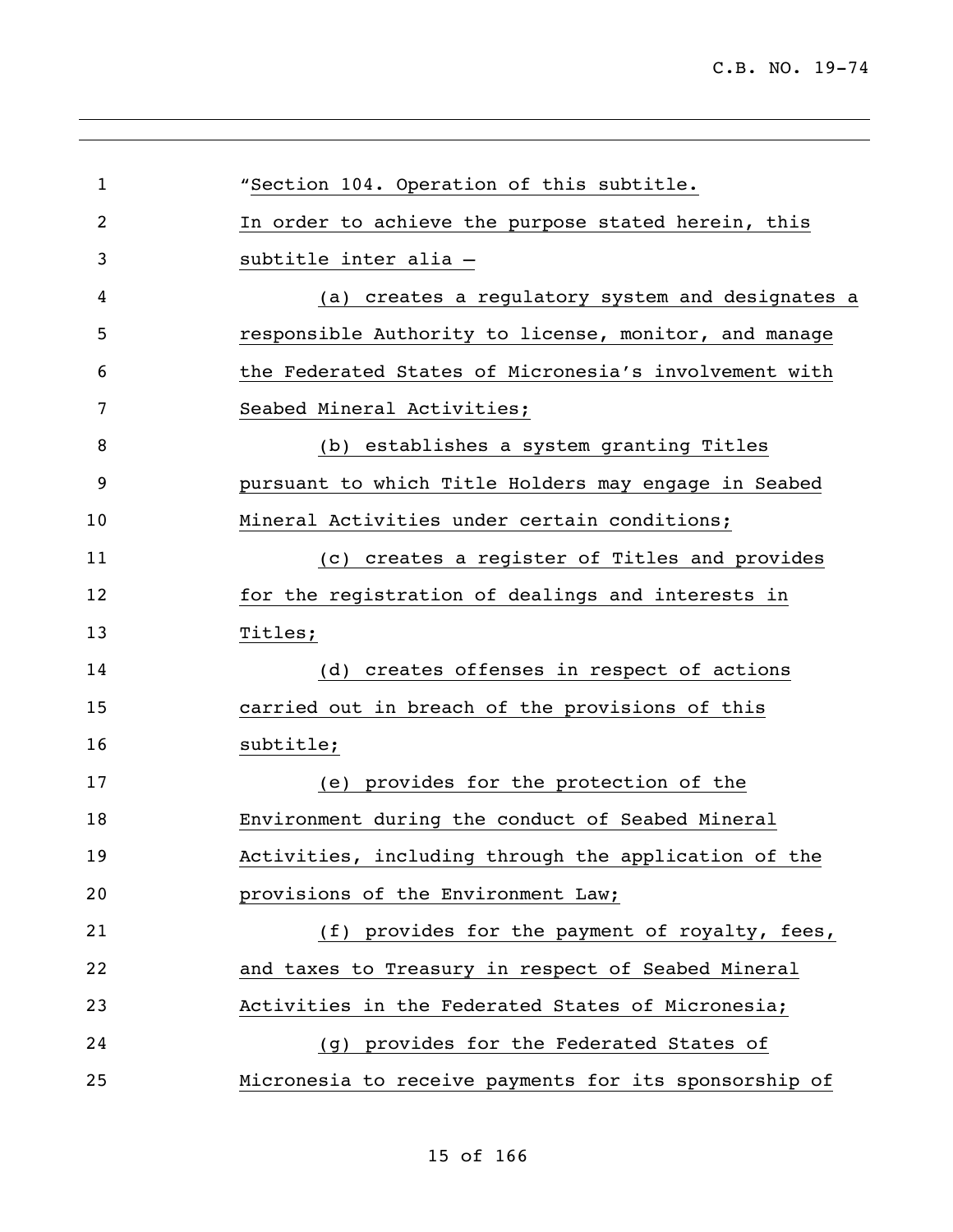| $\mathbf{1}$ | Seabed Mineral Activities in the Area;                              |
|--------------|---------------------------------------------------------------------|
| 2            | establishes a special fund in section 904 on<br>(h)                 |
| 3            | the revenue derived from Seabed Mineral Activities to               |
| 4            | the invested for the long-term benefit of the people of             |
| 5            | the Federated States of Micronesia."                                |
| 6            | Section 7. Title 24 of the Code of the Federated States of          |
| 7            | Micronesia, as amended, is hereby further amended by inserting a    |
| 8            | new section 105 under chapter 1 of subtitle II, to read as follows: |
| 9            | "Section 105. Sovereign rights over Seabed Minerals                 |
| 10           | within national jurisdiction and option of the states to            |
| 11           | delegate to the NSRA the regulation of state resources.             |
| 12           | In accordance with the provision of article 1<br>(1)                |
| 13           | section 1 of the constitution of the Federated States of            |
| 14           | Micronesia and section 105 title 18 of the Code of the              |
| 15           | Federated States of Micronesia, the sovereign rights to             |
| 16           | the seabed resources contained in the waters superjacent            |
| 17           | to the Exclusive Economic Zone and to the Continental               |
| 18           | Shelf beyond the Exclusive Economic Zone are hereby                 |
| 19           | vested in the national government to be managed on                  |
| 20           | behalf of the people of the Federated States of                     |
| 21           | Micronesia pursuant to this subtitle.                               |
| 22           | Nothing in this subtitle deprives the State<br>(2)                  |
| 23           | Governments of sovereignty over the seabed resources in             |
| 24           | their respective territorial and internal waters or                 |
| 25           | their authority to delegate to the NSRA any                         |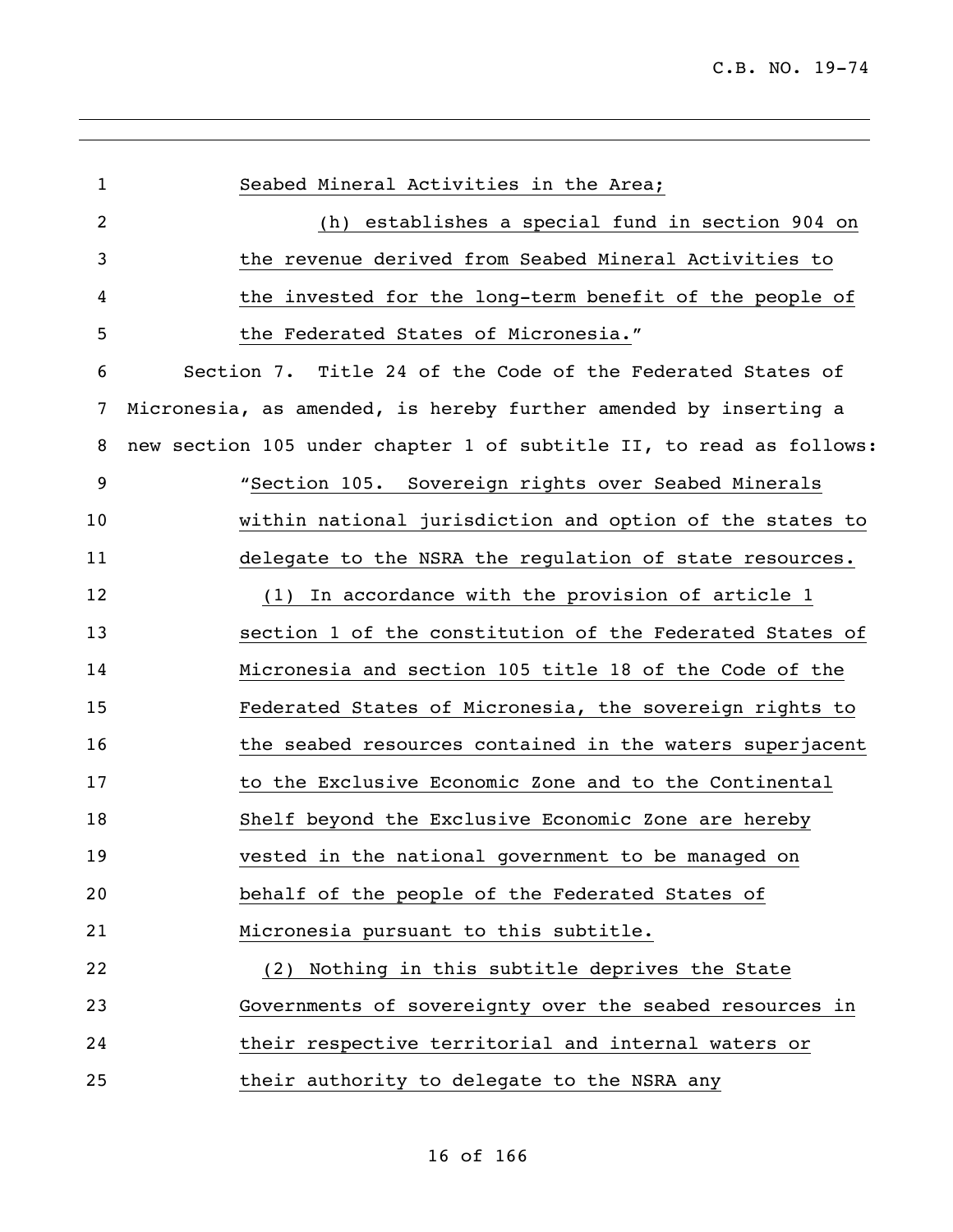| $\mathbf{1}$ | responsibility pertaining to such State resources."                 |
|--------------|---------------------------------------------------------------------|
| 2            | Section 8. Title 24 of the Code of the Federated States of          |
| 3            | Micronesia, as amended, is hereby further amended by inserting a    |
| 4            | new section 106 under chapter 1 of subtitle II, to read as follows: |
| 5            | "Section 106. Application of this subtitle.                         |
| 6            | This subtitle applies to $-$                                        |
| 7            | all individuals, whether or not citizens of<br>(a)                  |
| 8            | or resident in the Federated States of Micronesia and               |
| 9            | (b) all bodies corporate, whether or not                            |
| 10           | incorporated or carrying on business in the Federated               |
| 11           | States of Micronesia.                                               |
| 12           | This subtitle does not apply to the exploration for or              |
| 13           | recovery of petroleum."                                             |
| 14           | Section 9. Title 24 of the Code of the Federated States of          |
| 15           | Micronesia, as amended, is hereby further amended by inserting a    |
| 16           | new section 107 under chapter 1 of subtitle II to read as follows:  |
| 17           | "Section 107. Jurisdiction.                                         |
| 18           | By the enactment of this subtitle the Federated States              |
| 19           | of Micronesia:                                                      |
| 20           | (a) exercises sovereignty over its Territorial                      |
| 21           | Sea and internal waters and its exclusive sovereign                 |
| 22           | rights over its Exclusive Economic Zone and Continental             |
| 23           | Shelf for the purpose of exploring and mining its non-              |
| 24           | living natural resources;                                           |
| 25           | (b) recognizes:                                                     |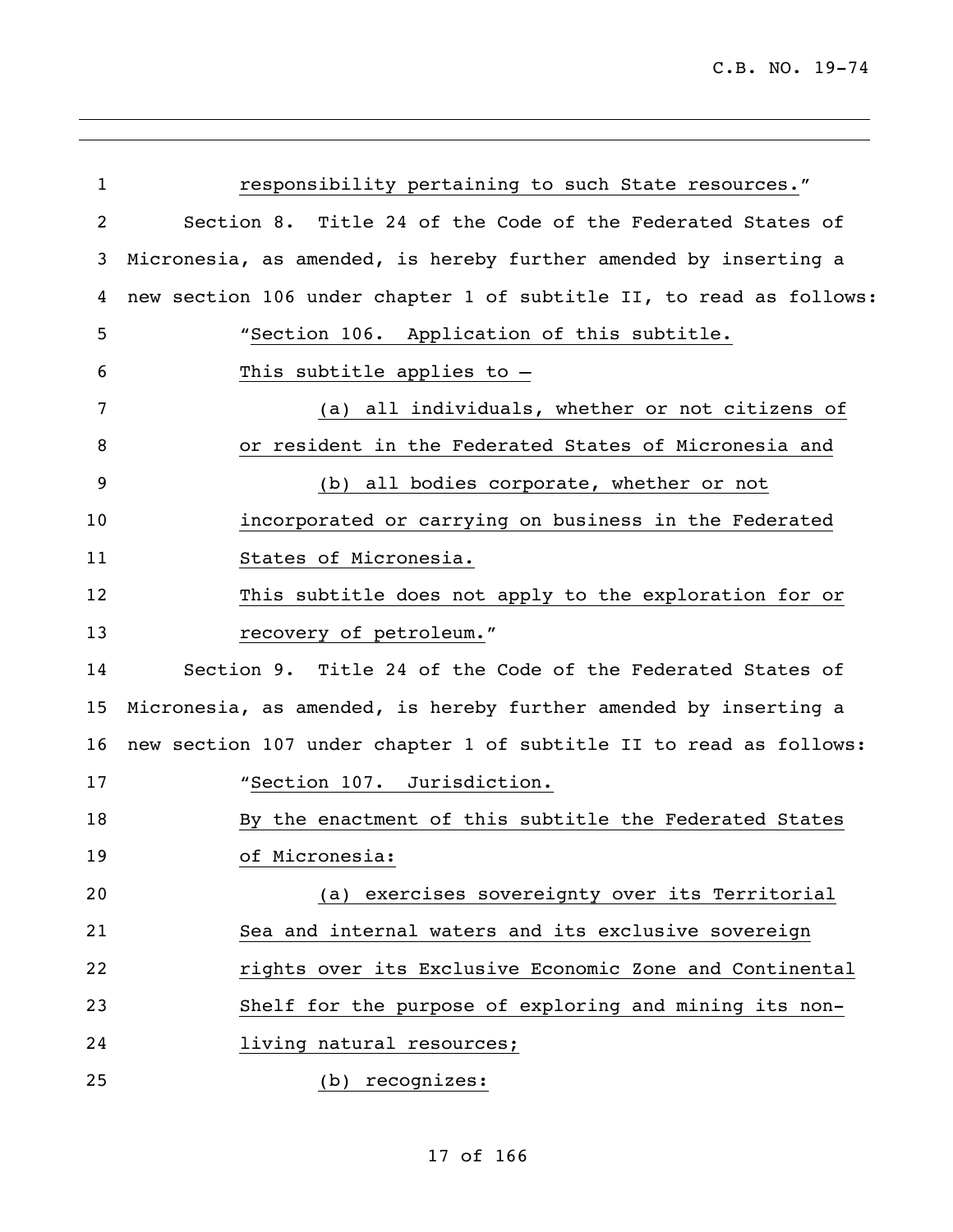| $\mathbf 1$ | (i) the seabed resources of the Area to be               |
|-------------|----------------------------------------------------------|
| 2           | the common heritage of mankind,                          |
| 3           | (ii) that rights to the Area are governed by             |
| 4           | the Rules of the ISA,                                    |
| 5           | (iii) that Seabed Mineral Activities in the              |
| 6           | Area shall be carried out in association with the ISA    |
| 7           | only by State Parties to the UN Convention on the Law of |
| 8           | the Sea, State enterprises, or by persons sponsored by   |
| 9           | Sponsoring States,                                       |
| 10          | (iv) the ISA's responsibility under the UN               |
| 11          | Convention on the Law of the Sea to organize and control |
| 12          | activities in the Area on behalf of mankind as a whole,  |
| 13          | including to:                                            |
| 14          | A. process applications for approval of plans of work    |
| 15          | for exploration and mining in the Area,                  |
| 16          | B. monitor compliance with plans of work, approved in    |
| 17          | the form of a contract, including through a staff of     |
| 18          | inspectors,                                              |
| 19          | C. adopt rules, regulations and procedures necessary for |
| 20          | the conduct of exploration and mining in the Area,       |
| 21          | including for the:                                       |
| 22          | 1. protection and preservation of the natural            |
| 23          | resources of the Area and the prevention of damage to    |
| 24          | the flora and fauna of the Marine Environment, and       |
| 25          | 2. prevention, reduction and control of pollution and    |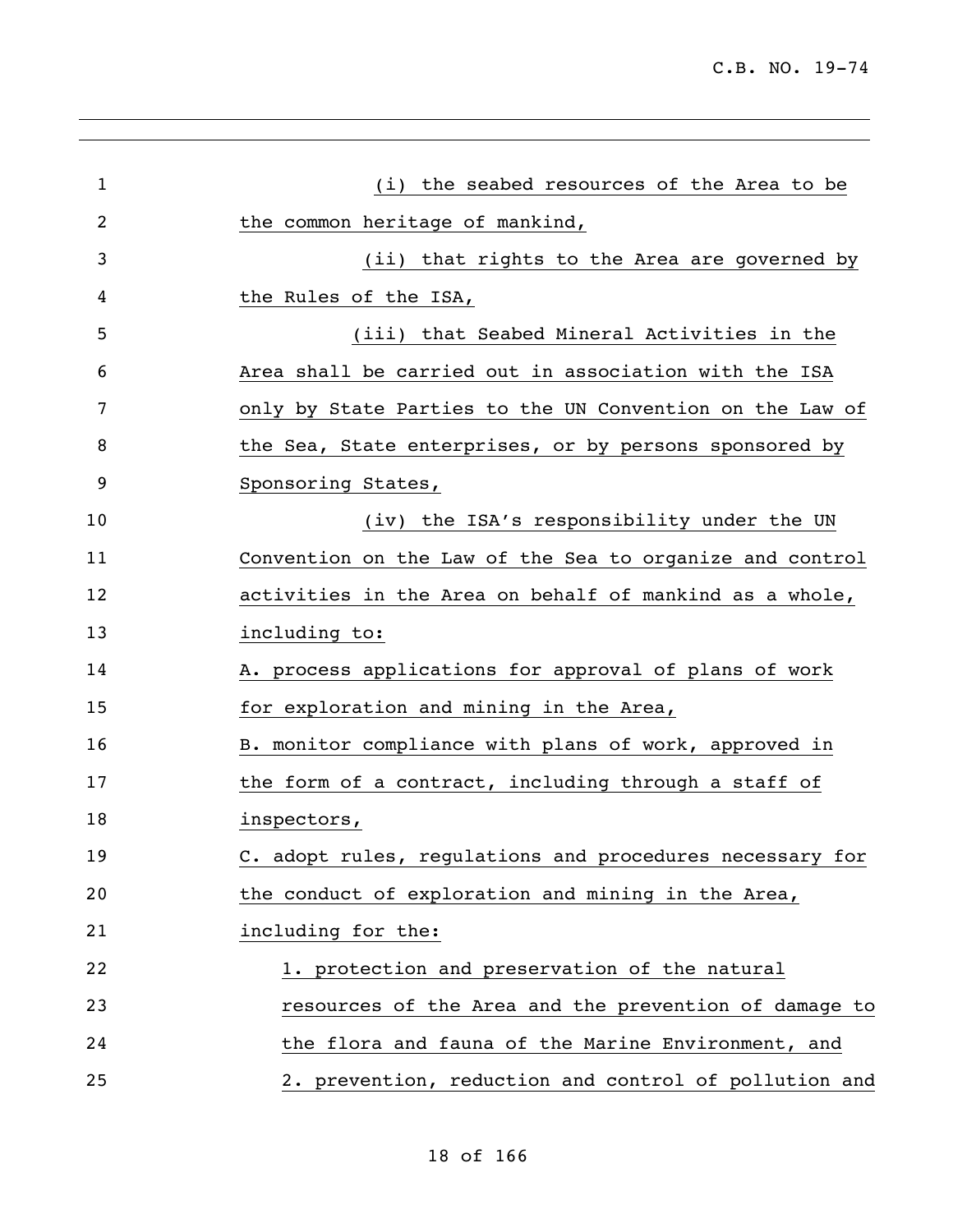| 1  | other hazards to the Marine Environment,                    |
|----|-------------------------------------------------------------|
| 2  | (v) the responsibility of State Parties to                  |
| 3  | the UN Convention on the Law of the Sea including the       |
| 4  | Federated States of Micronesia to assist the ISA in         |
| 5  | exercising its duties outlined in section 1070of this       |
| 6  | subtitle, and                                               |
| 7  | (vi) where the Federated States of                          |
| 8  | Micronesia is a Sponsoring State, the Federated States      |
| 9  | of Micronesia's duty to effectively control any person      |
| 10 | engaged in Seabed Mineral Activities in the Area under      |
| 11 | its sponsorship, in order to ensure conformity of those     |
| 12 | Seabed Mineral Activities with the UN Convention on the     |
| 13 | Law of the Sea and the Rules of the ISA and other           |
| 14 | international law obligations of the Federated States of    |
| 15 | Micronesia; and                                             |
| 16 | (c) exercises its jurisdiction over the                     |
| 17 | Federated States of Micronesia's citizens subjects and      |
| 18 | vessels, and foreign persons and vessels otherwise          |
| 19 | subject to the Federated States of Micronesia's             |
| 20 | effective control, engaged in Seabed Mineral Activities,    |
| 21 | in accordance with generally accepted principles of         |
| 22 | international law recognized by the Federated States of     |
| 23 | Micronesia."                                                |
| 24 | Section 10. Title 24 of the Code of the Federated           |
| 25 | States of Micronesia, as amended, is hereby further amended |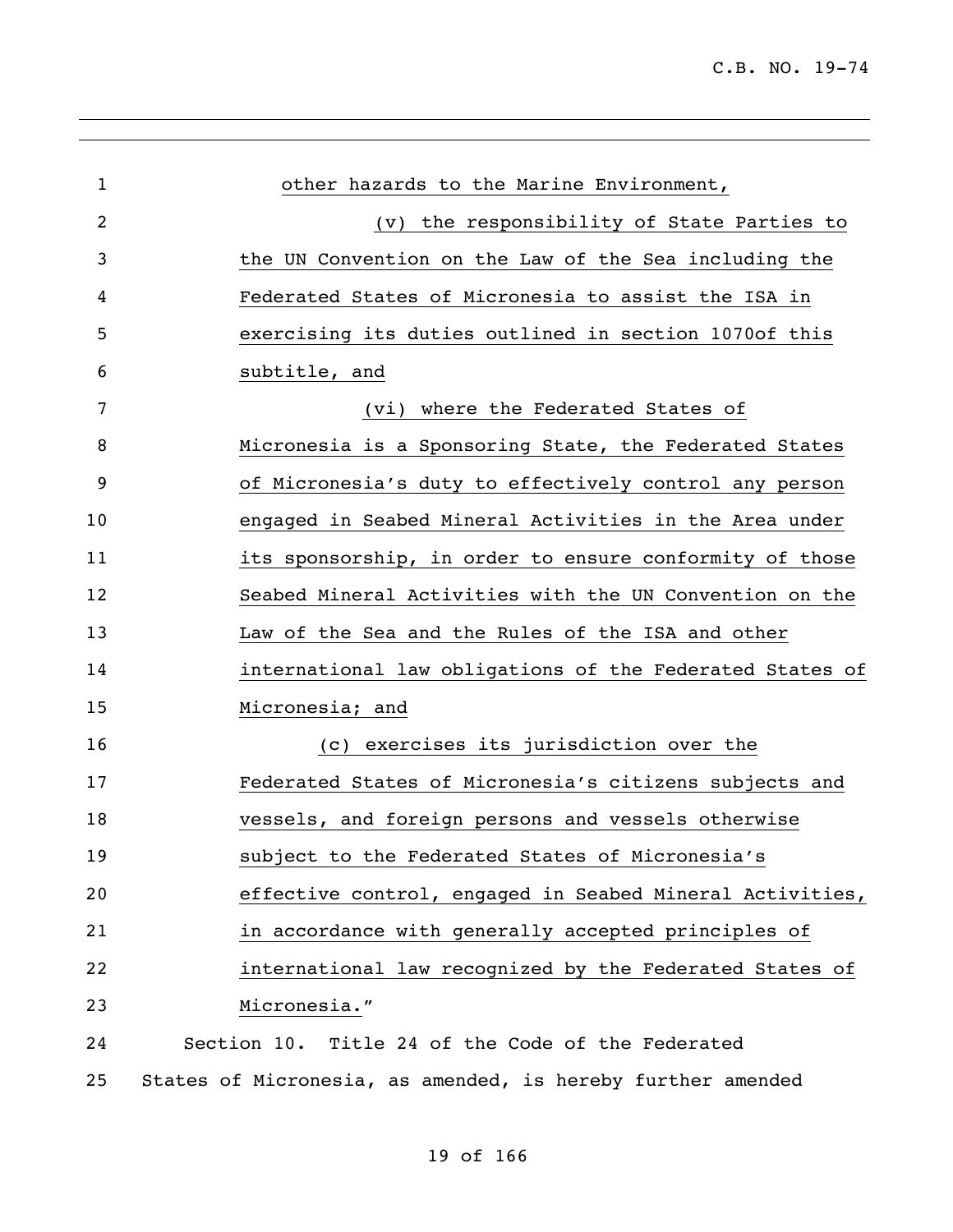by creating a new chapter 2 under subtitle II entitled: "National Seabed Resources Authority". Section 11. Title 24 of the Code of the Federated States of Micronesia, as amended, is hereby further amended by inserting a new section 201 under chapter 2 of subtitle II, to read as follows: "Section 201. Establishment of the National Seabed 8 Resources Authority: (1) There is hereby established a National Seabed Resources Authority ("NSRA") Board. The NSRA Board is composed of five voting members, each discharging a national function and authority. (2) The following are the voting members of the NSRA 14 Board appointed as follows: (a) one member from each of the four States to be appointed by the President on the recommendation of the Governor with the advice and consent of Congress; and (b) the Secretary, who shall serve as the Chairperson of the NSRA Board. (3) In the absence of an appointed Secretary, the President may temporarily designate another person to act in the Secretary's stead as member and Chairperson of the NSRA Board. (4) The NSRA shall meet at such time and place as may be designated by the Chairperson or by vote of the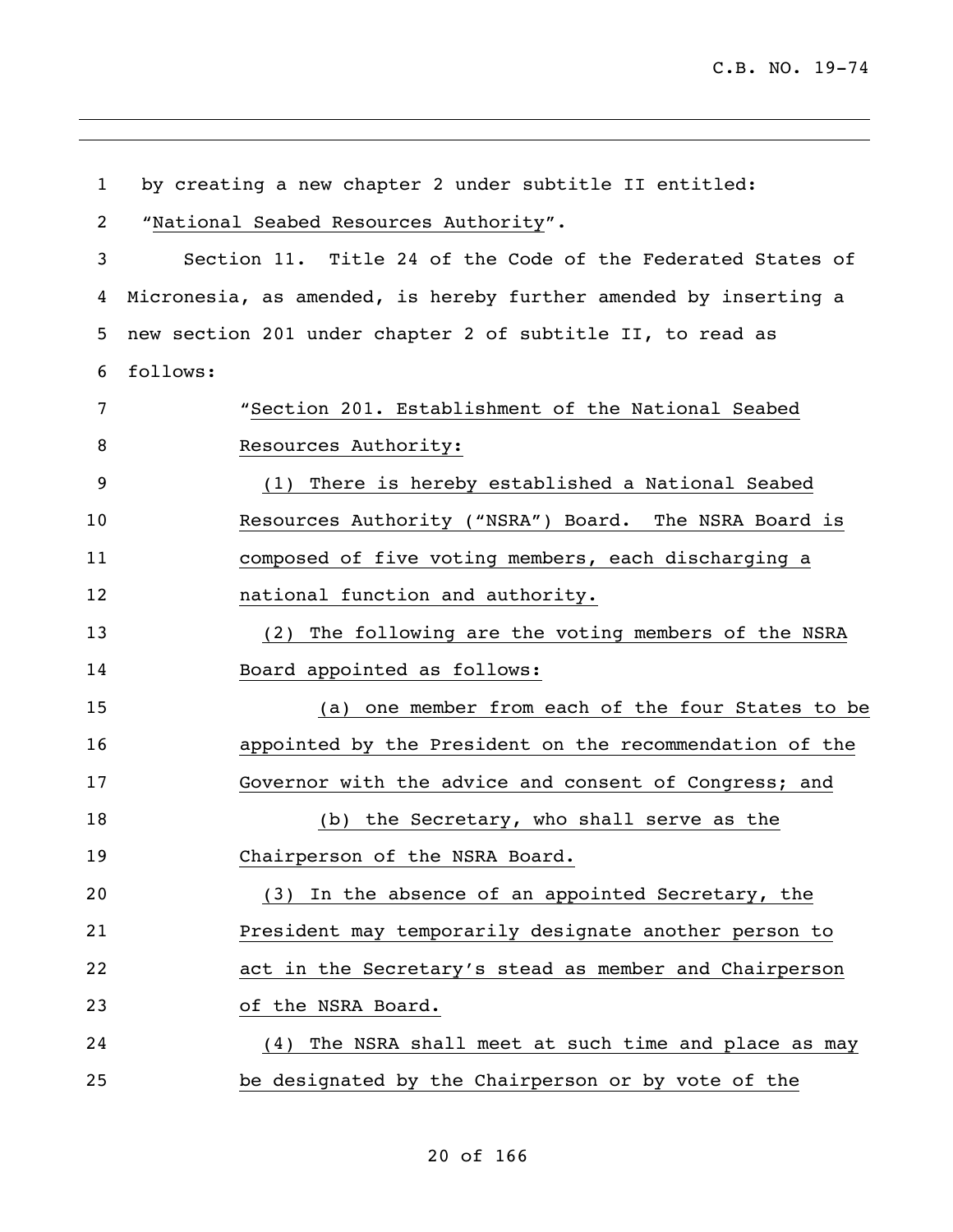| 1  | members pursuant to any method set out in the NSRA               |  |  |
|----|------------------------------------------------------------------|--|--|
| 2  | regulation.                                                      |  |  |
| 3  | The NSRA shall adopt its own regulation governing<br>(5)         |  |  |
| 4  | the conduct of its business and performance of the               |  |  |
| 5  | powers and duties granted to or imposed upon it by law.          |  |  |
| 6  | A quorum of the NSRA shall consist of a majority of<br>(6)       |  |  |
| 7  | all voting members. All official business of the NSRA            |  |  |
| 8  | shall be conducted by a majority of members present at a         |  |  |
| 9  | meeting of the NSRA for which a quorum exists, unless            |  |  |
| 10 | otherwise provided by law or the regulation of the NSRA."        |  |  |
| 11 | Section 12. Title 24 of the Code of the Federated States of      |  |  |
| 12 | Micronesia, as amended, is hereby further amended by inserting a |  |  |
| 13 | new section 202 under chapter 2 of subtitle II, to read as       |  |  |
| 14 | follows:                                                         |  |  |
| 15 | "Section 202. Objectives of the NSRA.                            |  |  |
| 16 | The NSRA has the following objectives:                           |  |  |
| 17 | The compliance objective: to maintain<br>(a)                     |  |  |
| 18 | effective control of Seabed Mineral Activities, by               |  |  |
| 19 | securing compliance by Title Holders with their                  |  |  |
| 20 | obligations under this subtitle;                                 |  |  |
| 21 | The national interest objective: to maximize<br>(b)              |  |  |
| 22 | economic and development benefits from Seabed Mineral            |  |  |
| 23 | Activities to the people of the Federated States of              |  |  |
| 24 | Micronesia for present and future generations;                   |  |  |
| 25 | The environmental protection objective: to<br>(C)                |  |  |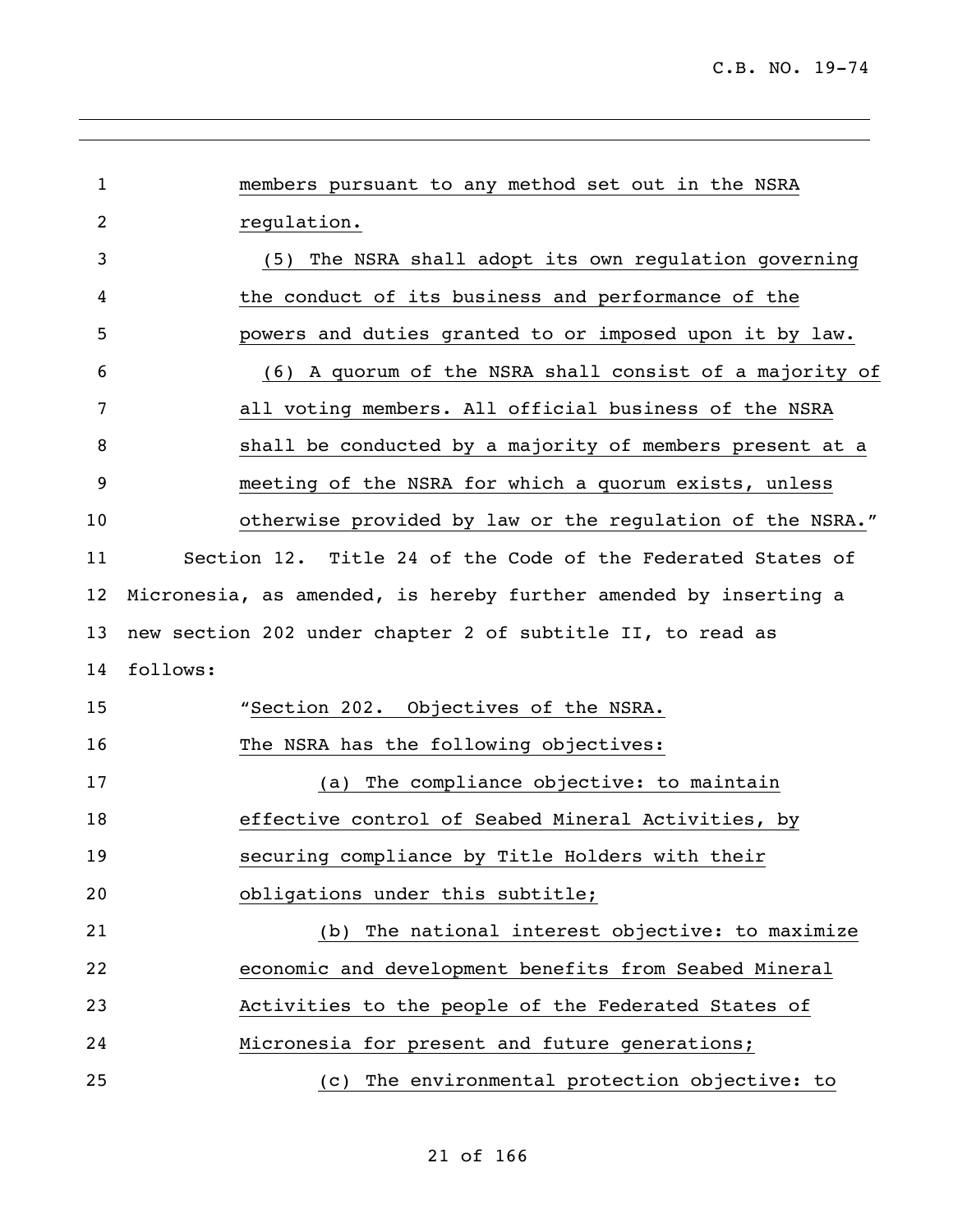| 1  | seek to ensure that Seabed Mineral Activities under the             |
|----|---------------------------------------------------------------------|
| 2  | control or sponsorship of the Federated States of                   |
| 3  | Micronesia are undertaken with due regard to:                       |
| 4  | (i) the duty to protect and preserve the                            |
| 5  | Marine Environment; and                                             |
| 6  | (ii) the need to protect the well-being of                          |
| 7  | individuals and communities insofar as they may be                  |
| 8  | impacted by or employed in Seabed Mineral Activities;               |
| 9  | (d) The accountability objective: to provide a                      |
| 10 | stable, transparent, predictable, and accountable regime            |
| 11 | within the Federated States of Micronesia for the                   |
| 12 | permitting, licensing and sponsorship, and regulation by            |
| 13 | the Federated States of Micronesia of the Seabed Mineral            |
| 14 | Activities."                                                        |
| 15 | Section 13. Title 24 of the Code of the Federated States of         |
| 16 | Micronesia, as amended, is hereby further amended by inserting a    |
| 17 | new section 203 under chapter 2 of subtitle II, to read as follows: |
| 18 | "Section 203. Functions of the NSRA.<br>To ensure the               |
| 19 | implementation of this subtitle, the NSRA shall perform             |
| 20 | the following functions:                                            |
| 21 | develop policies, standards, and guidelines<br>(a)                  |
| 22 | for the purpose of regulating and monitoring the                    |
| 23 | development of the Federated States of Micronesia's                 |
| 24 | Seabed Minerals sector, and provide advice and guidance             |
| 25 | in relation to Applications, Titles, Seabed Mineral                 |
|    |                                                                     |

# of 166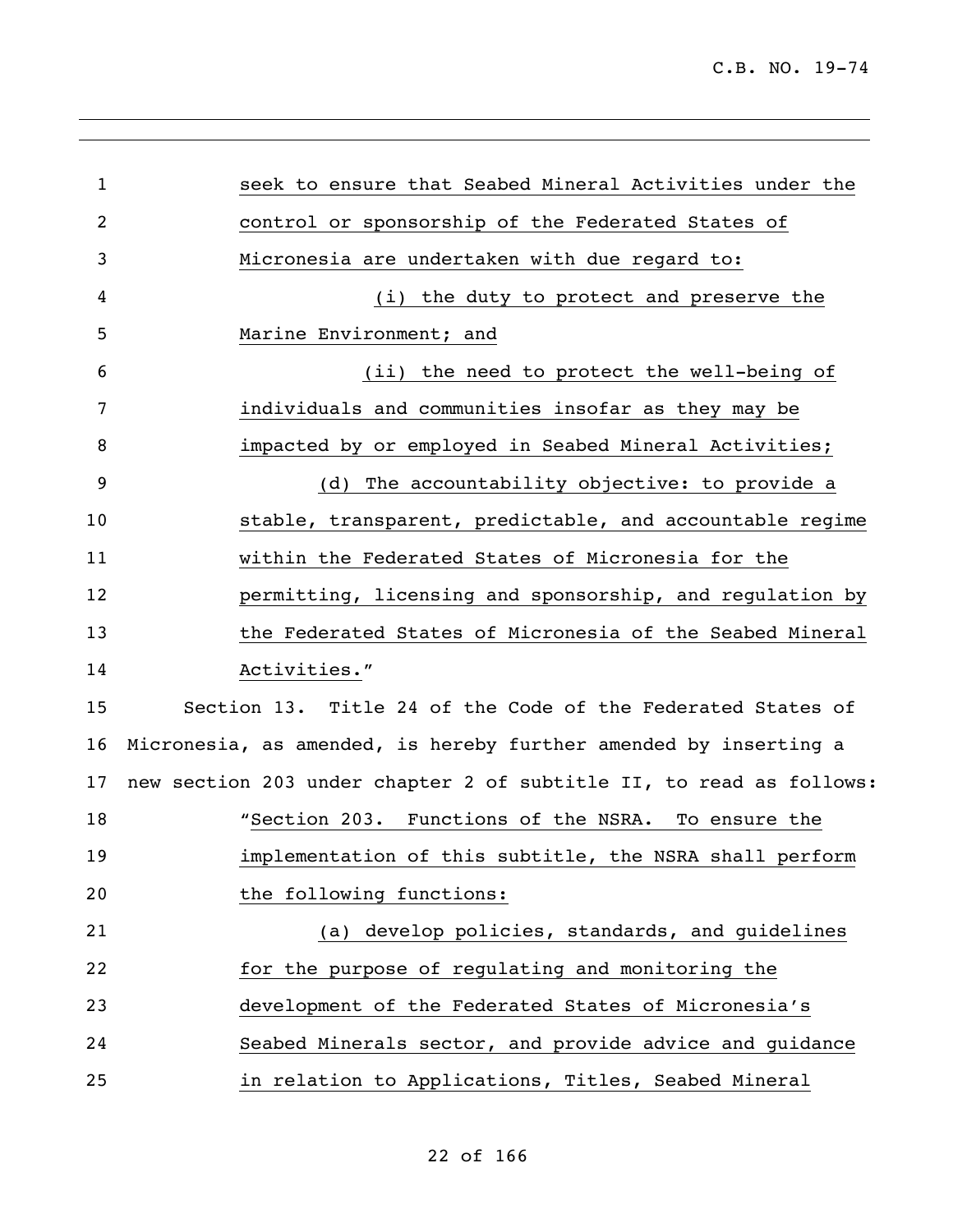| 1              | Activities and associated matters;                       |
|----------------|----------------------------------------------------------|
| $\overline{2}$ | (b) maintain a cadastral survey map and                  |
| 3              | registry, manage the designation and allocation of       |
| 4              | Titles, and maintain records of Titles granted and the   |
| 5              | blocks or cells of seabed to which they relate;          |
| 6              | (c) conduct due diligence enquiry into                   |
| 7              | Applicants, receive and evaluate Applications or request |
| 8              | for Title renewal or variation, and grant or deny Titles |
| 9              | or Title renewals or variations;                         |
| 10             | (d) cooperate with the Office of Environment and         |
| 11             | Emergency Management in the conduct and review of        |
| 12             | Environmental and Social Impact Assessments for Seabed   |
| 13             | Mineral Activities required under this subtitle and any  |
| 14             | other laws of the Federated States of Micronesia;        |
| 15             | monitor the performance and impact of Seabed<br>(e)      |
| 16             | Mineral Activities and the compliance by Title Holders   |
| 17             | with the terms of this subtitle, any Regulations, and    |
| 18             | the relevant Title;                                      |
| 19             | (f) monitor the continuing validity of the terms         |
| 20             | of a Title or amend the terms of a Title whenever        |
| 21             | reasonable or necessary but with prior notice to a Title |
| 22             | Holder;                                                  |
| 23             | enforce compliance with this subtitle,<br>(q)            |
| 24             | Regulations, or a Title;                                 |
| 25             | share information and hold consultation with<br>(h)      |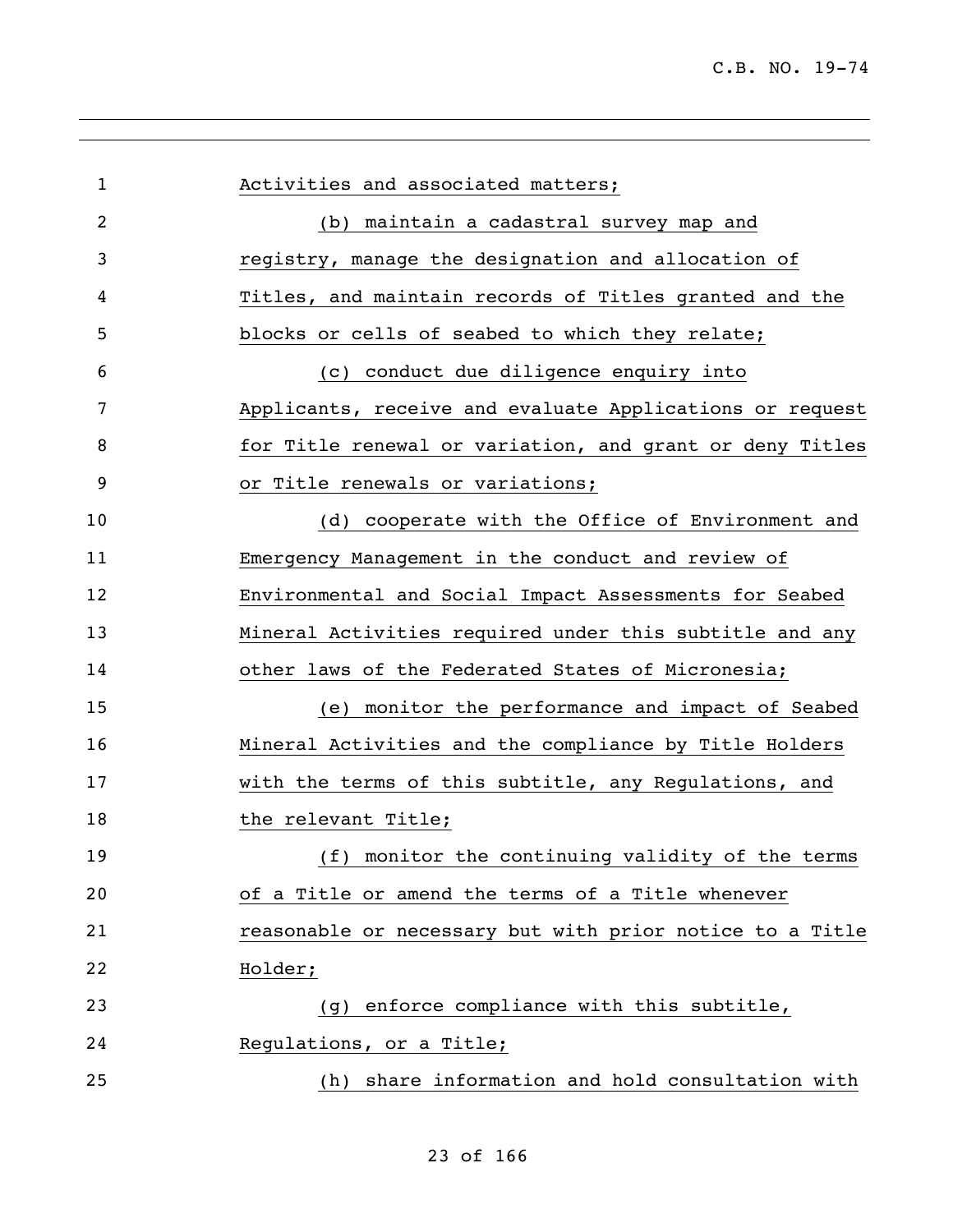| $\mathbf{1}$ | stakeholders and general public on Seabed Mineral                   |
|--------------|---------------------------------------------------------------------|
| 2            | Activities as appropriate; and                                      |
| 3            | (i) liaise with the ISA and any other relevant                      |
| 4            | international organization in accordance with the UN                |
| 5            | Convention of the Law of the Sea to facilitate the                  |
| 6            | lawful conduct of Seabed Minerals Activities or the                 |
| 7            | protection of the Marine Environment."                              |
| 8            | Section 14. Title 24 of the Code of the Federated States of         |
| 9            | Micronesia, as amended, is hereby further amended by inserting a    |
| 10           | new section 204 under chapter 2 of subtitle II, to read as follows: |
| 11           | "Section 204. Duties of the NSRA. In performing its                 |
| 12           | functions, the NSRA shall so far as is reasonably                   |
| 13           | practicable act in a way which is compatible with:                  |
| 14           | (a) the duties contained in section 102(2) of                       |
| 15           | this subtitle;                                                      |
| 16           | (b) meeting its objectives contained in section                     |
| 17           | 202 of this subtitle;                                               |
| 18           | (c) the principles of best regulatory practice                      |
| 19           | (including the principles under which regulatory                    |
| 20           | activities should be proportionate, accountable,                    |
| 21           | consistent, transparent and targeted only at cases in               |
| 22           | which action is needed); and                                        |
| 23           | (d) such generally accepted principles of good                      |
| 24           | corporate governance as it is reasonable to regard as               |
| 25           | applicable to it."                                                  |
|              |                                                                     |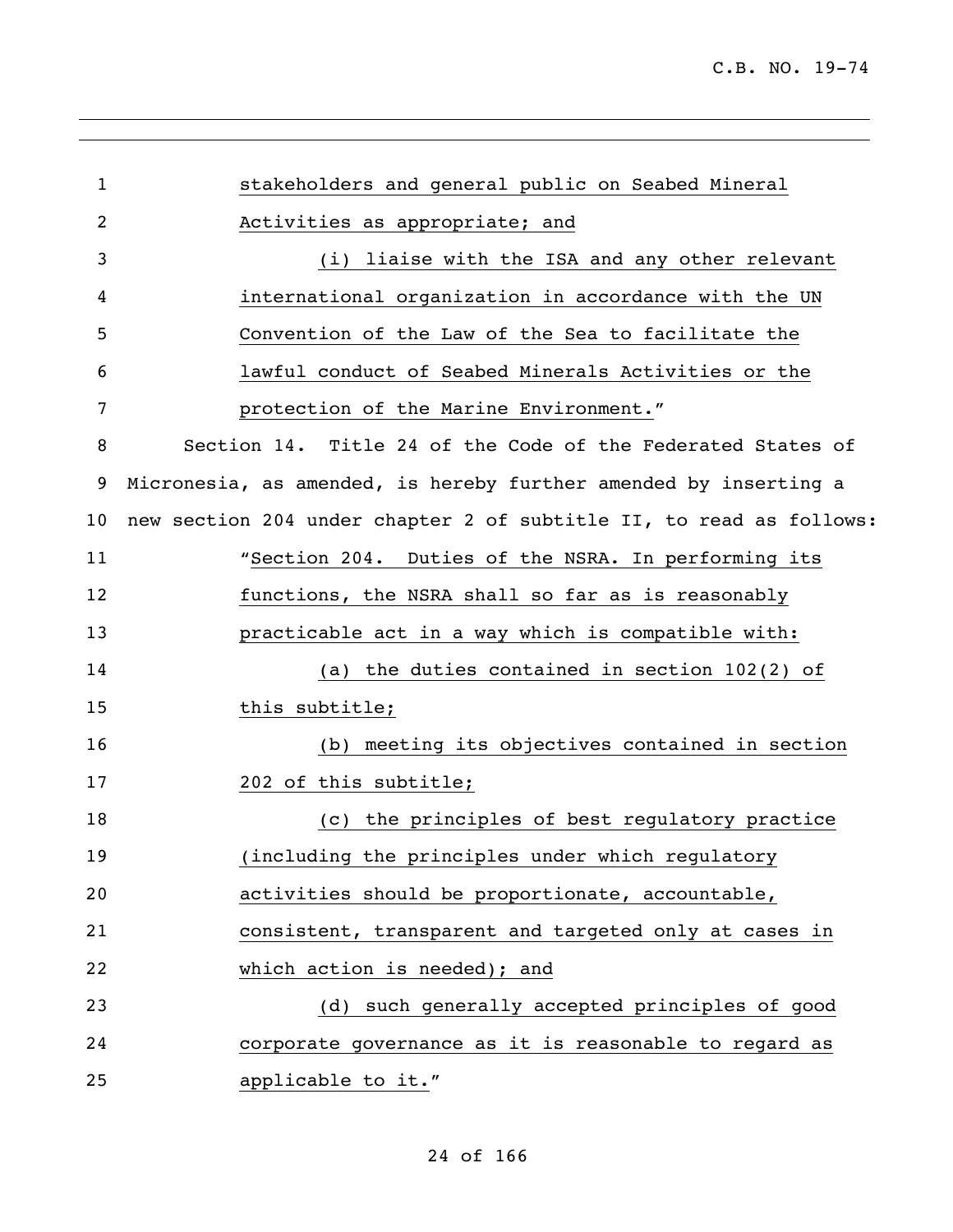| $\mathbf{1}$ | Section 15. Title 24 of the Code of the Federated States of         |  |
|--------------|---------------------------------------------------------------------|--|
| 2            | Micronesia, as amended, is hereby further amended by inserting a    |  |
| 3            | new section 205 under chapter 2 of subtitle II, to read as follows: |  |
| 4            | "Section 205. Powers of the NSRA.                                   |  |
| 5            | The following powers are vested in the NSRA:                        |  |
| 6            | (a) Promotion                                                       |  |
| 7            | 1. To undertake promotion activities and programs                   |  |
| 8            | aimed at encouraging foreign investment in the areas                |  |
| 9            | of Prospecting, Exploration, and Mining in the                      |  |
| 10           | Federated States of Micronesia, or under the                        |  |
| 11           | Federated States of Micronesia's Sponsorship in the                 |  |
| 12           | Area.                                                               |  |
| 13           | 2. To encourage the growth of related industries or                 |  |
| 14           | sectors or which provide support to the Offshore                    |  |
| 15           | Minerals industry to the extent that such industries                |  |
| 16           | and sectors help generate job and income                            |  |
| 17           | opportunities locally.                                              |  |
| 18           | 3. To promote the sustainable, scientific, and                      |  |
| 19           | environmentally sound utilization of resources under                |  |
| 20           | this Act, applying the Precautionary Approach.                      |  |
| 21           | (b) Regulatory                                                      |  |
| 22           | 1. To establish reasonable standards of regulation                  |  |
| 23           | governing Prospecting, Exploration, and Mining.                     |  |
| 24           | (a) The standards of regulation are those set in                    |  |
| 25           | this subtitle and such other standards as are                       |  |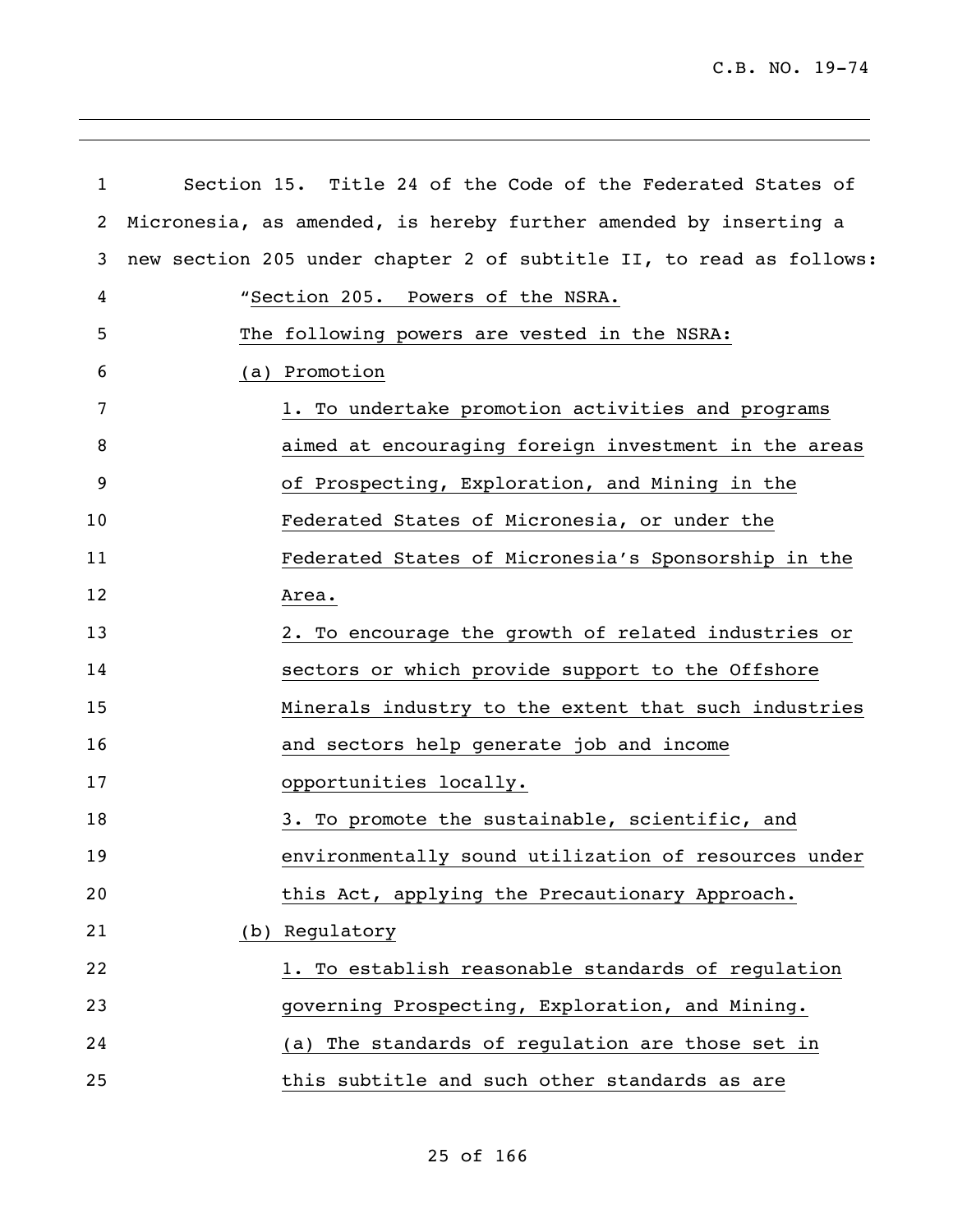|     | reasonably set by administrative regulation.         |
|-----|------------------------------------------------------|
|     | (b) The NSRA shall consult relevant stakeholders and |
|     | give due consideration to their views prior to the   |
|     | effective date of any regulation.                    |
|     | 2. To set applicable fees and charges through        |
|     | regulation in order to recover the cost of           |
|     | undertaking regulation activities.                   |
| (C) | Monitoring and Compliance                            |
|     | 1. To require and receive information relevant to    |
|     | its regulatory function from Title Holders, and to   |
|     | exercise powers of inspection as defined in sections |
|     | 214.                                                 |
|     | 2. To take steps, including administrative action in |
|     | accordance with section 218 of this subtitle, to     |
|     | secure compliance by any person conducting Seabed    |
|     | Mineral Activities with the terms of the Title and   |
|     | the laws of Federated States of Micronesia.          |
|     | 3. To seek judicial reliefs and remedies regarding   |
|     | suspected violation or any matter that may arise in  |
|     | this subtitle.                                       |
|     | (e) Related powers                                   |
|     | 1. To seek the assistance of the Department of       |
|     | Justice and other agencies of the national           |
|     | government for the effective exercise of any power   |
|     | vested in the NSRA.                                  |
|     |                                                      |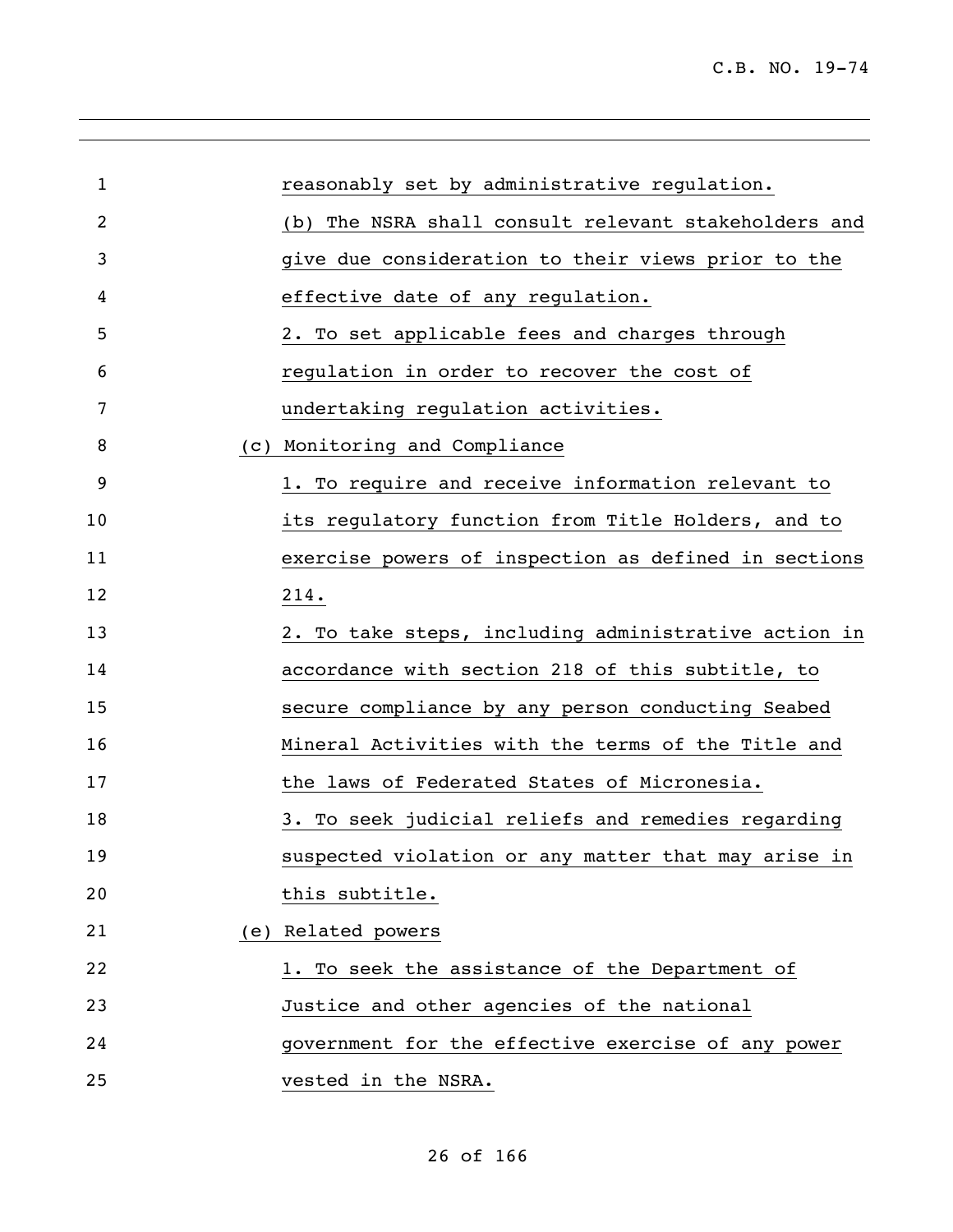| $\mathbf{1}$ | 2. To seek expert advice or assistance on economic,                 |
|--------------|---------------------------------------------------------------------|
| 2            | legal, scientific, and technical issues affecting or                |
| 3            | relating to the management, administration, or                      |
| 4            | regulation of Seabed Mineral Activities.                            |
| 5            | 3. Appoint an executive director having duties and                  |
| 6            | powers in section 223, support staff, and such other                |
| 7            | person qualified to provide expert assistance in the                |
| 8            | discharge of NSRA's duties and functions or as                      |
| 9            | considered appropriate from time to time."                          |
| 10           | Section 16. Title 24 of the Code of the Federated States of         |
| 11           | Micronesia, as amended, is hereby further amended by inserting a    |
| 12           | new section 206 under chapter 2 of subtitle II, to read as follows: |
| 13           | "Section 206. Information Gathering.                                |
| 14           | (1) In performing its functions, and subject to the                 |
| 15           | provisions of this subtitle, the NSRA may gather, retain            |
| 16           | and publish or disseminate information relating to any              |
| 17           | Application, Title, Seabed Mineral Activities or                    |
| 18           | Ancillary Operations, including:                                    |
| 19           | (a) copies of geological, environmental,                            |
| 20           | geochemical and geophysical data, or other surveys,                 |
| 21           | reports, plans maps or documents acquired, created or               |
| 22           | held by the Title Holder in the course of carrying out              |
| 23           | the Seabed Mineral Activities that, in the NSRA's                   |
| 24           | opinion, are necessary for and relevant to the effective            |
| 25           | exercise of its powers and functions;                               |
|              |                                                                     |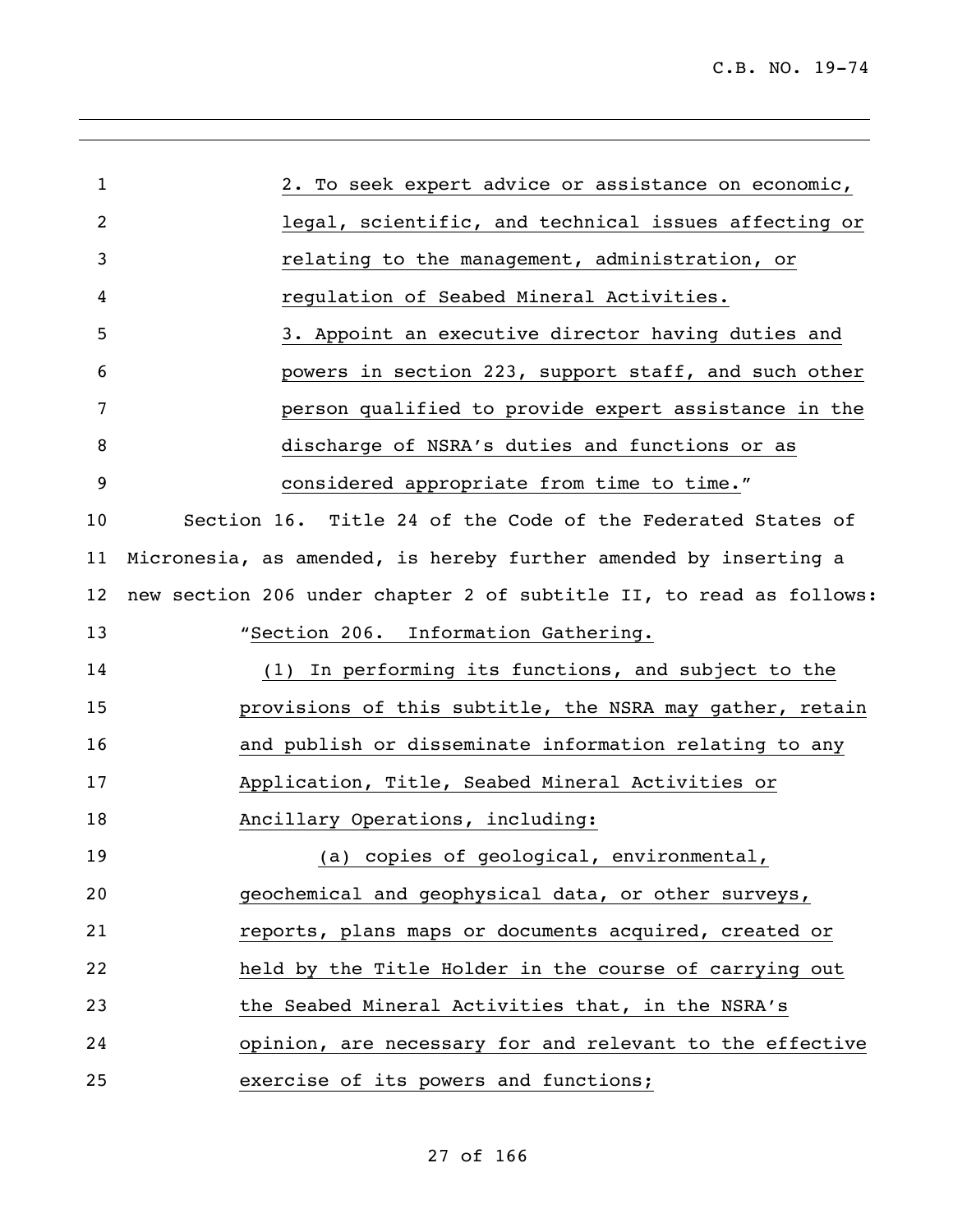| $\mathbf{1}$   | (b) the estimation of the grade and quantity of          |
|----------------|----------------------------------------------------------|
| $\overline{2}$ | commercially exploitable deposits, when such deposits    |
| 3              | have been identified, and the anticipated mining         |
| 4              | conditions;                                              |
| 5              | (c) a statement of how and where any Seabed              |
| 6              | Mineral samples or ores are stored; and                  |
| 7              | (d) all books, accounts, financial records, and          |
| 8              | performance data which the Title Holder is required to   |
| 9              | maintain under this subtitle, or the terms of the Title; |
| 10             | The NSRA may by Order require any person to<br>(2)       |
| 11             | furnish it within a reasonable time with any information |
| 12             | of the type listed in subsection (1) that it reasonably  |
| 13             | believes is in that person's possession.                 |
| 14             | The NSRA may by Order summon a Title Holder or<br>(3)    |
| 15             | its authorized representative, for the purposes of       |
| 16             | furnishing any information of the type listed under      |
| 17             | subsection (1).                                          |
| 18             | (4) Failure to comply with an Order made under this      |
| 19             | section without reasonable justification shall be an     |
| 20             | offense. Objections based upon evidence that to furnish  |
| 21             | the information would be a breach of intellectual        |
| 22             | property or other legal duties may constitute reasonable |
| 23             | justification for the purpose of this section.           |
| 24             | (5) Any person quilty of an offense under this           |
| 25             | section shall be liable for a fine not exceeding fifty   |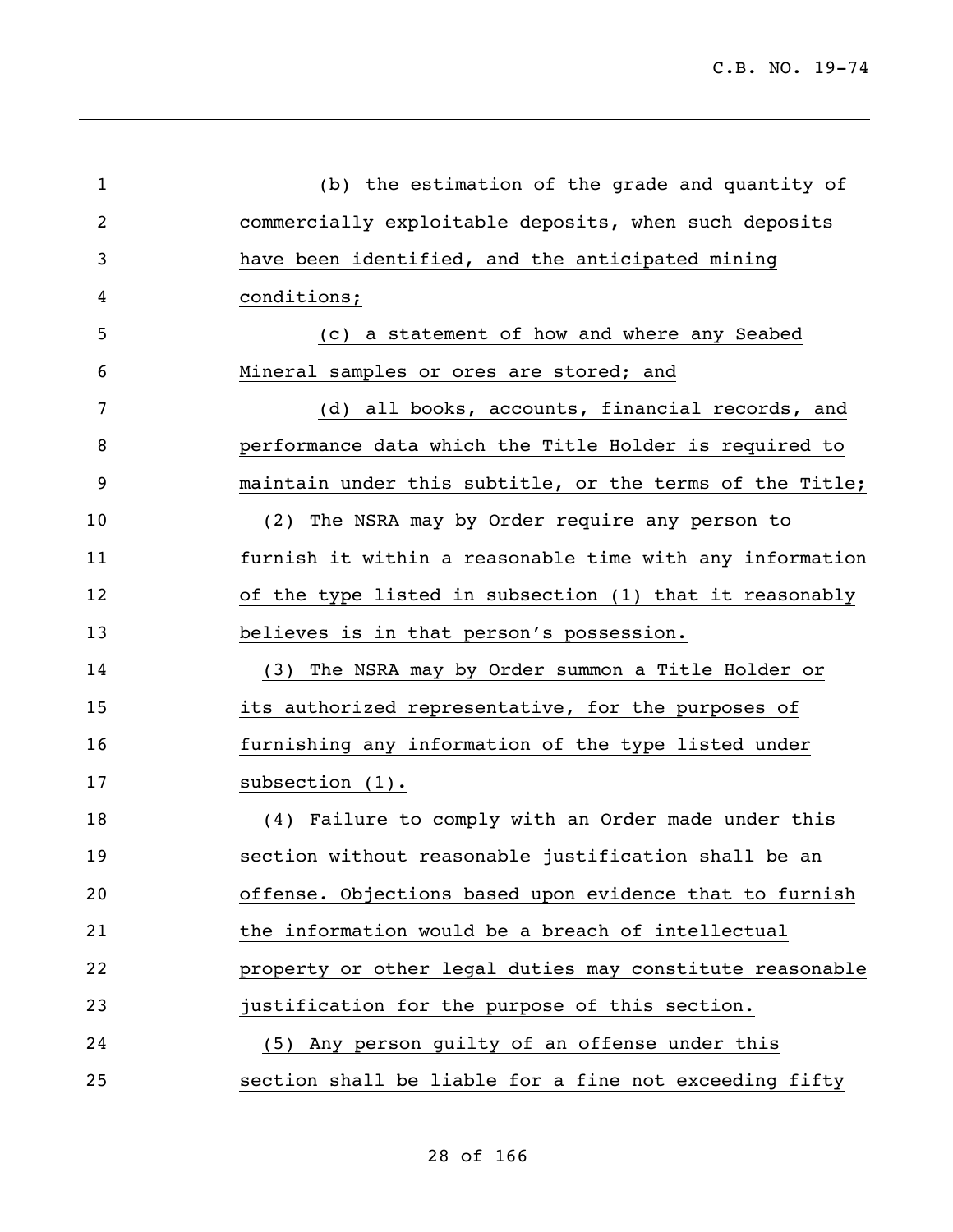| $\mathbf{1}$ | thousand dollars (\$50,000)."                                       |
|--------------|---------------------------------------------------------------------|
| 2            | Section 17. Title 24 of the Code of the Federated States of         |
| 3            | Micronesia, as amended, is hereby further amended by inserting a    |
| 4            | new section 207 under chapter 2 of subtitle II, to read as follows: |
| 5            | "Section 207. Information-handling.                                 |
| 6            | (1) The NSRA shall only use the information that it                 |
| 7            | receives under this subtitle as is necessary for the                |
| 8            | effective exercise of its functions, and will not                   |
| 9            | disclose that information unless:                                   |
| 10           | (a) the relevant Title Holder or Applicant                          |
| 11           | consents;                                                           |
| 12           | (b) it is generally known or publicly available                     |
| 13           | from other sources;                                                 |
| 14           | (c) such disclosure is necessary in connection                      |
| 15           | with the NSRA's administration of this subtitle,                    |
| 16           | including for the purpose of maintaining a public                   |
| 17           | register of Titles, or for consultation with the public             |
| 18           | of the Federated States of Micronesia; or                           |
| 19           | (d)<br>the disclosure is made for the purpose of                    |
| 20           | any arbitration or litigation, or is made by order of               |
| 21           | the court.                                                          |
| 22           | Nothing in this section shall permit disclosure<br>(2)              |
| 23           | without prior consent by the NSRA of information that is            |
| 24           | confidential under applicable law, including but not                |
| 25           | limited to, personnel matters, confidential technical or            |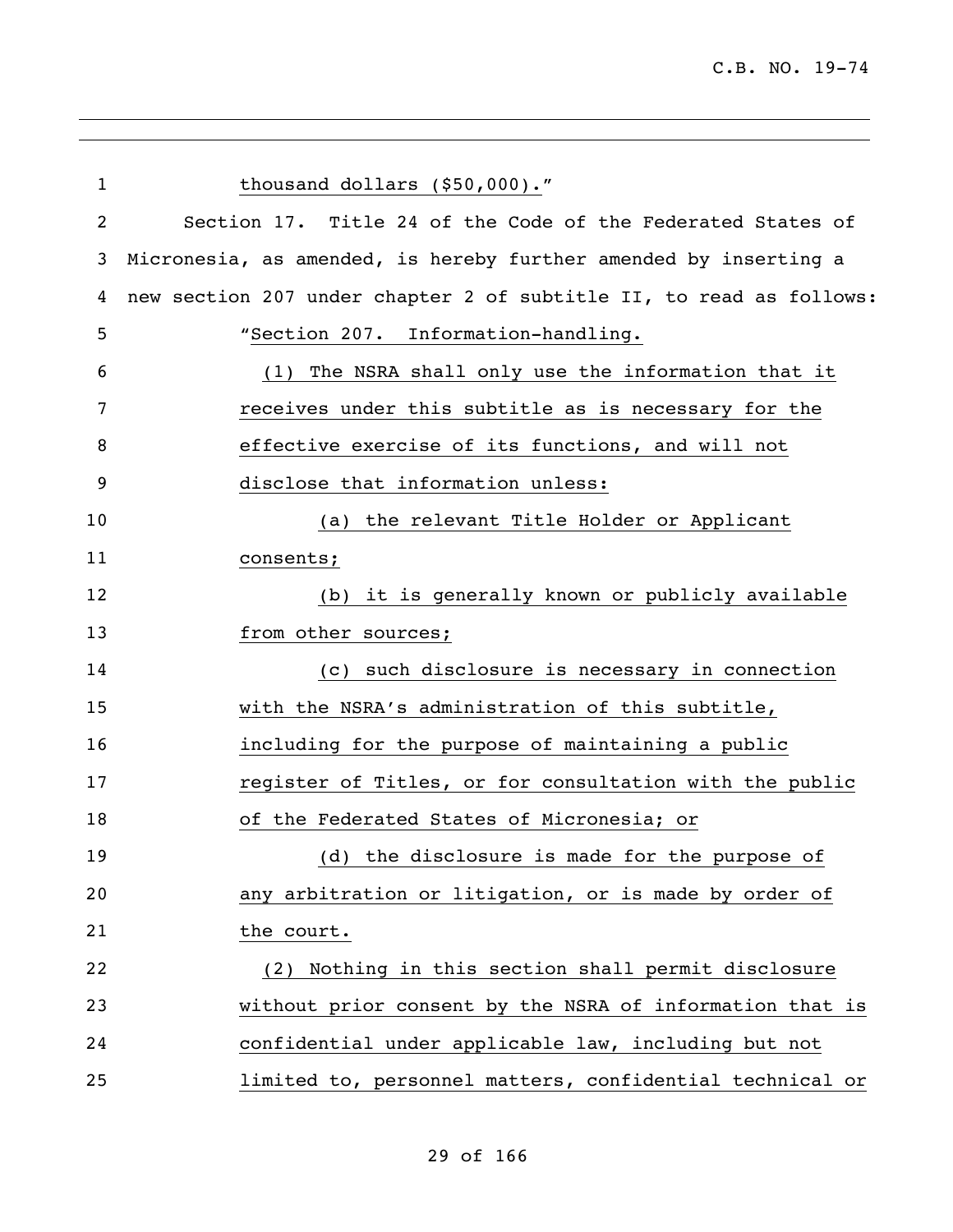| 1  | proprietary information and intellectual property                   |
|----|---------------------------------------------------------------------|
| 2  | relating to the Seabed Mineral Activities, or privileged            |
| 3  | legal material.                                                     |
| 4  | (3) Any employee or member of the NSRA or any other                 |
| 5  | Public Official who discloses information in breach of              |
| 6  | this section, commits an offense, punishable upon                   |
| 7  | conviction to a fine not exceeding ten thousand dollars             |
| 8  | $(10,000)$ , a term of imprisonment of not more than two            |
| 9  | years, or both."                                                    |
| 10 | Section 18. Title 24 of the Code of the Federated States of         |
| 11 | Micronesia, as amended, is hereby further amended by inserting a    |
| 12 | new section 208 under chapter 2 of subtitle II, to read as follows: |
| 13 | "Section 208. Supply of false or misleading information             |
| 14 | to the NSRA.                                                        |
| 15 | (1) Any person who knowingly or recklessly provides                 |
| 16 | the NSRA with information which is false or misleading              |
| 17 | in a material particular shall be quilty of an offense              |
| 18 | if the information:                                                 |
| 19 | is provided in purported compliance with a<br>(a)                   |
| 20 | requirement imposed by or under this subtitle; or                   |
| 21 | (b) is provided otherwise than as mentioned in                      |
| 22 | subsection (1)(a) but in circumstances in which the                 |
| 23 | person providing the information intends, or could                  |
| 24 | reasonably be expected to know, that it would be used by            |
| 25 | the NSRA for the purpose of discharging its functions               |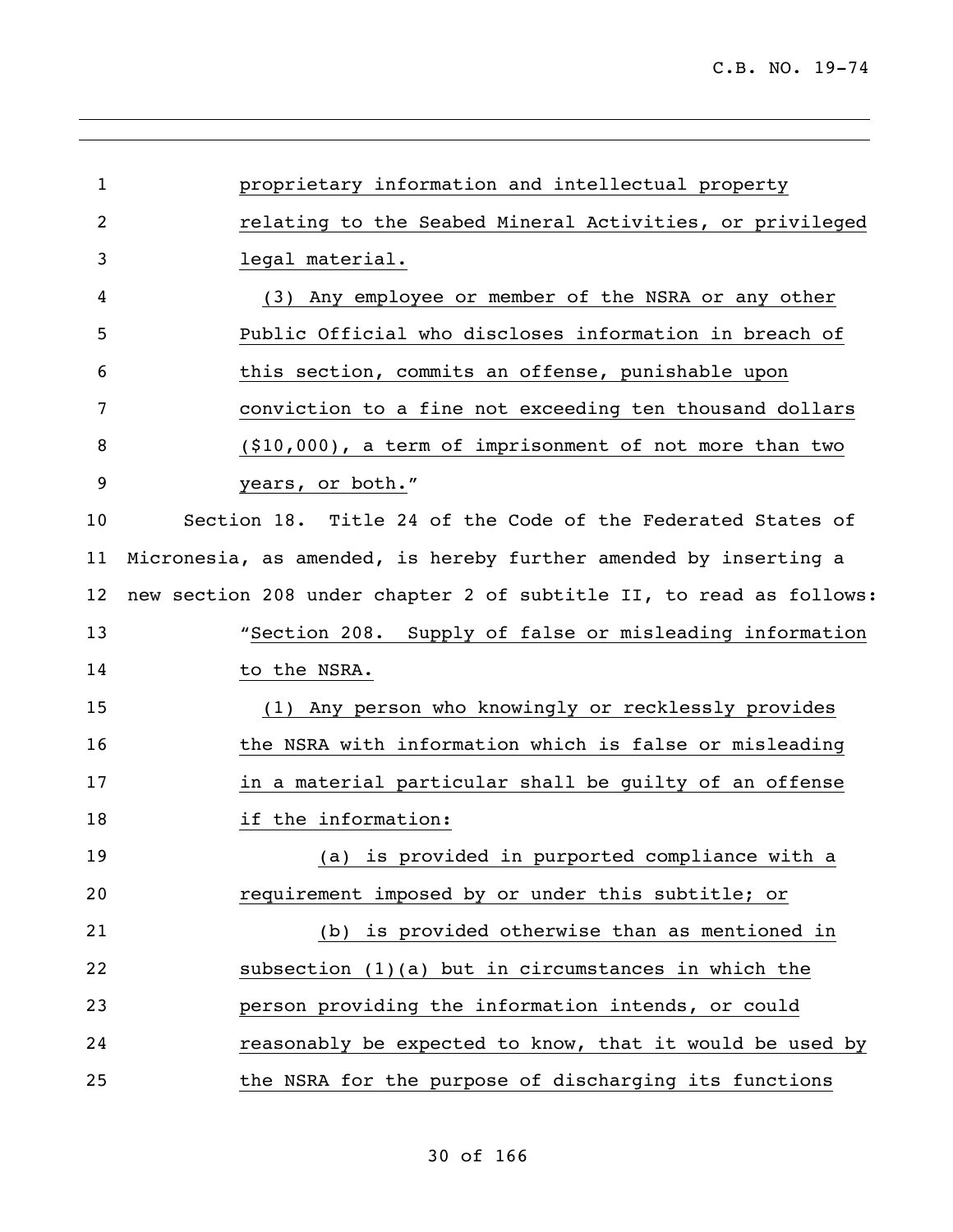| $\mathbf{1}$   | under this subtitle.                                             |
|----------------|------------------------------------------------------------------|
| $\overline{2}$ | Any person who willfully alters, suppresses,<br>(2)              |
| 3              | conceals or destroys any document which he is or she is          |
| 4              | liable to be required, by or under this subtitle, to             |
| 5              | produce to the NSRA shall be guilty of an offense.               |
| 6              | (3) Any person quilty of an offense under this                   |
| 7              | section shall be liable a fine not exceeding fifty               |
| 8              | thousand dollars (\$50,000)."                                    |
| 9              | Section 19. Title 24 of the Code of the Federated States of      |
| 10             | Micronesia, as amended, is hereby further amended by inserting a |
| 11             | new section 209 under chapter 2, to read as follows:             |
| 12             | "Section 209. Preparation of guidelines - The NSRA may           |
| 13             | from time to time publish and disseminate procedures,            |
| 14             | standards, manuals, recommended practices and guidelines         |
| 15             | of a technical or administrative nature relating to              |
| 16             | Seabed Mineral Activities or to assist Title Holders,            |
| 17             | Government agencies, and other interested parties in the         |
| 18             | implementation of this subtitle and the Regulations,             |
| 19             | including by reference to any recommendations of any             |
| 20             | organ of the International Seabed Authority."                    |
| 21             | Section 20. Title 24 of the Code of the Federated                |
| 22             | States of Micronesia, as amended, is hereby further amended      |
| 23             | by inserting a new section 210 under chapter 2 of subtitle       |
| 24             | II, to read as follows:                                          |
| 25             | "Section 210.<br>Record of decisions.                            |

,我们也不会有什么。""我们的人,我们也不会有什么?""我们的人,我们也不会有什么?""我们的人,我们也不会有什么?""我们的人,我们也不会有什么?""我们的人

### of 166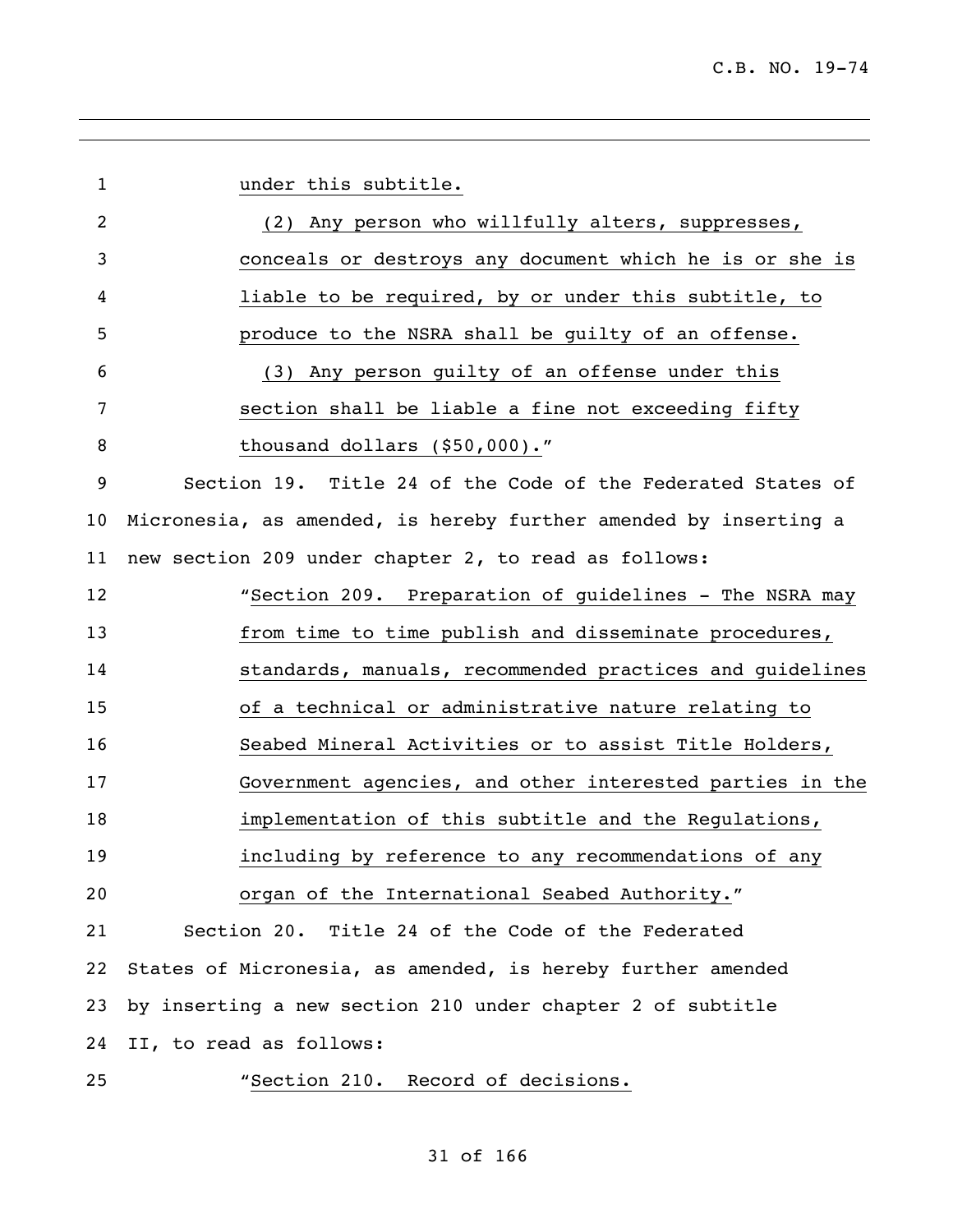| $\mathbf{1}$ | The NSRA will keep written records of decisions<br>(1)      |
|--------------|-------------------------------------------------------------|
| 2            | (and the grounds for them) taken under the following        |
| 3            | sections of this subtitle:                                  |
| 4            | 206(2) (Information Order);<br>(a)                          |
| 5            | 215 (Enforcement Order);<br>(b)                             |
| 6            | 502 (Grant of a Prospecting Permit);<br>(C)                 |
| 7            | (d)<br>505<br>(Denial of Prospecting Permit);               |
| 8            | (Grant and Issue of License);<br>602<br>(e)                 |
| 9            | (f)<br>626<br>(Renewal of License);                         |
| 10           | 628 (Variation, Suspension or Revocation of<br>(q)          |
| 11           | a License);                                                 |
| 12           | 702 (Entry into Sponsorship of Seabed<br>(h)                |
| 13           | Mineral Activities in the Area); and                        |
| 14           | (i) 710 (Revocation of a Sponsorship                        |
| 15           | Certificate).                                               |
| 16           | (2) A record kept under this section, and that is           |
| 17           | signed by the Secretary or on behalf of the NSRA by the     |
| 18           | Executive Director, is prima facie evidence that the        |
| 19           | decision was duly made as recorded."                        |
| 20           | Section 21. Title 24 of the Code of the Federated           |
| 21           | States of Micronesia, as amended, is hereby further amended |
| 22           | by inserting a new section 211 under chapter 2 of subtitle  |
| 23           | II, to read as follows:                                     |
| 24           | "Section 211. Monitoring - The NSRA will monitor and        |
| 25           | verify Title Holders' performance and adherence to this     |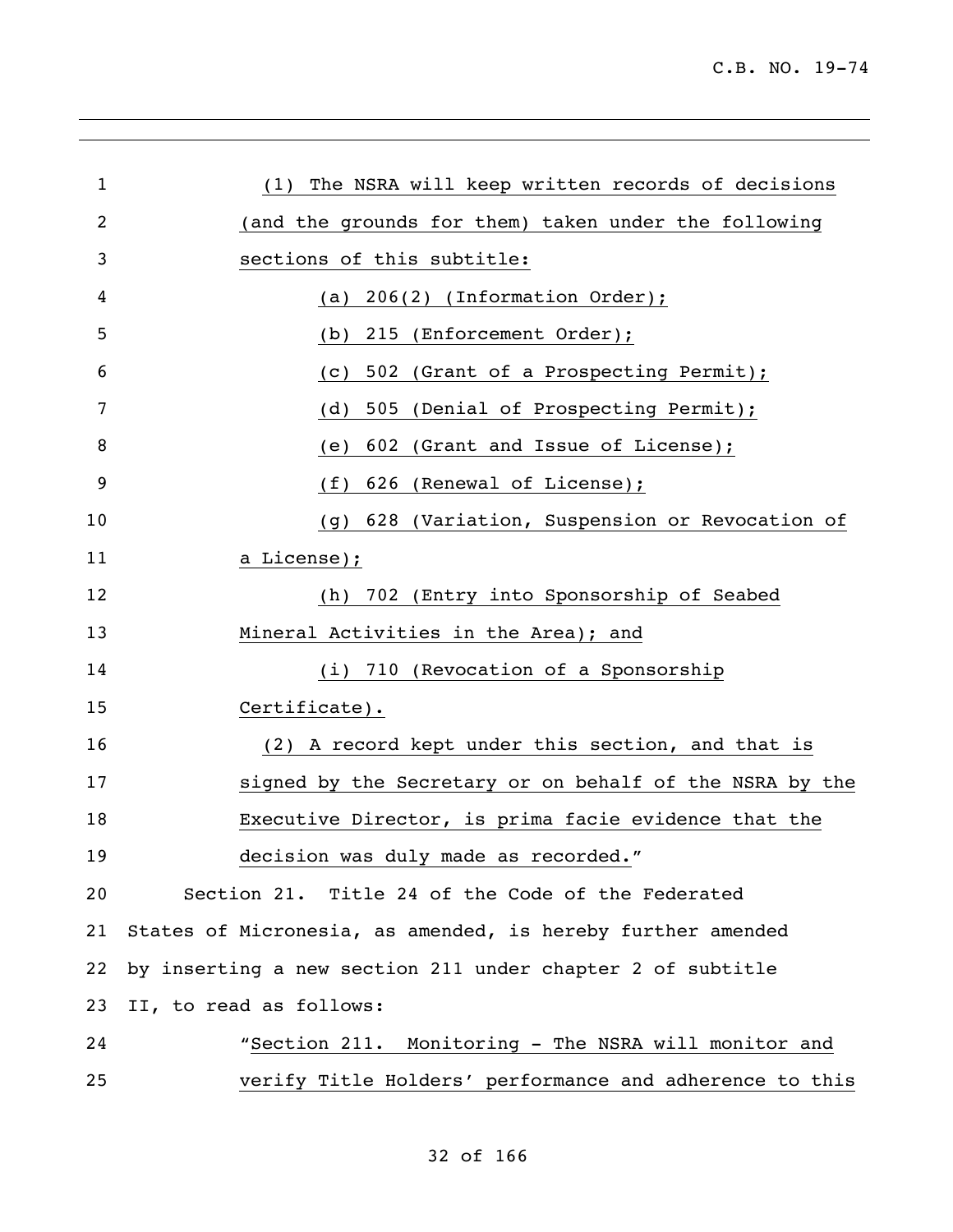| subtitle, Regulations, Title, and any conditions arising            |
|---------------------------------------------------------------------|
| from an Environmental and Social Impact Assessment where            |
| required under this subtitle or any other laws of the               |
| Federated States of Micronesia, with particular regard              |
| to progress with Seabed Mineral Activities, and the                 |
| impacts of Seabed Mineral Activities on the                         |
| Environment, other sea users, bordering States, national            |
| industries, or the people of the Federated States of                |
| Micronesia."                                                        |
| Section 22. Title 24 of the Code of the Federated States of         |
| Micronesia, as amended, is hereby further amended by inserting a    |
| new section 212 under chapter 2 of subtitle II, to read as follows: |
| "Section 212. Incidents and Inquiries.                              |
| (1) A Title Holder involved in an Incident shall                    |
| report it to the NSRA in accordance with section 403(t)             |
| of this subtitle, and shall respond efficiently and                 |
| responsibly to the Incident, including by seeking and               |
| following the NSRA's instructions, or the ISA's                     |
| instructions where relevant.                                        |
| (2) An Incident report to the NSRA for the purposes                 |
| of subsection (2) must contain the details of such                  |
| Incident including:                                                 |
| the coordinates of the area affected and of<br>(a)                  |
| the area which can reasonably be anticipated to be                  |
| affected;                                                           |
|                                                                     |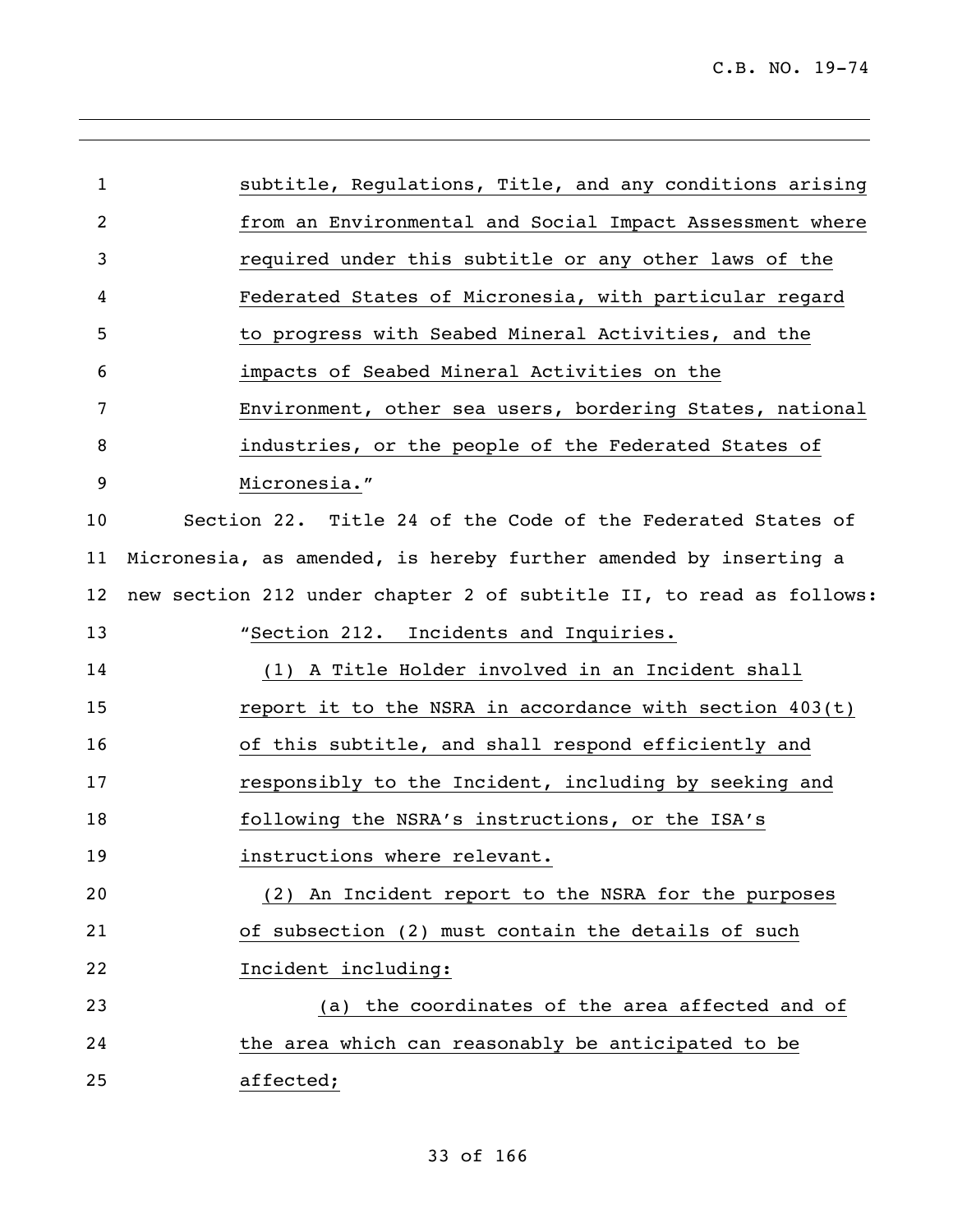| $\mathbf{1}$ | (b) the description of the action being taken by                    |
|--------------|---------------------------------------------------------------------|
| 2            | the Title Holder to monitor, prevent, contain, minimize,            |
| 3            | and rehabilitate the harm or threat of harm to the                  |
| 4            | Environment or to human health and safety; and                      |
| 5            | (c) any such supplementary information as is                        |
| 6            | required by the NSRA.                                               |
| 7            | The NSRA shall provide such administrative<br>(3)                   |
| 8            | assistance to a Title Holder as is expedient to                     |
| 9            | facilitate the Title Holder's efficient response to an              |
| 10           | Incident.                                                           |
| 11           | The NSRA may hold, or may commission, inquiries<br>(4)              |
| 12           | into Incidents or any matter in the interests of the                |
| 13           | orderly conduct of Seabed Mineral Activities."                      |
| 14           | Section 23. Title 24 of the Code of the Federated States of         |
| 15           | Micronesia, as amended, is hereby further amended by inserting a    |
| 16           | new section 213 under chapter 2 of subtitle II, to read as follows: |
| 17           | "Section 213. Inspectorate - The NSRA shall maintain an             |
| 18           | inspectorate and shall appoint such persons appearing to            |
| 19           | the NSRA to be technically qualified for the purpose as             |
| 20           | Inspectors, to assist with the NSRA's monitoring and                |
| 21           | compliance function."                                               |
| 22           | Section 24. Title 24 of the Code of the Federated States of         |
| 23           | Micronesia, as amended, is hereby further amended by inserting a    |
| 24           | new section 214 under chapter 2 of subtitle II, to read as follows: |
| 25           | "Section 214. Inspectors' Powers                                    |
|              |                                                                     |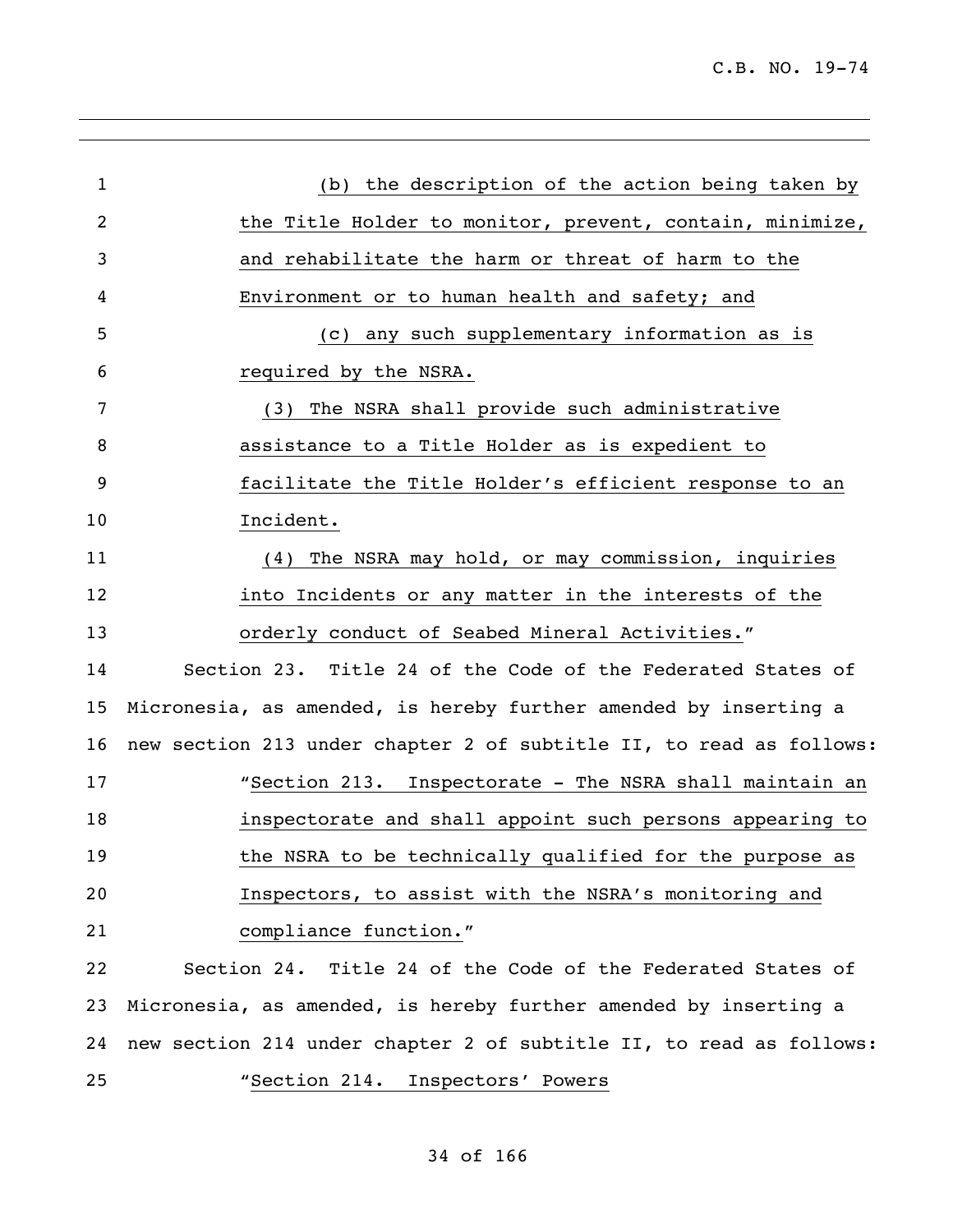| $\mathbf 1$ | (1) Any person appointed by the NSRA as an Inspector     |
|-------------|----------------------------------------------------------|
| 2           | under section 213 of this subtitle, shall, if reasonably |
| 3           | necessary for the purpose of determining compliance with |
| 4           | this subtitle, be entitled at all reasonable times and   |
| 5           | with reasonable notice to a Title Holder to-             |
| 6           | (a) board or obtain access to the Title Area and         |
| 7           | all parts of any premises, vessel or equipment used for  |
| 8           | or in connection with the Title;                         |
| 9           | (b) inspect or test any machinery or equipment           |
| 10          | that in the Inspector's opinion is being or is intended  |
| 11          | to be used for the purposes of the Title;                |
| 12          | (c) inspect, test, or take temporary possession          |
| 13          | of any samples or assays of such samples of Seabed       |
| 14          | Minerals taken under the Title;                          |
| 15          | (d) examine and take copies of books, accounts,          |
| 16          | documents, or records of any kind required to be kept    |
| 17          | under this subtitle, Regulations, and the Title;         |
| 18          | (e) require the Title Holder to carry out such           |
| 19          | procedures in respect of any equipment used for or in    |
| 20          | connection with Seabed Mineral Activities as may be      |
| 21          | deemed necessary by the NSRA;                            |
| 22          | document any site visit or inspection<br>(f)             |
| 23          | activity using any reasonable means including video,     |
| 24          | audio, photograph, or other form of recording;           |
| 25          | (g) upon written authorization from the NSRA,            |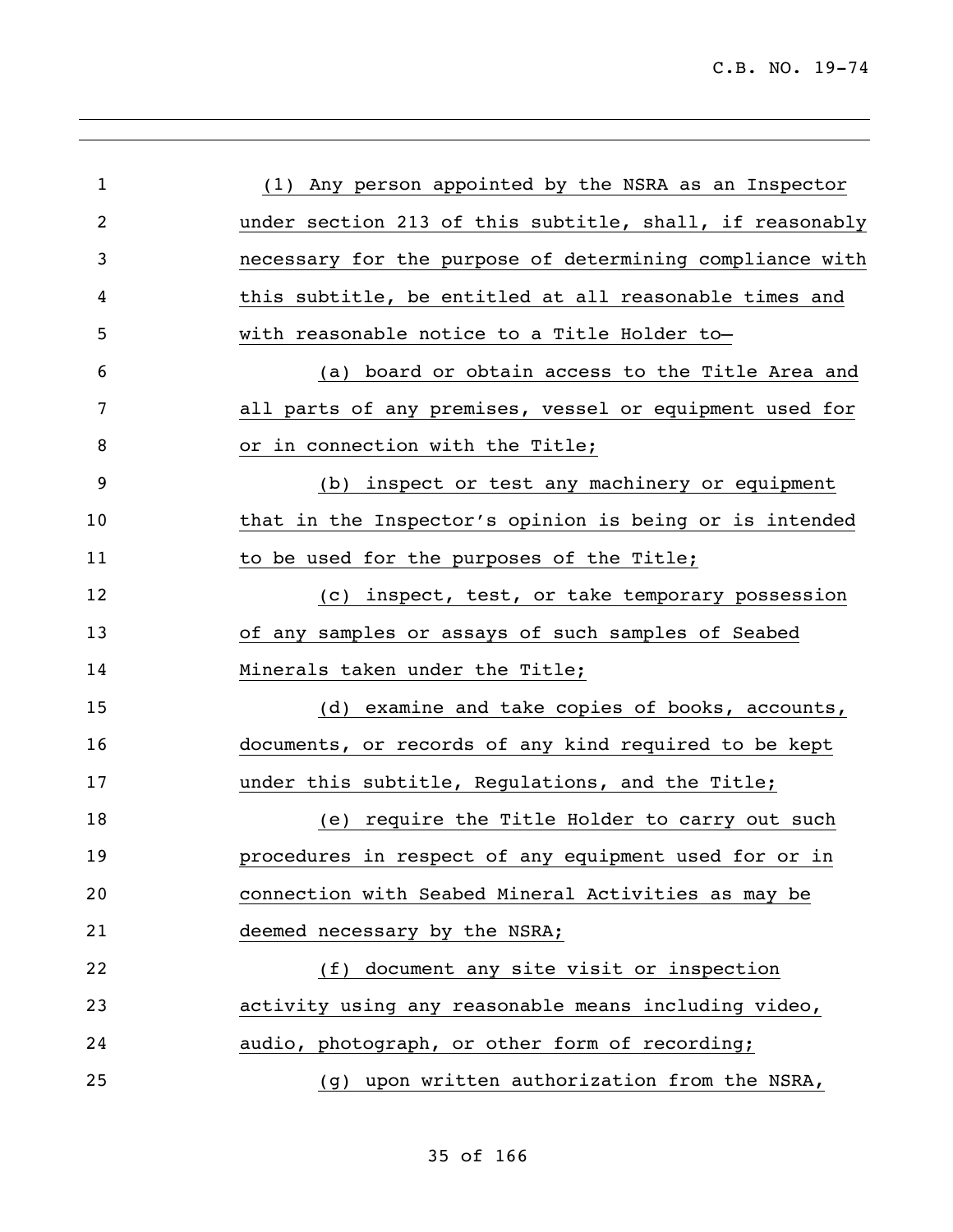| 1  | perform any other functions of the NSRA as its           |
|----|----------------------------------------------------------|
| 2  | representative, including the issue of Orders under      |
| 3  | sections 206 (2) (Information Order) and 215             |
| 4  | (Enforcement Order) of this subtitle; and                |
| 5  | (h) undertake any additional actions as may be           |
| 6  | Prescribed.                                              |
| 7  | (2) An Inspector shall take all reasonable steps to      |
| 8  | avoid: expending excessive time on a Title Holders'      |
| 9  | vessel or installation, disruption of Seabed Mineral     |
| 10 | Activities, unjustified removal of samples, or           |
| 11 | interference with the safe and normal operation of       |
| 12 | Seabed Mineral Activities and Ancillary Operations.      |
| 13 | (3) Any Title Holder who considers that an Inspector     |
| 14 | is not acting in accordance with subsection (2) may      |
| 15 | apply for a hearing or a review of the Inspector's       |
| 16 | decision or action pursuant to title 17 of the Code of   |
| 17 | the Federated States of Micronesia.                      |
| 18 | (4) A Title Holder and its officers and agents shall     |
| 19 | cooperate with the reasonable requests and exercise of   |
| 20 | powers by an Inspector, and to provide an Inspector with |
| 21 | reasonable and safe accommodation and subsistence while  |
| 22 | on board any ship or installation for the purposes of    |
| 23 | this subtitle.                                           |
| 24 | The willful obstruction or intimidation or abuse<br>(5)  |
| 25 | by any person of an Inspector, or the failure by a Title |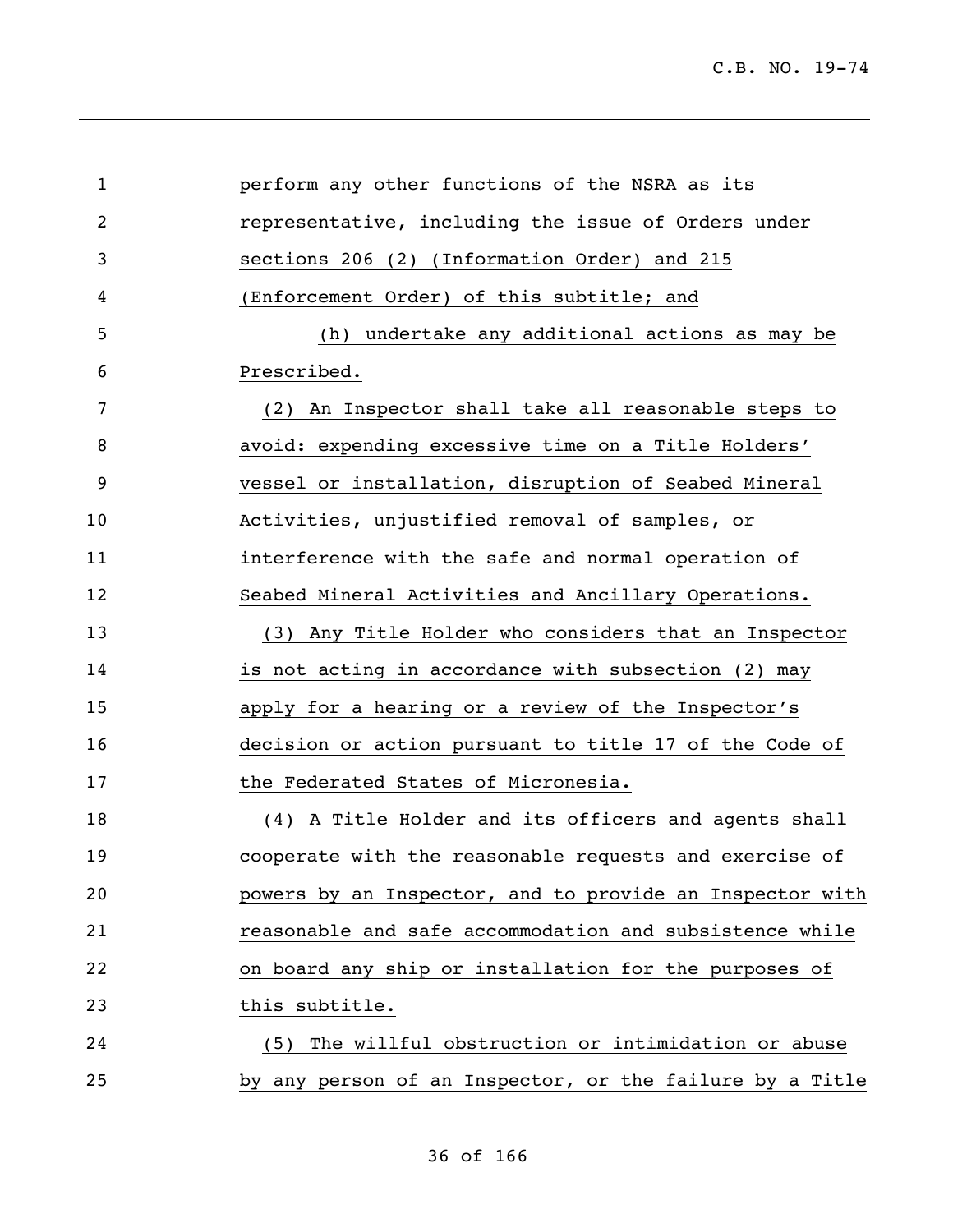| 1  | Holder or its officer or agent to comply with subsection            |
|----|---------------------------------------------------------------------|
| 2  | $(4)$ , shall be an offense.                                        |
| 3  | (6) Any person guilty of an offense under this                      |
| 4  | section shall be liable to a fine not exceeding five                |
| 5  | thousand dollars (\$5,000)."                                        |
| 6  | Section 25. Title 24 of the Code of the Federated States of         |
| 7  | Micronesia, as amended, is hereby further amended by inserting a    |
| 8  | new section 215 under chapter 2 of subtitle II, to read as follows: |
| 9  | "Section 215. Enforcement Order                                     |
| 10 | (1) Where considered necessary or expedient the NSRA                |
| 11 | (and its authorized officers) may issue an Enforcement              |
| 12 | Order requiring corrective action in relation to a                  |
| 13 | suspected, observed, or anticipated contravention of                |
| 14 | this subtitle, Regulations, or a term of a Title, or in             |
| 15 | respect of any circumstance that presents or would                  |
| 16 | present a risk to life or a risk of Serious Harm to the             |
| 17 | Environment.                                                        |
| 18 | (2) An Enforcement Order made under this section may                |
| 19 | in reasonable terms:                                                |
| 20 | (a) require a person to:                                            |
| 21 | (i) take corrective action, or                                      |
| 22 | (ii) stop taking harmful action; and                                |
| 23 | include a mandatory timeframe for the<br>(b)                        |
| 24 | required action or inaction.                                        |
| 25 | Where the subject of an Enforcement Order objects<br>(3)            |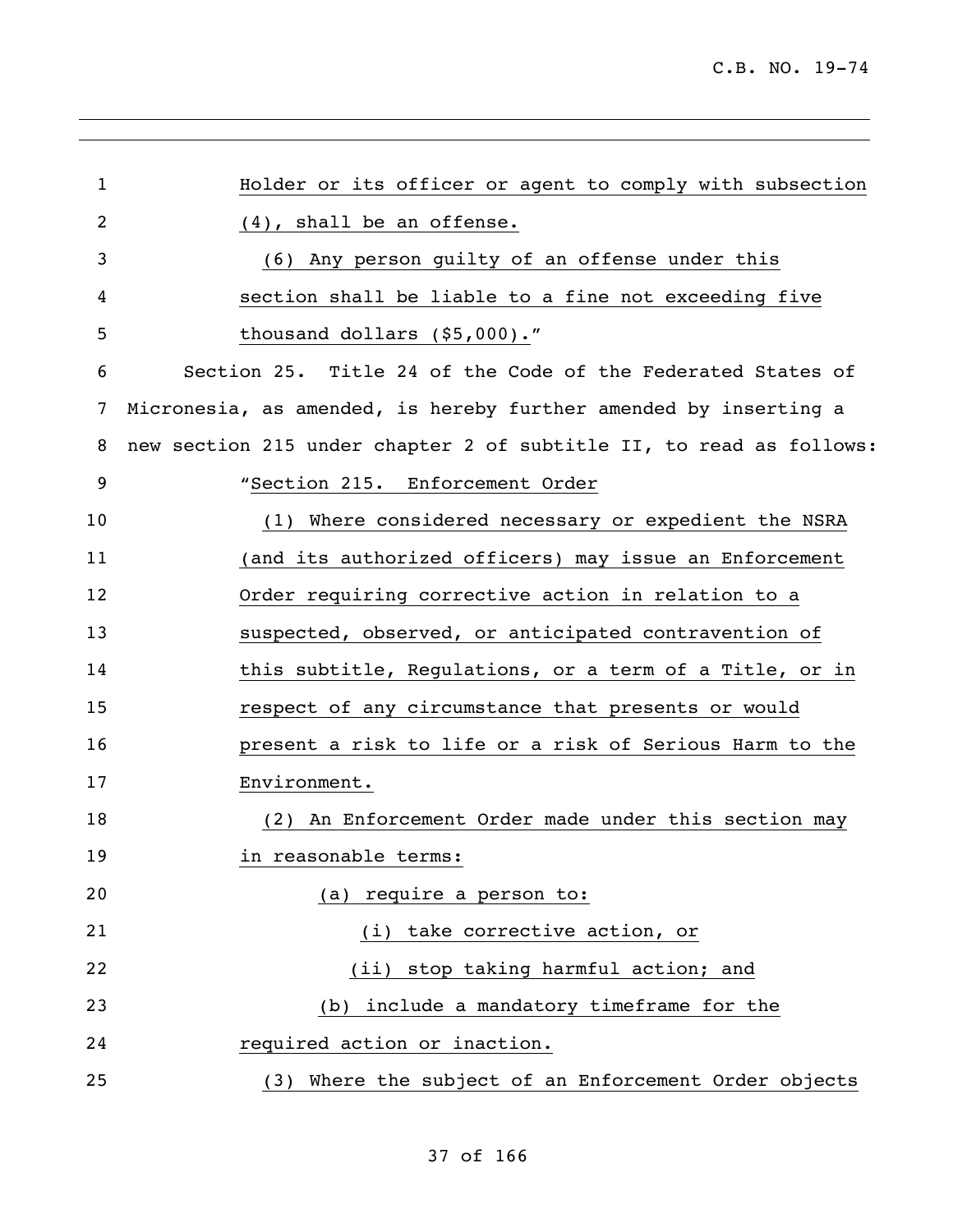| $\mathbf{1}$    | to its requirements, a hearing or review of the Order       |
|-----------------|-------------------------------------------------------------|
| 2               | may be conducted in accordance with title 17 of the Code    |
| 3               | of the Federated States of Micronesia.                      |
| 4               | (4) Failure to comply with an Enforcement Order made        |
| 5               | under this section shall be an offense.                     |
| 6               | (5) It is a defense for a person charged with an            |
| 7               | offense under subsection (4) to prove that he took all      |
| 8               | reasonable steps within his control for securing that       |
| 9               | the required action or inaction would be complied with      |
| 10              | in time.                                                    |
| 11              | (6) Any person quilty of an offense under this              |
| 12              | section shall be liable to a fine not exceeding one         |
| 13              | hundred thousand dollars (\$100,000)."                      |
| 14              | Section 26. Title 24 of the Code of the Federated           |
| 15              | States of Micronesia, as amended, is hereby further amended |
| 16              | by inserting a new section 216 under chapter 2 of subtitle  |
| 17 <sub>2</sub> | II, to read as follows:                                     |
| 18              | "Section 216. Action by the NSRA where there is failure     |
| 19              | to comply with Enforcement Order.                           |
| 20              | The NSRA may do all or any of the corrective actions        |
| 21              | required by an Enforcement Order made under section 215     |
| 22              | of this subtitle if:                                        |
| 23              | the time of compliance specified in the<br>(a)              |
| 24              | Enforcement Order has ended; and                            |
| 25              | (b) the person to whom the Enforcement Order was            |
|                 |                                                             |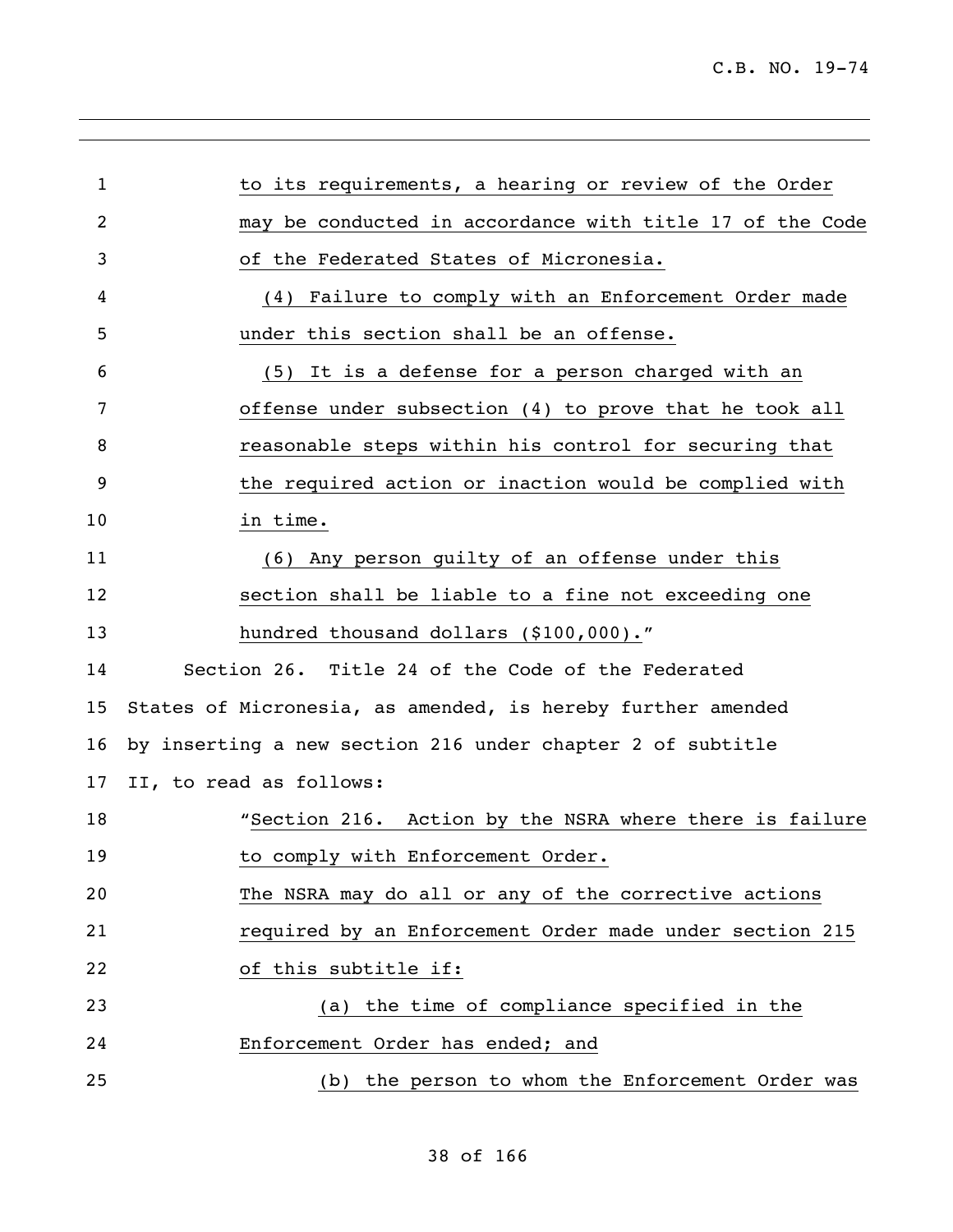| $\mathbf{1}$ | given or to whom it extended has not complied with the              |
|--------------|---------------------------------------------------------------------|
| 2            | Order."                                                             |
| 3            | Section 27. Title 24 of the Code of the Federated States of         |
| 4            | Micronesia, as amended, is hereby further amended by inserting a    |
| 5            | new section 217 under chapter 2 of subtitle II, to read as follows: |
| 6            | "Section 217. Costs incurred by the NSRA in taking                  |
| 7            | corrective action.                                                  |
| 8            | If the NSRA takes corrective action under section 216 of            |
| 9            | this subtitle in relation to an Enforcement Order, the              |
| 10           | reasonable costs and expenses incurred by the NSRA in               |
| 11           | taking that action are a debt due to the NSRA by the                |
| 12           | person or persons whose failure to comply with the                  |
| 13           | Enforcement Order led to that action, which is                      |
| 14           | recoverable in a court of competent jurisdiction."                  |
| 15           | Section 28. Title 24 of the Code of the Federate States of          |
| 16           | Micronesia, as amended, is hereby further amended by inserting a    |
| 17           | new section 218 under chapter 2 of subtitle II, to read as follows: |
| 18           | "Section 218. Administrative Action.                                |
| 19           | (1) The NSRA may take any one or more of the                        |
| 20           | administrative actions in subsection (2) in respect of a            |
| 21           | Title Holder, upon the NSRA reasonably determining that             |
| 22           | the Title Holder has materially breached:                           |
| 23           | a condition or term of its Title; or<br>(a)                         |
| 24           | (b) a requirement of this subtitle, Regulations,                    |
| 25           | or other law of the Federated States of Micronesia.                 |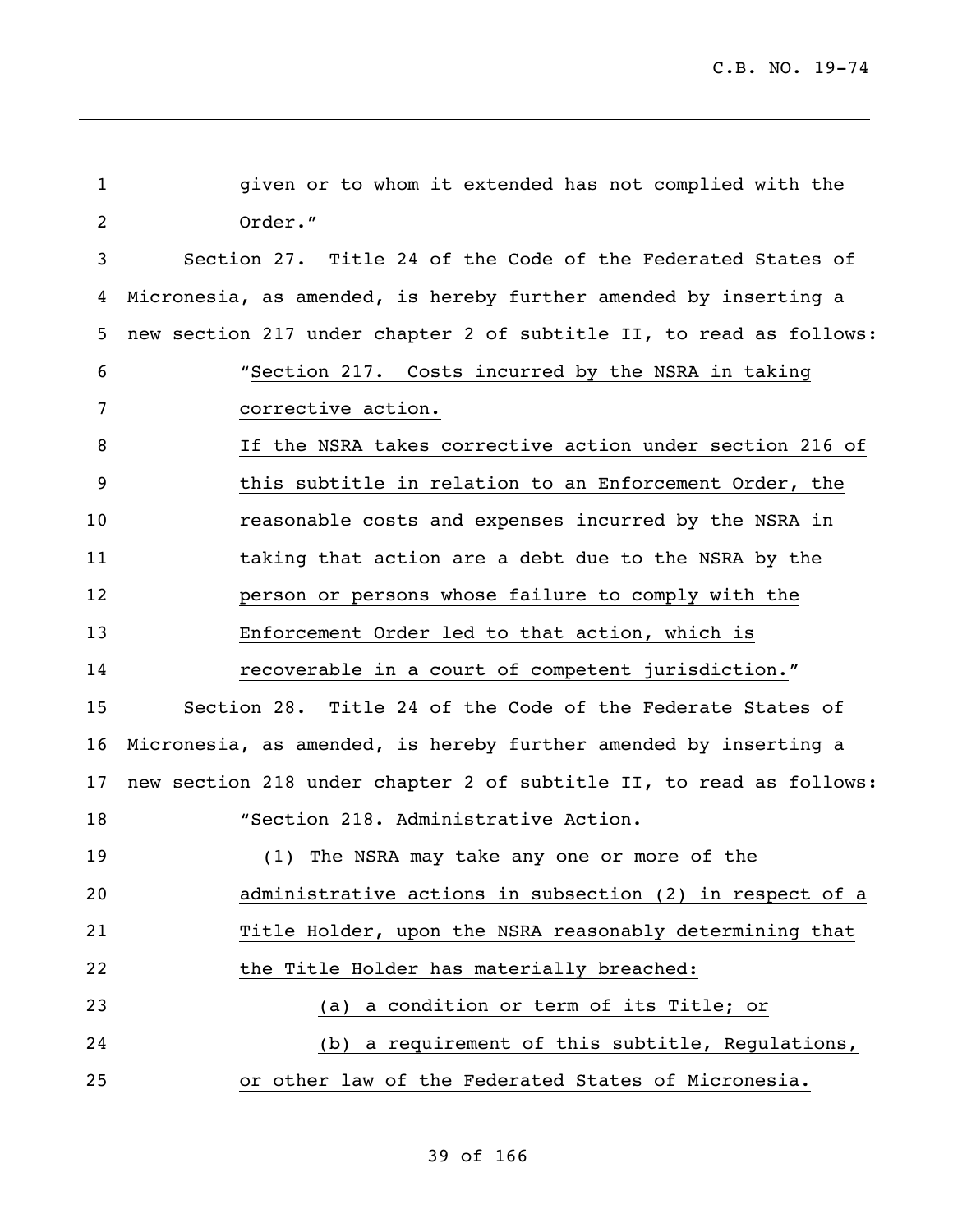| 1  | (2) Administrative actions that the NSRA may take in     |
|----|----------------------------------------------------------|
| 2  | accordance with subsection (1) are to:                   |
| 3  | (a) issue written warnings, including warnings           |
| 4  | in relation to possible action the NSRA may take in the  |
| 5  | event of a future breach;                                |
| 6  | (b) enter into a written agreement providing for         |
| 7  | the Title Holder to undertake a program of remedial      |
| 8  | action and to mitigate the risk of re-occurrence;        |
| 9  | (c) issue an Enforcement Order under section 215         |
| 10 | of this subtitle for the Title Holder to prevent, or     |
| 11 | correct a breach;                                        |
| 12 | (d) impose an administrative penalty not                 |
| 13 | exceeding ten thousand dollars (\$10,000) for each day   |
| 14 | during which the breach continues;                       |
| 15 | (e) impose temporary restrictions on the Seabed          |
| 16 | Mineral Activities of the Title Holder until the NSRA is |
| 17 | satisfied that action has been taken to remedy the       |
| 18 | breach and to mitigate the risk of re-occurrence;        |
| 19 | (f) commence a process under section 627 or              |
| 20 | section 628 of this subtitle to vary, suspend or revoke  |
| 21 | the Title, including a variation to impose additional    |
| 22 | conditions on the Title.                                 |
| 23 | (3) Action taken under subsection (2) of this            |
| 24 | subtitle shall be commensurate with the gravity,         |
| 25 | frequency and other circumstances of the breach,         |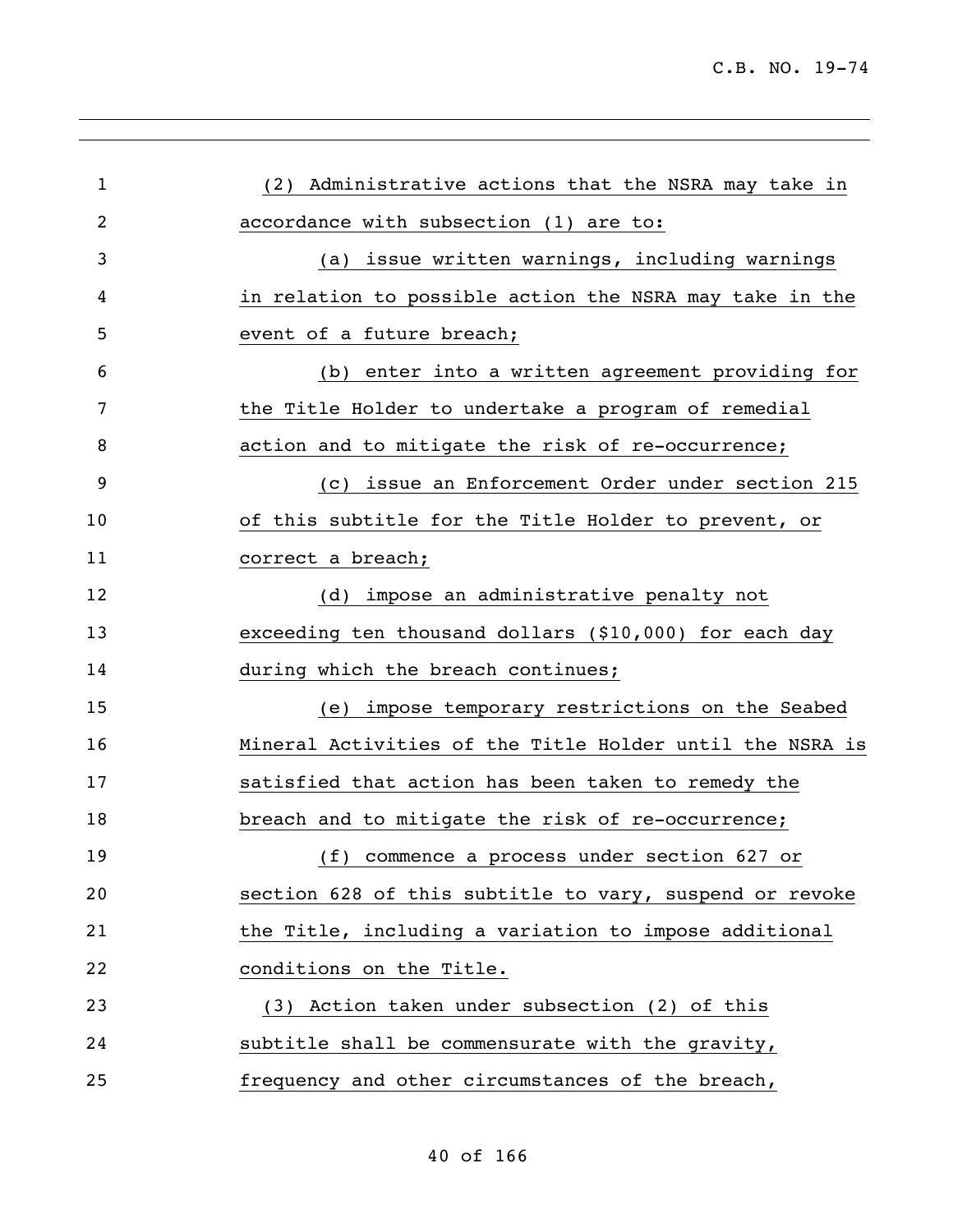| $\mathbf{1}$   | including the Title Holder's previous conduct under the             |
|----------------|---------------------------------------------------------------------|
| $\overline{2}$ | Title.                                                              |
| 3              | Where a Title Holder objects to a decision by the<br>(4)            |
| 4              | NSRA to take administrative action, a hearing or review             |
| 5              | of that decision may be conducted in accordance with                |
| 6              | title 17 of the Code of the Federated States of                     |
| 7              | Micronesia."                                                        |
| 8              | Section 29. Title 24 of the Code of the Federated States of         |
| 9              | Micronesia, as amended, is hereby further amended by inserting a    |
| 10             | new section 219 under chapter 2 of subtitle II, to read as follows: |
| 11             | "Section 219. NSRA - term of office of members;                     |
| 12             | vacancies.                                                          |
| 13             | (1) Except for the appointment of the Secretary, all                |
| 14             | appointments of NSRA members shall be for a term of two             |
| 15             | years. The term of office of each member shall commence             |
| 16             | either upon the granting of advice and consent to a                 |
| 17             | member's appointment by the Congress of the Federated               |
| 18             | States of Micronesia or, for any vacancies existing upon            |
| 19             | the effective date of this subtitle or thereafter, upon             |
| 20             | the granting of advice and consent of the Congress to               |
| 21             | the appointment of a member to fill a vacancy.                      |
| 22             | The Executive Director shall notify the President<br>(2)            |
| 23             | of the Federated States of Micronesia in writing of an              |
| 24             | impending vacancy on the NSRA not less than ninety (90)             |
| 25             | days prior to the expiration of the term of a member and            |

,我们也不会有什么。""我们的人,我们也不会有什么?""我们的人,我们也不会有什么?""我们的人,我们也不会有什么?""我们的人,我们也不会有什么?""我们的人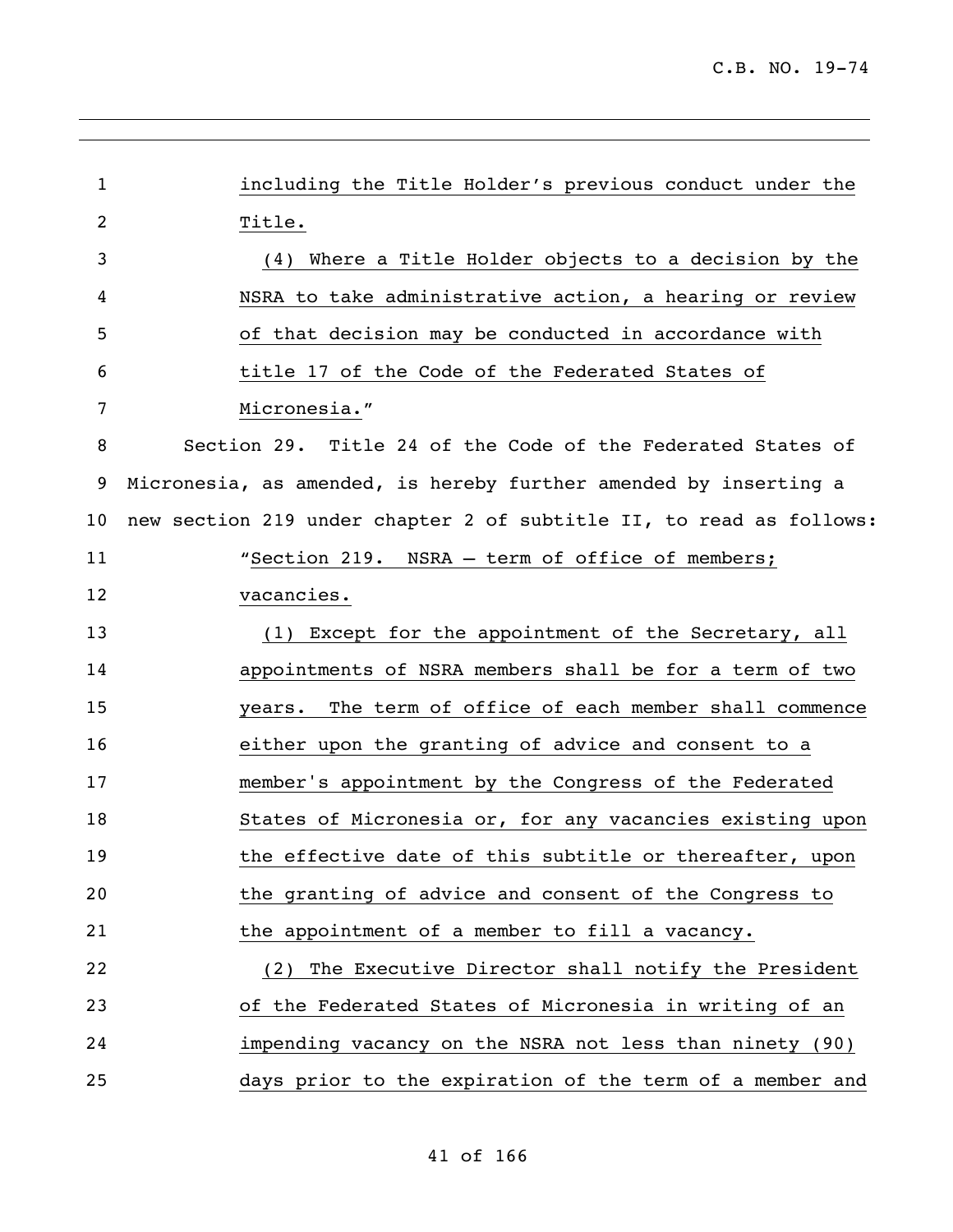| $\mathbf{1}$ | immediately upon receipt of a member's notice of intent  |
|--------------|----------------------------------------------------------|
| 2            | to resign.                                               |
| 3            | Notwithstanding any other provision of this<br>(3)       |
| 4            | subtitle, an appointment to the NSRA shall be declared   |
| 5            | vacated or terminated by the President of the Federated  |
| 6            | States of Micronesia in the event of any of the          |
| 7            | following:                                               |
| 8            | (a) submission of a written resignation, signed          |
| 9            | by the member and delivered to the President of the      |
| 10           | Federated States of Micronesia;                          |
| 11           | (b) the death or other incapacity of a member;           |
| 12           | (c) absence of a member, except with the written         |
| 13           | consent of the President of the Federated States of      |
| 14           | Micronesia or of the Chairperson of the NSRA Board, from |
| 15           | three consecutive meetings of the NSRA;                  |
| 16           | (d) conviction of a member of any offense under          |
| 17           | this subtitle, or of an offense under any other law      |
| 18           | punishable by a term of imprisonment for one year or     |
| 19           | more.                                                    |
| 20           | (4) Vacancies occurring pursuant to subsection (3),      |
| 21           | or for any other reason prior to the expiration of a     |
| 22           | member's term, shall be filled in the same manner as     |
| 23           | vacancies arising from the expiration of a member's      |
| 24           | term, provided that such appointments shall only be      |
| 25           | effective for the remainder of the unexpired term of the |

,我们也不会有什么。""我们的人,我们也不会有什么?""我们的人,我们也不会有什么?""我们的人,我们的人,我们的人,我们的人,我们的人,我们的人,我们的人,我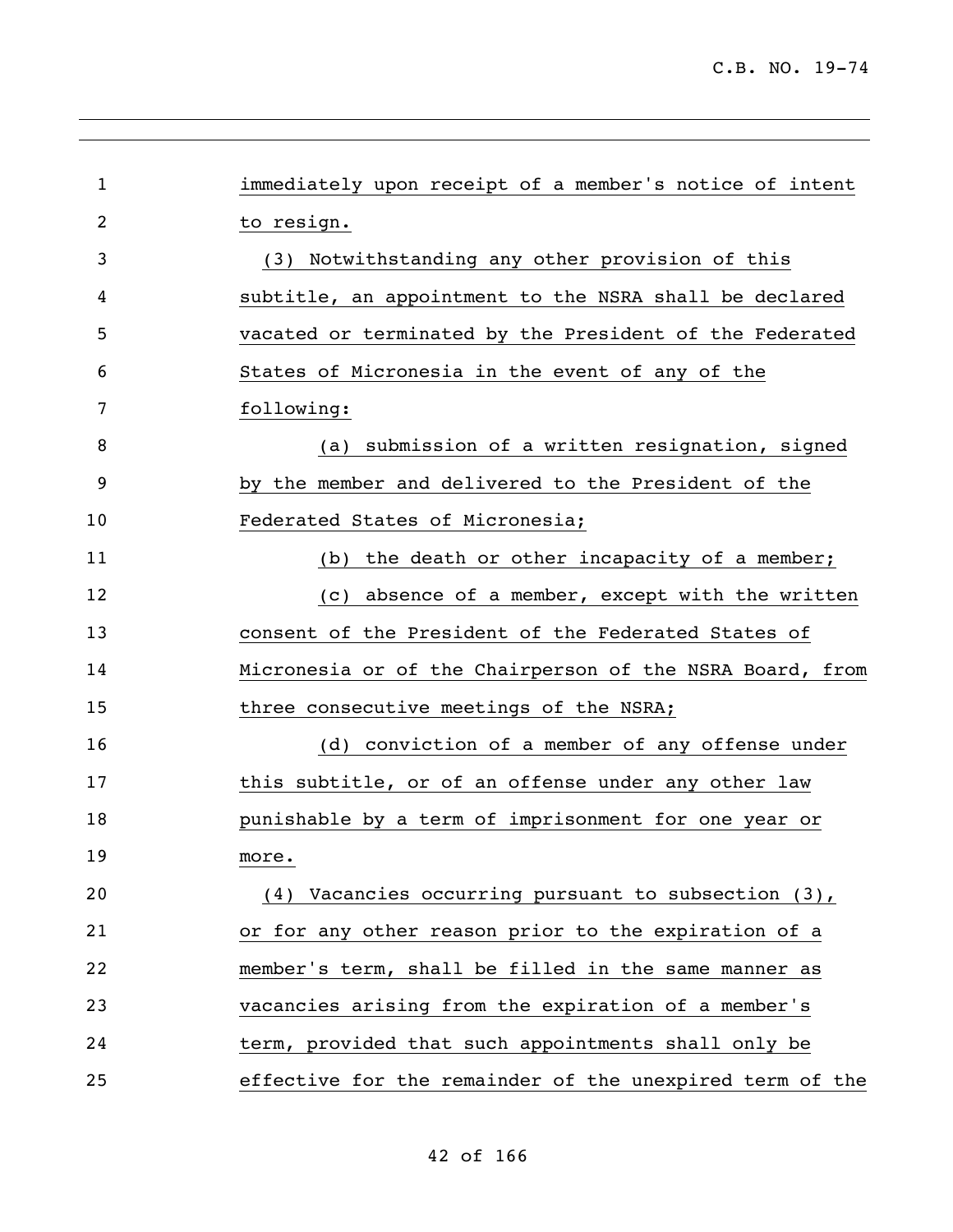| 1  | departing member."                                                  |
|----|---------------------------------------------------------------------|
| 2  | Section 30. Title 24 of the Code of the Federated States of         |
| 3  | Micronesia, as amended, is hereby further amended by inserting a    |
| 4  | new section 220 under chapter 2 of subtitle II, to read as follows: |
| 5  | "Section 220. Compensation of members.                              |
| 6  | (1) Members of the NSRA Board who are not employees                 |
| 7  | or officials of the Government of the Federated States              |
| 8  | of Micronesia shall be compensated for time spent                   |
| 9  | performing the official business of the NSRA, at such               |
| 10 | rate as may be set in the rules of the NSRA.                        |
| 11 | (2) All members of the NSRA Board, including members                |
| 12 | who are employees or officials of the Government of the             |
| 13 | Federated States of Micronesia, shall receive per diem              |
| 14 | and travel expense allowance at established Federated               |
| 15 | States of Micronesia rates while travelling on the                  |
| 16 | official business of the NSRA."                                     |
| 17 | Section 31. Title 24 of the Code of the Federated States of         |
| 18 | Micronesia, as amended, is hereby further amended by inserting a    |
| 19 | new section 221 under chapter 2 of subtitle II, to read as follows: |
| 20 | "Section 221. NSRA - adoption of regulations.                       |
| 21 | The NSRA Board shall have the authority to adopt<br>(1)             |
| 22 | regulations in accordance with the Administrative                   |
| 23 | Procedures Act prescribing anything required or                     |
| 24 | authorized to be Prescribed under this subtitle; or                 |
| 25 | generally for carrying this subtitle into effect.                   |
|    |                                                                     |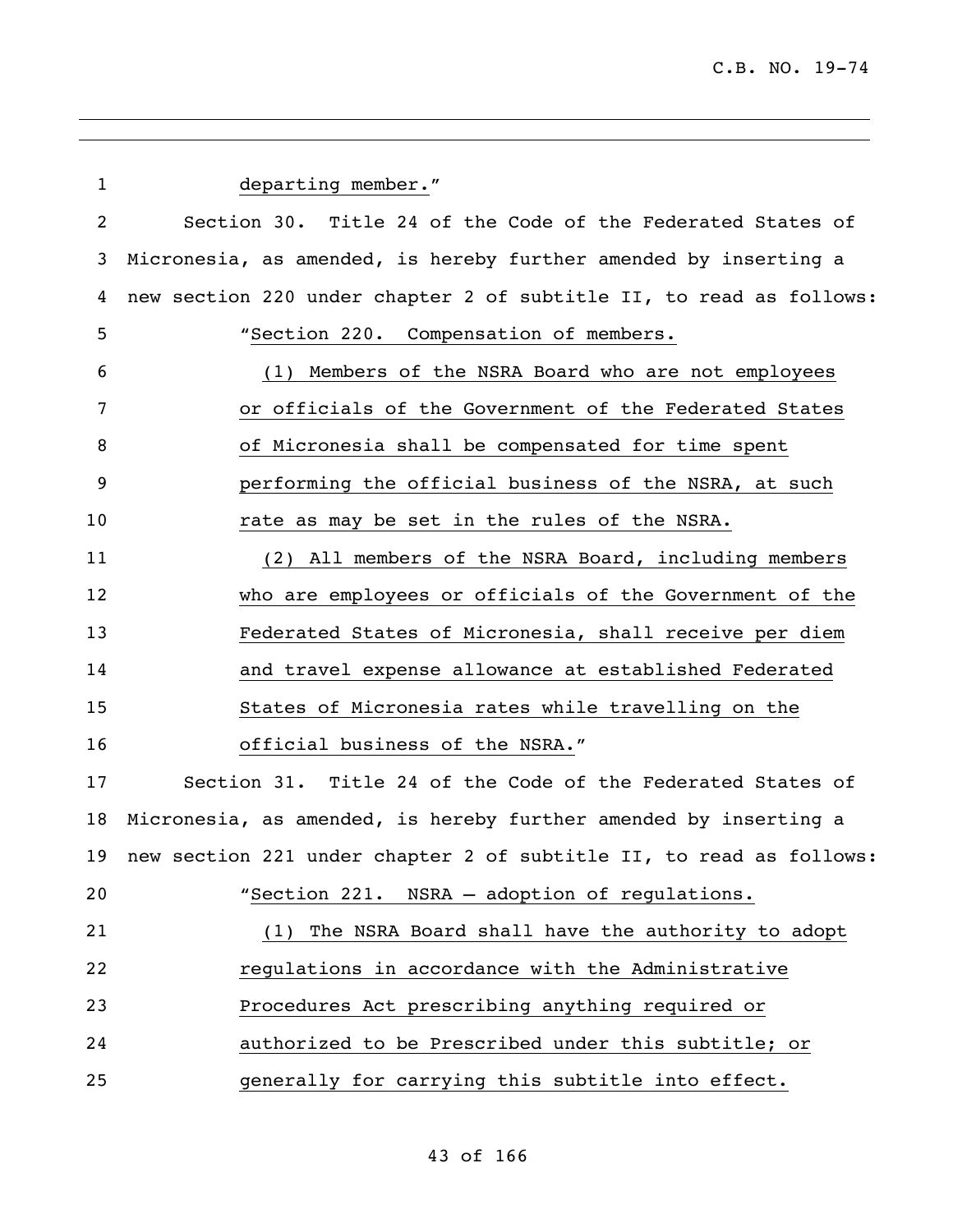| 1  | (2) Regulations adopted by the NSRA shall have the                  |
|----|---------------------------------------------------------------------|
| 2  | full force and effect of law, and shall be considered an            |
| 3  | integral part of this subtitle."                                    |
| 4  | Section 32. Title 24 of the Code of the Federated States of         |
| 5  | Micronesia, as amended, is hereby further amended by inserting a    |
| 6  | new section 222 under chapter 2 of subtitle II, to read as follows: |
| 7  | "Section 222. Executive Director.                                   |
| 8  | The NSRA shall employ a full-time Executive<br>(1)                  |
| 9  | Director possessing such qualifications as may be                   |
| 10 | established by the NSRA.                                            |
| 11 | The Executive Director will supervise and execute<br>(2)            |
| 12 | the day-to-day performance of the NSRA's functions.                 |
| 13 | Whenever expressly delegated by the NSRA Board or in the            |
| 14 | absence of sufficient number of members appointed to the            |
| 15 | NSRA Board constituting a quorum as required in this                |
| 16 | subtitle, the Executive Director has the authority to               |
| 17 | temporarily discharge the duties and functions of the               |
| 18 | NSRA and to utilize such powers of the NSRA as are                  |
| 19 | reasonably necessary in the discharge of the duties on              |
| 20 | behalf of the NSRA Board.                                           |
| 21 | (3) The Executive Director shall receive remuneration               |
| 22 | for his services, the amount of which shall be fixed by             |
| 23 | the NSRA.                                                           |
| 24 | The Executive Director shall serve at the<br>(4)                    |
| 25 | pleasure of the NSRA Board and shall be exempt from the             |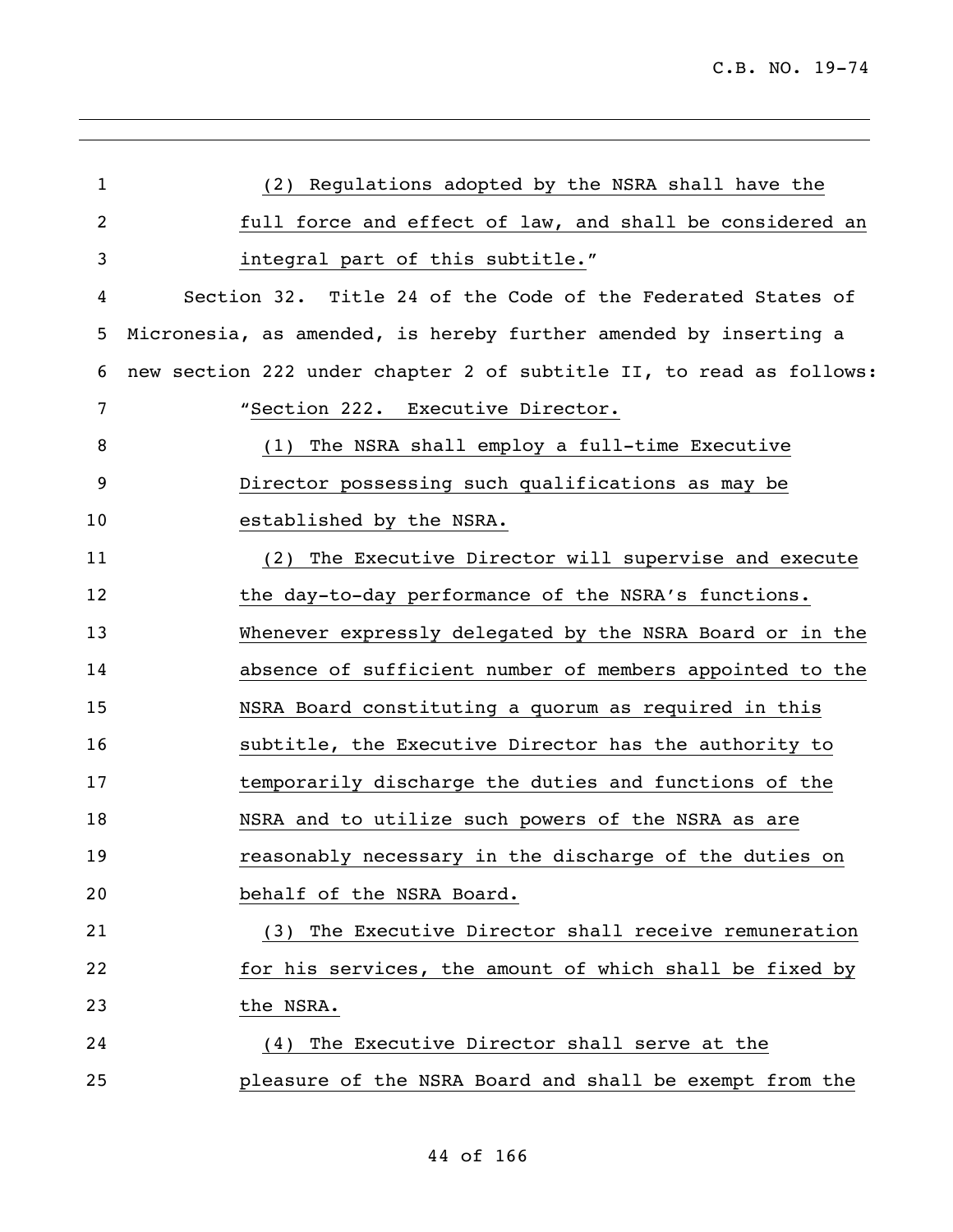| 1  | National Public Service System established in title 52.                |
|----|------------------------------------------------------------------------|
| 2  | The Executive Director shall have the following<br>(5)                 |
| 3  | powers and duties:                                                     |
| 4  | To issue Titles, as approved by the NSRA<br>(a)                        |
| 5  | Board.                                                                 |
| 6  | To report to the NSRA Board any violation of<br>(b)                    |
| 7  | the terms of a Title, and take administrative action of                |
| 8  | the type specified in section 218, provided prior NSRA                 |
| 9  | Board approval have been obtained for that action.                     |
| 10 | To manage and implement the NSRA's<br>(C)                              |
| 11 | monitoring and compliance function.                                    |
| 12 | To perform other duties and responsibilities<br>(d)                    |
| 13 | as may be assigned to him by the NSRA Board from time to               |
| 14 | time.                                                                  |
| 15 | To prepare the annual report for the<br>(e)                            |
| 16 | approval by NSRA Board in accordance with section 223."                |
| 17 | Section 33. Title 24 of the Code of the Federated States of            |
| 18 | Micronesia, as amended, is hereby further amended by inserting a       |
|    | 19 new section 223 under chapter 2 of subtitle II, to read as follows: |
| 20 | "Section 223. Annual report.                                           |
| 21 | (1) By December 1st of each year, the Chairperson of                   |
| 22 | the NSRA shall present to the President and to Congress                |
| 23 | a written annual report approved by the NSRA Board on                  |
| 24 | the activities of the NSRA, containing:                                |
| 25 | (a) a detailed accounting of the expenditure of                        |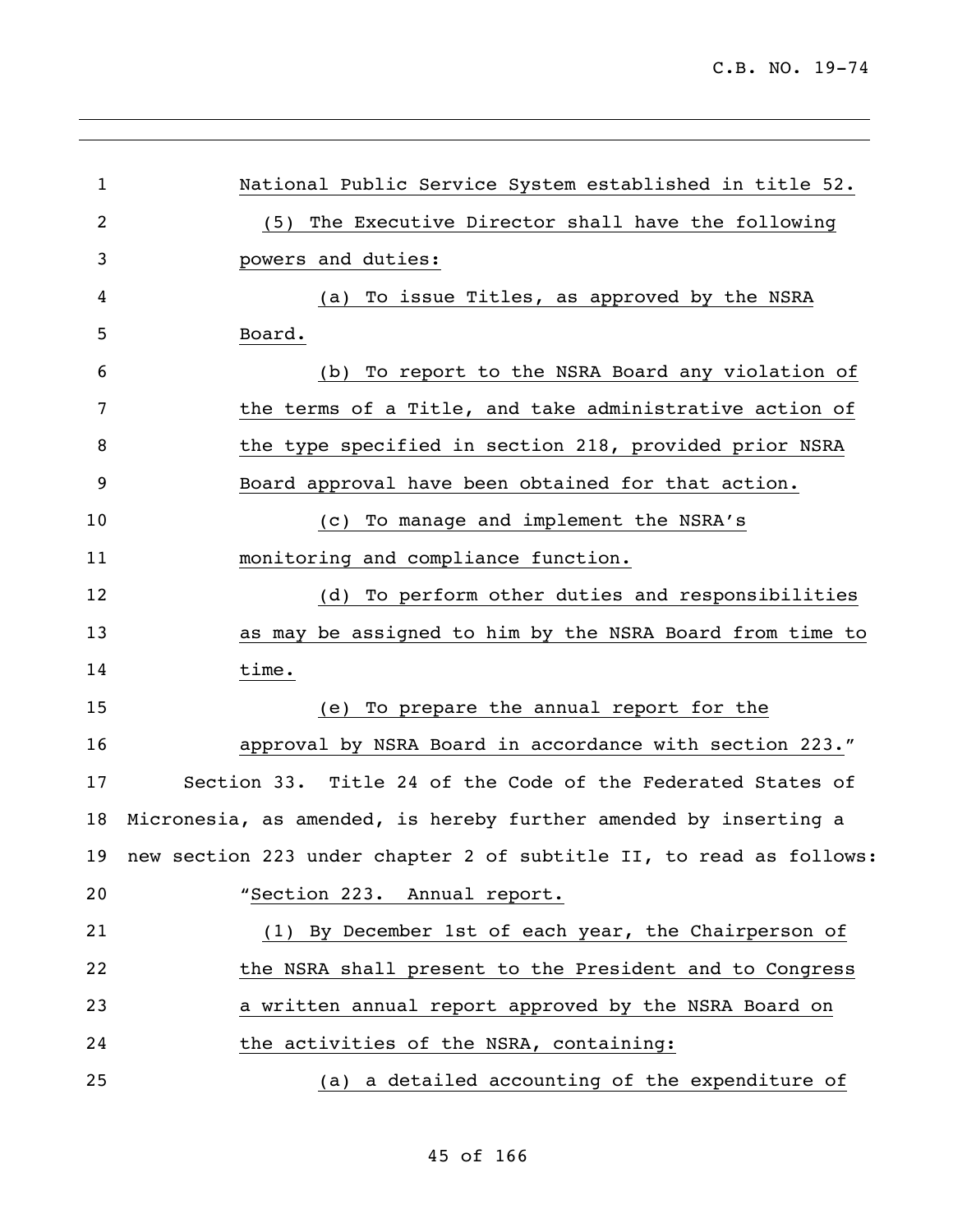| 1  | funds of the NSRA,                                                   |
|----|----------------------------------------------------------------------|
| 2  | (b) the number of Titles issued,                                     |
| 3  | the fees, taxes, royalties, and fines<br>(C)                         |
| 4  | collected,                                                           |
| 5  | Seabed Mineral Activities undertaken,<br>(d)                         |
| 6  | (e) estimates from current data of the quality,                      |
| 7  | quantity, and location of Seabed Minerals within the                 |
| 8  | national jurisdiction of the Federated States of                     |
| 9  | Micronesia, and within any Contract Area, and                        |
| 10 | (f) such other information regarding the                             |
| 11 | implementation of this subtitle in the preceding fiscal              |
| 12 | year as the NSRA may determine.                                      |
| 13 | The NSRA shall ensure that all departments and<br>(2)                |
| 14 | offices of the National Government and the governors of              |
| 15 | the States are furnished copies of the NSRA's annual                 |
| 16 | report, and shall make the annual report publicly                    |
| 17 | available."                                                          |
| 18 | Section 34. Title 24 of the Code of the Federated States of          |
|    | 19 Micronesia, as amended, is hereby further amended by creating a   |
| 20 | new chapter 3 under subtitle II entitled: "Areas Available for       |
| 21 | Seabed Mining Activities in the Federated States of Micronesia".     |
| 22 | Section 35. Title 24 of the Code of the Federated States of          |
| 23 | Micronesia, as amended, is hereby further amended by inserting a new |
| 24 | section 301 under chapter 3 of subtitle II, to read as follows:      |
| 25 | "Section 301. Graticulation of earth's surface.                      |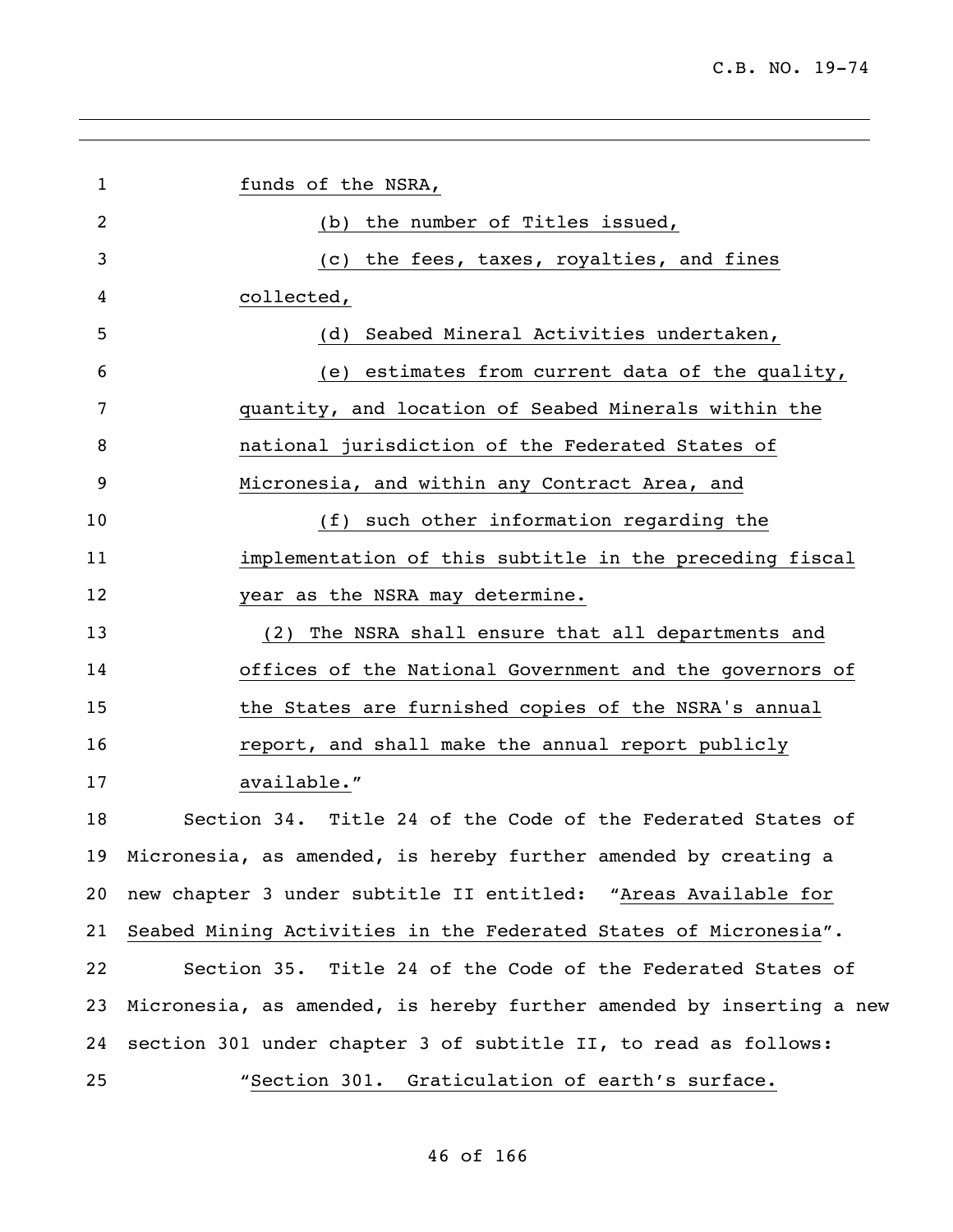l,

| $\mathbf{1}$ | For the purpose of this subtitle, the surface of the               |
|--------------|--------------------------------------------------------------------|
| 2            | earth is deemed to be divided into graticular sections:            |
| 3            | (a) by the meridian of Greenwich and by the                        |
| 4            | meridians that are at a distance from that meridian of 5           |
| 5            | minutes or a multiple of 5 minutes of longitude;                   |
| 6            | (b) by the equator and by parallels of latitude                    |
| 7            | that are a distance from the equator of 5 minutes, or a            |
| 8            | multiple of 5 minutes of latitude; and                             |
| 9            | (c) each of which is bounded by:                                   |
| 10           | (i) portions of two of those meridians that                        |
| 11           | are at a distance from each other of 5 minutes of                  |
| 12           | longitude; and                                                     |
| 13           | (ii) portions of two of those parallels of                         |
| 14           | latitude that are at a distance from each other of 5               |
| 15           | minutes of latitude."                                              |
| 16           | Section 36. Title 24 of the Code of the Federated States of        |
| 17           | Micronesia, as amended, is hereby further amended by inserting a   |
| 18           | new section 302 under chapter 3 of subtitle II to read as follows: |
| 19           | "Section 302. Constitution of blocks/cells                         |
| 20           | For the purpose of this subtitle:                                  |
| 21           | The seabed and subsoil of any such<br>(a)                          |
| 22           | graticular section is a block.                                     |
| 23           | The position on the surface of the Earth of<br>(b)                 |
| 24           | a block or any other position identified for the purpose           |
| 25           | of this subtitle or Regulations is to be determined by             |
|              |                                                                    |

## of 166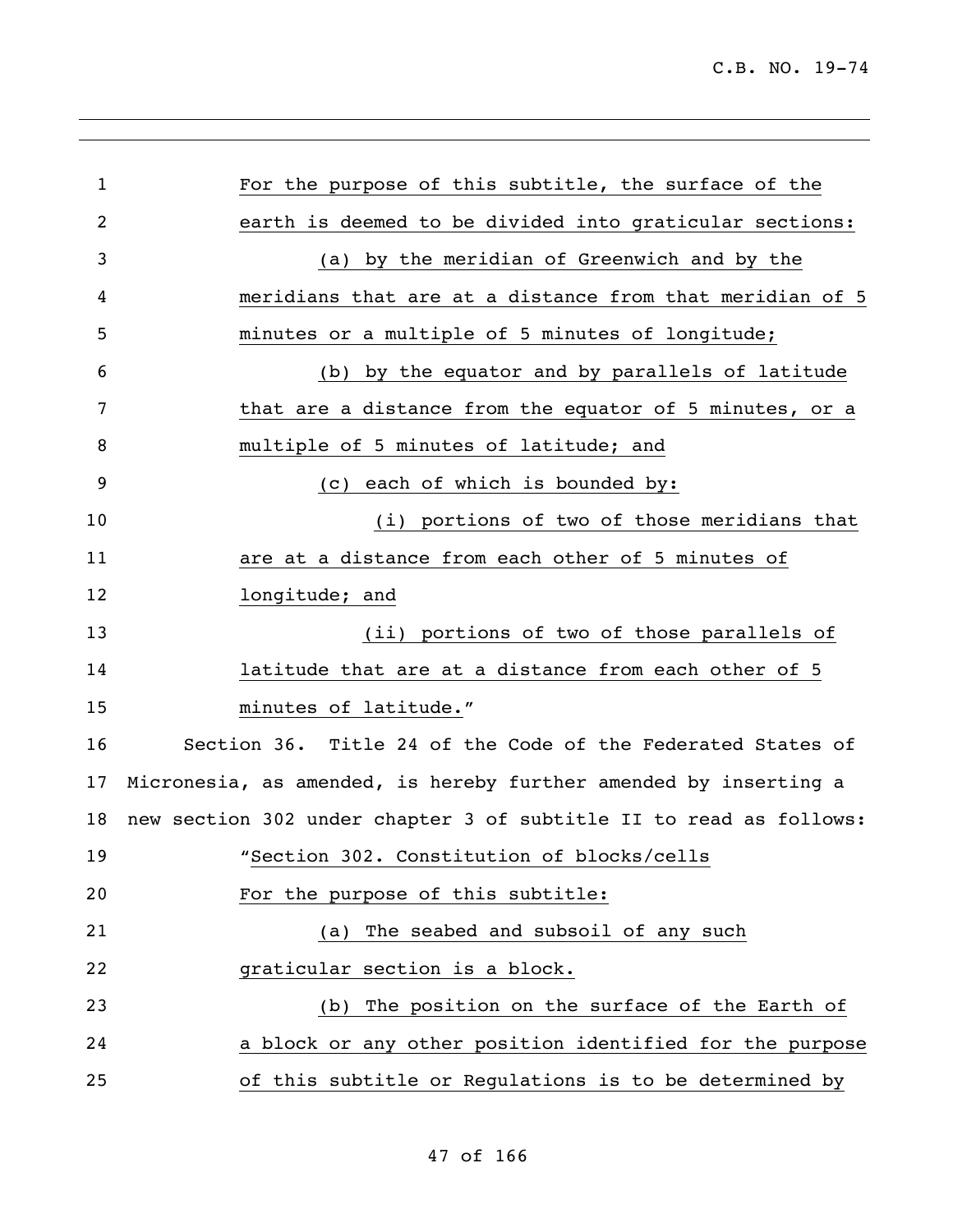reference to the World Geodetic System (WGS 84); a boundary between points on the surface of the Earth must be a geodesic; and grid coordinates must be described in accordance with the Universal Transverse Mercator Grid System. (c) The NSRA may further divide blocks into smaller divisions called cells." Section 37. Title 24 of the Code of the Federated States of Micronesia, as amended, is hereby further amended by inserting a new section 303 under chapter 3 of subtitle II, to read as follows: "Section 303. Release of blocks for Activities. Subject to section 304 of this subtitle, the NSRA may by reference to geographical coordinates designate an area or areas of the Federated States of Micronesia's Exclusive Economic Zone or Continental Shelf (or Territorial Sea and internal waters where the responsibility over such zones has been delegated to NSRA under this subtitle) to be released for the purpose of Seabed Mineral Activities or specified types of Seabed Mineral Activities, by reference to a block or blocks, or cell or cells." Section 38. Title 24 of the Code of the Federated States of Micronesia, as amended, is hereby further amended by inserting a new section 304 under chapter 3 of subtitle II, to read as follows: "Section 304. Reserved areas.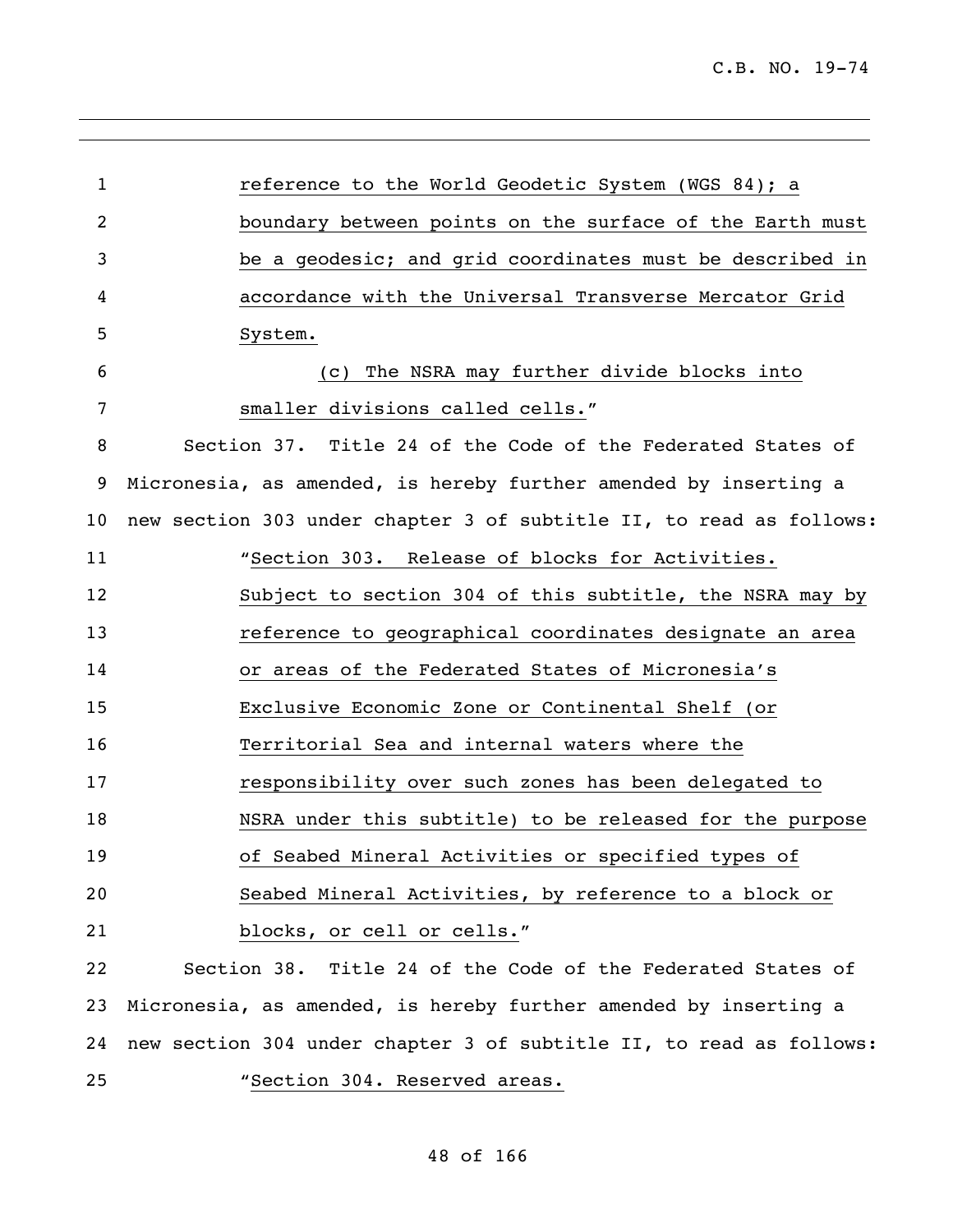| 1              | (1) If there is no Title over a particular area of                  |
|----------------|---------------------------------------------------------------------|
| 2              | the Federated States of Micronesia's Exclusive Economic             |
| 3              | Zone or Continental Shelf, the NSRA may declare the area            |
| 4              | to be a reserved area.                                              |
| 5              | Areas may be reserved by the NSRA for purposes<br>(2)               |
| 6              | inter alia of marine spatial management, environmental              |
| 7              | protection, or to set aside for future tender for Seabed            |
| 8              | Mineral Activities.                                                 |
| $\overline{9}$ | (3) Any area or part of an area declared to be a                    |
| 10             | Marine Reserve or Protected Area shall be deemed                    |
| 11             | automatically to be a declared reserved area for                    |
| 12             | purposes of this subtitle."                                         |
| 13             | Section 39. Title 24 of the Code of the Federated States of         |
| 14             | Micronesia, as amended, is hereby further amended by inserting a    |
| 15             | new section 305 under chapter 3 of subtitle II, to read as follows: |
| 16             | "Section 305. Reserved areas not available for Seabed               |
| 17             | Mineral Activities. While a reserved area declaration               |
| 18             | under section 304 of this subtitle is in force, the NSRA            |
| 19             | shall not tender or grant a Title over any block or                 |
| 20             | blocks contained in that reserved area."                            |
| 21             | Section 40. Title 24 of the Code of the Federated States of         |
| 22             | Micronesia, as amended, is hereby further amended by inserting a    |
| 23             | new section 306 under chapter 3 of subtitle II, to read as follows: |
| 24             | "Section 306. Cadastral Survey Map and Register of                  |
| 25             | Titles.                                                             |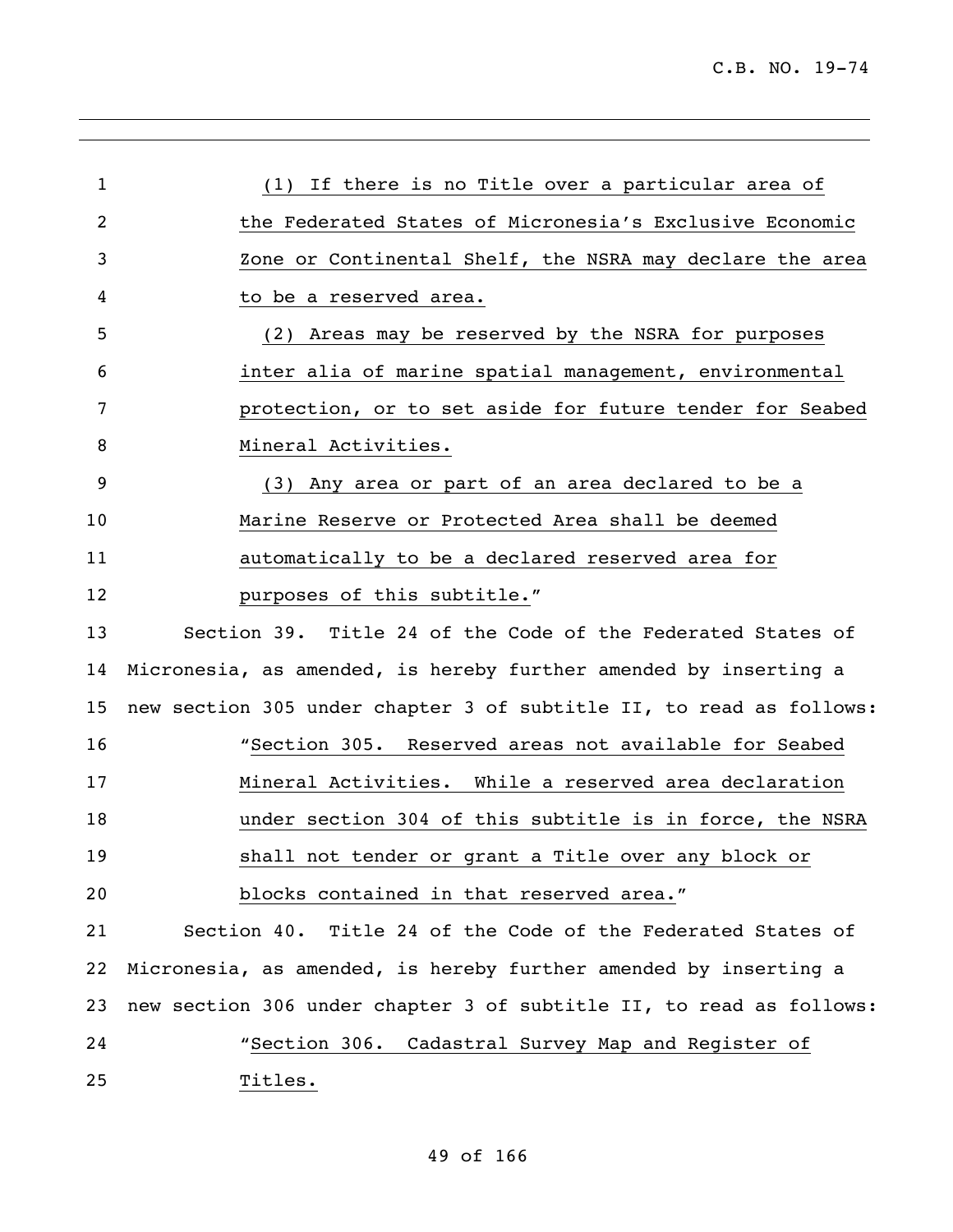| 1              | (1) The NSRA shall, within six months of the             |
|----------------|----------------------------------------------------------|
| $\overline{2}$ | effective date of this subtitle, complete an inventory   |
| 3              | оf<br>its geological data and Seabed Mineral records,    |
| 4              | acquire the technical capabilities to implement a<br>and |
| 5              | cadastral survey map, and to delineate on maps of        |
| 6              | appropriate scale, which blocks or cells are at any      |
| 7              | time:                                                    |
| 8              | (a) subject to License Applications, or Licenses         |
| 9              | issued under this subtitle;                              |
| 10             | (b) open to License Applications; and                    |
| 11             | areas reserved under section 304 of this<br>(C)          |
| 12             | subtitle.                                                |
| 13             | The NSRA shall retain a register of Titles,<br>(2)       |
| 14             | containing up-to-date and accurate records of            |
| 15             | Applications received and Titles granted.                |
| 16             | (3) For every Title granted, the NSRA shall update       |
| 17             | the cadastral survey map and enter a record in the       |
| 18             | register of Titles that shall include at least the       |
| 19             | following information:                                   |
| 20             | the name and registered address of the Title<br>(a)      |
| 21             | Holder;                                                  |
| 22             | the date of the grant of the Title;<br>(b)               |
| 23             | the duration of the Title and expiry date;<br>(C)        |
| 24             | a description of the area or areas in<br>(d)             |
| 25             | respect of which the Title is granted;                   |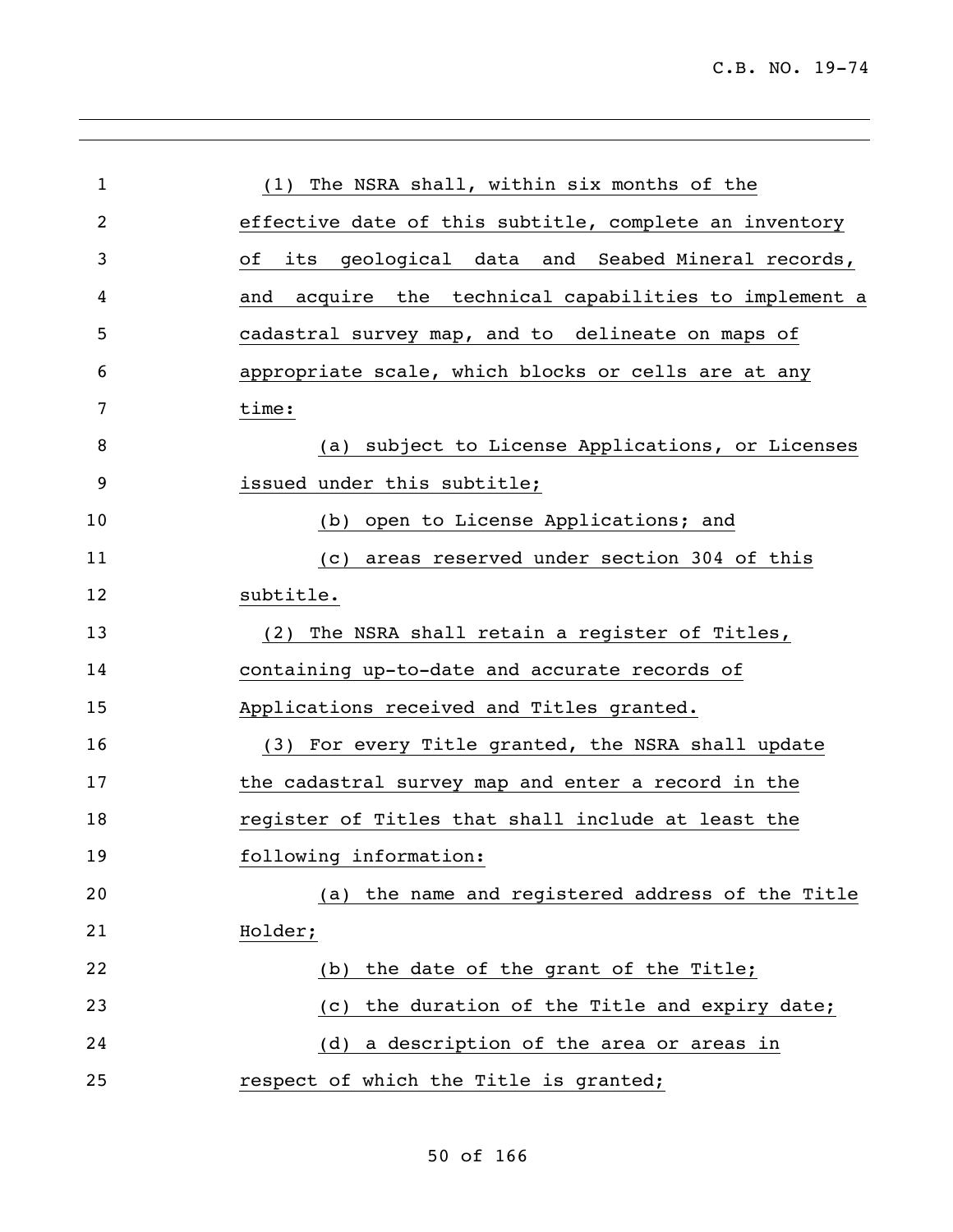| $\mathbf{1}$ | (e) the Seabed Minerals in respect of which the                     |
|--------------|---------------------------------------------------------------------|
| 2            | Title is granted; and                                               |
| 3            | (f) a description of the Seabed Mineral                             |
| 4            | Activities in respect of which the Title is granted.                |
| 5            | The cadastral survey map and register of Titles<br>(4)              |
| 6            | should be amended accordingly in the event of any                   |
| 7            | transfer, renewal, variation, suspension, termination,              |
| 8            | revocation, expiry or surrender of Title."                          |
| 9            | Section 41. Title 24 of the Code of the Federated States of         |
| 10           | Micronesia, as amended, is hereby further amended by inserting a    |
| 11           | new section 307 under chapter 3 of subtitle II, to read as follows: |
| 12           | "Section 307. Cadastral survey map and register open to             |
| 13           | public inspection.                                                  |
| 14           | The cadastral survey map and register of Titles<br>(1)              |
| 15           | maintained by the NSRA in accordance with section 306               |
| 16           | shall be open to public inspection during business hours            |
| 17           | of the NSRA.                                                        |
| 18           | The NSRA shall include on the register full<br>(2)                  |
| 19           | copies of Applications and Titles, details of any                   |
| 20           | Incident, and each Title Holder's annual report, save               |
| 21           | for information that is a third party's proprietary                 |
| 22           | information, or where in the NSRA's view the publication            |
| 23           | of that information would not be in the public interest,            |
| 24           | such as personal addresses of Title Holder personnel.               |
| 25           | For the purpose of subsection (2), the NSRA shall<br>(3)            |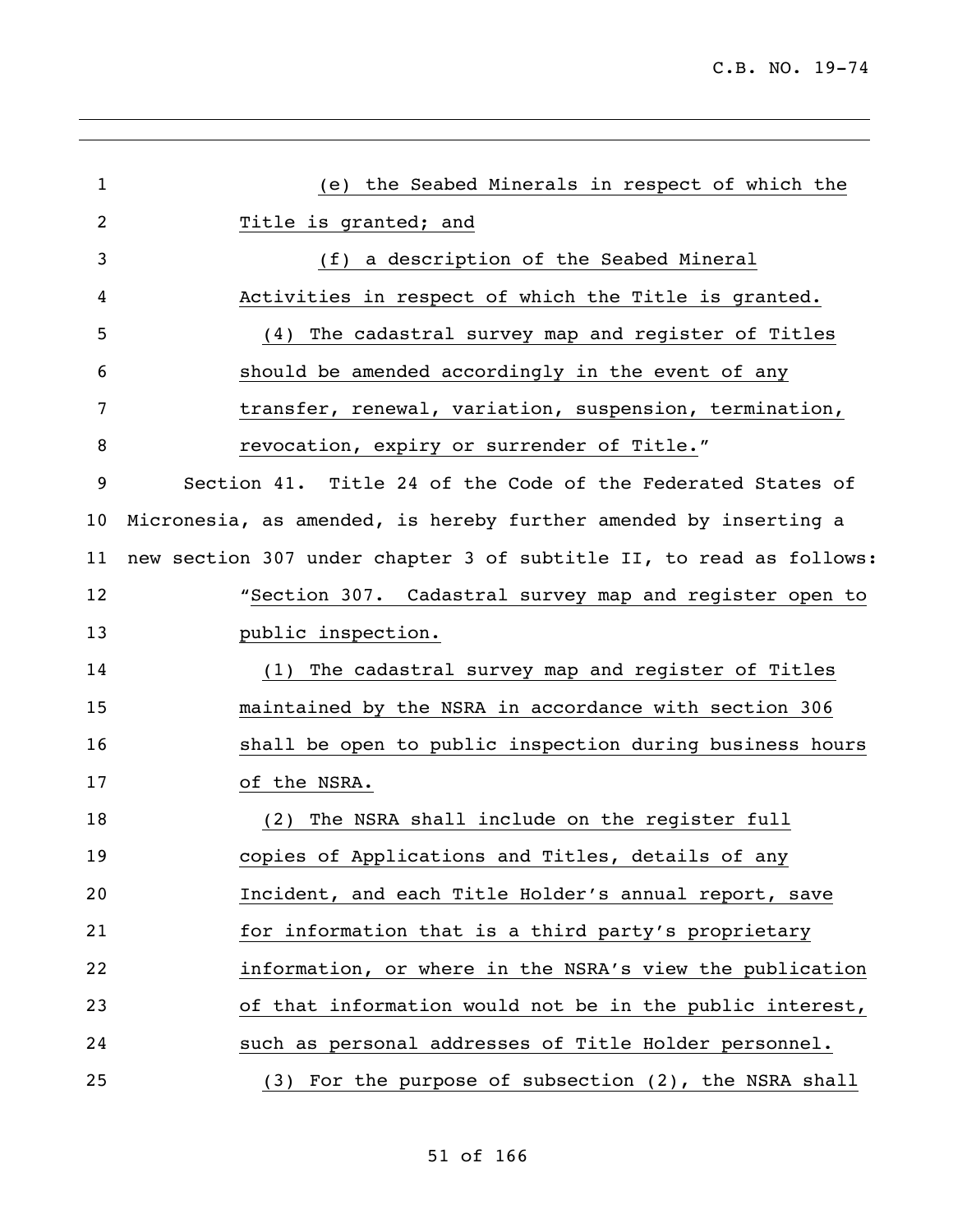C.B. NO. 19-74

| 1  | take into account any representations received from                 |
|----|---------------------------------------------------------------------|
| 2  | Applicants and Title Holders in determining the                     |
| 3  | information that may be withheld from publication.                  |
| 4  | The NSRA may upon application and payment of a<br>(4)               |
| 5  | Prescribed fee issue a certified copy of any Title or               |
| 6  | other document filed with the NSRA for the purpose of               |
| 7  | maintaining the register of Titles, which will be                   |
| 8  | admissible in evidence in any court."                               |
| 9  | Section 42. Title 24 of the Code of the Federated States of         |
| 10 | Micronesia, as amended, is hereby further amended by inserting a    |
| 11 | new section 308 under chapter 3 of subtitle II, to read as follows: |
| 12 | "Section 308. Requlations for prescribing maximum areas             |
| 13 | to be held under License. The NSRA may prescribe by                 |
| 14 | Regulations maximum areas that may be held under any one            |
| 15 | License or by any one person or company at any one                  |
| 16 | time."                                                              |
| 17 | Section 43. Title 24 of the Code of the Federated States of         |
| 18 | Micronesia, as amended, is hereby further amended by creating a     |
|    | 19 new chapter 4 under subtitle II entitled: "Duties and            |
| 20 | responsibilities of individuals".                                   |
| 21 | Section 44. Title 24 of the Code of the Federated States of         |
| 22 | Micronesia, as amended, is hereby further amended by inserting a    |
| 23 | new section 401 under chapter 4 of subtitle II, to read as follows: |
| 24 | "Section 401. Prohibited Activities.                                |
| 25 | (1) No person may engage in any Seabed Mineral                      |
|    |                                                                     |

## of 166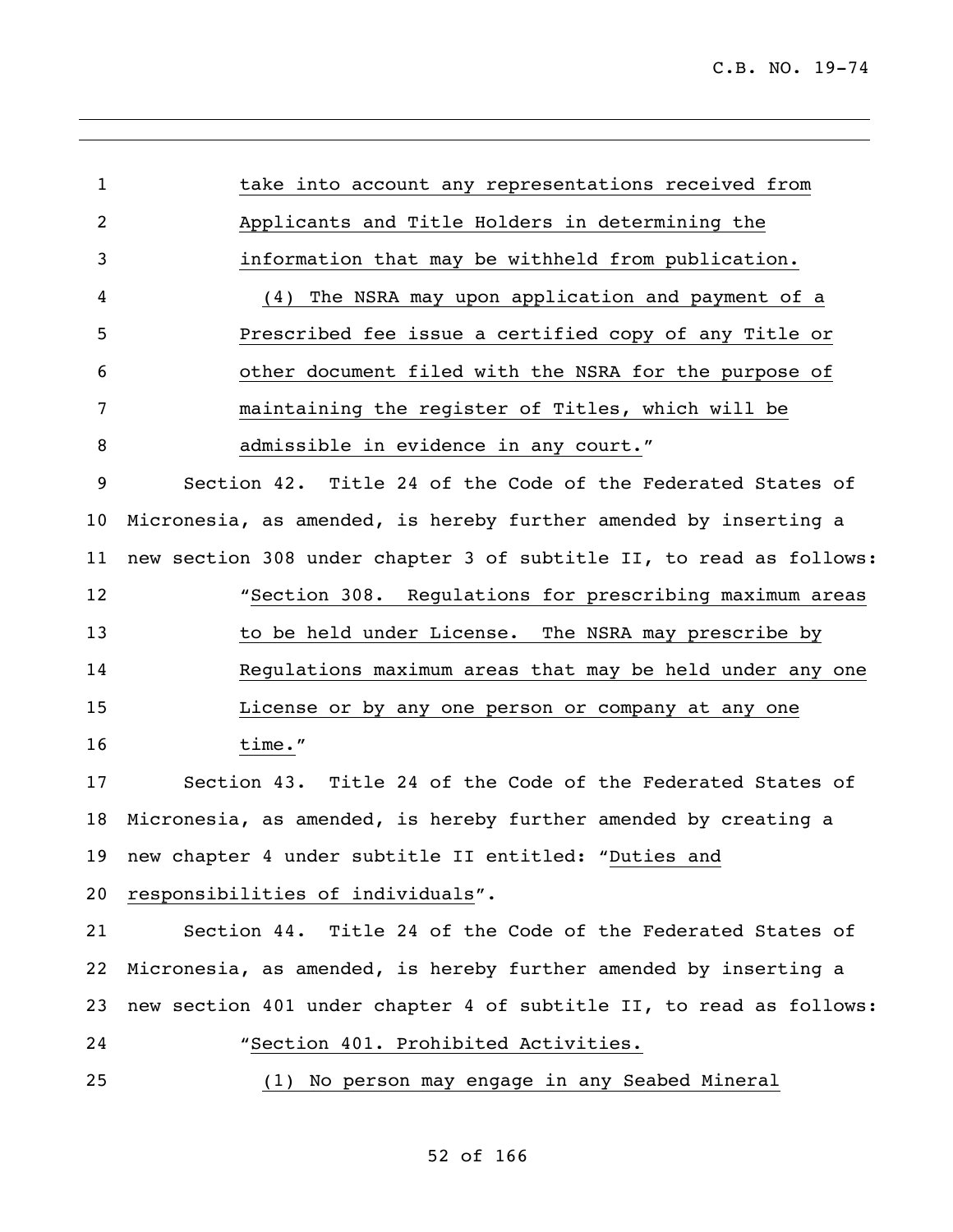| $\mathbf{1}$ | Activities unless, and only insofar as, authorized to do            |
|--------------|---------------------------------------------------------------------|
| 2            | so under a Title issued under this subtitle.                        |
| 3            | (2) Any person who contravenes subsection (1) shall                 |
| 4            | be quilty of an offense and liable on conviction to a               |
| 5            | fine not exceeding five hundred thousand dollars                    |
| 6            | (\$500,000) or imprisonment for a period not exceeding              |
| 7            | five years or both.                                                 |
| 8            | (3) Any Seabed Minerals or other products, or                       |
| 9            | proceeds obtained as a result of actions prohibited by              |
| 10           | subsection (1) shall be forfeited to the National                   |
| 11           | Government of the Federated States of Micronesia."                  |
| 12           | Section 45. Title 24 of the Code of the Federated States of         |
| 13           | Micronesia, as amended, is hereby further amended by inserting a    |
| 14           | new section 402 under chapter 4 of subtitle II, to read as follows: |
| 15           | "Section 402. Adherence to laws and rules.                          |
| 16           | (1) Any Prospector or Licensee in conducting Seabed                 |
| 17           | Mineral Activities and Ancillary Operations is required,            |
| 18           | inter alia, to adhere to the provisions in each case in             |
| 19           | force from time to time of:                                         |
| 20           | (a) the laws of the Federated States of                             |
| 21           | Micronesia including the Environment Law, this subtitle,            |
| 22           | and any Regulations;                                                |
| 23           | the terms and conditions of the Title<br>(b)                        |
| 24           | permitting the Seabed Mineral Activities;                           |
| 25           | (c) any environmental conditions arising from                       |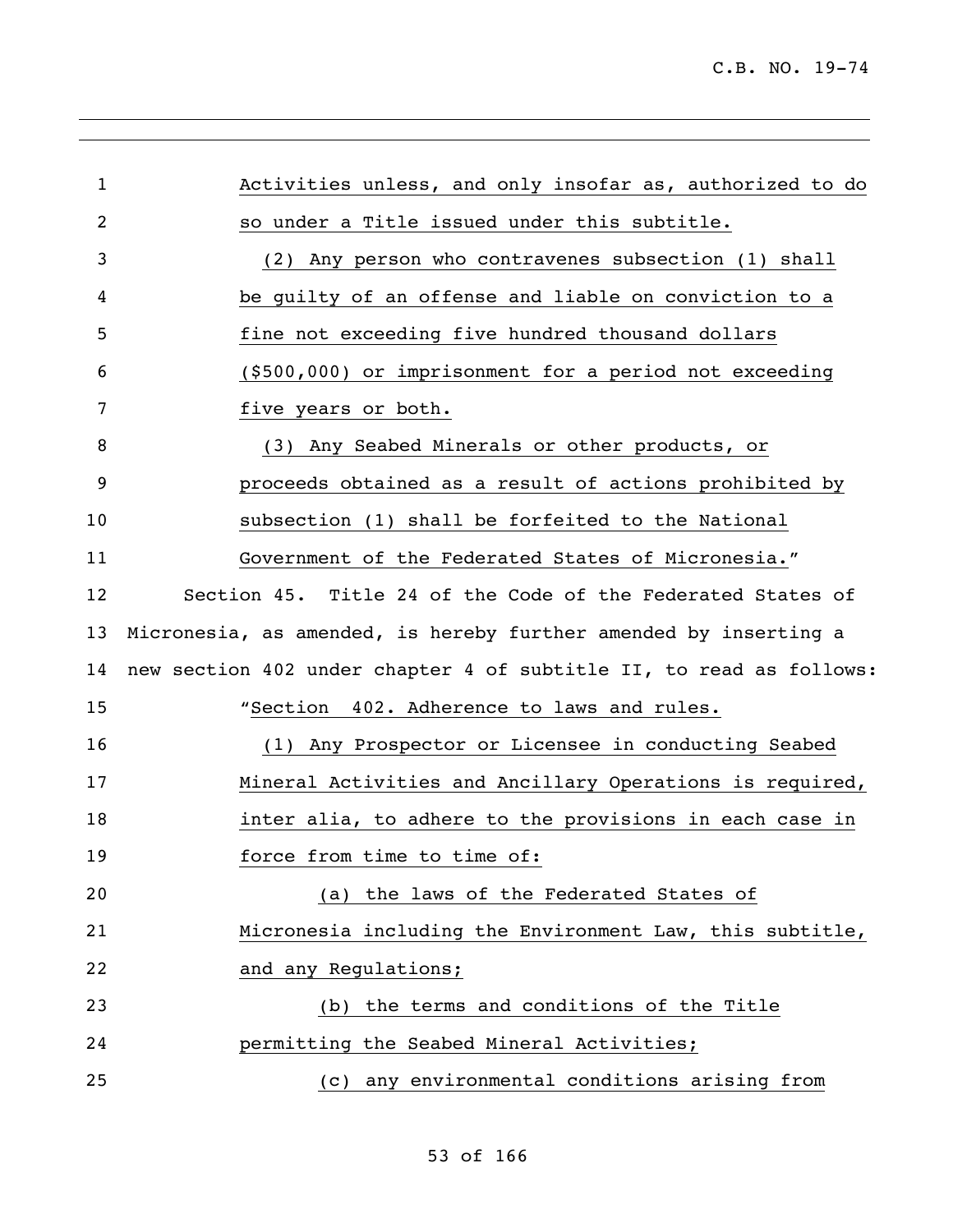| $\mathbf{1}$ | the Environmental and Social Impact Assessment; and                 |
|--------------|---------------------------------------------------------------------|
| 2            | (d) such rules, regulations, and procedures as                      |
| 3            | may be adopted in the Federated States of Micronesia                |
| 4            | relating to employment (including protection against                |
| 5            | discrimination in employment), occupational health and              |
| 6            | safety and public health, labor relations, social                   |
| 7            | security, safety at sea, and living conditions of                   |
| 8            | workers on-site.                                                    |
| 9            | (2) Any Sponsored Party engaging in Seabed Mineral                  |
| 10           | Activities is required, inter alia, to adhere to the                |
| 11           | provisions of the Rules of the ISA, relevant parts of               |
| 12           | this subtitle, Regulations, and the terms of any                    |
| 13           | Sponsorship Certificate issued under chapter 7 of this              |
| 14           | subtitle."                                                          |
| 15           | Section 46. Title 24 of the Code of the Federated States of         |
| 16           | Micronesia, as amended, is hereby further amended by inserting a    |
| 17           | new section 403 under chapter 4 of subtitle II, to read as follows: |
| 18           | "Section 403. Title Holders' Duties                                 |
| 19           | In addition to terms and conditions contained in the                |
| 20           | individual Title, all Title Holders must:                           |
| 21           | Social and Environmental Management                                 |
| 22           | (a) apply the Precautionary Approach, and employ                    |
| 23           | best environmental practice in accordance with                      |
| 24           | prevailing international standards in order to avoid,               |
| 25           | remedy, or mitigate the adverse effects of Seabed                   |
|              |                                                                     |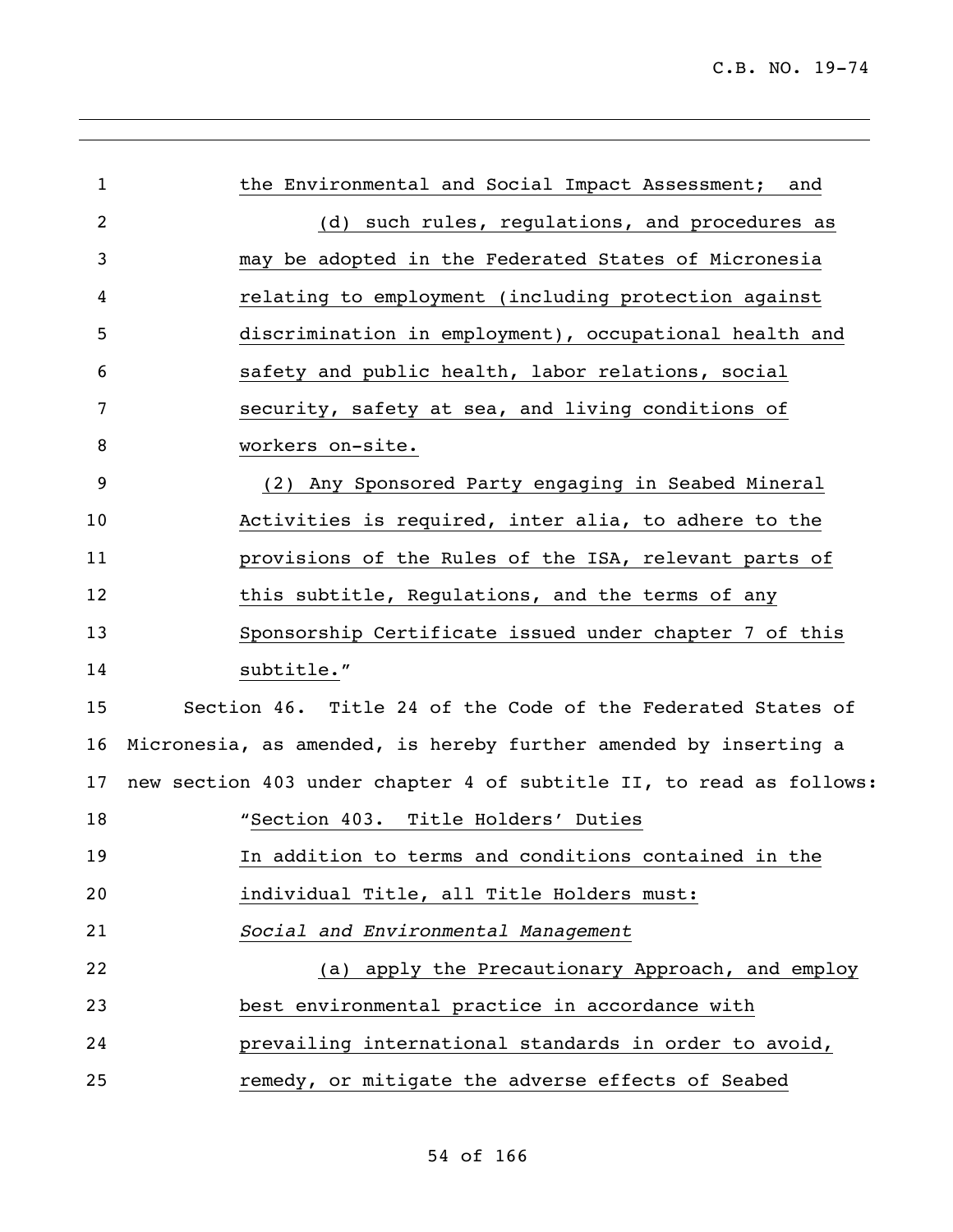| $\mathbf{1}$   | Mineral Activities on the Environment;                  |
|----------------|---------------------------------------------------------|
| $\overline{2}$ | take necessary steps to prevent, reduce and<br>(b)      |
| 3              | control pollution and other hazards to the Marine       |
| 4              | Environment, including waste material, arising from     |
| 5              | Seabed Mineral Activities and Ancillary Operations;     |
| 6              | (c) where and as required by the Environment Law        |
| 7              | and this subtitle or for Seabed Mineral Activities in   |
| 8              | the Area the Rules of the ISA, before commencing work,  |
| 9              | conduct an Environmental and Social Impact Assessment   |
| 10             | that will identify and analyze the levels of impacts    |
| 11             | that may be expected from Seabed Mining Activities and  |
| 12             | Ancillary Operations and provide measures to prevent,   |
| 13             | mitigate, or compensate for those impacts, and not      |
| 14             | proceed with Licensed activities unless and until the   |
| 15             | appropriate approval to the Environmental and Social    |
| 16             | Impact Assessment under this subtitle or any other laws |
| 17             | of the Federated States of Micronesia, or the Rules of  |
| 18             | the ISA where applicable, has been obtained;            |
| 19             | (d) if marine or coastal users likely to be             |
| 20             | directly adversely affected by the Seabed Mineral       |
| 21             | Activities are identified by the NSRA or the Title      |
| 22             | Holder at any time, including through the Application   |
| 23             | and Environmental and Social Impact Assessment          |
| 24             | processes, obtain free, prior and informed consent,     |
| 25             | including by way of compensation, from those persons    |
|                |                                                         |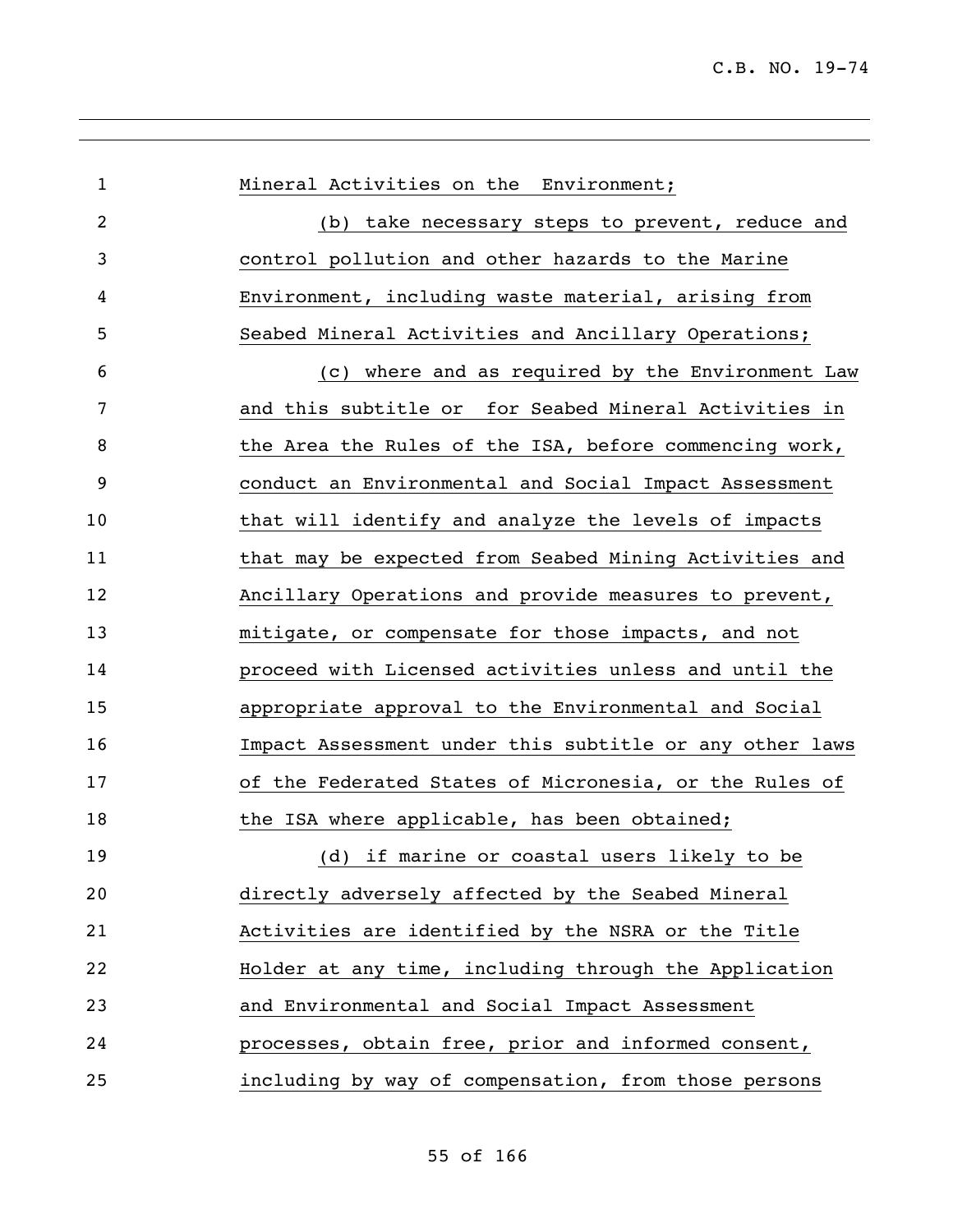| $\mathbf 1$    | prior to commencing the Seabed Mineral Activities;       |
|----------------|----------------------------------------------------------|
| $\overline{2}$ | (e) not proceed or continue with the Seabed              |
| 3              | Mineral Activities without obtaining prior written       |
| 4              | consent from the NSRA to proceed, if evidence arises     |
| 5              | that to proceed is likely to cause Serious Harm to:      |
| 6              | (i) the Environment that was not                         |
| 7              | anticipated in any Environmental and Social Impact       |
| 8              | Assessment previously conducted,                         |
| 9              | (ii) the safety, health or welfare of any                |
| 10             | person, or                                               |
| 11             | (iii) to other existing or planned legitimate            |
| 12             | sea uses including but not limited to Marine Scientific  |
| 13             | Research;                                                |
| 14             | (f) not dump mineral materials or waste, or any          |
| 15             | other substance, from any vessel except in accordance    |
| 16             | with international law and the directions of the NSRA or |
| 17             | for Seabed Mineral Activities in the Area the Rules of   |
| 18             | the ISA;                                                 |
| 19             | (g) at the end of the Title term or upon earlier         |
| 20             | suspension, revocation, or surrender of the Title,       |
| 21             | remove all installations, equipment, and materials in    |
| 22             | the Title Area, so as to ensure that the Title Area does |
| 23             | not constitute a danger to persons, shipping, or the     |
| 24             | Marine Environment, and provide a final report including |
| 25             | information on the rehabilitation of the Title Area;     |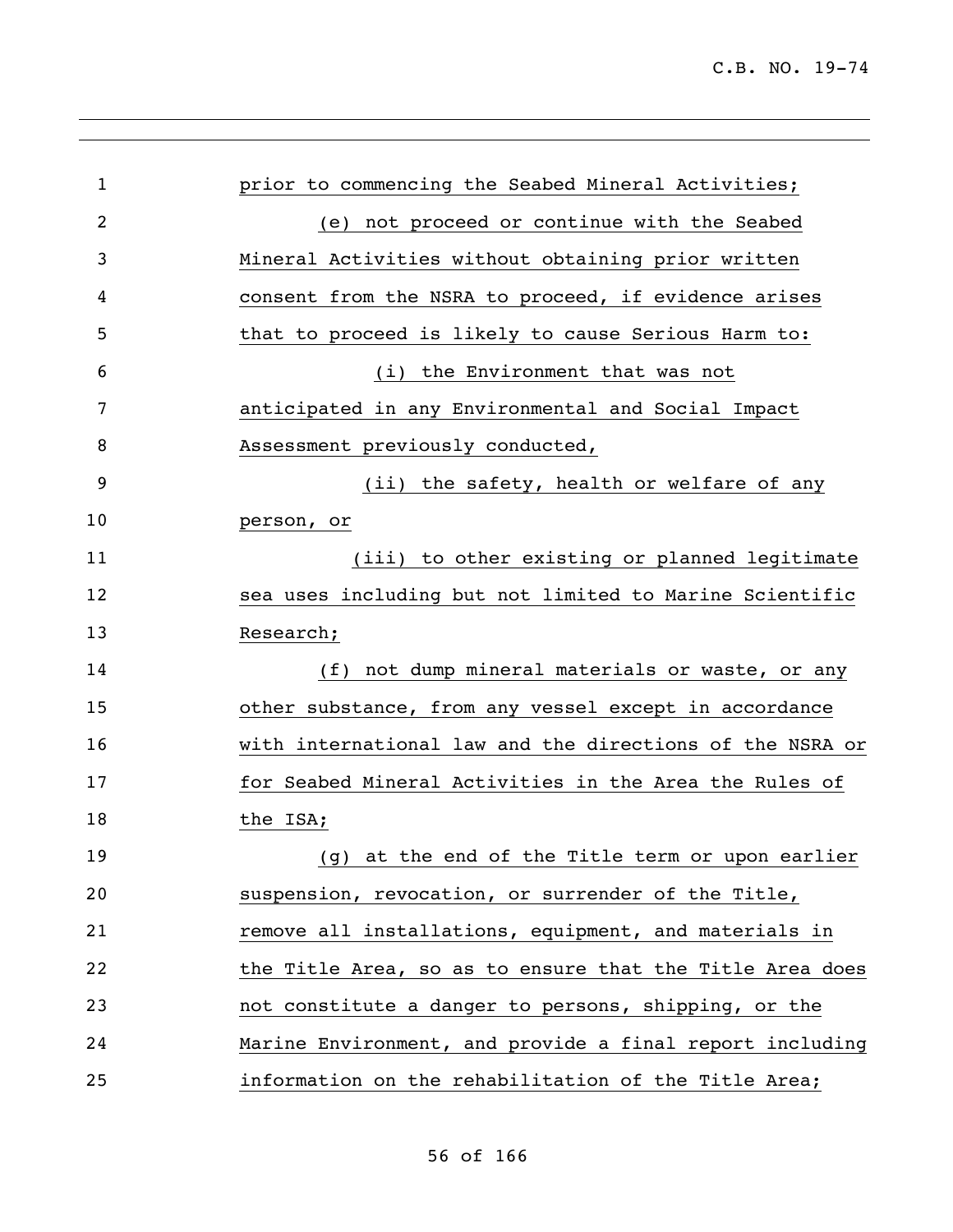| $\mathbf 1$ | Training                                                 |
|-------------|----------------------------------------------------------|
| 2           | (h) cooperate in the capacity-building of                |
| 3           | personnel of the Federated States of Micronesia in       |
| 4           | connection with Marine Scientific Research, Seabed       |
| 5           | Mineral Activities, and any related transfer of          |
| 6           | technology as may be agreed in the Title, including      |
| 7           | providing opportunities in consultation with the NSRA    |
| 8           | for the participation of representatives of the          |
| 9           | Federated States of Micronesia in the Seabed Mineral     |
| 10          | Activities;                                              |
| 11          | (i) provide sufficient training, supervision,            |
| 12          | and resources to employees, agents, or officers, to      |
| 13          | ensure compliance with the Title and this subtitle.      |
| 14          | Financial                                                |
| 15          | (j) maintain separately for each Title a                 |
| 16          | complete and proper set of books, accounts, financial    |
| 17          | records, and performance data consistent with            |
| 18          | internationally accepted accounting practices, which are |
| 19          | annually audited by an independent auditor, and in the   |
| 20          | case of a Mining License, which are sufficient to        |
| 21          | determine the amount of royalties, fees, or taxes that   |
| 22          | may be payable under this or any other Act, and supply   |
| 23          | such data to the NSRA in the format and at such times as |
| 24          | may be required;                                         |
| 25          | (k) at all material times, maintain appropriate          |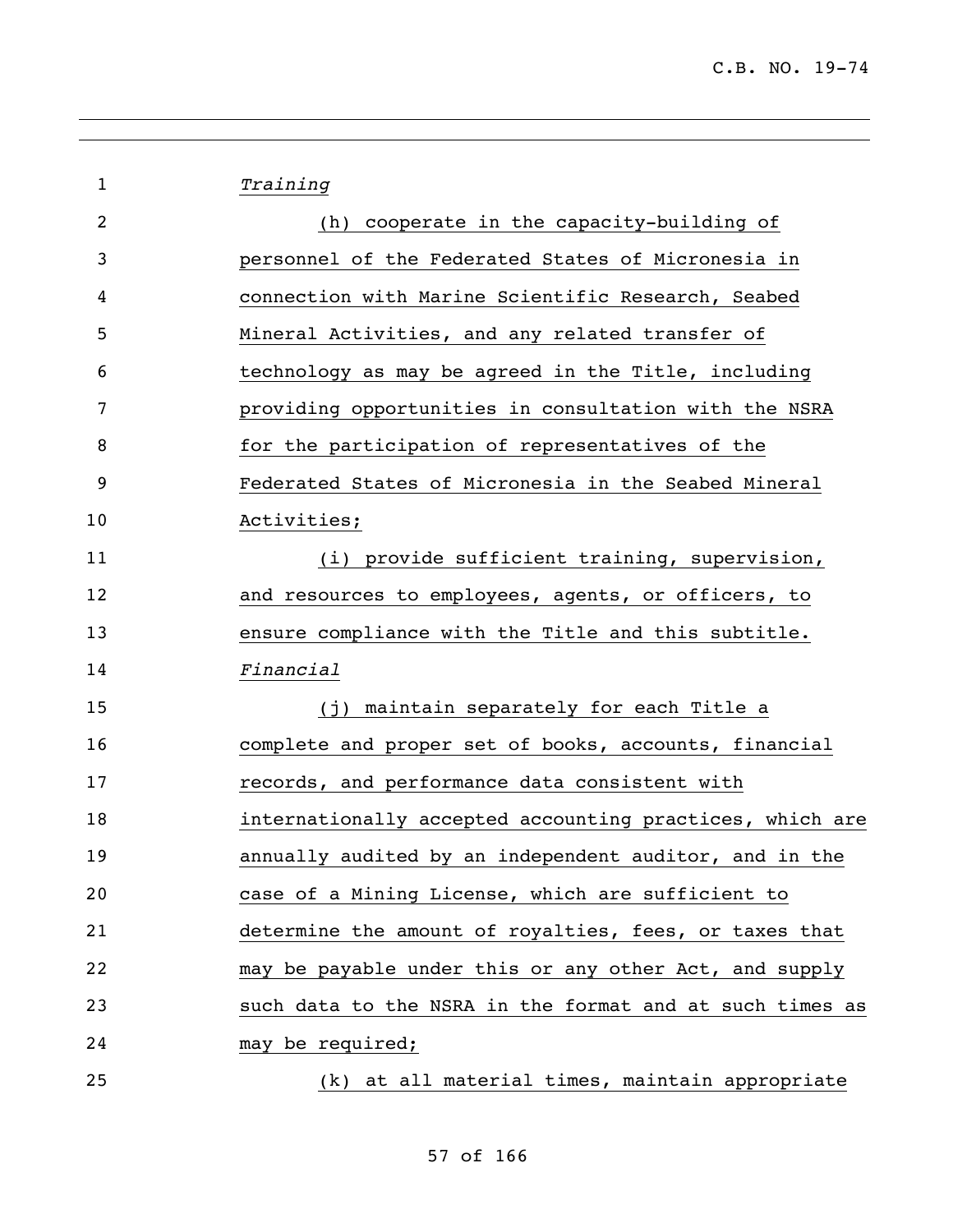| 1  | insurance policies that provide adequate coverage for    |
|----|----------------------------------------------------------|
| 2  | risks and costs of damages associated with Seabed        |
| 3  | Mineral Activities, or otherwise satisfy the NSRA of the |
| 4  | Title Holder's financial and technical capability to     |
| 5  | respond to potential Incidents;                          |
| 6  | Legal                                                    |
| 7  | (1) at all material times, ensure that:                  |
| 8  | (i) any vessels, installation and equipment              |
| 9  | engaged in Seabed Mineral Activities or Ancillary        |
| 10 | Operations are in good repair and comply with the laws   |
| 11 | of the flag state relating to vessel standards; and      |
| 12 | (ii) working conditions for personnel                    |
| 13 | engaged in Seabed Mineral Activities and Ancillary       |
| 14 | Operations meet applicable employment rules and health   |
| 15 | and safety standards, and comply with the laws of the    |
| 16 | flag state relating to the safety of life at sea;        |
| 17 | (m) obtain any other permits, approval,                  |
| 18 | certification or other documentation required under the  |
| 19 | laws of the Federated States of Micronesia for the       |
| 20 | lawful performance by the Title Holder of the Seabed     |
| 21 | Mineral Activities;                                      |
| 22 | (n) carry out the Seabed Mineral Activities              |
| 23 | lawfully, with due diligence and efficiency, and within  |
| 24 | reasonable time limits;                                  |
| 25 | (o) not amend, alter or vary the work plan               |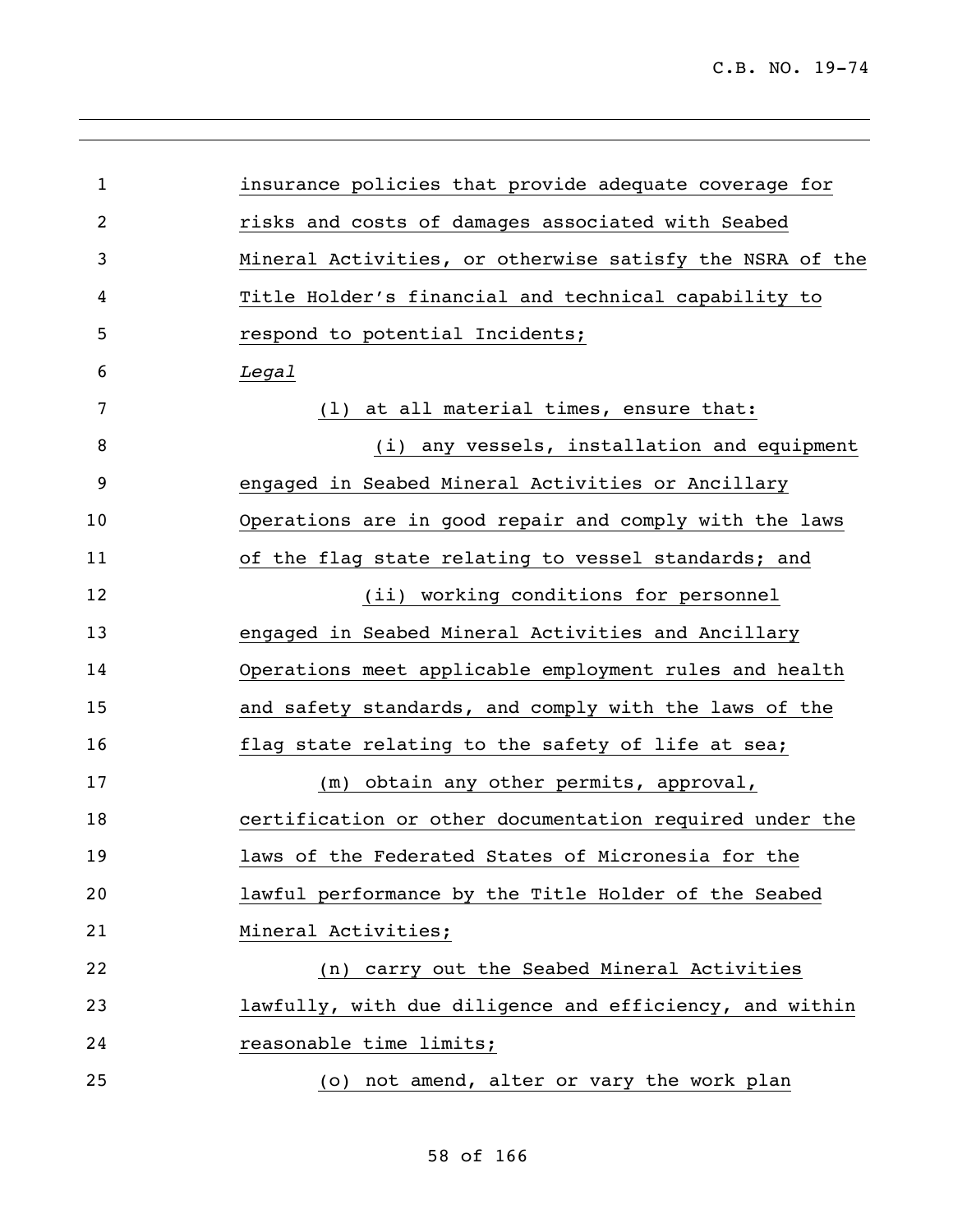| contained in the Title without the prior and informed   |
|---------------------------------------------------------|
| written consent of the NSRA, following a review in      |
| accordance with section 627 of this subtitle;           |
| (p) not engage in, and to take all reasonable           |
| steps to ensure that its employees, agents, contractors |
| and subcontractors do not engage in, any activity       |
| related to the Title in exchange for any improper       |
| benefit to the Licensee, employee, agent, contractor or |
| subcontractor, or to associated persons including a     |
| friend or family member;                                |
| (q) notify the NSRA in writing immediately upon         |
| becoming aware that any requirement imposed on it is    |
| inconsistent with any other requirement, or that any    |
| requirement is incompatible with the performance of the |
| Seabed Mineral Activities;                              |
| Reporting                                               |
| (r) advise the NSRA in writing 30 days in               |
| advance of the date of departure from port of the       |
| schedule of each cruise planned for the purpose of      |
| performing the Seabed Mineral Activities under its      |
| Title;                                                  |
| submit to the NSRA immediately in writing<br>(s)        |
| notice of any new information arising or data collected |
| that materially affects the work plan or the Title      |
| Holder's ability to adhere to the terms of the Title;   |
|                                                         |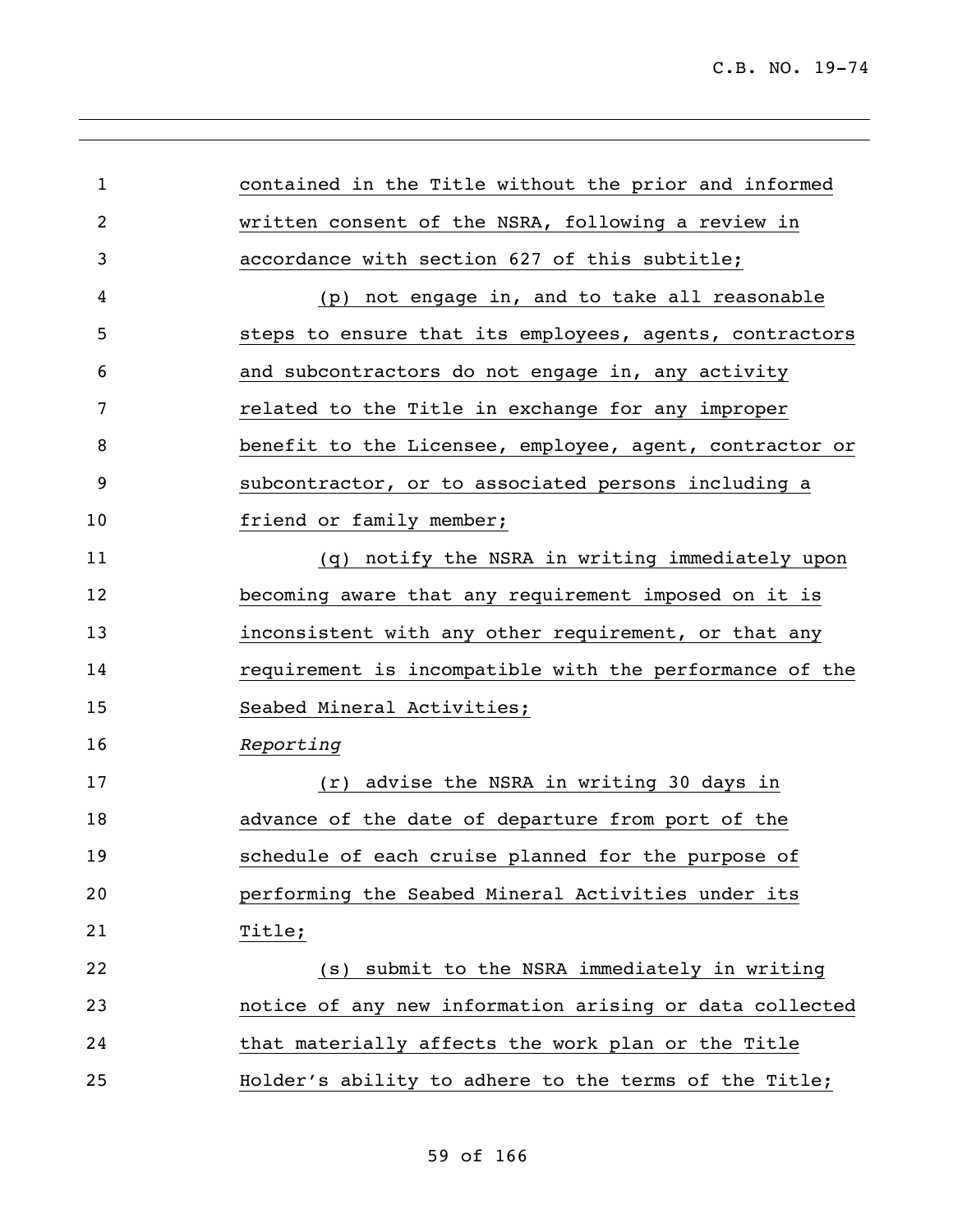| 1  | (t) submit to the NSRA immediately by telephone          |
|----|----------------------------------------------------------|
| 2  | and in writing notice of any Incident, and provide       |
| 3  | regular reports throughout the occurrence of any         |
| 4  | Incident;                                                |
| 5  | (u) permit access to the Title Holder's books            |
| 6  | and records, machinery and equipment, samples, office    |
| 7  | premises or operation sites (including vessels and       |
| 8  | installations) used in connection with the Seabed        |
| 9  | Mineral Activities for any Inspector or other NSRA       |
| 10 | nominated representative, for the purposes of reasonable |
| 11 | on-site inspection.                                      |
| 12 | (v) in the case of a Mining License and for any          |
| 13 | period during which Seabed Minerals are being mined,     |
| 14 | submit to the NSRA a periodic and no less than quarterly |
| 15 | report adhering to any Prescribed requirements and       |
| 16 | providing information about the volume of work performed |
| 17 | and quantity and quality of Seabed Minerals mined;       |
| 18 | (w) submit to the NSRA within 30 days of the end         |
| 19 | of each calendar year a written annual report in a       |
| 20 | format to be Prescribed or described in the Title, which |
| 21 | shall include:                                           |
| 22 | information on: the results of Seabed<br>(i)             |
| 23 | Mineral Activities, health and safety record, volume of  |
| 24 | work, quantity, and quality of Seabed identified (and    |
| 25 | where relevant, extracted), waste and waste disposal,    |
|    |                                                          |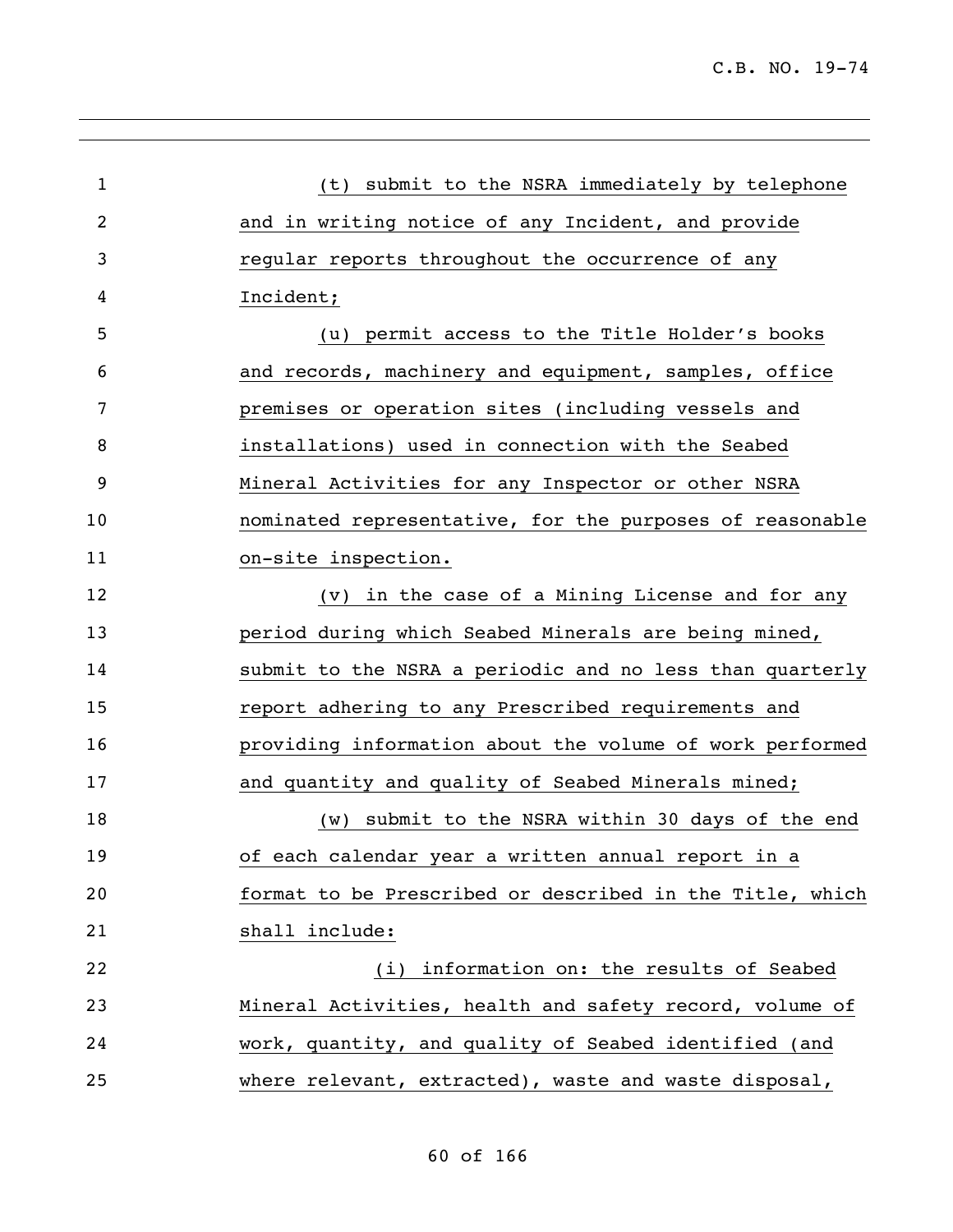*rehabilitation activities,*  (ii) a statement of expenditures, costs, and persons employed; and in the case of a Mining License (iii) estimate of remaining Seabed Mineral deposit within the Title Area, and (iv) a statement showing the amount of royalty determined to be payable for each reporting period together with all related information and calculations, and receipt showing that the royalties have been paid in accordance with the provisions of this 12 subtitle or any other applicable laws; (x) provide the NSRA with all reasonable information and assistance to enable the NSRA's verification of the Title Holder's adherence to its obligations in performing the Seabed Mineral Activities 17 and Ancillary Operations." Section 47. Title 24 of the Code of the Federated States of Micronesia, as amended, is hereby further amended by creating a new chapter 5 subtitle II under entitled: "Prospecting Permits within Federated States of Micronesia's national jurisdiction". Section 48. Title 24 of the Code of the Federated States of Micronesia, as amended, is hereby further amended by inserting a new section 501 under chapter 5 of subtitle II, to read as follows: "Section 501. Prospecting within national jurisdiction.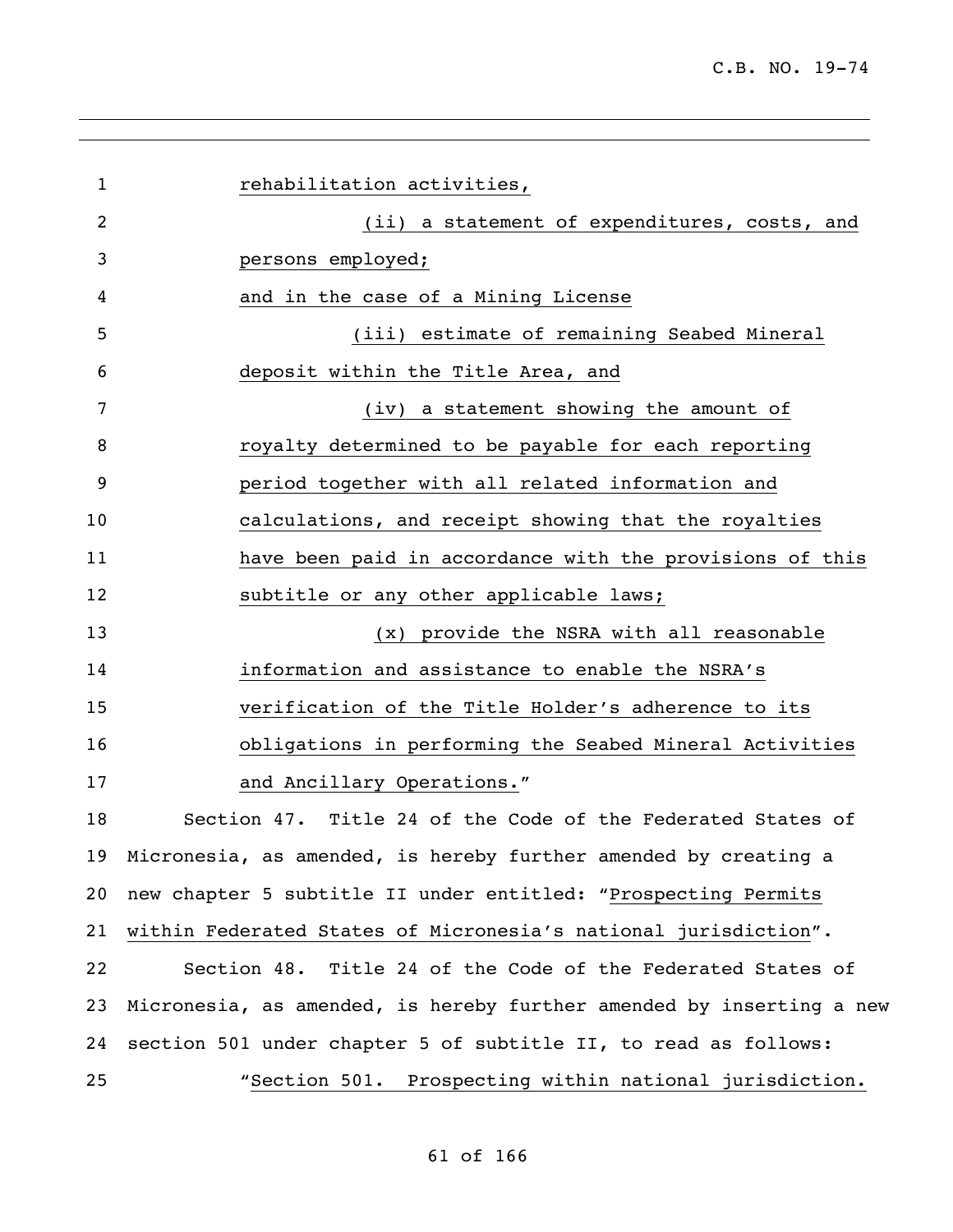| $\mathbf{1}$   | Prospecting may be carried out within an area of the                |
|----------------|---------------------------------------------------------------------|
| $\overline{c}$ | Exclusive Economic Zone or upon the Continental Shelf               |
| 3              | (or Territorial Sea and internal waters where such                  |
| 4              | responsibility has been delegated to NSRA by a State                |
| 5              | under this subtitle) by any person holding a valid                  |
| 6              | Prospecting Permit pertaining to that area."                        |
| 7              | Section 49. Title 24 of the Code of the Federated States of         |
| 8              | Micronesia, as amended, is hereby further amended by inserting a    |
| 9              | new section 502 under chapter 5 of subtitle II, to read as follows: |
| 10             | "Section 502. Grant of a Prospecting Permit.                        |
| 11             | A Prospecting Permit may be granted by the NSRA upon                |
| 12             | satisfactory receipt of a properly made application for             |
| 13             | a Prospecting Permit in the required form and                       |
| 14             | accompanied by the Prescribed fees."                                |
| 15             | Section 50. Title 24 of the Code of the Federated States of         |
| 16             | Micronesia, as amended, is hereby further amended by inserting a    |
| 17             | new section 503 under chapter 5 of subtitle II, to read as follows: |
| 18             | "Section 503. Prospecting Permit Application.                       |
| 19             | For an application for a Prospecting Permit to have been            |
| 20             | properly made, for the purposes of section 502 of this              |
| 21             | subtitle, the application shall be made to the NSRA in              |
| 22             | writing at least six months before the proposed                     |
| 23             | commencement date of the Prospecting, and shall contain:            |
| 24             | (a) the cruise name(s) and number(s);                               |
| 25             | (b) the name, nationality, address and contact                      |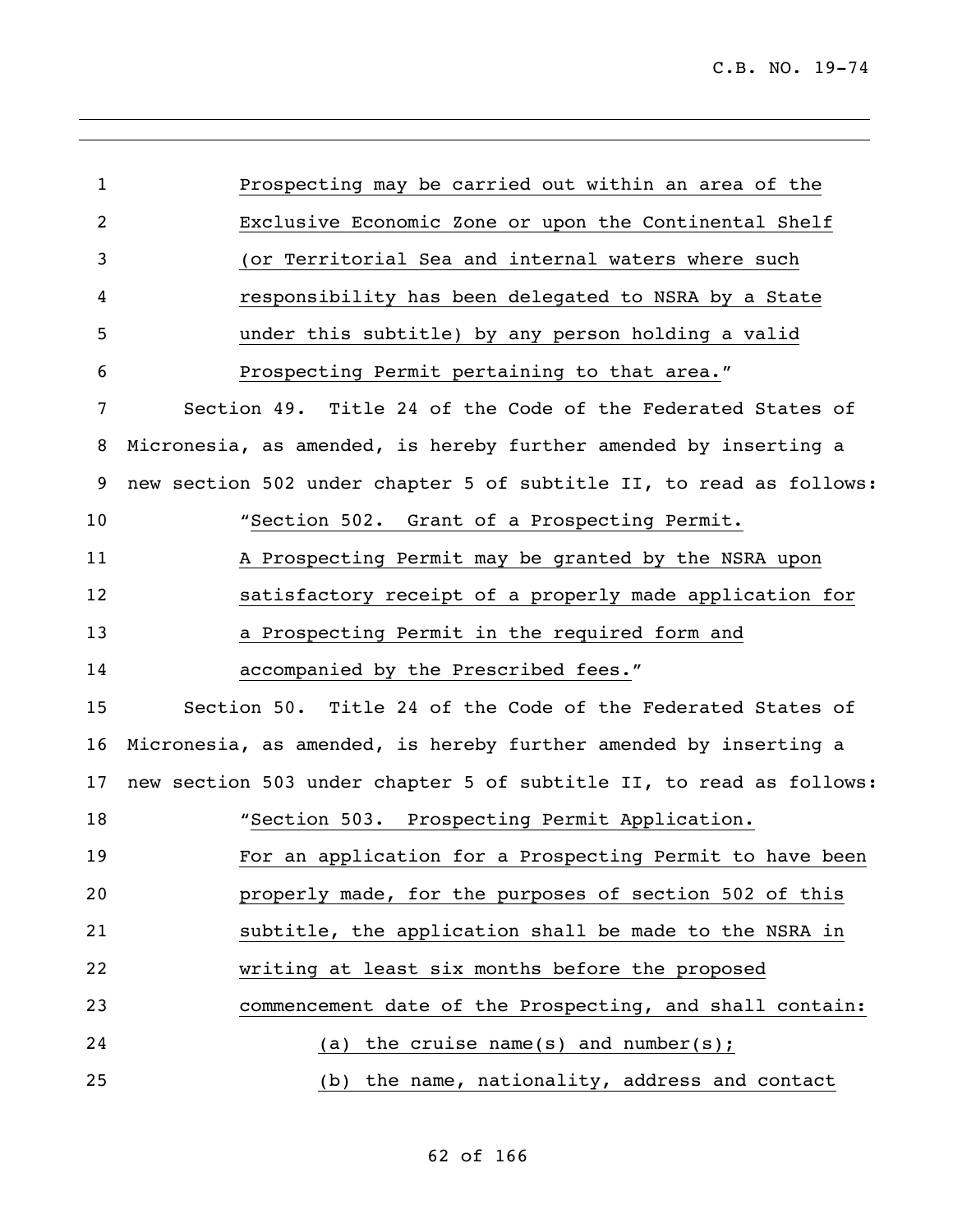| $\mathbf{1}$   | details, address and incorporation or registration       |
|----------------|----------------------------------------------------------|
| $\overline{c}$ | papers of the Applicant and its collaborators and        |
| 3              | participants;                                            |
| 4              | the name, nationality, address, contact<br>(C)           |
| 5              | details and certificate of the requisite skills of the   |
| 6              | officer in charge of the proposed Prospecting;           |
| 7              | (d) the co-ordinates in accordance with the              |
| 8              | World Geodetic System WGS 84 and appropriate-scale       |
| 9              | charts of the geographical area or areas within which    |
| 10             | the proposed Prospecting is to be conducted;             |
| 11             | (e) the proposed date of commencement and                |
| 12             | approximate duration of the activities; and the proposed |
| 13             | dates and ports of the embarkation and disembarkation of |
| 14             | cruises;                                                 |
| 15             | (f) a general description of the nature and              |
| 16             | objectives of the proposed Prospecting, including any    |
| 17             | plans to make the research results internationally       |
| 18             | available;                                               |
| 19             | (g) details of the methods, technology,                  |
| 20             | equipment, scientific instruments and any installations  |
| 21             | to be used, including as far as practicable:             |
| 22             | (i) the locations and depths of any                      |
| 23             | sampling stations or installations or equipment and the  |
| 24             | tracks of any survey lines, and their removal methods    |
| 25             | and proposed dates of removal,                           |

# of 166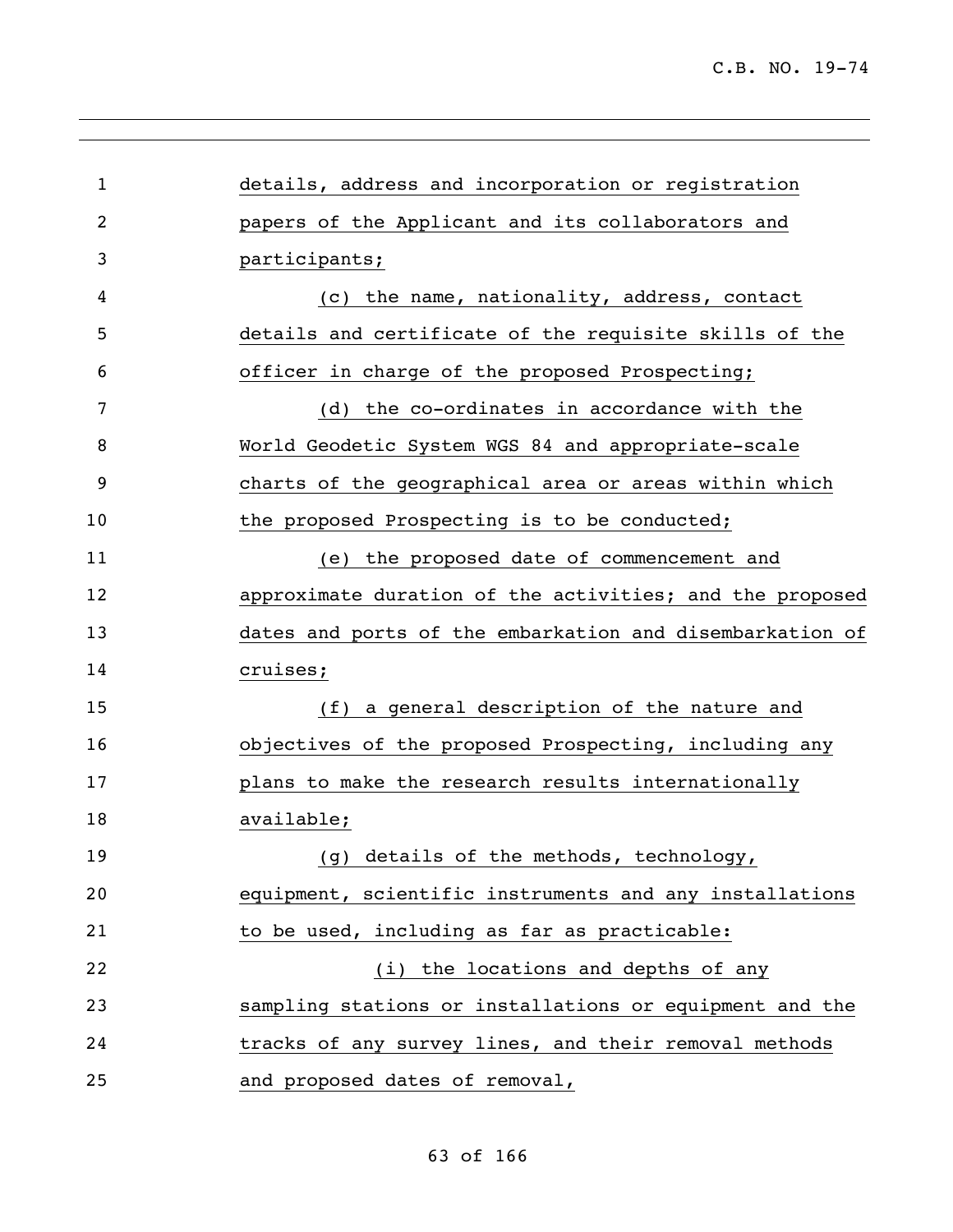| 1  | (ii) the dates of planned entries and                          |
|----|----------------------------------------------------------------|
| 2  | departures from the research area,                             |
| 3  | (iii) particulars of the vessel(s) and any                     |
| 4  | underwater craft to be used, including type/class,             |
| 5  | details of owner and operator, nationality (flag State),       |
| 6  | identification number, particulars of the crew and             |
| 7  | evidence as to their certification against international       |
| 8  | standards (e.g. SOLAS 74);                                     |
| 9  | (h) insofar as possible at the time of the                     |
| 10 | Application, a preliminary assessment of likely impact         |
| 11 | on the Environment of the proposed Prospecting,                |
| 12 | including indication of:                                       |
| 13 | (i) the nature and quantity of substances                      |
| 14 | to be released into the marine environment,                    |
| 15 | (ii) whether drilling will be carried out -                    |
| 16 | and if so provide details,                                     |
| 17 | (iii) whether explosives will be used - and                    |
| 18 | if so provide details;                                         |
| 19 | the details of any intended ports of call,<br>$\left(1\right)$ |
| 20 | any special logistical requirements and the details of         |
| 21 | the relevant shipping agent (if available) at ports of         |
| 22 | call within the Federated States of Micronesia;                |
| 23 | modalities of the participation of a<br>(i)                    |
| 24 | representative of the Federated States of Micronesia in        |
| 25 | the Prospecting;                                               |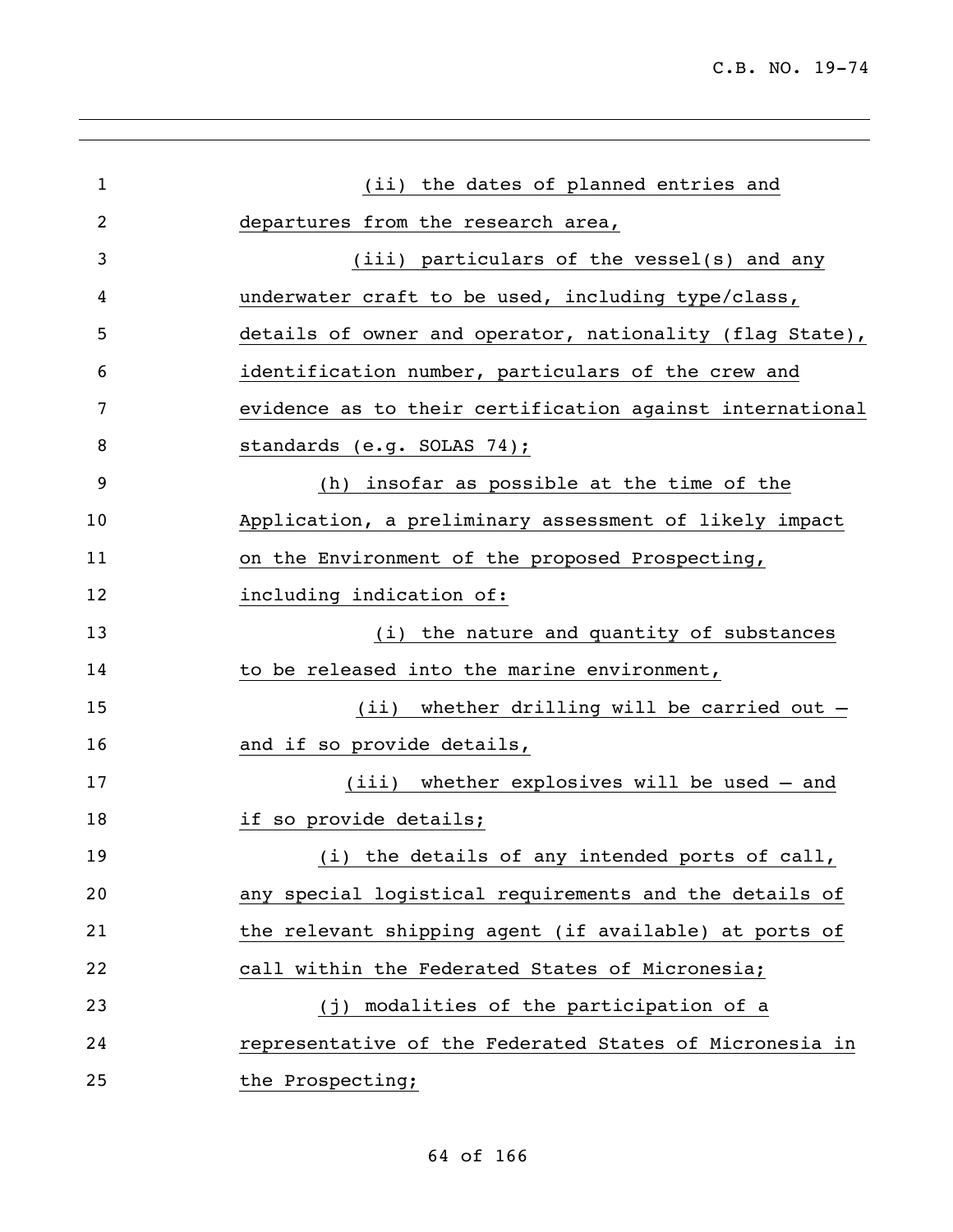| 1              | (k) the expected dates and method of submission                     |
|----------------|---------------------------------------------------------------------|
| $\overline{2}$ | to the Federated States of Micronesia of a preliminary              |
| 3              | report, a final report, and assessment of data, samples             |
| 4              | and research results;                                               |
| 5              | (1) the proposed means for the NSRA to access                       |
| 6              | data, samples and research results, and any proposed                |
| 7              | means to provide assistance in their assessment or                  |
| 8              | interpretation;                                                     |
| 9              | (m) details of any other permits required                           |
| 10             | (whether received or pending) for the proposed                      |
| 11             | Prospecting;                                                        |
| 12             | (n) an undertaking that this subtitle and the                       |
| 13             | national laws of the Federated States of Micronesia will            |
| 14             | be adhered to in conducting the proposed Prospecting;               |
| 15             | (o) any such other matters as may be Prescribed,                    |
| 16             | or that will assist NSRA take a decision whether or not             |
| 17             | to grant a Prospecting Permit."                                     |
| 18             | Section 51. Title 24 of the Code of the Federated States of         |
|                | 19 Micronesia, as amended, is hereby further amended by inserting a |
| 20             | new section 504 under chapter 5 of subtitle II, to read as follows: |
| 21             | "Section 504. Prospecting Permit decision. The NSRA                 |
| 22             | will provide the Applicant Prospector with:                         |
| 23             | a decision to grant a Prospecting Permit;<br>(a)                    |
| 24             | a decision to deny a Prospecting Permit; or<br>(b)                  |
| 25             | a request for further information, within 60<br>(C)                 |
|                |                                                                     |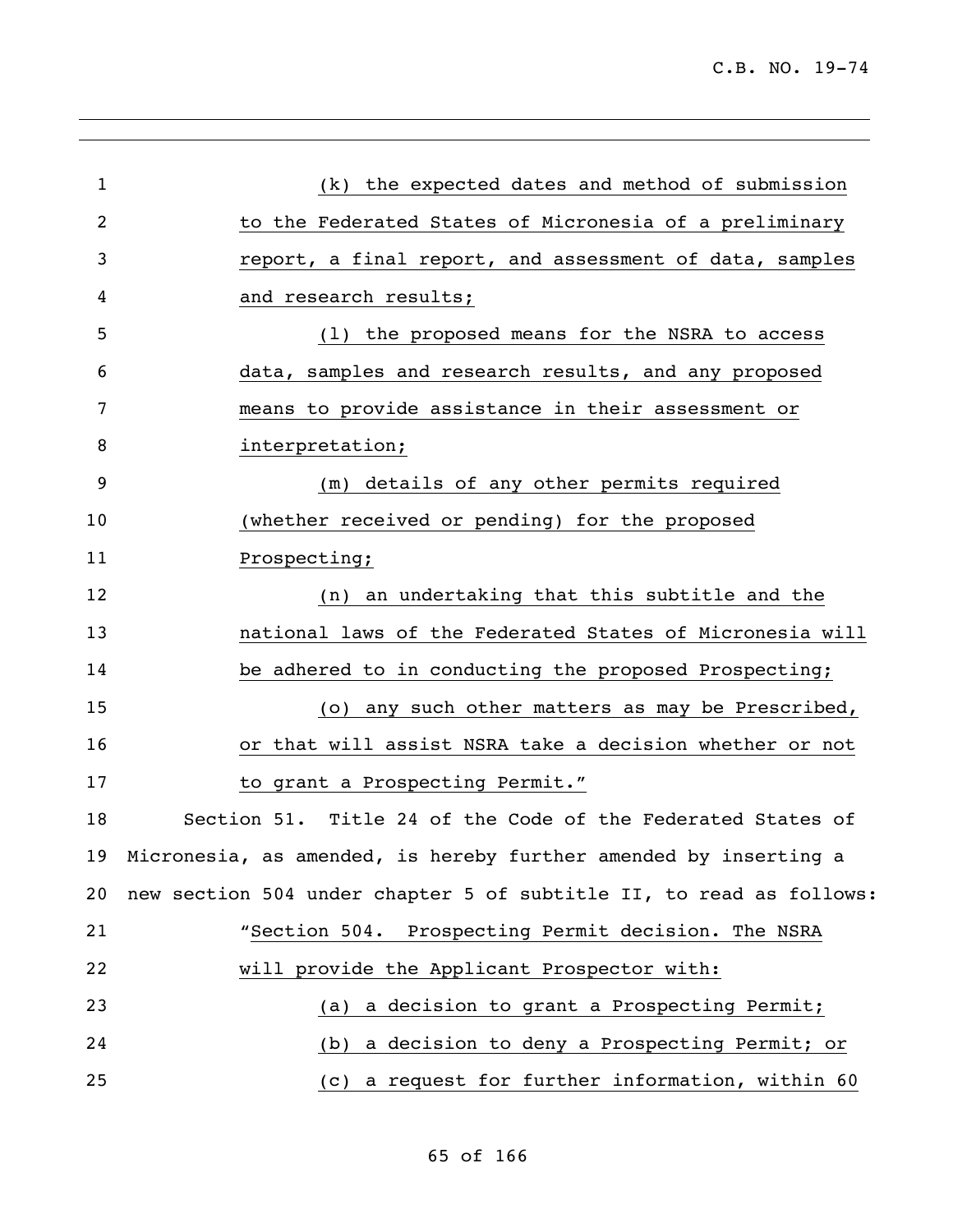| $\mathbf{1}$ | days of satisfactory receipt of an Application or of                |
|--------------|---------------------------------------------------------------------|
| 2            | additional information sought by the NSRA during the                |
| 3            | Application process."                                               |
| 4            | Section 52. Title 24 of the Code of the Federated States of         |
| 5            | Micronesia, as amended, is hereby further amended by inserting a    |
| 6            | new section 505 under chapter 5 of subtitle II, to read as follows: |
| 7            | "Section 505. Denial of a Prospecting Permit.                       |
| 8            | The NSRA will not provide a Prospecting Permit where:               |
| 9            | information required under section 503 has<br>(a)                   |
| 10           | not been supplied to the NSRA's satisfaction;                       |
| 11           | (b) the past performance of the Applicant as a                      |
| 12           | Title Holder, or equivalent in other jurisdictions, has             |
| 13           | been materially unsatisfactory to the NSRA's knowledge;             |
| 14           | (c) the area of the seabed Applied for is within                    |
| 15           | the scope of a pre-existing and current Exploration or              |
| 16           | Mining License;                                                     |
| 17           | (d) the terms of the Permit would in the NSRA's                     |
| 18           | opinion likely to lead to the contravention by any                  |
| 19           | person of conditions or restrictions placed on any                  |
| 20           | Marine Reserve or a Protected Area or cause Serious Harm            |
| 21           | to the Environment, or human health or safety; or                   |
| 22           | (e) the NSRA is aware of other grounds that                         |
| 23           | reasonably indicate that the grant of the Prospecting               |
| 24           | Permit would be contrary to public interest or contrary             |
| 25           | to the principles contained in section 204 of this                  |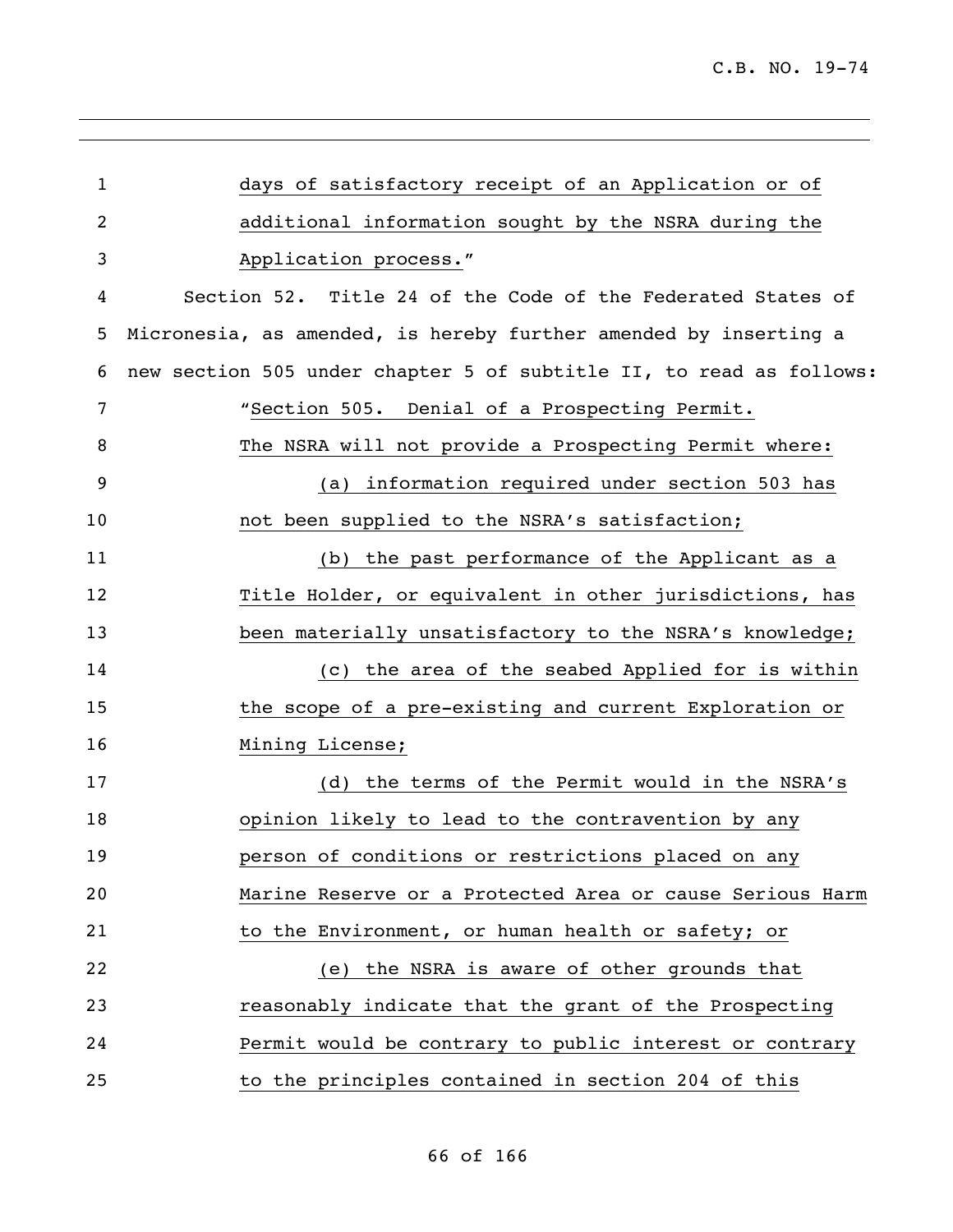1 subtitle." Section 53. Title 24 of the Code of the Federated States of Micronesia, as amended, is hereby further amended by inserting a new section 506 under chapter 5 of subtitle II, to read as follows: "Section 506. Written statement of reasons for and appeal from denial. (1) A decision by the NSRA to deny an Application for a Prospecting Permit shall be accompanied by a written statement of the reasons for that denial. (2) An Applicant Prospector who is dissatisfied with 11 the NSRA's denial decision may apply for a hearing or **12** review of the decision pursuant to title 17 of the Code of the Federated States of Micronesia." Section 54. Title 24 of the Code of the Federated States of Micronesia, as amended, is hereby further amended by inserting a new section 507 under chapter 5 of subtitle II, to read as follows: "Section 507. Conditions of Prospecting Permit. Subject to the provisions of this subtitle, the NSRA may grant a Prospecting Permit subject to whatever terms and conditions the NSRA deems appropriate or as may be Prescribed." Section 55. Title 24 of the Code of the Federated States of Micronesia, as amended, is hereby further amended by inserting a new section 508 under chapter 5 of subtitle II, to read as follows: "Section 508. Rights and Obligations of Prospecting

### of 166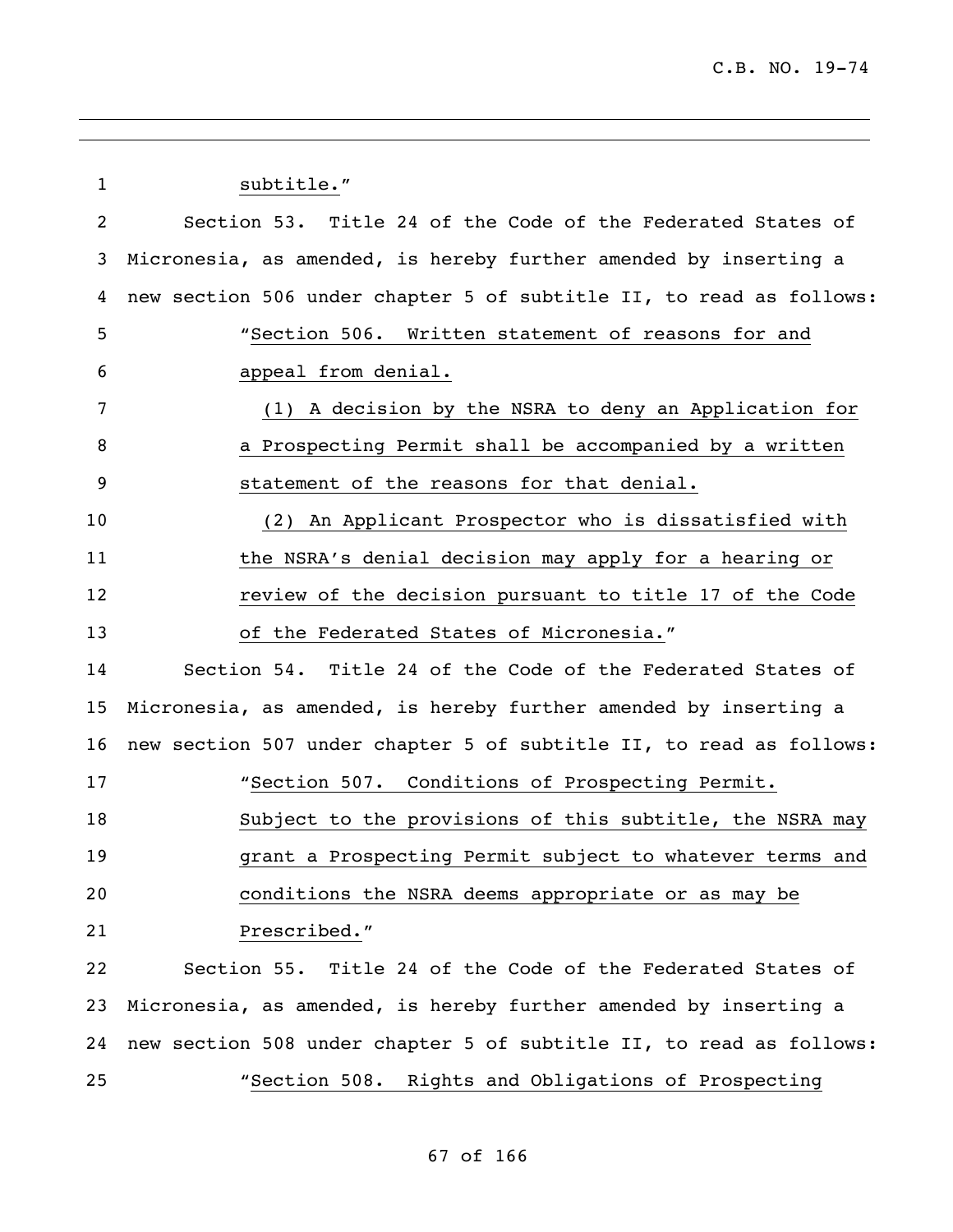| 1  | Permit.                                                  |
|----|----------------------------------------------------------|
| 2  | Prospecting:                                             |
| 3  | (a) does not entail any exclusive rights of              |
| 4  | access to the seabed or water column,                    |
| 5  | (b) does not permit extraction of Seabed                 |
| 6  | Minerals except in small-scale samples as detailed in    |
| 7  | the Application or Title, or as may otherwise be agreed  |
| 8  | by NSRA in writing prior to any such extraction;         |
| 9  | (c) does not constitute the legal basis for any          |
| 10 | claim to any part of the Marine Environment or its       |
| 11 | resources;                                               |
| 12 | (d) may be conducted simultaneously by more than         |
| 13 | one Prospector in the same area or areas;                |
| 14 | (e) shall cease within a particular area upon            |
| 15 | written notice being given to the Prospector by the      |
| 16 | NSRA, which may be given where:                          |
| 17 | (i) a License or a declaration of a Marine               |
| 18 | Reserve or Protected Area has been or is about to be     |
| 19 | issued for that area, which prohibits Prospecting,       |
| 20 | (ii) the Prospector breaches any material                |
| 21 | undertaking or requirement pertaining to the Prospecting |
| 22 | Permit and fails to remedy the breach within one         |
| 23 | calendar month of being required to do so by an          |
| 24 | Enforcement Order,                                       |
| 25 | (iii) the NSRA reasonably believes that the              |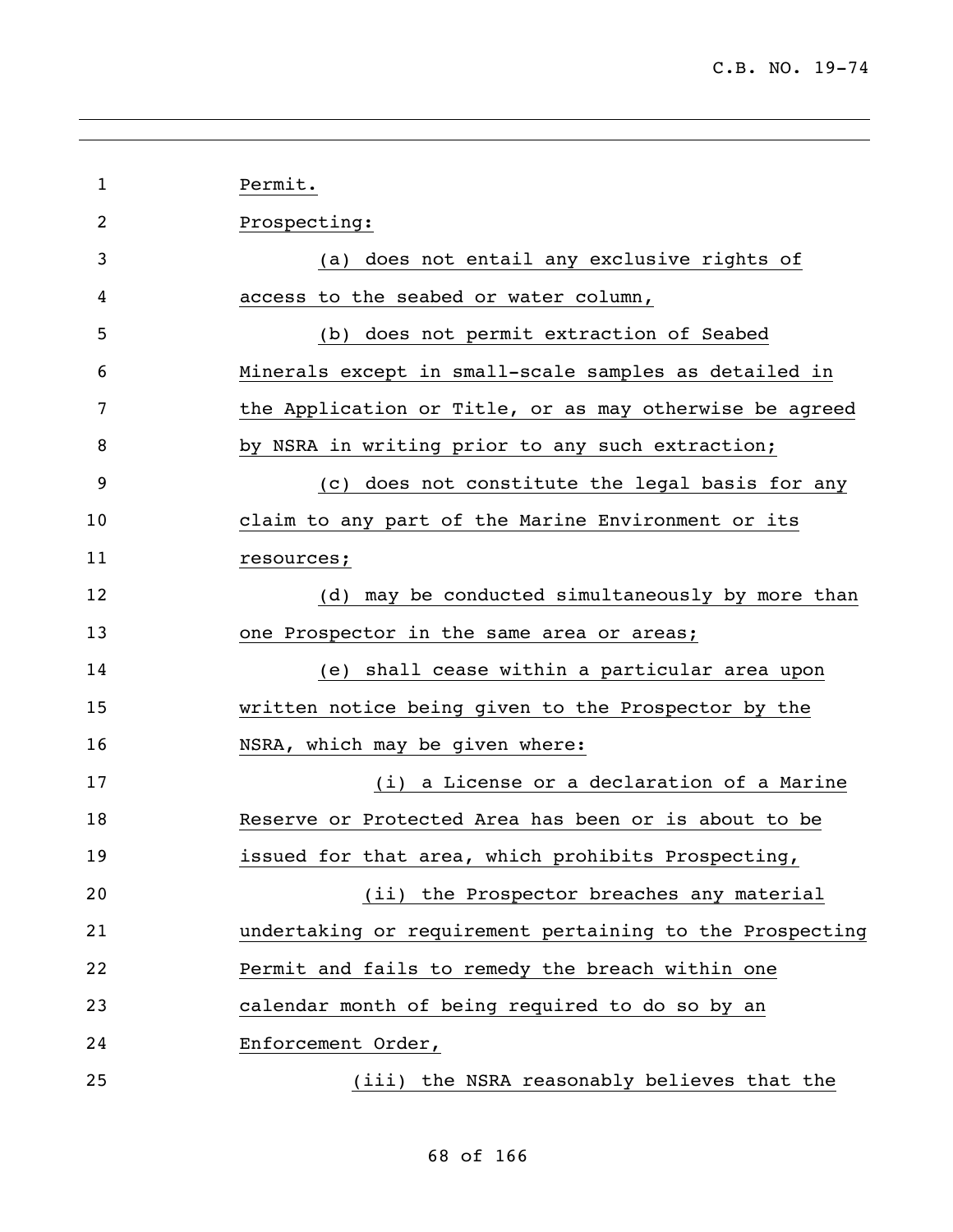| $\mathbf{1}$ | Prospector has caused, is causing, or poses a threat of,             |
|--------------|----------------------------------------------------------------------|
| 2            | Serious Harm to the Environment or human life;                       |
| 3            | (f) does not entail any right to drill into the                      |
| 4            | Continental Shelf, use explosives, or introduce harmful              |
| 5            | substances into the Marine Environment;                              |
| 6            | (g) does not give ownership or property rights                       |
| 7            | to the Prospector over any Seabed Minerals acquired in               |
| 8            | the course of Prospecting, such Seabed Minerals                      |
| 9            | remaining the property of the National Government of the             |
| 10           | Federated States of Micronesia."                                     |
| 11           | Section 56. Title 24 of the Code of the Federated States of          |
| 12           | Micronesia, as amended, is hereby further amended by creating a      |
| 13           | new chapter 6 under subtitle II entitled: "Licensing of Seabed       |
| 14           | Mineral Activities within Federated States of Micronesia's           |
| 15           | national jurisdiction".                                              |
| 16           | Section 57. Title 24 of the Code of the Federated States of          |
| 17           | Micronesia, as amended, is hereby further amended by inserting a new |
| 18           | section 601 under chapter 6 of subtitle II, to read as follows:      |
| 19           | "Section 601. Exploration and Mining within national                 |
| 20           | jurisdiction.                                                        |
| 21           | Exploration and Mining may be carried out in an area of              |
| 22           | the Exclusive Economic Zone or upon the Micronesia's                 |
| 23           | Continental Shelf (or Territorial Sea and internal                   |
| 24           | waters where such responsibility has been delegated to               |
| 25           | the NSRA under this subtitle) by any eligible person                 |
|              |                                                                      |

# of 166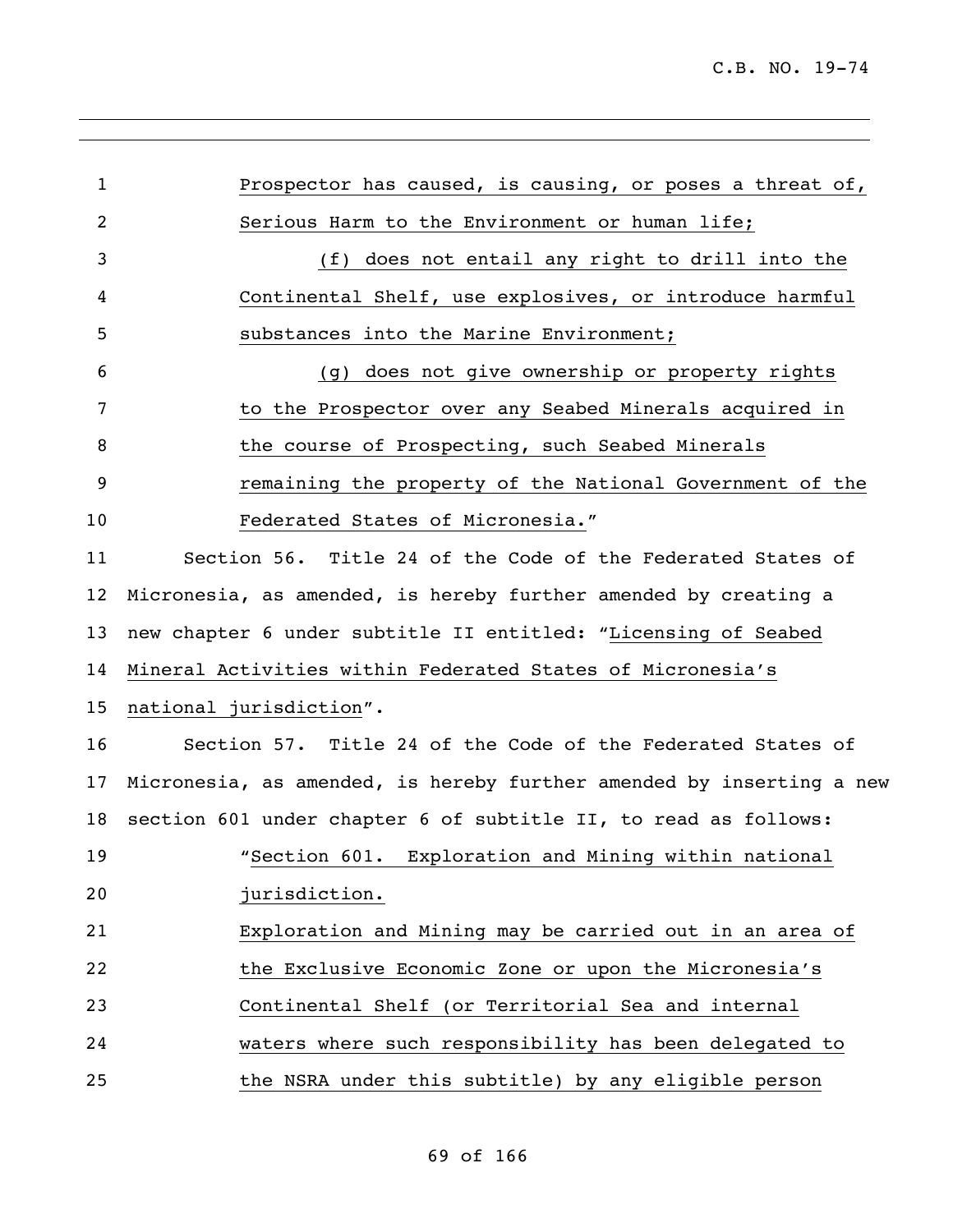| $\mathbf{1}$   | holding a valid License pertaining to that area, granted            |
|----------------|---------------------------------------------------------------------|
| $\overline{2}$ | in accordance with this subtitle."                                  |
| 3              | Section 58. Title 24 of the Code of the Federated States of         |
| 4              | Micronesia, as amended, is hereby further amended by inserting a    |
| 5              | new section 602 under chapter 6 of subtitle II, to read as follows: |
| 6              | "Section 602. Grant and Issue of Licenses.                          |
| 7              | The NSRA may at any time receive unsolicited<br>(1)                 |
| 8              | License Applications, or may from time to time invite,              |
| 9              | including by way of a public tender, Applications for a             |
| 10             | License to conduct Seabed Mineral Activities in any area            |
| 11             | released for that purpose under section 303 of this                 |
| 12             | subtitle that is not presently subject to a Title or a              |
| 13             | pre-existing pending Application for grant of a Title.              |
| 14             | (2) The persons who may apply for a Mining License                  |
| 15             | are limited to:                                                     |
| 16             | The Title Holder of a valid Exploration<br>(a)                      |
| 17             | License, where the Application relates to the grant of a            |
| 18             | Mining License within that Exploration License Area,                |
| 19             | (b) A person for whom an area has been retained                     |
| 20             | under section 617 of this subtitle, where the                       |
| 21             | Application is for a Mining License in one or more                  |
| 22             | Seabed Mineral blocks of that retained area, or                     |
| 23             | (c) Any other person invited to apply in                            |
| 24             | accordance with subsection (1) of this section.                     |
| 25             | Upon Application to conduct Exploration or Mining<br>(3)            |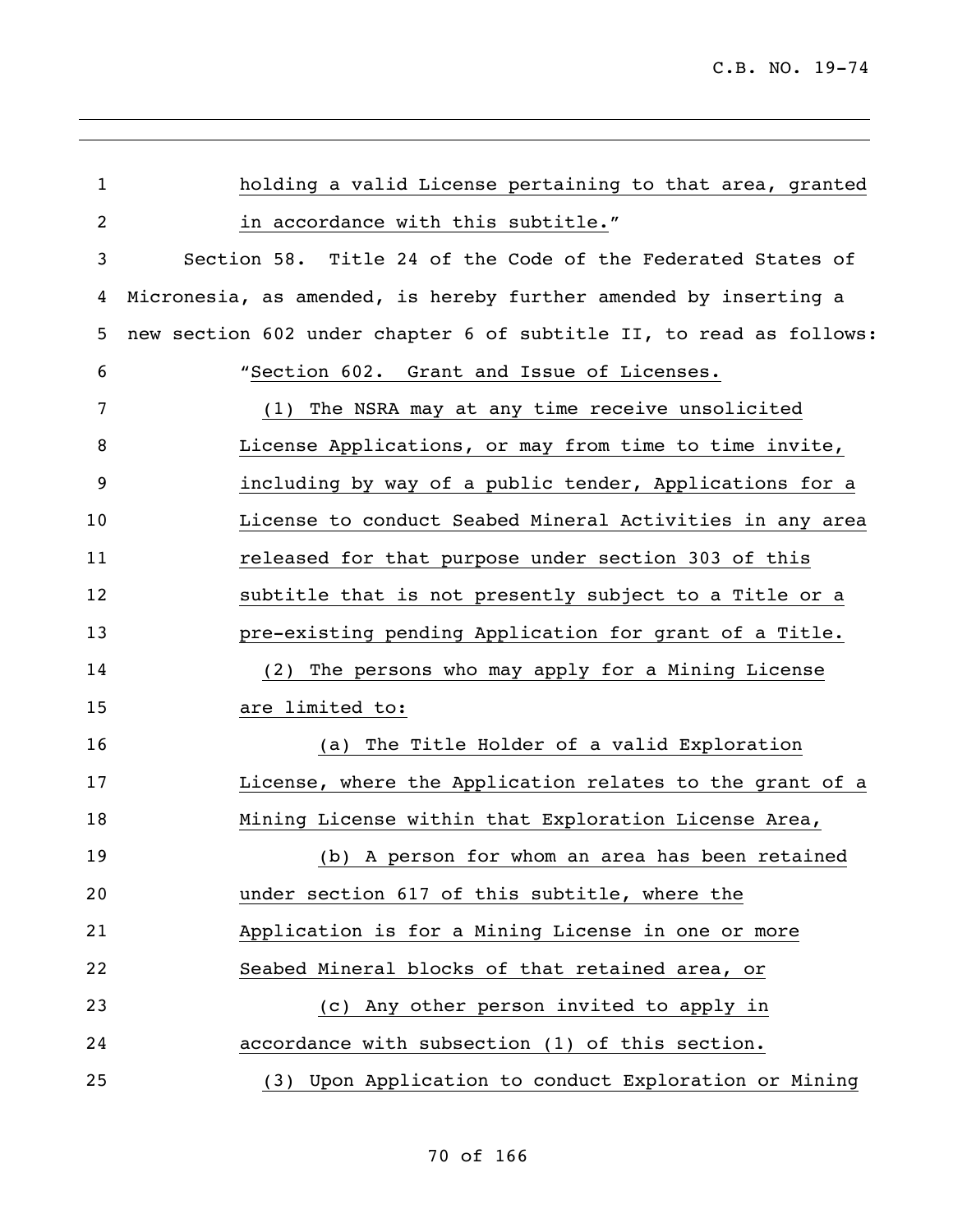| $\mathbf 1$    | in an area of the Exclusive Economic Zone or upon the               |
|----------------|---------------------------------------------------------------------|
| $\overline{c}$ | Continental Shelf (or within Territorial Sea and                    |
| 3              | internal waters where such responsibility has been                  |
| 4              | delegated to NSRA by State under this subtitle), subject            |
| 5              | to the provisions of this subtitle, and following such              |
| 6              | format, processes, criteria and payments as may further             |
| 7              | be Prescribed, the NSRA may take a decision:                        |
| 8              | to grant to an Applicant:<br>(a)                                    |
| 9              | (i) an Exploration License, or                                      |
| 10             | (ii) a Mining License;                                              |
| 11             | (b) or not to grant any License, with respect to                    |
| 12             | the whole or any part of the blocks or cells that are               |
| 13             | the subject of the Application.                                     |
| 14             | (4) A License will give the Licensee rights to                      |
| 15             | conduct the specified Exploration or Mining activities              |
| 16             | within the License area, and the Ancillary Operations               |
| 17             | necessary for the performance of those Seabed Mineral               |
| 18             | Activities."                                                        |
| 19             | Section 59. Title 24 of the Code of the Federated States of         |
| 20             | Micronesia, as amended, is hereby further amended by inserting a    |
| 21             | new section 603 under chapter 6 of subtitle II, to read as follows: |
| 22             | "Section 603. Eligibility to Hold a License.                        |
| 23             | Only a body corporate registered in the Federated States            |
| 24             | of Micronesia shall be eligible to hold a License."                 |
| 25             | Section 60. Title 24 of the Code of the Federated States of         |

# of 166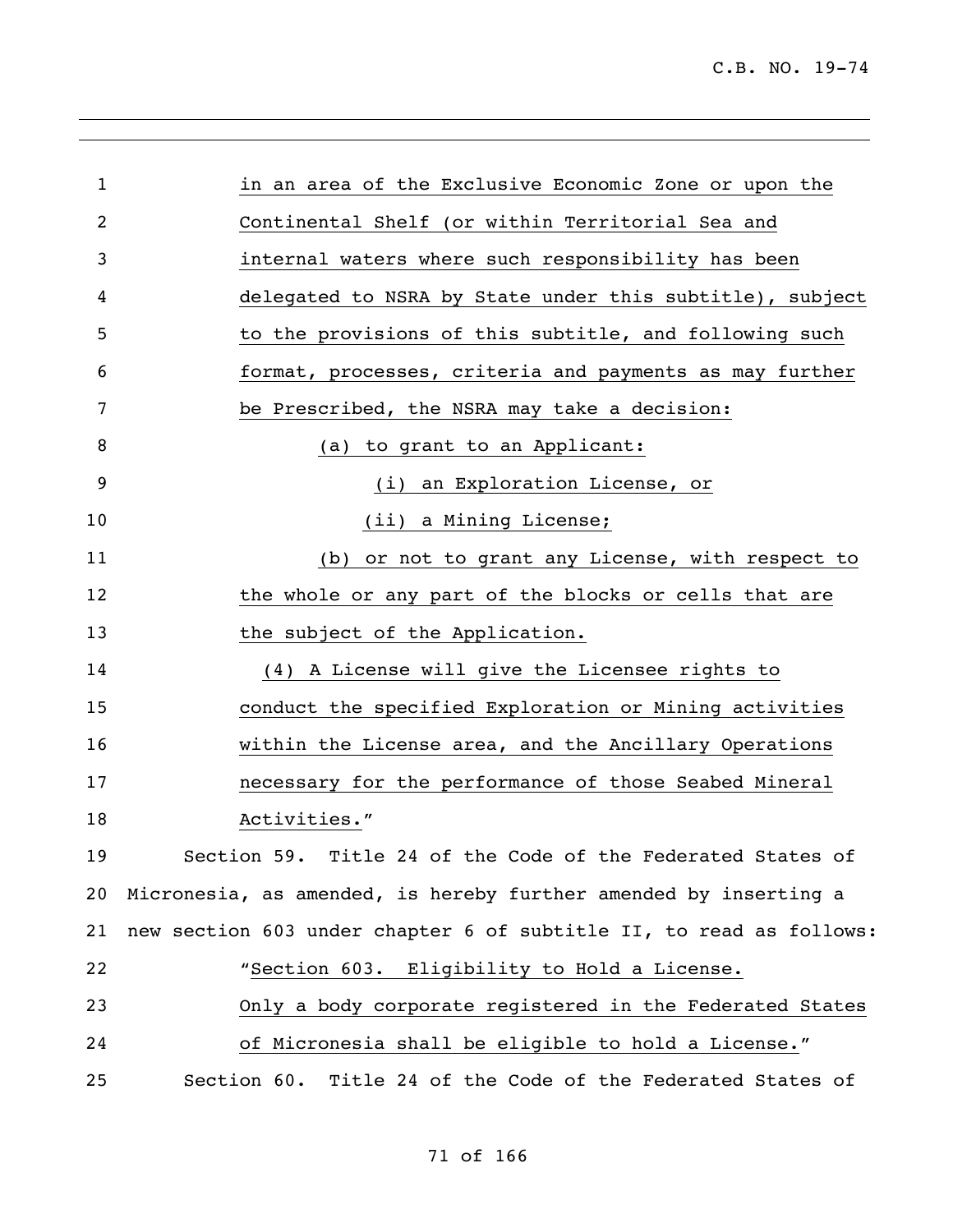| $\mathbf{1}$ | Micronesia, as amended, is hereby further amended by inserting a |
|--------------|------------------------------------------------------------------|
| 2            | new section 604 of chapter 6, to read as follows:                |
| 3            | "Section 604. Content of an Application for a License.           |
| 4            | Applications for a License shall contain:                        |
| 5            | Information about the Applicant:<br>(1)                          |
| 6            | Name of Applicant<br>(a)                                         |
| 7            | Evidence of registration as a body corporate<br>(b)              |
| 8            | in the Federated States of Micronesia                            |
| 9            | Registered address, and street and postal<br>(C)                 |
| 10           | (if different) address of the principal place of                 |
| 11           | business                                                         |
| 12           | Telephone number, facsimile number, and<br>(d)                   |
| 13           | email address                                                    |
| 14           | Nature of business<br>(e)                                        |
| 15           | Details of directors and ownership<br>(f)                        |
| 16           | The key positions in charge of the proposed<br>(g)               |
| 17           | Seabed Mineral Activities, and the name, nationality,            |
| 18           | contact details and brief curriculum vitae details of            |
| 19           | the personnel who will fill each key position, where             |
| 20           | known                                                            |
| 21           | (h) Brief particulars of the previous experience                 |
| 22           | of the Applicant in Seabed Mineral Activities                    |
| 23           | The credit rating of the Applicant<br>(i)                        |
| 24           | (j) Evidence as to whether the Applicant is a                    |
| 25           | 'fit and proper person' subtitle to hold a License               |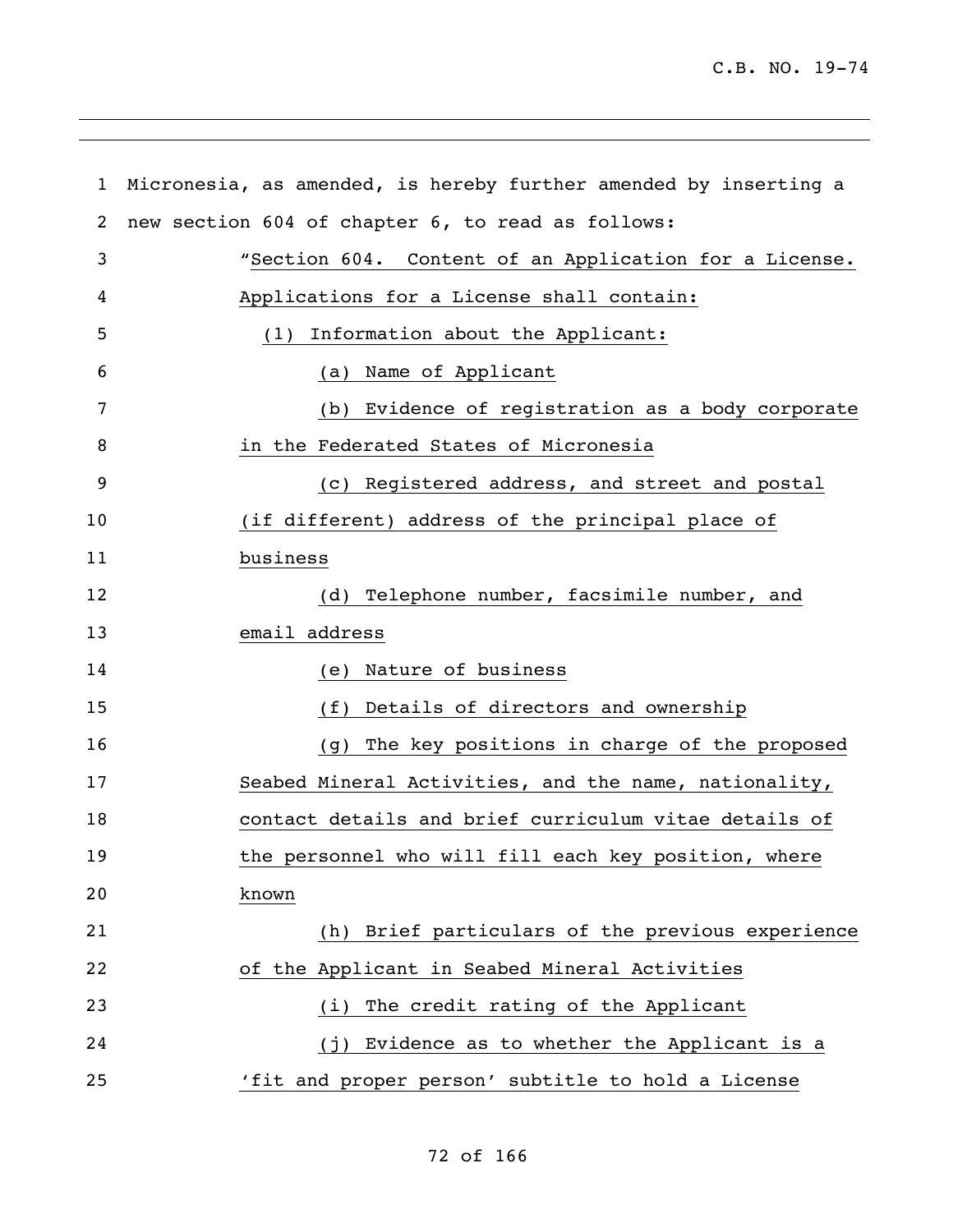| 1  | within the meaning given by section 605 of this;         |
|----|----------------------------------------------------------|
| 2  | (2) Clear delineation of the License Area that:          |
| 3  | (a) adheres to any Prescribed requirements or            |
| 4  | guidance issued by the NSRA with regards to size,        |
| 5  | location and shape,                                      |
| 6  | (b) includes the coordinates of the proposed             |
| 7  | Exploration area (in accordance with the World Geodetic  |
| 8  | System WGS 84),                                          |
| 9  | (c) includes a graticulated explanation and              |
| 10 | appropriate-scale chart of the location and boundaries   |
| 11 | of the proposed Permit Area with reference to the NSRA's |
| 12 | cadastral map and system of blocks, and                  |
| 13 | (d) specifies the total size of the proposed             |
| 14 | License Area;                                            |
| 15 | (3) A description of the type or types of minerals       |
| 16 | sought;                                                  |
| 17 | (4) A plan of work, covering the life of the proposed    |
| 18 | Seabed Mineral Activities, and including:                |
| 19 | (a) cruise name(s) and number(s),                        |
| 20 | particulars of the vessel(s) and any<br>(b)              |
| 21 | underwater craft to be used, including type/class,       |
| 22 | details of owner and operator, nationality (flag State), |
| 23 | identification number, particulars of the crew, and      |
| 24 | evidence as to their certification against international |
| 25 | standards (e.g. SOLAS 74),                               |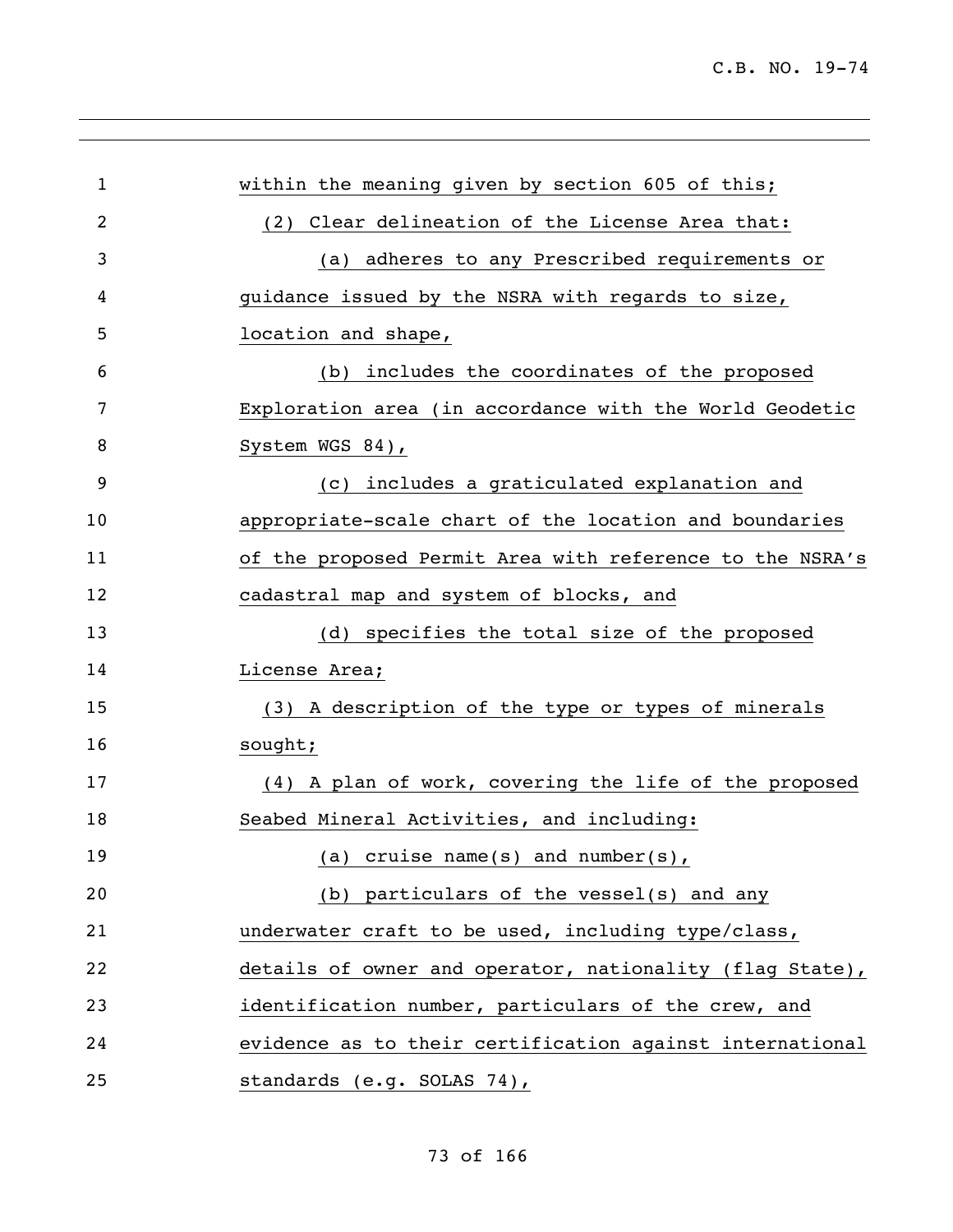| $\mathbf{1}$ | (c) Scope of the proposed Seabed Mineral                 |
|--------------|----------------------------------------------------------|
| 2            | Activities, including                                    |
| 3            | (i) the locations, size, and depths of any               |
| 4            | sampling or extraction sites, stations or installations  |
| 5            | or equipment, and the tracks of any survey lines,        |
| 6            | (ii) a time schedule for the Proposed Seabed             |
| 7            | Mineral Activities, and the dates of planned entries and |
| 8            | departures from the License Area,                        |
| 9            | (iii) the proposed date of commencement and              |
| 10           | approximate duration of the Seabed Mineral Activities;   |
| 11           | and the proposed dates and ports of embarkation and      |
| 12           | disembarkation, and                                      |
| 13           | (iv) estimated annual expenditures;                      |
| 14           | (d) a description of the proposed Seabed Mineral         |
| 15           | Activities, including details of any proposed:           |
| 16           | (i) sampling of Seabed Mineral Deposits or               |
| 17           | ore, and estimated volumes to be extracted,              |
| 18           | (ii) testing or operation of shipboard                   |
| 19           | processing systems,                                      |
| 20           | (iii) testing or use of mining systems, and              |
| 21           | estimated volumes to be mined,                           |
| 22           | (iv) release of substances into the Marine               |
| 23           | Environment,                                             |
| 24           | drilling into the seafloor or<br>$(\nu)$                 |
| 25           | substrate,                                               |
|              |                                                          |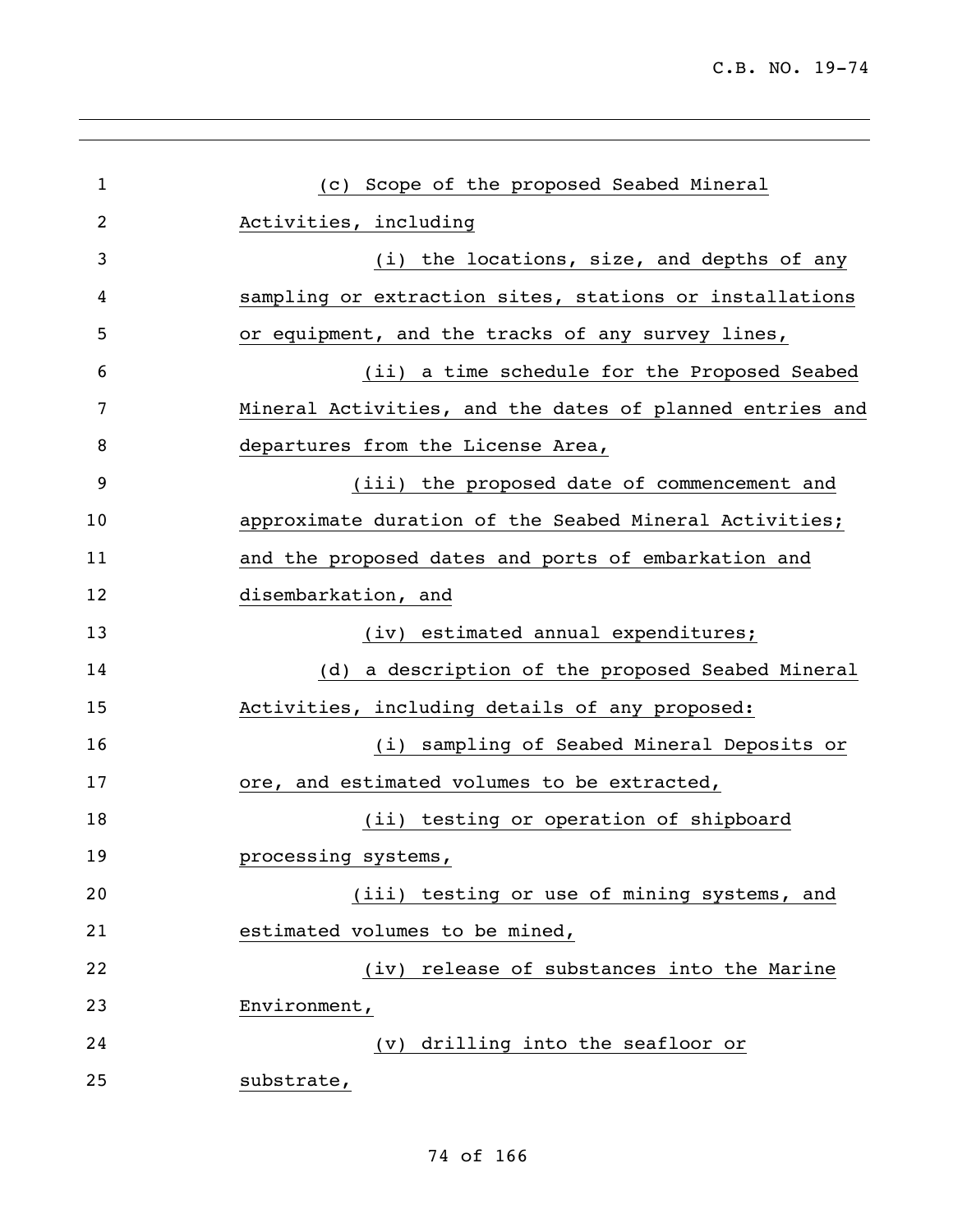| $\mathbf{1}$   | (vi) use of explosives,                                 |
|----------------|---------------------------------------------------------|
| $\overline{2}$ | (vii) methods, technology, equipment,                   |
| 3              | scientific instruments, processes and installations to  |
| 4              | be used, and                                            |
| 5              | (viii) details of any intended ports of call            |
| 6              | within the Federated States of Micronesia, any special  |
| 7              | logistical requirements at those ports of call and the  |
| 8              | details of the relevant shipping agent, if available;   |
| 9              | (5) A financing plan for the Seabed Minerals            |
| 10             | Activities, including insofar as possible:              |
| 11             | (a) a forecast of: capital investment, operating        |
| 12             | costs, sale revenues,                                   |
| 13             | (b) the anticipated type and source of                  |
| 14             | financing, and                                          |
| 15             | (c) copies of the Applicant's financial                 |
| 16             | statements for the preceding three financial years,     |
| 17             | audited in conformity with internationally accepted     |
| 18             | accounting principles and certified by a duly qualified |
| 19             | firm of public accountants; or if the Applicant is a    |
| 20             | newly organized entity, a pro forma balance sheet       |
| 21             | certified by the Chair of the Board of the Applicant;   |
| 22             | (6) A summary of any feasibility or other studies       |
| 23             | previously conducted by the Applicant, or other party,  |
| 24             | upon which the Applicant is relying in relation to the  |
| 25             | potential of the proposed Permit area;                  |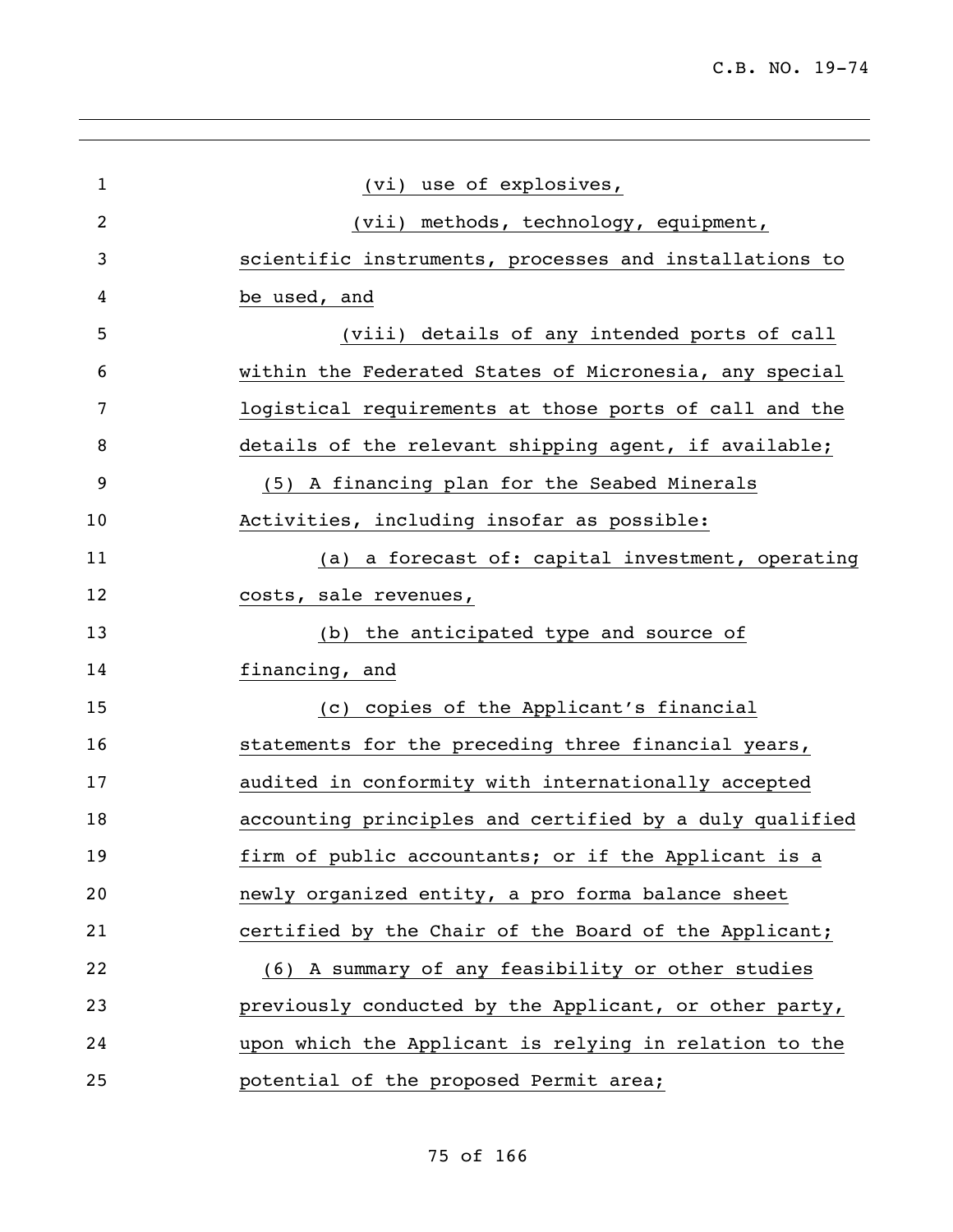| 1  | (7) A preliminary assessment of the possible impact       |
|----|-----------------------------------------------------------|
| 2  | on the Environment of the proposed Seabed Mineral         |
| 3  | Activities, insofar as possible on data held at the time  |
| 4  | of Application;                                           |
| 5  | (8) A proposal for oceanographic and environmental        |
| 6  | baseline studies, in accordance with any Prescribed       |
| 7  | rules, to be used to measure the impact of the proposed   |
| 8  | Seabed Mineral Activities, and any future Seabed Mineral  |
| 9  | Activities taking place under a future License in the     |
| 10 | same area;                                                |
| 11 | (9) An environmental management plan, covering:           |
| 12 | (a) risk assessment and mitigation strategies             |
| 13 | for the protection of the Environment and prevention of   |
| 14 | pollution,                                                |
| 15 | (b) measures for the protection and conservation          |
| 16 | of biological diversity,                                  |
| 17 | (c) measures to avoid or minimize air emissions           |
| 18 | that could contribute to climate change,                  |
| 19 | measures to minimize the dumping of waste or<br>(d)       |
| 20 | other materials into the Marine environment, and          |
| 21 | (e) any decommissioning or site rehabilitation            |
| 22 | plans;                                                    |
| 23 | The proposed use of the data collected, including<br>(10) |
| 24 | any plans to make any data internationally available;     |
| 25 | (11) The expected dates and method of submission to       |
|    |                                                           |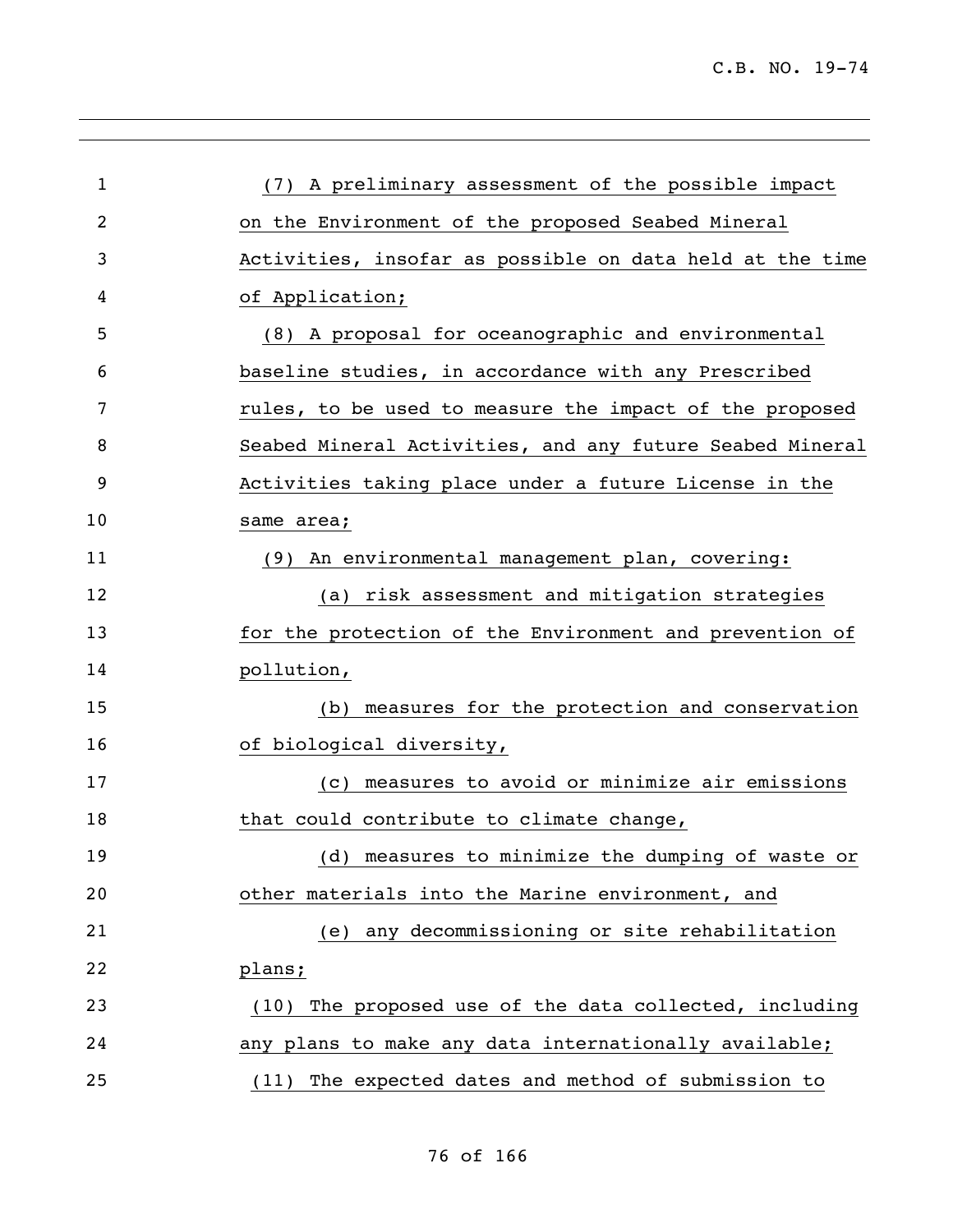| $\mathbf 1$    | the NSRA of annual and other reports required under the, |
|----------------|----------------------------------------------------------|
| $\overline{2}$ | and the proposed means for the Federated States of       |
| 3              | Micronesia to access data, samples and research results, |
| 4              | and any proposed means to provide assistance in its      |
| 5              | assessment or interpretation;                            |
| 6              | (12) A list of employees required to operate the         |
| 7              | Seabed Mineral Activities and an employment strategy for |
| 8              | local workers;                                           |
| 9              | (13) A capacity-building program providing for the       |
| 10             | training of personnel of the Federated States of         |
| 11             | Micronesia and their participation in matters pertaining |
| 12             | to the proposed Seabed Mineral Activities;               |
| 13             | (14) A report of the goods and services anticipated to   |
| 14             | be required by the Applicant for the proposed Seabed     |
| 15             | Mineral Activities, identifying insofar as possible,     |
| 16             | which can be obtained within the Federated States of     |
| 17             | Micronesia, and the Applicant's intention thereto;       |
| 18             | (15) A public engagement and information plan;           |
| 19             | (16) Details as to the Applicant's technical and         |
| 20             | financial capacity, any relevant insurance, and any      |
| 21             | emergency response plan, for responding to any           |
| 22             | Incidents;                                               |
| 23             | (17) Details as to the Applicant's occupational health   |
| 24             | and safety plan and track record;                        |
| 25             | In the case of an Application for Exploration,<br>(18)   |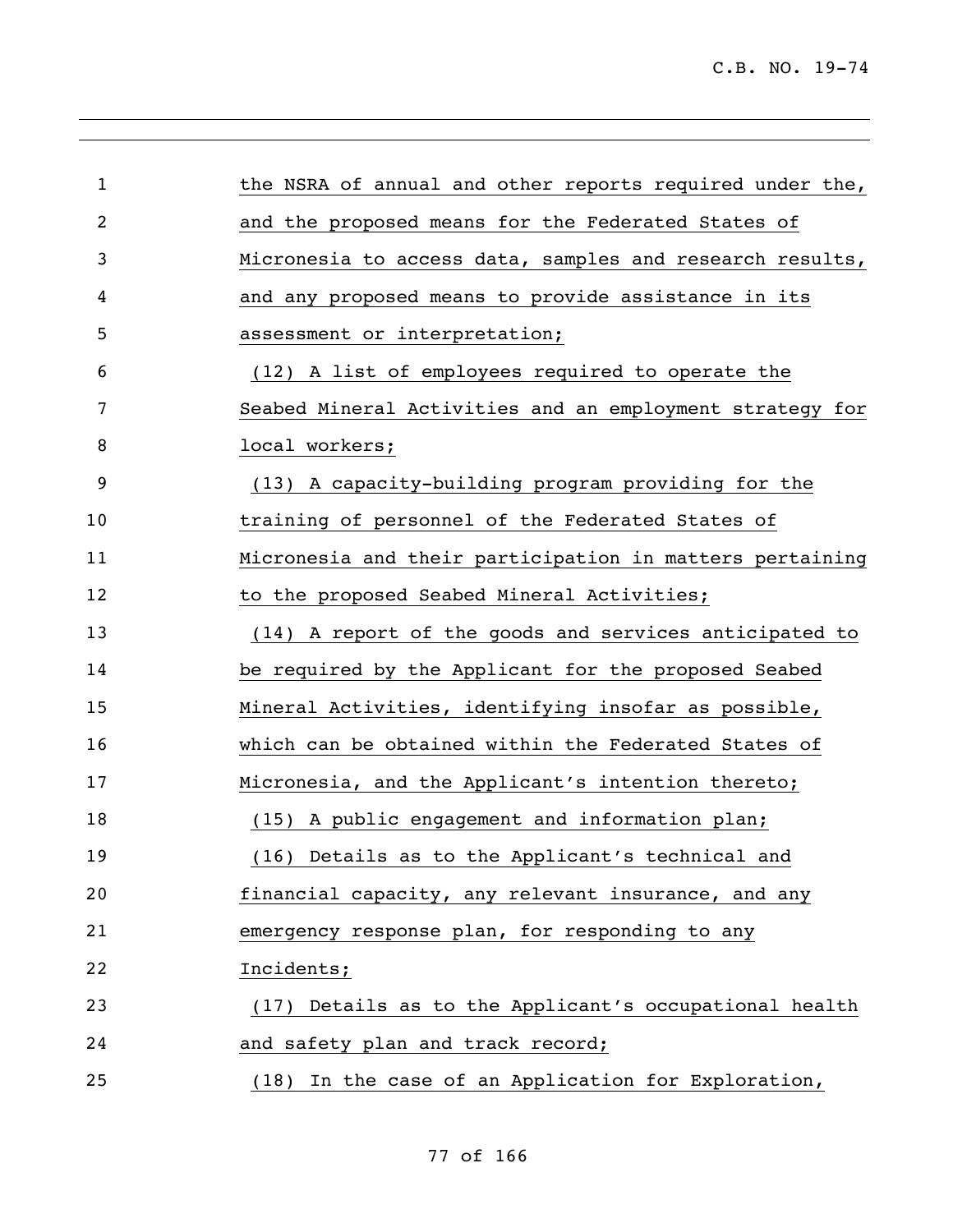| $\mathbf 1$    | that the Applicant is aware of, and commits to adhere    |
|----------------|----------------------------------------------------------|
| $\overline{2}$ | to, prescribed requirements for minimum expenditure, and |
| 3              | License Area relinquishment;                             |
| 4              | In the case of an Application for Mining:<br>(19)        |
| 5              | (a) whether the Applicant can recover Seabed             |
| 6              | Minerals in sufficient quantities to satisfy the         |
| 7              | Applicant's estimated production requirements over the   |
| 8              | License term in an efficient and economical manner (with |
| 9              | due regard for conservation and protection of the Marine |
| 10             | Environment),                                            |
| 11             | (b) financial analyses, with comments on the             |
| 12             | financial viability of seabed mining, including expected |
| 13             | capital investments, market analysis for the target      |
| 14             | Seabed Minerals, estimated rate of return on investment  |
| 15             | and cash flow for the Seabed Mineral Activities,         |
| 16             | operational (including staffing) costs, and compliance   |
| 17             | costs,                                                   |
| 18             | (c) the Applicant's proposals concerning the             |
| 19             | disposal of tailings, waste rock and water, and any      |
| 20             | other waste arising from the Seabed Mineral Activities   |
| 21             | and Ancillary Operations, including any toxic            |
| 22             | substances,                                              |
| 23             | (d) analysis of best available technology and            |
| 24             | best industry and environmental practice for the         |
| 25             | proposed Seabed Mineral Activities and the alternative   |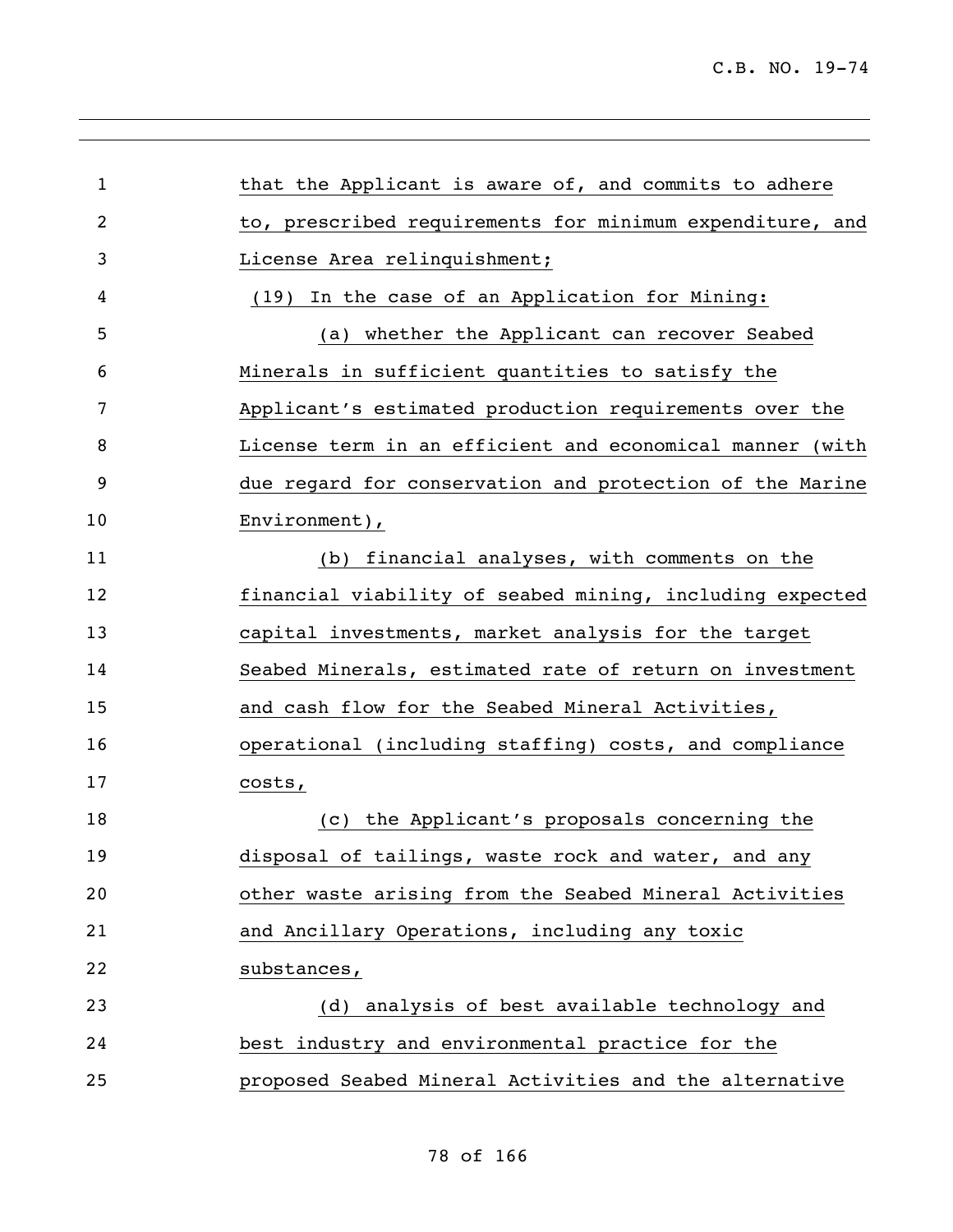| $\mathbf{1}$   | technologies and methods considered, the Applicant's     |
|----------------|----------------------------------------------------------|
| $\overline{c}$ | regime for the testing and evaluation of such technology |
| 3              | and methods, and justification of the technology and     |
| 4              | methods selected, including a discussion of the relative |
| 5              | costs and benefits of the technologies and methods       |
| 6              | considered, and                                          |
| 7              | brief particulars of interest in and access<br>(e)       |
| 8              | to refining and marketing facilities for the Seabed      |
| 9              | Minerals recovered under the License;                    |
| 10             | (20) Details of any other permits required (whether      |
| 11             | received or pending) for the proposed Seabed Mineral     |
| 12             | Activities;                                              |
| 13             | The proposed start and end date of the License;<br>(21)  |
| 14             | (22) The Application fee required by section 901 of      |
| 15             | this subtitle (or proof of payment of the Application    |
| 16             | fee);                                                    |
| 17             | (23) A statement as to any incompatibility or            |
| 18             | substantial impracticality between the Applicant's       |
| 19             | proposed Seabed Mineral Activities and the requirements  |
| 20             | of the laws of the Federated States of Micronesia, or    |
| 21             | the terms that would apply to the Applicant under the    |
| 22             | proposed License;                                        |
| 23             | (24) An undertaking that:                                |
| 24             | (a) the content of the Application is true and           |
| 25             | accurate to the best of the Applicant's belief,          |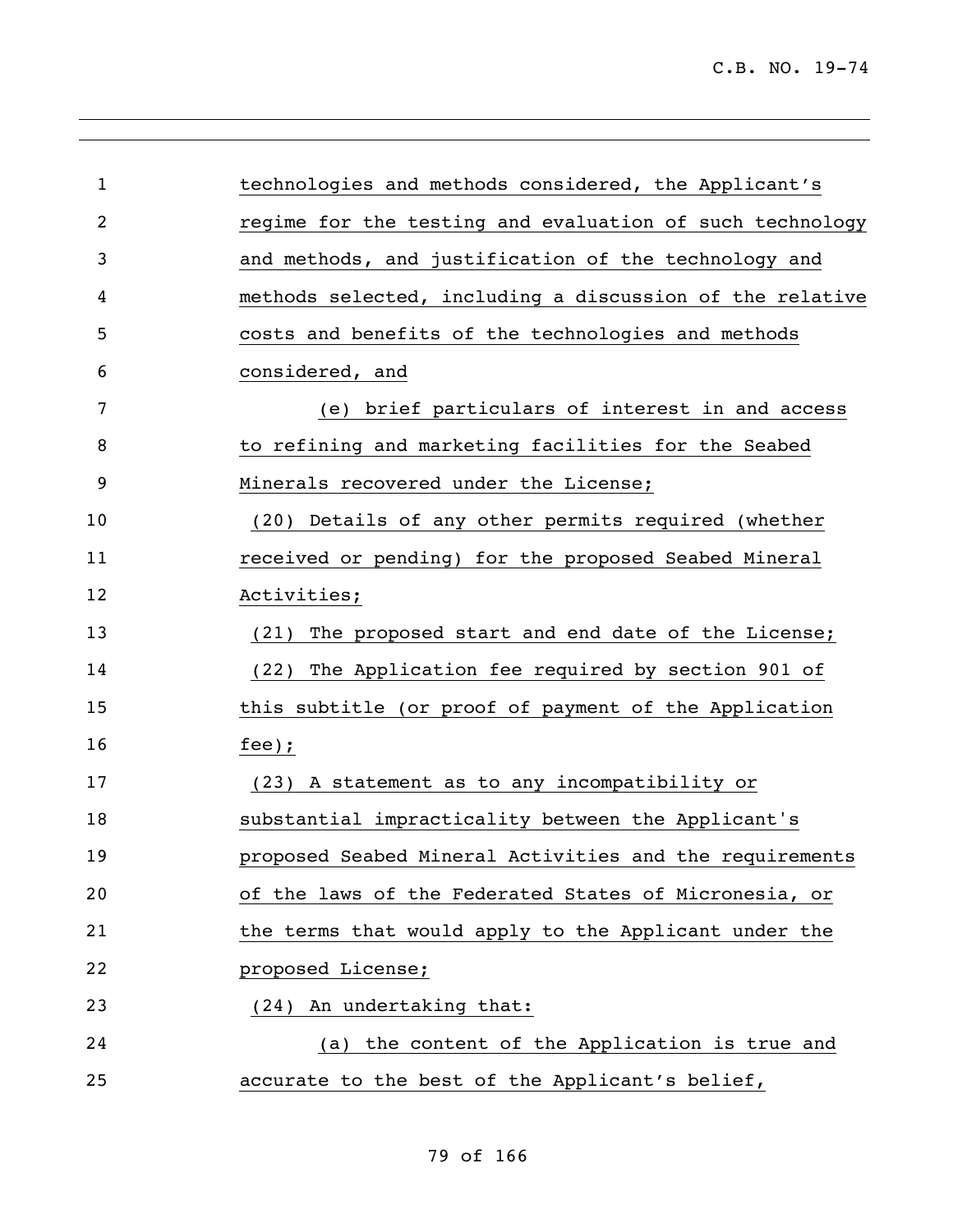| $\mathbf 1$ | (b) the License and the laws of the Federated           |
|-------------|---------------------------------------------------------|
| 2           | States of Micronesia will be adhered to in conducting   |
| 3           | the Seabed Mineral Activities,                          |
| 4           | (c) the Applicant has, or will have at the              |
| 5           | commencement of the proposed Seabed Mineral Activities  |
| 6           | if the License is issued, sufficient financial and      |
| 7           | technical resources and capability to-                  |
| 8           | (i) properly perform the Seabed Mineral                 |
| 9           | Activities that are the subject of the Application; and |
| 10          | (ii) respond to any incident or activity                |
| 11          | that causes Serious Harm to the Marine Environment,     |
| 12          | including having sufficient funding or insurance to     |
| 13          | cover the costs of any potential liability arising from |
| 14          | accidents or pollution occurring as a result of the     |
| 15          | Seabed Mineral Activities and Ancillary Operations;     |
| 16          | (25) Any further matters that are Prescribed by         |
| 17          | Regulations; and                                        |
| 18          | (26) Any additional information:                        |
| 19          | (a) to demonstrate that the Applicant is                |
| 20          | technically capable of carrying out the proposed Seabed |
| 21          | Mineral Activities in compliance with License           |
| 22          | operational obligations and standards,                  |
| 23          | (b) to demonstrate that the Applicant is capable        |
| 24          | of committing or raising sufficient resources to cover  |
| 25          | the estimated costs of the Seabed Mineral Activities,   |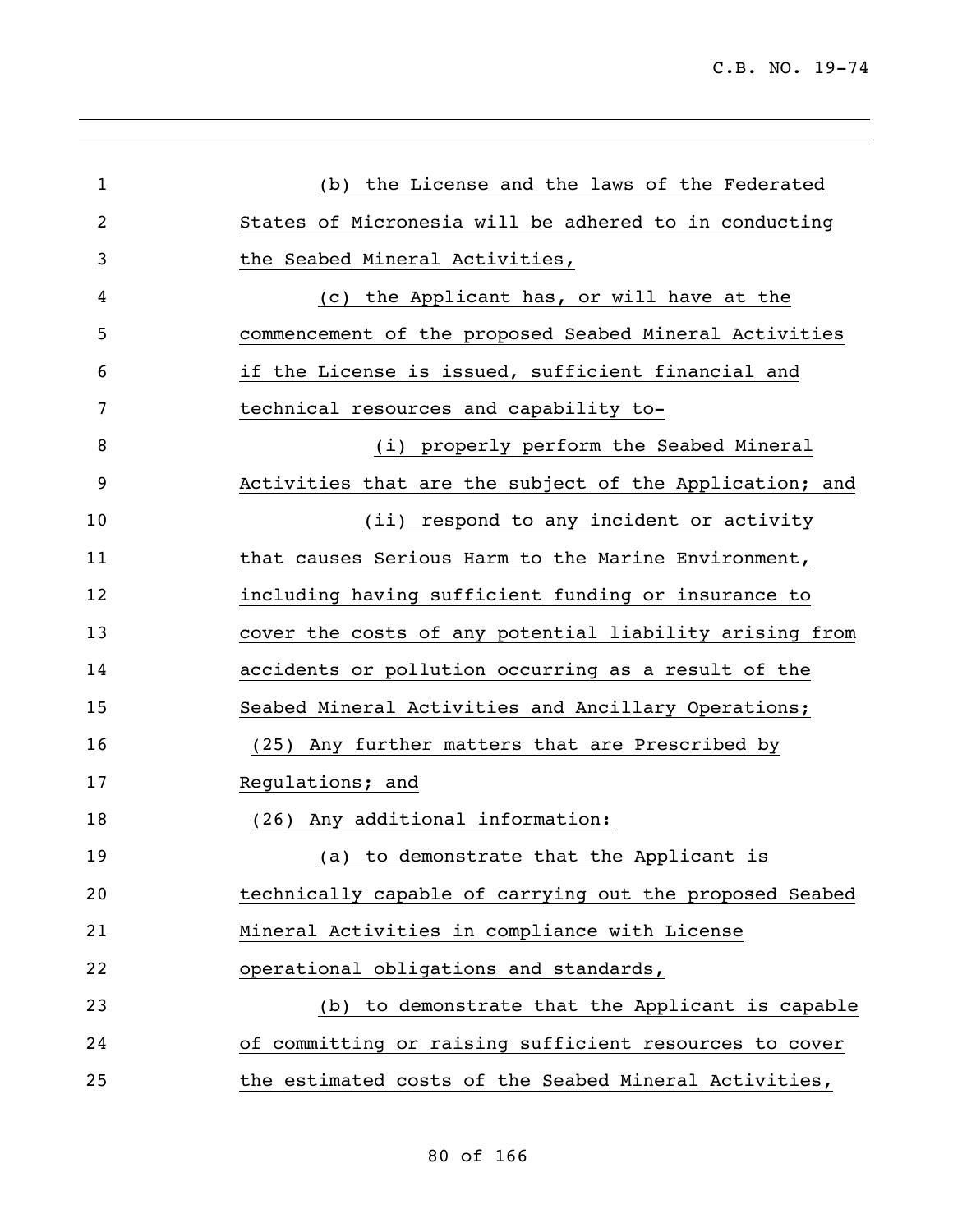| 1              | and of fulfilling its financial obligations under a                 |
|----------------|---------------------------------------------------------------------|
| $\overline{c}$ | License, or                                                         |
| 3              | (c) that will otherwise assist NSRA take a                          |
| 4              | decision whether or not to grant a License."                        |
| 5              | Section 61. Title 24 of the Code of the Federated States of         |
| 6              | Micronesia, as amended, is hereby further amended by inserting a    |
| 7              | new section 605 under chapter 6 of subtitle II, to read as follows: |
| 8              | "Section 605. Fit and Proper Person.                                |
| 9              | (1) For the purpose of determining whether the                      |
| 10             | Applicant is a fit and proper person under this section,            |
| 11             | the NSRA must take into account (but is not limited to              |
| 12             | only considering) whether the Applicant (including each             |
| 13             | director, trustee, executive officer, secretary,                    |
| 14             | Affiliate or any other person associated or connected               |
| 15             | with the ownership, administration or management of the             |
| 16             | Applicant's business) has previously:                               |
| 17             | (a) been found on reasonable evidence to have                       |
| 18             | breached a term or condition of an approval (however                |
| 19             | labeled) to conduct Seabed Mineral Activities or similar            |
| 20             | sea or land based activities, which related to the                  |
| 21             | protection or rehabilitation of the environment or the              |
| 22             | safeguarding of the interests of the local community;               |
| 23             | (b) been convicted of an offense pertaining to                      |
| 24             | the conduct of Seabed Mineral Activities or similar sea             |
| 25             | or land based activities; or                                        |
|                |                                                                     |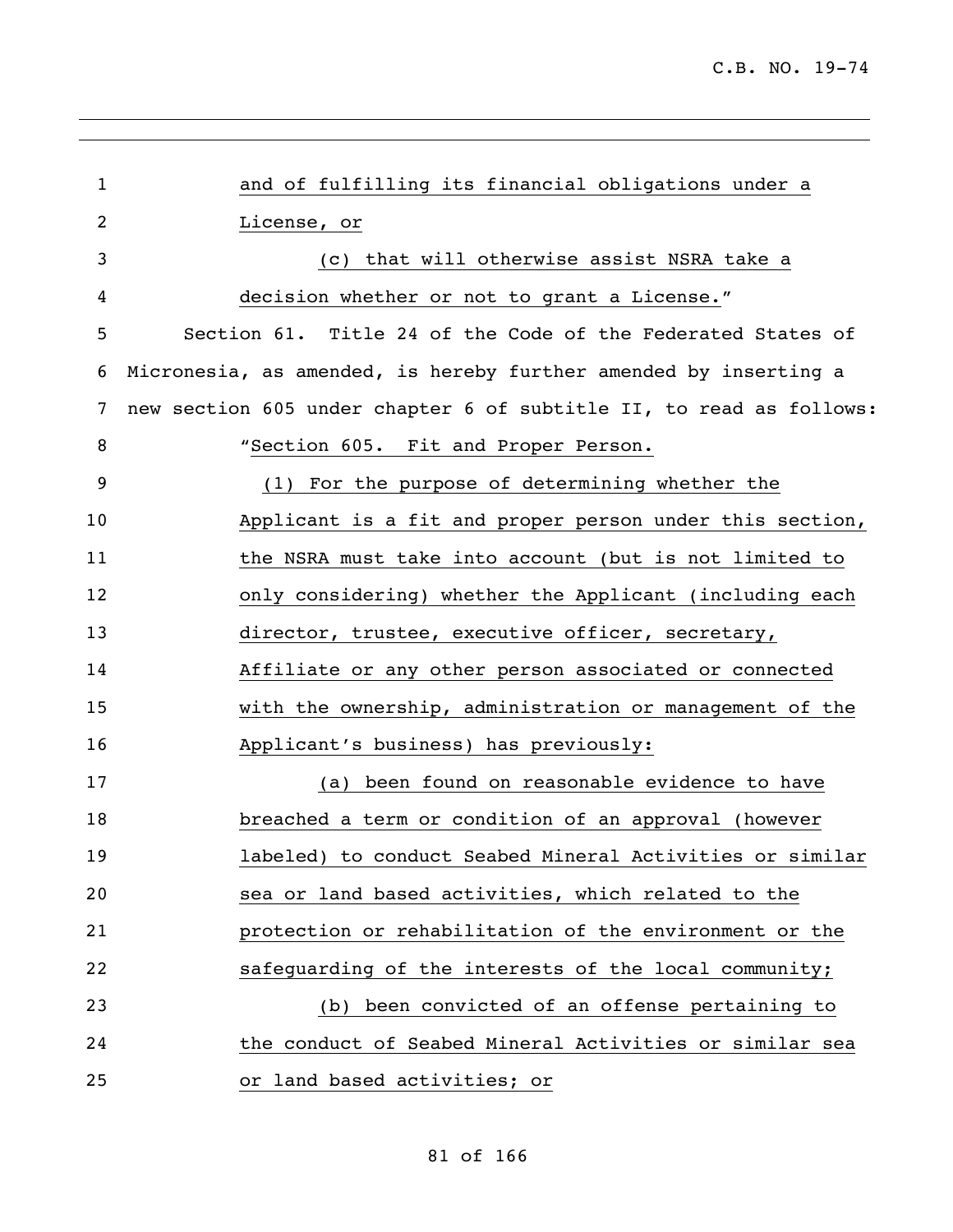| (c) been convicted of an offense involving fraud                    |
|---------------------------------------------------------------------|
| or dishonesty.                                                      |
| The NSRA must not consider an Applicant to be a<br>(2)              |
| fit and proper person if it is currently insolvent or               |
| under administration."                                              |
| Section 62. Title 24 of the Code of the Federated States of         |
| Micronesia, as amended, is hereby further amended by inserting a    |
| new section 606 under chapter 6 of subtitle II, to read as follows: |
| "Section 606. Evaluation of License Applications                    |
| In evaluating a License Application the NSRA may<br>(1)             |
| take into account                                                   |
| (a) the information in the Application;                             |
| (b) any additional information requested by the                     |
| NSRA in order to assist consideration of the                        |
| Application;                                                        |
| (c) any relevant information in the public                          |
| domain or otherwise in the records of the National                  |
| Government of the Federated States of Micronesia; and               |
| (d) any advice obtained from government                             |
| departments.                                                        |
| The NSRA shall evaluate an Application against<br>(2)               |
| the Qualification criteria, which include:                          |
| (a) that the Applicant has a registered office                      |
| in the Federated States of Micronesia, and has met the              |
| 'fit and proper person' test                                        |
|                                                                     |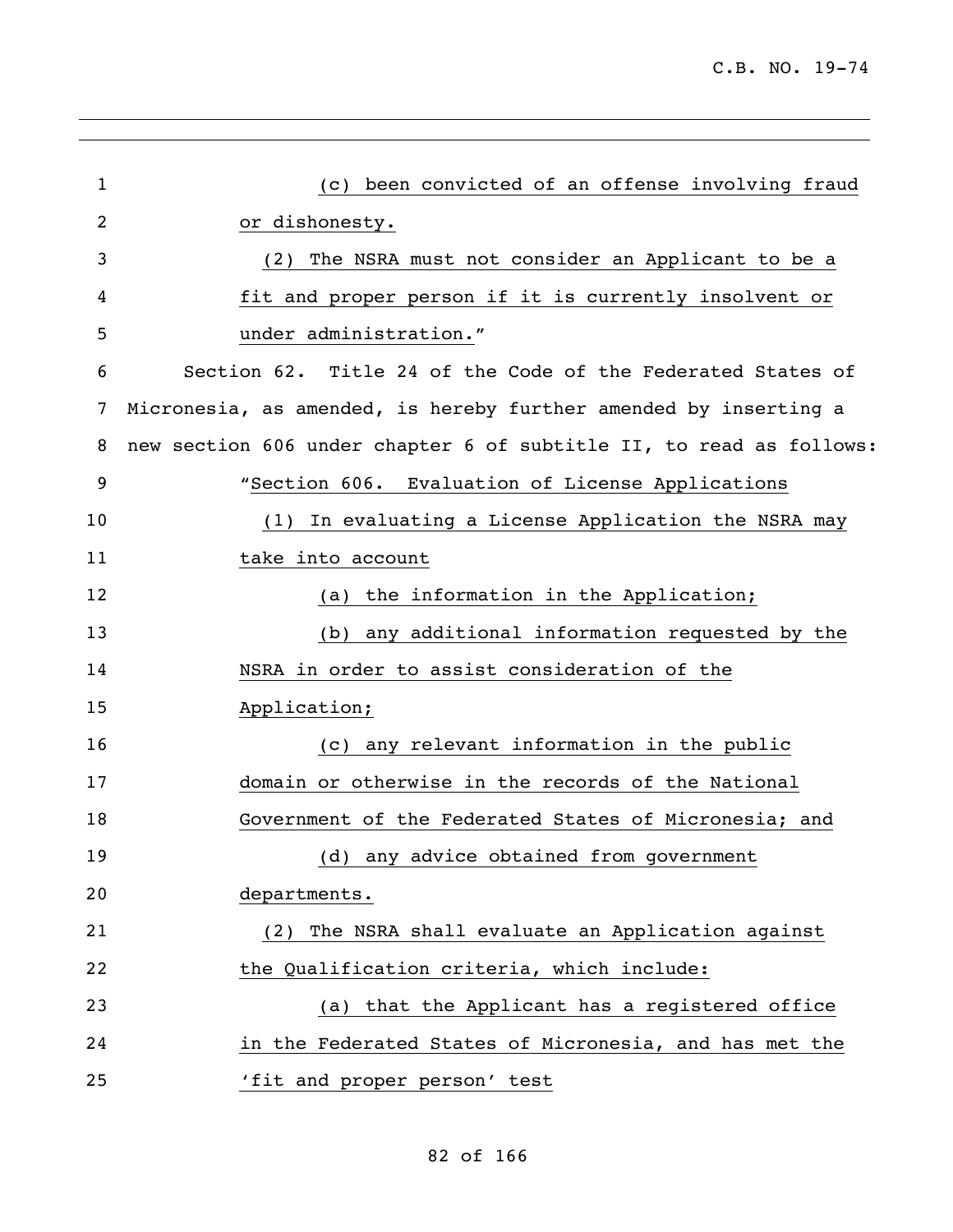| $\mathbf{1}$ | (b) The Applicant's financial capabilities to            |
|--------------|----------------------------------------------------------|
| 2            | cover the costs of                                       |
| 3            | (i) the Seabed Mineral Activities, and                   |
| 4            | (ii) responding to any Incident, and any                 |
| 5            | clean-up, damages or other liability that may arise;     |
| 6            | (c) The Applicant's operational and technical            |
| 7            | capacity;                                                |
| 8            | In the case of an Application for an<br>(d)              |
| 9            | Exploration License, whether the Applicant's proposed    |
| 10           | work plan is reasonably likely to enable the Applicant   |
| 11           | by the end of the License period, to apply for a Mining  |
| 12           | License;                                                 |
| 13           | (e) Size and location of License Area, and the           |
| 14           | Applicant's environmental management plan, and           |
| 15           | capabilities to carry out that plan;                     |
| 16           | (f) The legality of the proposed Seabed Mineral          |
| 17           | Activities and Ancillary Operations, and whether safety  |
| 18           | at sea, legitimate other sea uses, and international     |
| 19           | peace and security are likely to be appropriately        |
| 20           | safequarded;                                             |
| 21           | Public interest and overall benefit and risk<br>(g)      |
| 22           | assessment; and                                          |
| 23           | Any other criteria as may be Prescribed.<br>(h)          |
| 24           | In considering the subsection $(2)(g)$ criterion,<br>(3) |
| 25           | NSRA will take into account the extent to which the      |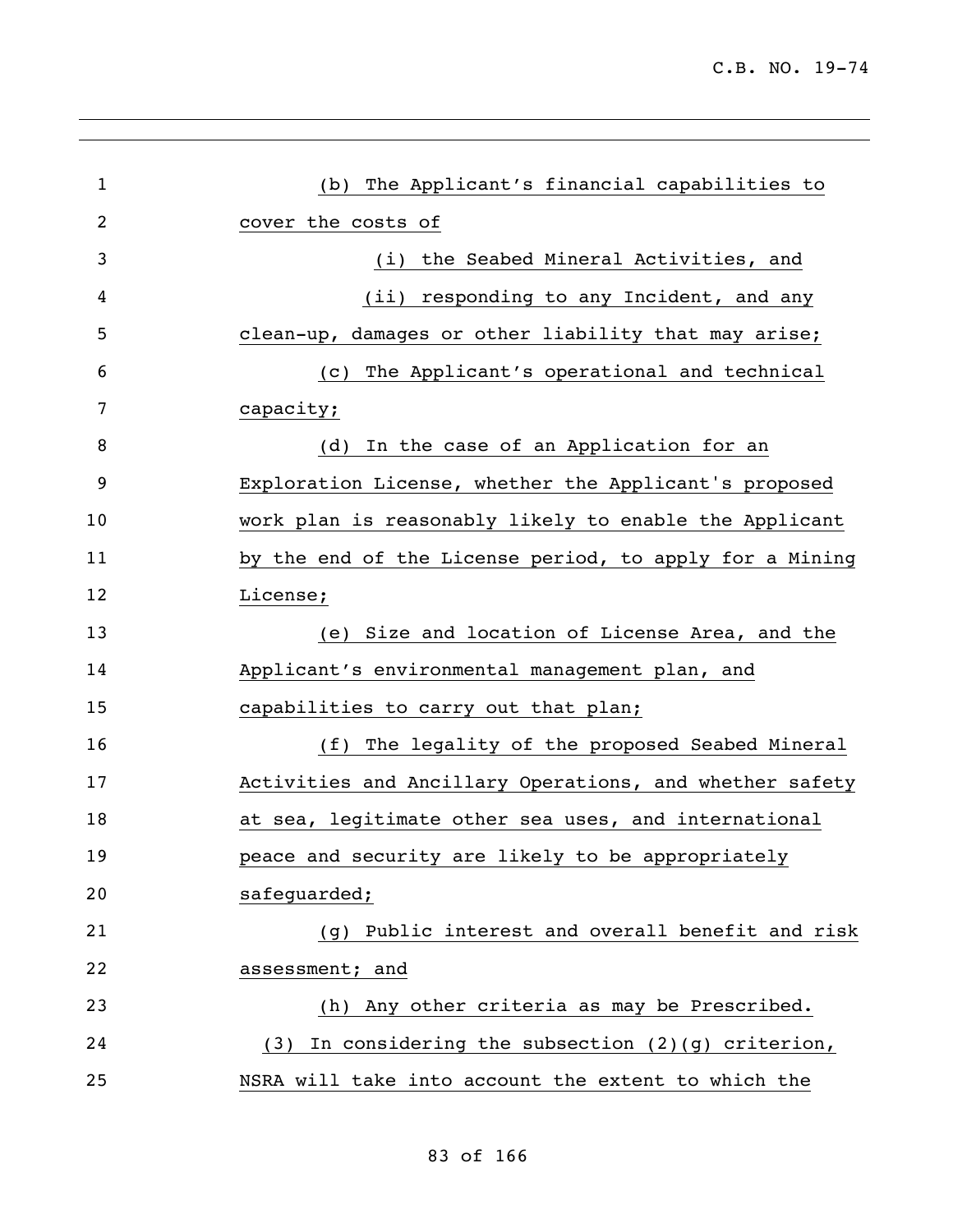| 1  | proposed Seabed Mineral Activities are likely to:                   |
|----|---------------------------------------------------------------------|
| 2  | (a) Create opportunities for employment,                            |
| 3  | training and capacity building of the citizens of the               |
| 4  | Federated States of Micronesia,                                     |
| 5  | (b) Contribute positively to the Federated                          |
| 6  | States of Micronesia's sustainable economic development;            |
| 7  | (c) Have an adverse impact on existing economic                     |
| 8  | activity, and the well-being of individuals and                     |
| 9  | communities, of the Federated States of Micronesia; and             |
| 10 | (d) Lead to anti-competitive practices."                            |
| 11 | Section 62. Title 24 of the Code of the Federated States of         |
| 12 | Micronesia, as amended, is hereby further amended by inserting a    |
| 13 | new section 607 under chapter 6 of subtitle II, to read as follows: |
| 14 | "Section 607. Restrictions on issue of Licenses.                    |
| 15 | The NSRA shall not issue a License where to do so:                  |
| 16 | (a) would give Exploration or Mining rights over                    |
| 17 | an area already included within the scope of any                    |
| 18 | existing License valid for any of the same time period -            |
| 19 | save for the situation where an Exploration Licensee                |
| 20 | applies for a Mining License for an area within the                 |
| 21 | Licensee's existing Exploration License Area, or that               |
| 22 | has been retained by the NSRA under section 617 of this             |
| 23 | subtitle;                                                           |
| 24 | would be likely to lead to any person<br>(b)                        |
| 25 | contravening a declaration of a Marine Area or Protected            |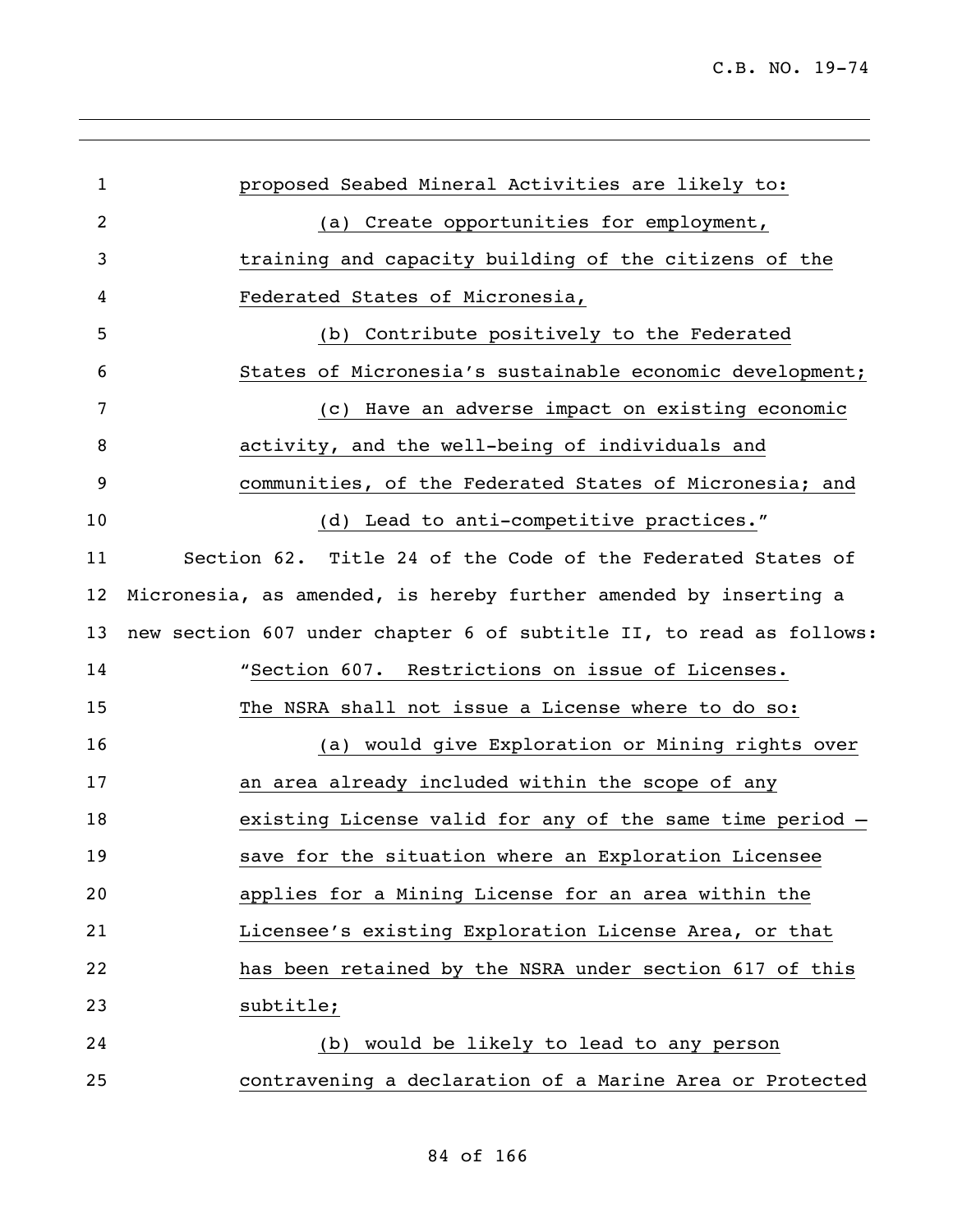| $\mathbf{1}$   | Area; or                                                            |
|----------------|---------------------------------------------------------------------|
| $\overline{c}$ | (c) would grant Mining rights over an area or                       |
| 3              | part of an area over which an Exploration License has               |
| 4              | been valid within the preceding three years, unless:                |
| 5              | (i) the Mining Applicant is the same person                         |
| 6              | who held the Exploration License pertaining to that                 |
| 7              | area; or                                                            |
| 8              | (ii) the Mining Application is accompanied                          |
| 9              | by the consent of the person who held that preceding                |
| 10             | Exploration License."                                               |
| 11             | Section 63. Title 24 of the Code of the Federated States of         |
| 12             | Micronesia, as amended, is hereby further amended by inserting a    |
| 13             | new section 608 under chapter 6 of subtitle II, to read as follows: |
| 14             | "Section 608. Issue of more than one License.                       |
| 15             | Nothing in this subtitle shall prevent more than one                |
| 16             | License being issued to the same person."                           |
| 17             | Section 64. Title 24 of the Code of the Federated States of         |
| 18             | Micronesia, as amended, is hereby further amended by inserting a    |
| 19             | new section 609 under chapter 6 of subtitle II, to read as follows: |
| 20             | "Section 609. License Decision-Making: neighboring                  |
| 21             | nations                                                             |
| 22             | The NSRA, upon satisfactory receipt of an Application               |
| 23             | for an Exploration or Mining License, shall before                  |
| 24             | taking a decision under section 602 of this subtitle                |
| 25             | provide:                                                            |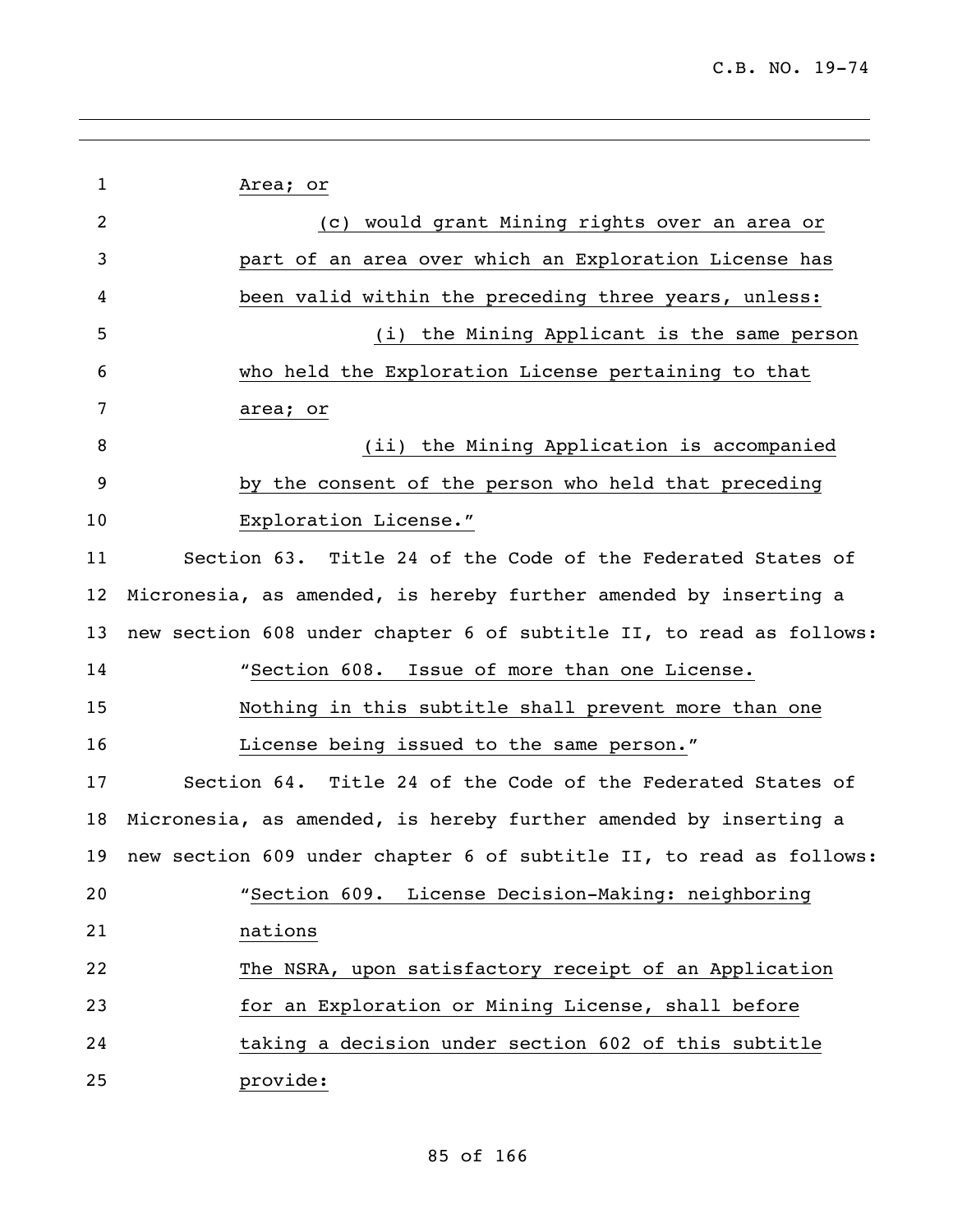| 1              | (a) timely and appropriately comprehensive                          |
|----------------|---------------------------------------------------------------------|
| $\overline{2}$ | information about the Application to any neighboring                |
| 3              | nation who may be adversely affected by the proposed                |
| 4              | Seabed Mineral Activities contained within that                     |
| 5              | Application; and                                                    |
| 6              | (b) an opportunity for that nation to provide                       |
| 7              | information that will be taken into account by the NSRA             |
| 8              | in making a decision under section 602 of this subtitle             |
| 9              | in relation to that Application."                                   |
| 10             | Section 65. Title 24 of the Code of the Federated States of         |
| 11             | Micronesia, as amended, is hereby further amended by inserting a    |
| 12             | new section 610 under chapter 6 of subtitle II, to read as follows: |
| 13             | "Section 610. License Decision-Making: Public                       |
| 14             | Consultation.                                                       |
| 15             | The NSRA, upon satisfactory receipt of an Application               |
| 16             | for a Mining License (or any Application proposing                  |
| 17             | Seabed Mineral Activities within the Territorial Sea or             |
| 18             | internal waters where such responsibility has been                  |
| 19             | delegated to NSRA by State under this subtitle), shall              |
| 20             | before making a decision under section 602 of this                  |
| 21             | subtitle provide:                                                   |
| 22             | timely and appropriately comprehensive<br>(a)                       |
| 23             | information about the Application during consultations              |
| 24             | with the public and the relevant stakeholders; and                  |
| 25             | an opportunity for the members of the public<br>(b)                 |
|                |                                                                     |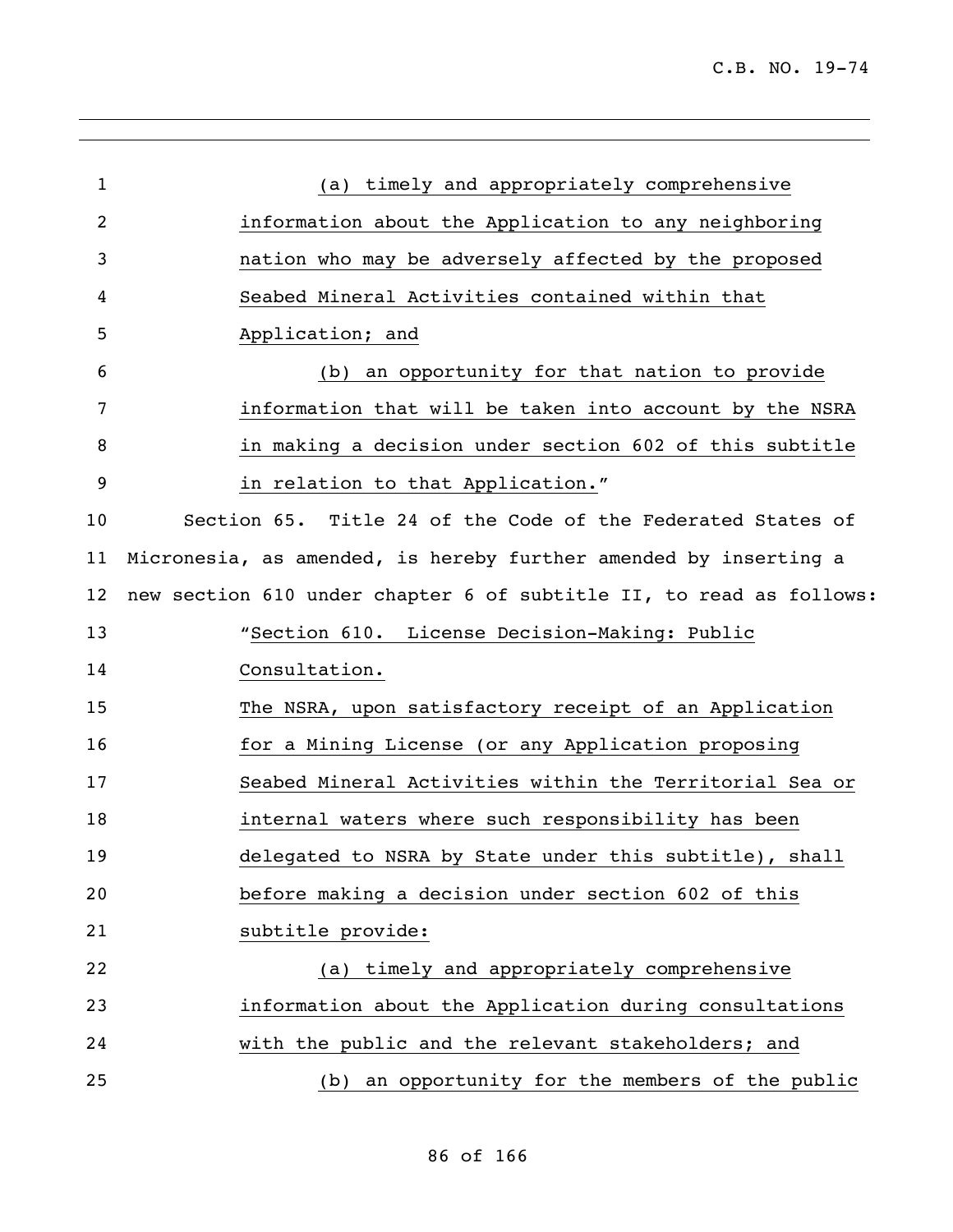| or interest groups representing the public to provide               |
|---------------------------------------------------------------------|
| information that will be taken into account by the NSRA             |
| in making a decision under section 602 of this subtitle             |
| in relation to the Application."                                    |
| Section 66. Title 24 of the Code of the Federated States of         |
| Micronesia, as amended, is hereby further amended by inserting a    |
| new section 611 under chapter 6 of subtitle II, to read as follows: |
| "Section 611. License Decision-Making: General                      |
| The NSRA -                                                          |
| (1) shall deal with License Applications promptly, in               |
| accordance with Prescribed procedures and within                    |
| Prescribed time limits;                                             |
| (2) may request further information from a License                  |
| Applicant, or require the Applicant to perform a test or            |
| demonstration, before making a decision under section               |
| 602 or any other section of this subtitle and may return            |
| a License Application without a decision if the                     |
| Applicant fails properly to comply with a request under             |
| this subsection; and                                                |
| in making any decision under section 602 of this<br>(3)             |
| subtitle shall:                                                     |
| adhere to its objective, functions, and<br>(i)                      |
| duties as provided for in sections 202, 203 and 204,                |
| respectively; and                                                   |
| (ii) take into account the Qualification                            |
|                                                                     |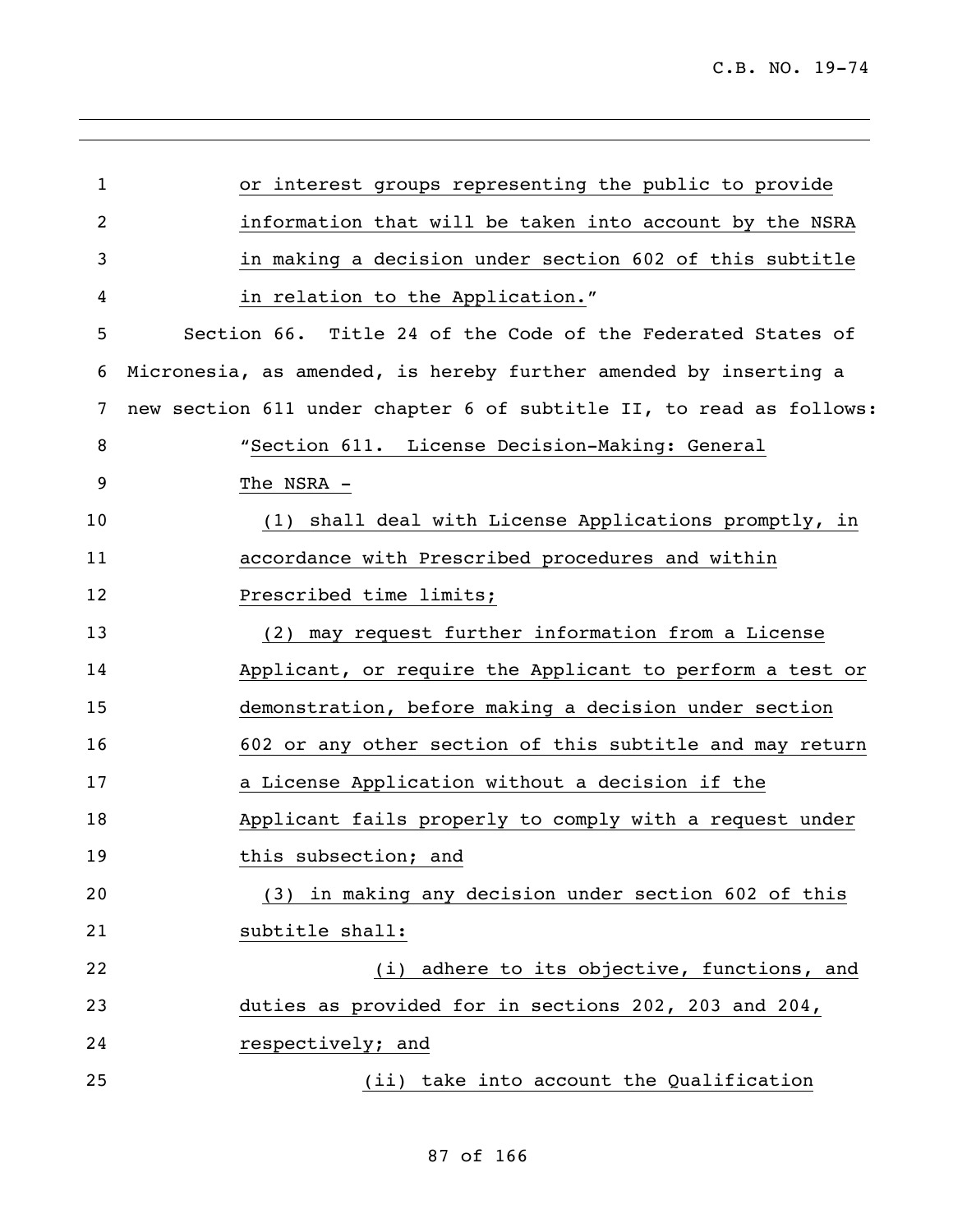| $\mathbf 1$ | Criteria in relation to the Applicant."                             |
|-------------|---------------------------------------------------------------------|
| 2           | Section 67. Title 24 of the Code of the Federated States of         |
| 3           | Micronesia, as amended, is hereby further amended by inserting a    |
| 4           | new section 612 under chapter 6 of subtitle II, to read as follows: |
| 5           | "Section 612. License Decision-Making: Written                      |
| 6           | statement of reasons                                                |
| 7           | Within thirty days of a decision having been made by the            |
| 8           | NSRA under section 602 of this subtitle:                            |
| 9           | (1) where the decision is to grant a License, a                     |
| 10          | written statement of reasons will be promulgated by the             |
| 11          | NSRA; and                                                           |
| 12          | (2) where the decision is not to grant a License, a                 |
| 13          | written statement of reasons will be provided to the                |
| 14          | Applicant by the NSRA."                                             |
| 15          | Section 68. Title 24 of the Code of the Federated States of         |
| 16          | Micronesia, as amended, is hereby further amended by inserting a    |
| 17          | new section 613 under chapter 6 of subtitle II, to read as follows: |
| 18          | "Section 613. Appeal against License decision.                      |
| 19          | (1) An Applicant who is dissatisfied with a decision                |
| 20          | by the NSRA on a License Application may apply for a                |
| 21          | hearing or a review of the decision pursuant to title 17            |
| 22          | of the Code of the Federated States of Micronesia.                  |
| 23          | Any other interested party with legal standing<br>(2)               |
| 24          | who is dissatisfied with a decision by the NSRA on a                |
| 25          | License Application may appeal the decision as provided             |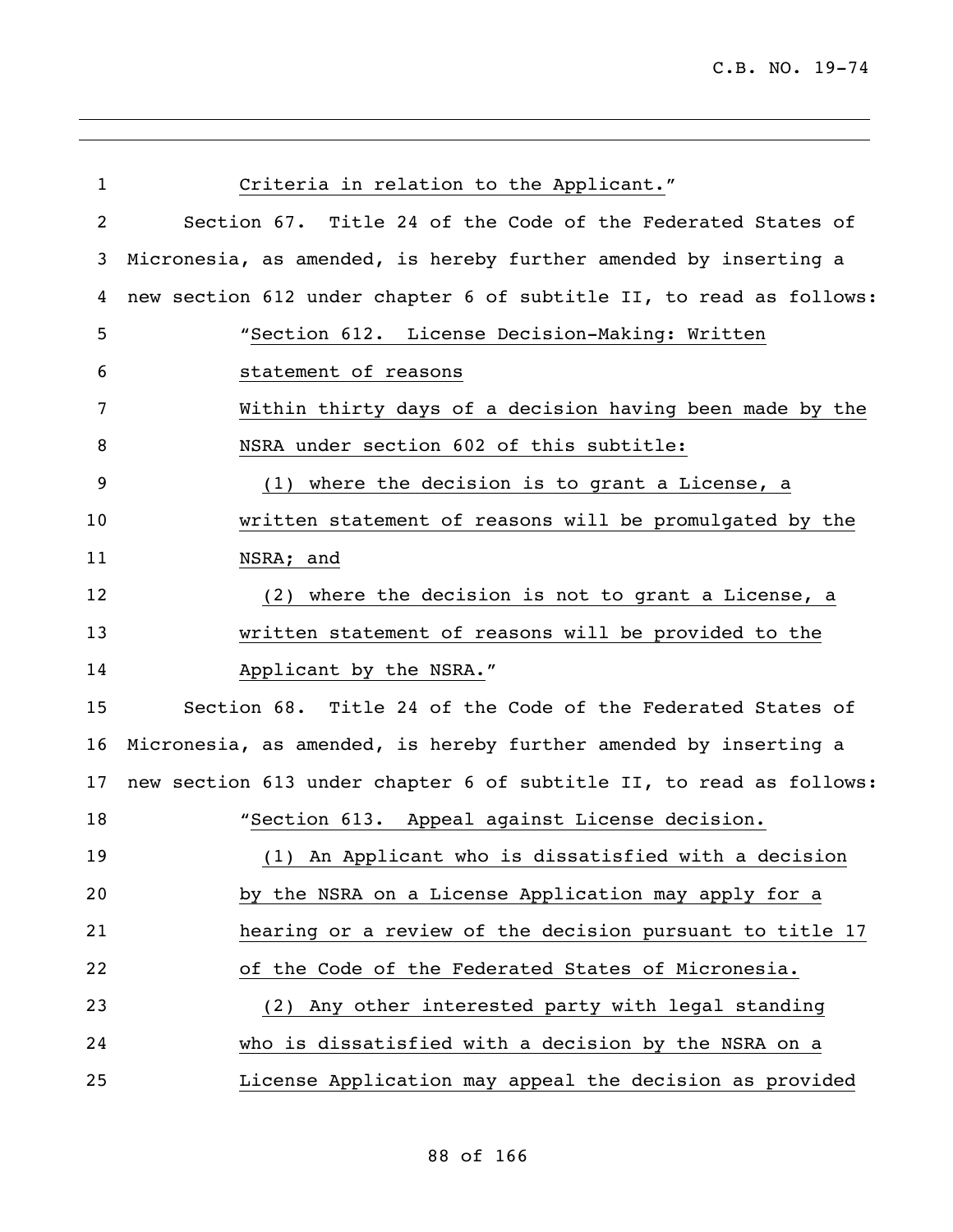| $\mathbf 1$     | in subsection (1) above."                                           |
|-----------------|---------------------------------------------------------------------|
| 2               | Section 69. Title 24 of the Code of the Federated States of         |
| 3               | Micronesia, as amended, is hereby further amended by inserting a    |
| 4               | new section 614 under chapter 6 of subtitle II, to read as follows: |
| 5               | "Section 614. Duration of License Term. A License may               |
| 6               | be issued for such period as may be agreed between the              |
| 7               | NSRA and the Applicant provided the duration is no more             |
| 8               | than fifteen years, which term may be renewed upon                  |
| 9               | expiry in accordance with this subtitle."                           |
| 10              | Section 70. Title 24 of the Code of the Federated States of         |
| 11              | Micronesia, as amended, is hereby further amended by inserting a    |
| 12 <sub>2</sub> | new section 614 of chapter 6, to read as follows:                   |
| 13              | "Section 614. Terms of License                                      |
| 14              | When a decision has been made under section 602 of this             |
| 15              | subtitle to issue a License:                                        |
| 16              | the NSRA will in pursuance with Prescribed<br>(a)                   |
| 17              | procedures provide the Licensee with a draft License                |
| 18              | based on:                                                           |
| 19              | (i) the requirements of this subtitle and                           |
| 20              | the Regulations,                                                    |
| 21              | (ii) the Prescribed format, and                                     |
| 22              | (iii) the content of the Application, for the                       |
| 23              | Licensee to check and confirm its ability and                       |
| 24              | willingness to be bound by its terms, before it is                  |
| 25              | formally issued by the NSRA;                                        |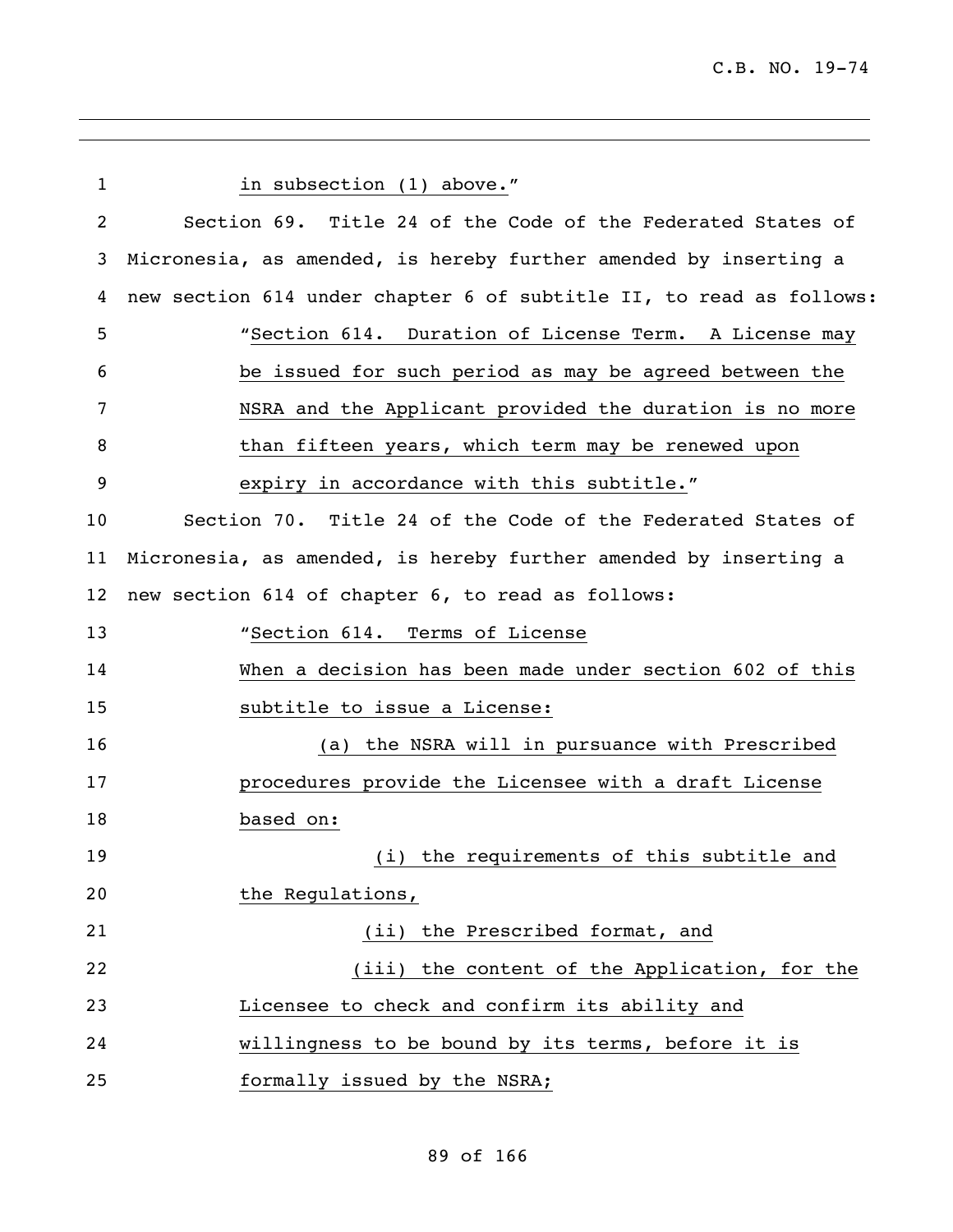| $\mathbf{1}$   | (b) the License shall be signed by the Secretary                    |
|----------------|---------------------------------------------------------------------|
| $\overline{c}$ | and granted on the terms and conditions Prescribed and              |
| 3              | additional terms as may be agreed between the NSRA<br>any           |
| 4              | and the Applicant provided these do not conflict with               |
| 5              | this subtitle and the Prescribed terms;                             |
| 6              | the License will specify the Seabed Minerals<br>(C)                 |
| 7              | in respect of which it is granted;                                  |
| 8              | each License will include a detailed<br>(d)                         |
| 9              | approved Exploration or Mining work plan in the                     |
| 10             | Prescribed format, including time schedules, and                    |
| 11             | specified annual expenditure requirements; and                      |
| 12             | where not already required by this subtitle<br>(e)                  |
| 13             | or other laws of the Federated States of Micronesia, the            |
| 14             | License may also require an Environmental and Social                |
| 15             | Impact Assessment or other studies to be conducted and              |
| 16             | reported upon by the Licensee before particular Seabed              |
| 17             | Mineral Activities can commence."                                   |
| 18             | Section 71. Title 24 of the Code of the Federated States of         |
|                | 19 Micronesia, as amended, is hereby further amended by inserting a |
| 20             | new section 616 under chapter 6 of subtitle II, to read as follows: |
| 21             | "Section 616. Exclusivity of License and Security of                |
| 22             | Tenure                                                              |
| 23             | (1) A License will, in consideration of:                            |
| 24             | (a) payments required by this subtitle,                             |
| 25             | Regulations and the License; and                                    |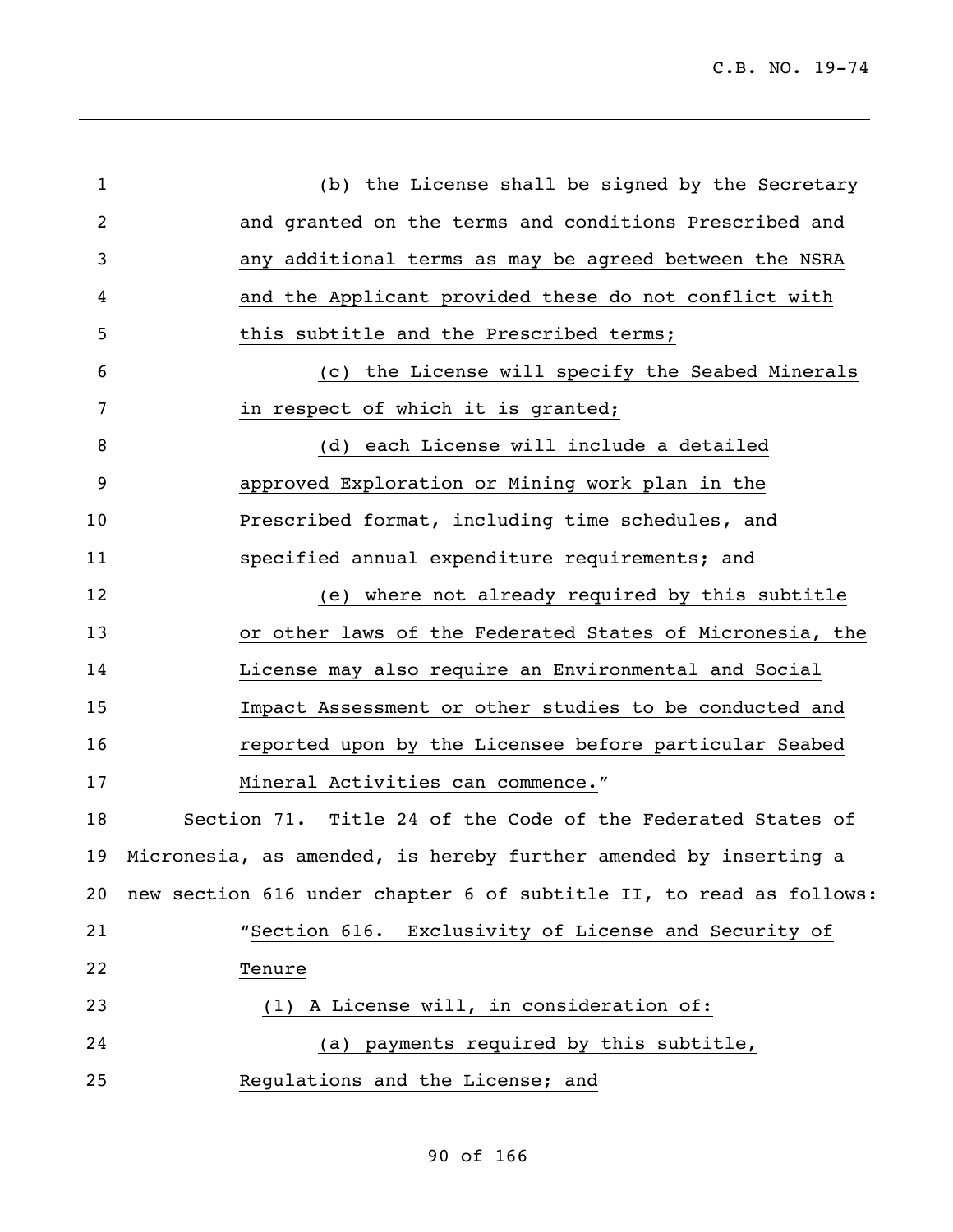| $\mathbf{1}$ | (b) the performance and observance by the                           |
|--------------|---------------------------------------------------------------------|
| 2            | Licensee of all the terms and conditions provided by                |
| 3            | this subtitle, Requlations, and the License, grant to               |
| 4            | the Licensee during the validity period of the License,             |
| 5            | exclusive rights to conduct Seabed Mineral Activities               |
| 6            | with regards to the specified Seabed Minerals of the                |
| 7            | License Area and to conduct Ancillary Operations, in                |
| 8            | accordance with the agreed work plan contained in the               |
| 9            | License.                                                            |
| 10           | The NSRA will not vary, suspend, or revoke any<br>(2)               |
| 11           | License except in accordance with this subtitle.                    |
| 12           | (3) A License may be renewed for successive periods                 |
| 13           | by the NSRA in accordance with this subtitle."                      |
| 14           | Section 72. Title 24 of the Code of the Federated States of         |
| 15           | Micronesia, as amended, is hereby further amended by inserting a    |
| 16           | new section 617 under chapter 6 of subtitle II, to read as follows: |
| 17           | "Section 617. Right of Retention arising from                       |
| 18           | Exploration License                                                 |
| 19           | (1) Where the NSRA has issued an Exploration License                |
| 20           | (a) the NSRA will not issue an Mining License in                    |
| 21           | respect of any part of the License Area within three                |
| 22           | years of the end of the term of the Exploration License,            |
| 23           | except in accordance with section $607(c)$ of this                  |
| 24           | subtitle; and                                                       |
| 25           | within three years of the end of the term of<br>(b)                 |

,我们也不会有什么。""我们的人,我们也不会有什么?""我们的人,我们也不会有什么?""我们的人,我们也不会有什么?""我们的人,我们也不会有什么?""我们的人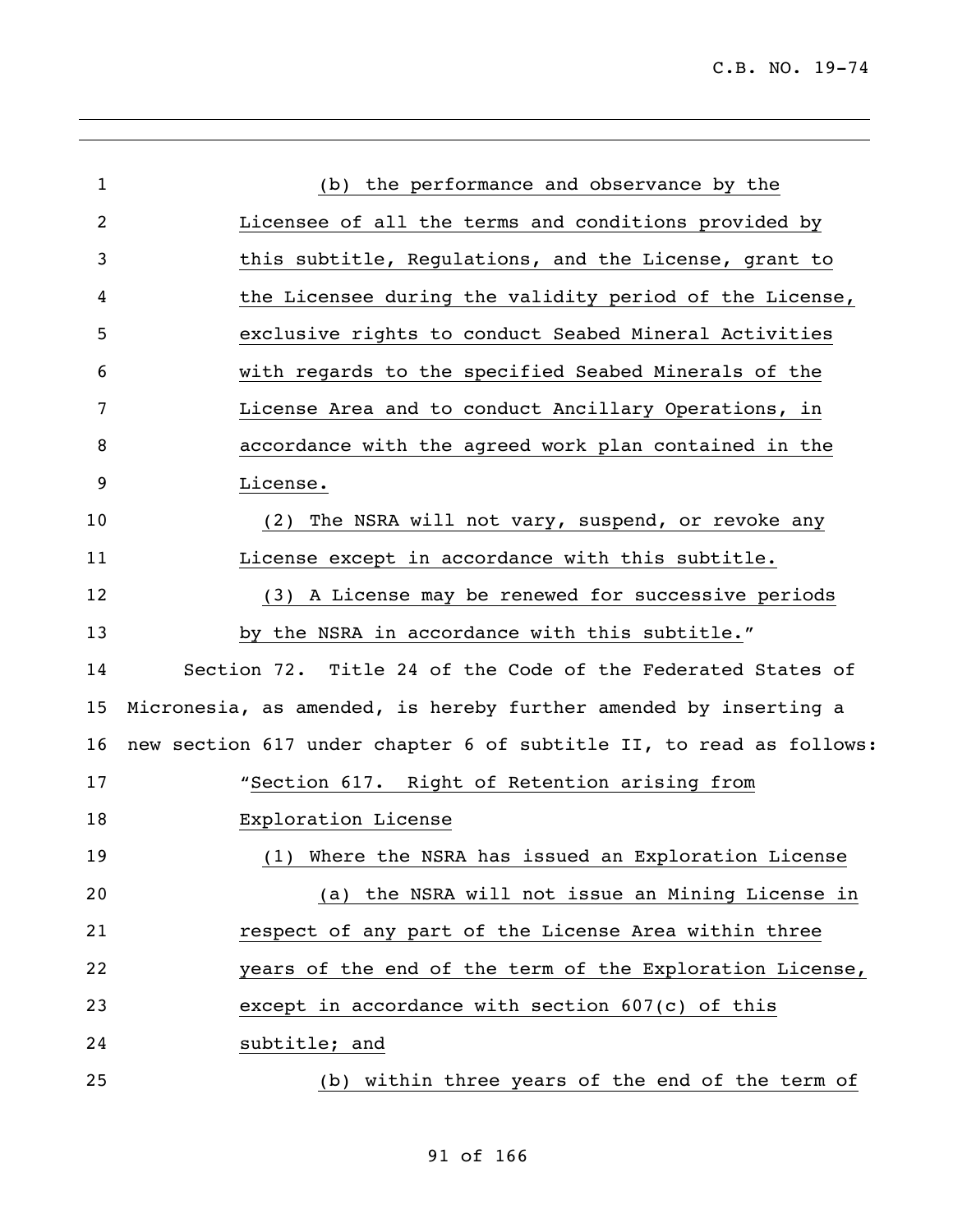| 1              | the Exploration License, the Licensee may request that   |
|----------------|----------------------------------------------------------|
| $\overline{2}$ | the NSRA retain nominated blocks from the Exploration    |
| 3              | License Area for future exclusive Mining by the          |
| 4              | Licensee.                                                |
| 5              | The NSRA may determine to retain an area<br>(2)          |
| 6              | nominated by a Licensee under subsection (1)(b) for      |
| 7              | future exclusive Mining by the Licensee for a renewable  |
| 8              | period of not more than five years, subject to the       |
| 9              | Licensee continuing to demonstrate to the NSRA's         |
| 10             | satisfaction that:                                       |
| 11             | (a) the Licensee is taking diligent steps                |
| 12             | towards making an Application for a Mining License in    |
| 13             | respect of the retained area; or                         |
| 14             | (b) there are good grounds for the Licensee not          |
| 15             | presently applying for a Mining License in respect of    |
| 16             | the area, including (without limitation) on the basis of |
| 17             | the state of technology for the relevant Mining          |
| 18             | activities and the market for the Seabed Minerals in the |
| 19             | retained area.                                           |
| 20             | (3) The NSRA may at its discretion determine the         |
| 21             | length of time for which an area may be retained under   |
| 22             | this section for future Mining by a Licensee, provided   |
| 23             | it is for no longer than five years.                     |
| 24             | (4) there is no limit to the number of times that the    |
| 25             | NSRA may make such a determination to retain an area,    |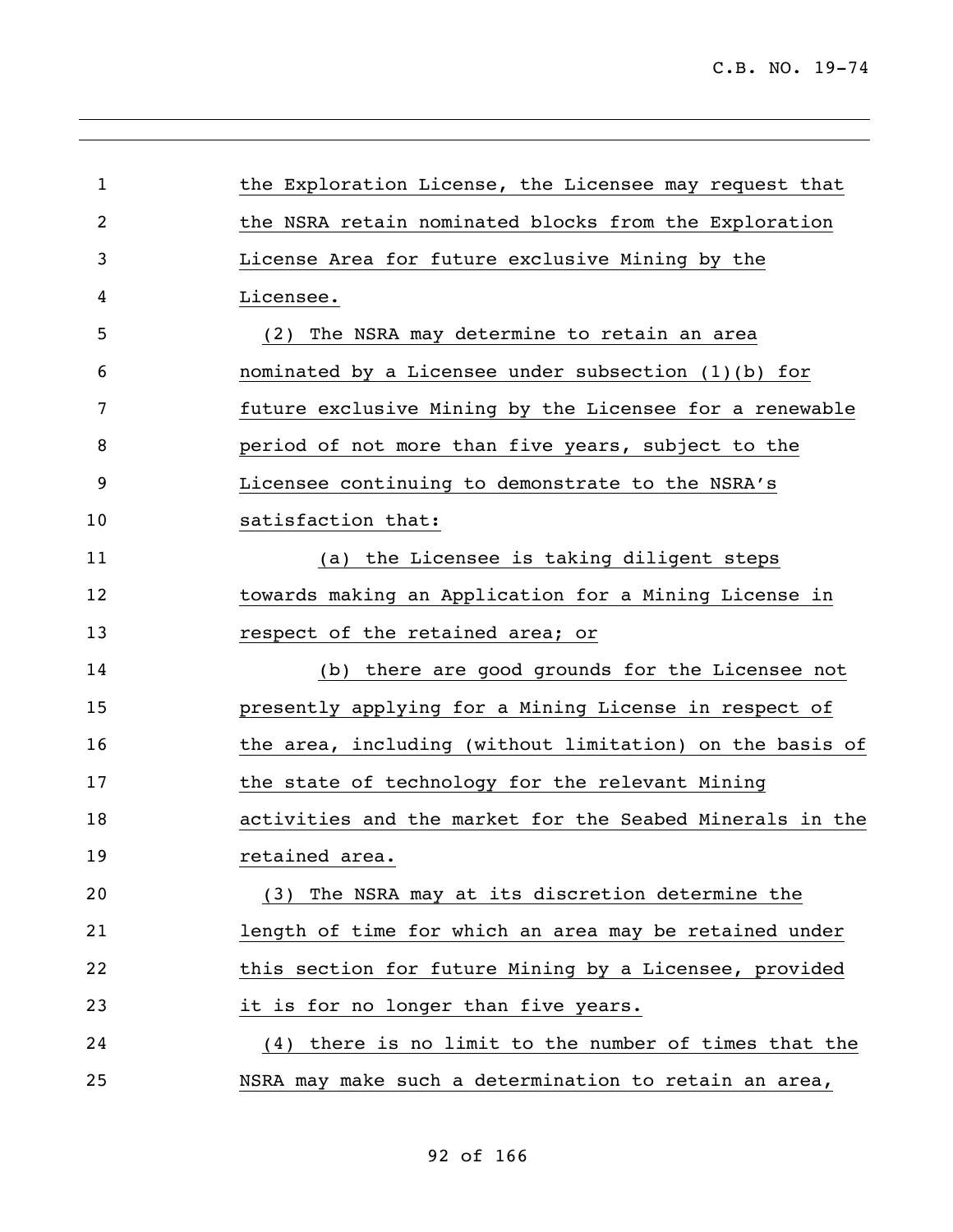| 1              | subject to the NSRA holding the requisite satisfaction.             |
|----------------|---------------------------------------------------------------------|
| $\overline{2}$ | (5) If the NSRA makes a determination under                         |
| 3              | subsection (1)(b) to retain an area for future Mining by            |
| 4              | a Licensee, the NSRA shall:                                         |
| 5              | (a) not consider an Application from any other                      |
| 6              | person to conduct Seabed Mineral Activities in the                  |
| 7              | retained area during the time period determined under               |
| 8              | subsection $(3)$ ;                                                  |
| 9              | (b) notify the Licensee of such terms and                           |
| 10             | conditions of the determination, not inconsistent with              |
| 11             | this subtitle and Regulations, as the NSRA considers                |
| 12             | fit, which may include the payment of a retention fee in            |
| 13             | accordance with section 901 of this subtitle; and                   |
| 14             | (c) within thirty days of the determination                         |
| 15             | publish the retention by notice.                                    |
| 16             | (5) If the NSRA is not satisfied for the purpose of                 |
| 17             | subsection $(2)(a)$ or $(b)$ in respect of some or all of a         |
| 18             | retained area, the NSRA may determine that the area is              |
| 19             | no longer retained, any so such area may form the                   |
| 20             | subject of a new Application."                                      |
| 21             | Section 73. Title 24 of the Code of the Federated States of         |
| 22             | Micronesia, as amended, is hereby further amended by inserting a    |
| 23             | new section 618 under chapter 6 of subtitle II, to read as follows: |
| 24             | "Section 618. Exploration License may require                       |
| 25             | relinquishment of License Area                                      |
|                |                                                                     |

## of 166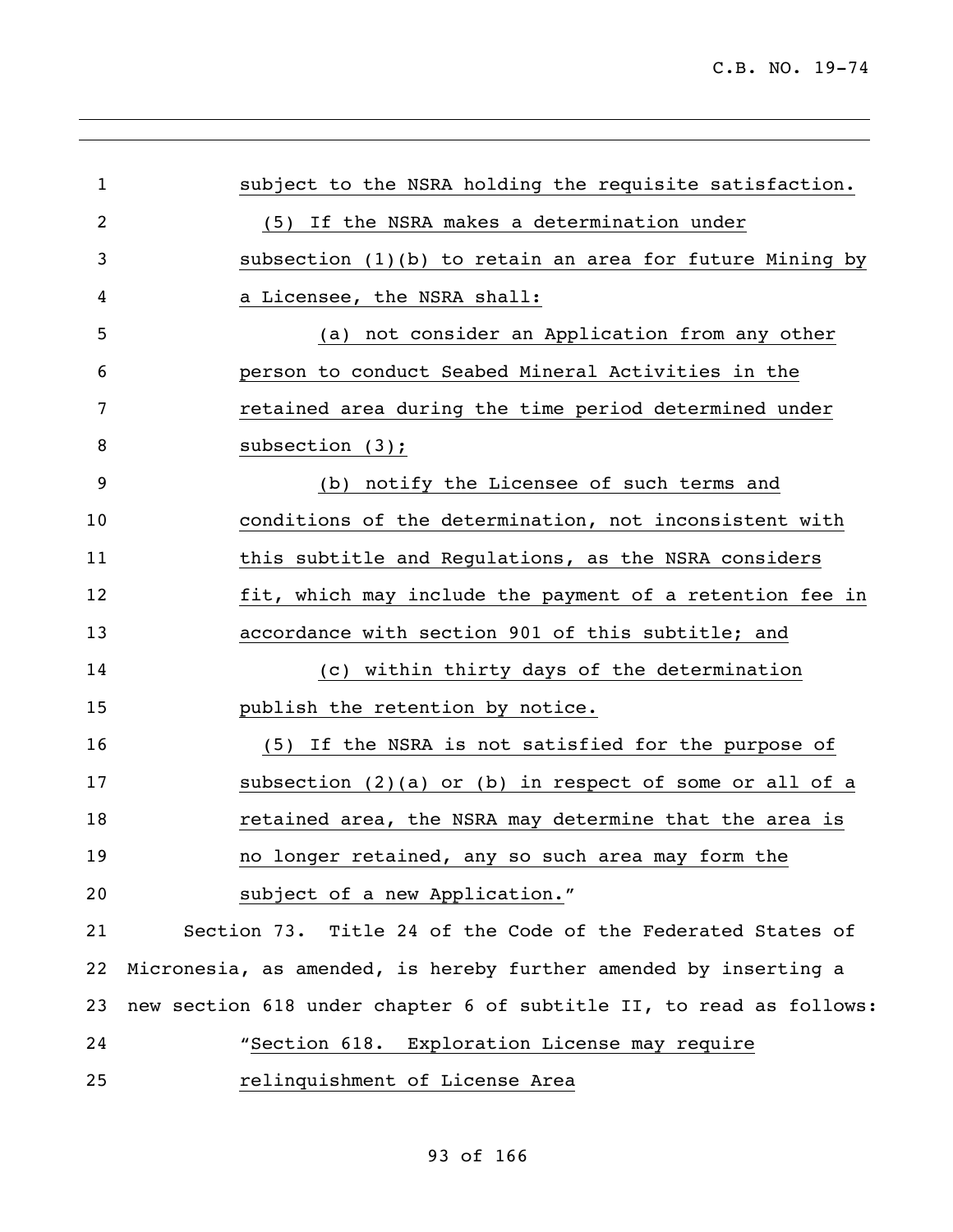| 1              | The NSRA may require the Exploration Licensee to                    |
|----------------|---------------------------------------------------------------------|
| $\overline{2}$ | relinquish a percentage or portions of the License area             |
| 3              | over a set time period in accordance with a requirement             |
| 4              | and schedule to be Prescribed or set by the NSRA in the             |
| 5              | License."                                                           |
| 6              | Section 74. Title 24 of the Code of the Federated States of         |
| 7              | Micronesia, as amended, is hereby further amended by inserting a    |
| 8              | new section 619 under chapter 6 of subtitle II, to read as follows: |
| 9              | "Section 619. Seabed Minerals recovered under                       |
| 10             | Exploration License.                                                |
| 11             | (1) Any core or sample or other quantity of Seabed                  |
| 12             | Minerals acquired by the Licensee in the course of                  |
| 13             | undertaking Seabed Mineral Activities and Ancillary                 |
| 14             | Operations under an Exploration License shall remain the            |
| 15             | property of the National Government of the Federated                |
| 16             | States of Micronesia (or in the case of Seabed Minerals             |
| 17             | extracted from within the Territorial Sea or internal               |
| 18             | waters, the relevant State Government) and shall not be             |
| 19             | disposed of or removed from the Federated States of                 |
| 20             | Micronesia, except:                                                 |
| 21             | for the purposes of assay, identification,<br>(a)                   |
| 22             | analysis, or storage, or                                            |
| 23             | (b) with the consent of the NSRA, who may grant                     |
| 24             | consent subject to such conditions as the NSRA may deem             |
| 25             | fit to impose.                                                      |
|                |                                                                     |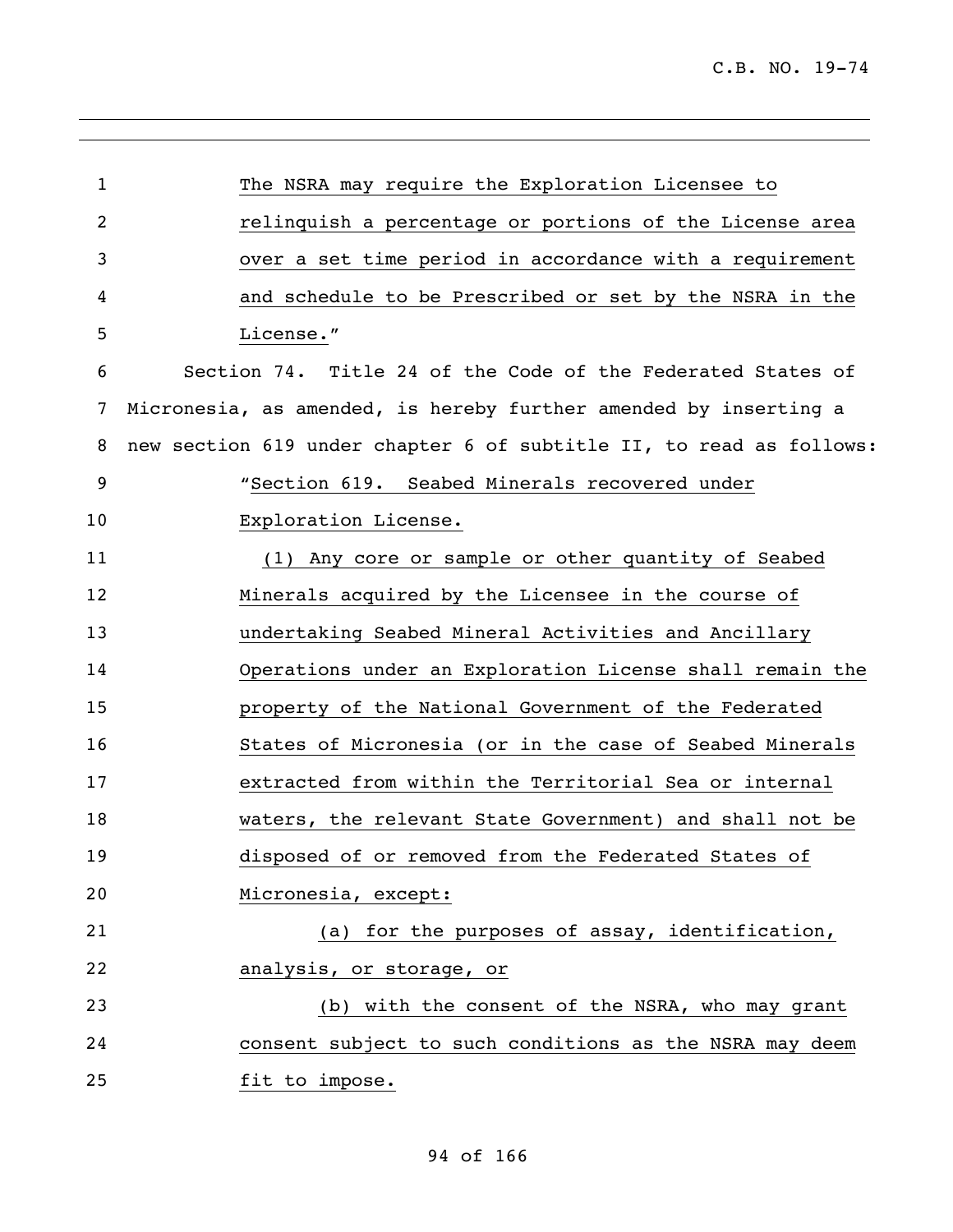| 1  | (2) Where cores or other samples of Seabed Minerals                 |
|----|---------------------------------------------------------------------|
| 2  | are acquired by the Licensee, a record sufficient for               |
| 3  | the identification of the core or sample and the                    |
| 4  | location of its origin shall be maintained by the                   |
| 5  | Licensee, and the samples shall be made accessible to               |
| 6  | the NSRA, upon request.                                             |
| 7  | (3) Any person who does not comply with subsection                  |
| 8  | (1) commits an offense.                                             |
| 9  | (4) Any person guilty of an offense under this                      |
| 10 | section shall be liable to a fine not exceeding one                 |
| 11 | hundred thousand dollars (\$100,000)."                              |
| 12 | Section 75. Title 24 of the Code of the Federated States of         |
| 13 | Micronesia, as amended, is hereby further amended by inserting a    |
| 14 | new section 620 under chapter 6 of subtitle II, to read as follows: |
| 15 | "Section 620. Conditions for commencing Licensed Seabed             |
| 16 | Mineral Activities.                                                 |
| 17 | (1) Licensee may commence the Licensed Seabed Mineral               |
| 18 | Activities only upon entry of its Title in the register             |
| 19 | of Titles, and upon providing the NSRA with evidence of:            |
| 20 | (a) Written notice from the Office of                               |
| 21 | Environment and Emergency Management of its endorsement             |
| 22 | of the environmental management and impact mitigation               |
| 23 | plan, and approval to commencement of the Seabed Mineral            |
| 24 | Activities under section 623(3) of this subtitle; and               |
| 25 | (b) A bank statement indicating that the Title                      |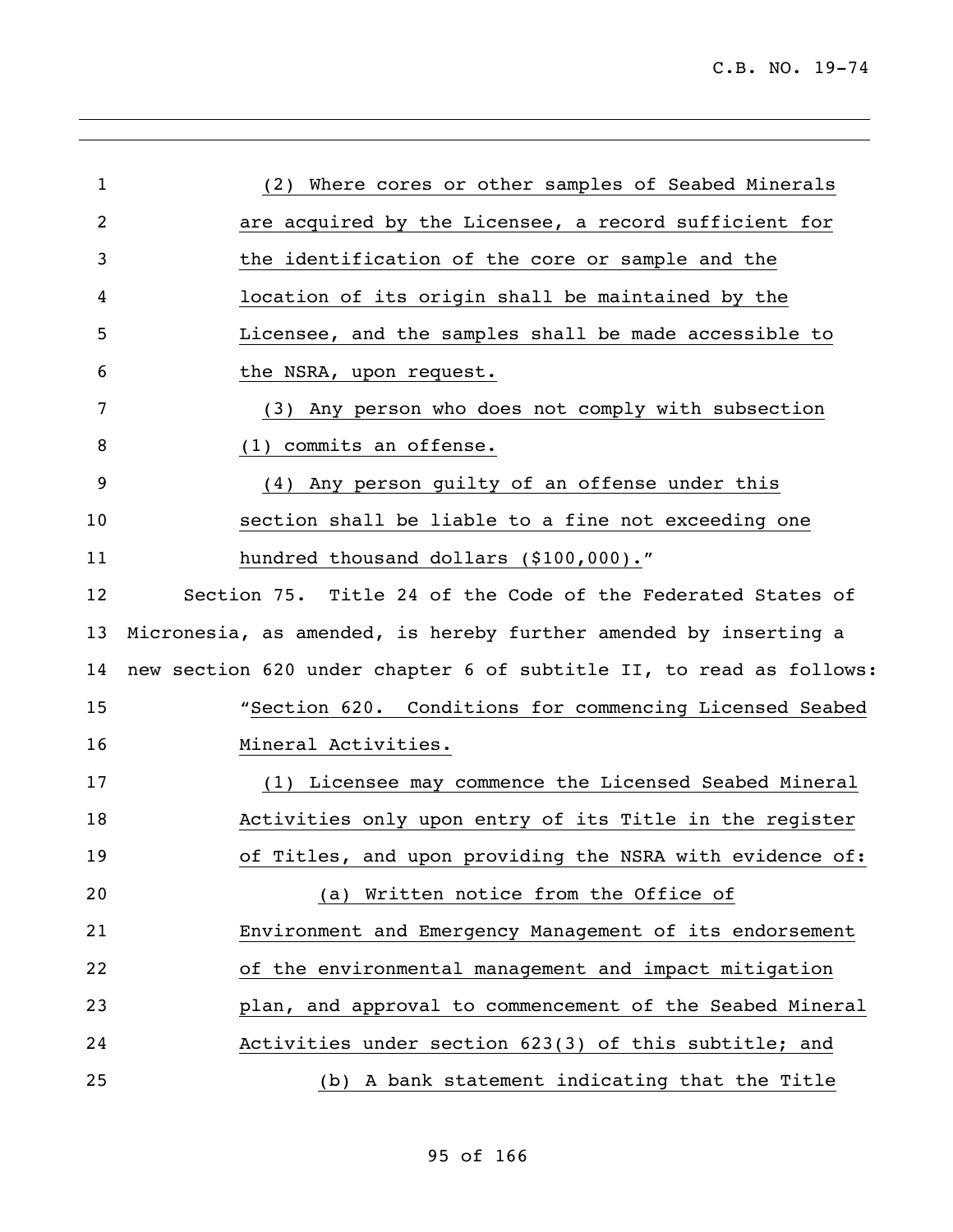| $\mathbf{1}$   | Holder has appropriate financial resources, security                |
|----------------|---------------------------------------------------------------------|
| $\overline{c}$ | deposit or monetary quarantee, in accordance with the               |
| 3              | provisions of this subtitle.                                        |
| 4              | (2) A Mining Licensee may also be required as a term                |
| 5              | of the License to provide financial security under                  |
| 6              | section 903 of this subtitle to guarantee its compliance            |
| 7              | with its environmental management and mitigation plan               |
| 8              | and other environmental and social obligations under                |
| 9              | this subtitle, as a condition for commencing Mining."               |
| 10             | Section 76. Title 24 of the Code of the Federated States of         |
| 11             | Micronesia, as amended, is hereby further amended by inserting a    |
| 12             | new section 621 under chapter 6 of subtitle II, to read as follows: |
| 13             | "Section 621. Mining License gives Licensee rights to               |
| 14             | the Seabed Minerals recovered                                       |
| 15             | When Seabed Minerals are recovered by a Mining Licensee             |
| 16             | from the License area in accordance with the terms of               |
| 17             | the License:                                                        |
| 18             | the Licensee shall acquire title to, and<br>(a)                     |
| 19             | property rights over, those Seabed Minerals at the point            |
| 20             | of extraction;                                                      |
| 21             | this includes the right to market, process,<br>(b)                  |
| 22             | sell and export the Seabed Minerals and subject to this             |
| 23             | subtitle to freely expend the sale proceeds; and                    |
| 24             | those Seabed Minerals are not subject to the<br>(C)                 |
| 25             | rights of any other person."                                        |
|                |                                                                     |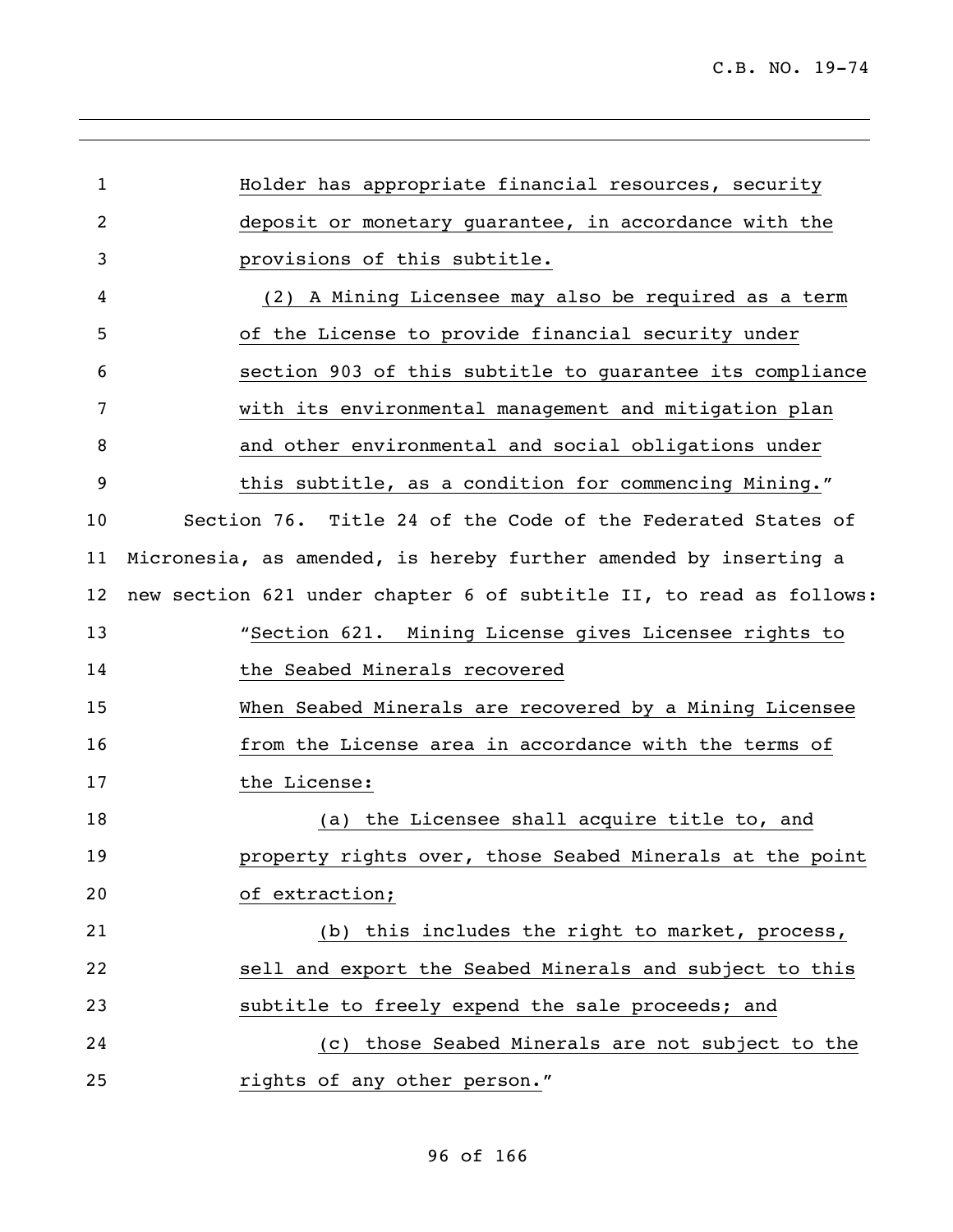| $\mathbf{1}$ | Section 77. Title 24 of the Code of the Federated States of         |
|--------------|---------------------------------------------------------------------|
| 2            | Micronesia, as amended, is hereby further amended by inserting a    |
| 3            | new section 622 under chapter 6 of subtitle II, to read as follows: |
| 4            | "Section 622. Diligent Mining                                       |
| 5            | (1) Once mining of Seabed Minerals has commenced                    |
| 6            | under a Mining License, the Licensee shall, within                  |
| 7            | reasonable limits and taking into consideration all                 |
| 8            | relevant factors, continue mining throughout the period             |
| 9            | of the License.                                                     |
| 10           | (2) Notwithstanding subsection (1), the NSRA may at                 |
| 11           | the Licensee's request under section 628 of this                    |
| 12           | subtitle, and upon demonstration to the NSRA's                      |
| 13           | satisfaction that there is good cause to do so,                     |
| 14           | authorize temporary suspension of Mining."                          |
| 15           | Section 78. Title 24 of the Code of the Federated States of         |
| 16           | Micronesia, as amended, is hereby further amended by inserting a    |
| 17           | new section 623 under chapter 6 of subtitle II to read as follows:  |
| 18           | "Section 623. Environmental and Social Impact                       |
| 19           | Assessment                                                          |
| 20           | (1) An Environmental and Social Impact Assessment:                  |
| 21           | (a) shall not be required under this subtitle                       |
| 22           | prior to a Prospector or Licensee commencing the                    |
| 23           | following activities, unless the NSRA advises otherwise             |
| 24           | in accordance with subsection $(1)(c)$ :                            |
| 25           | (i) Gravity and magnetometric observations                          |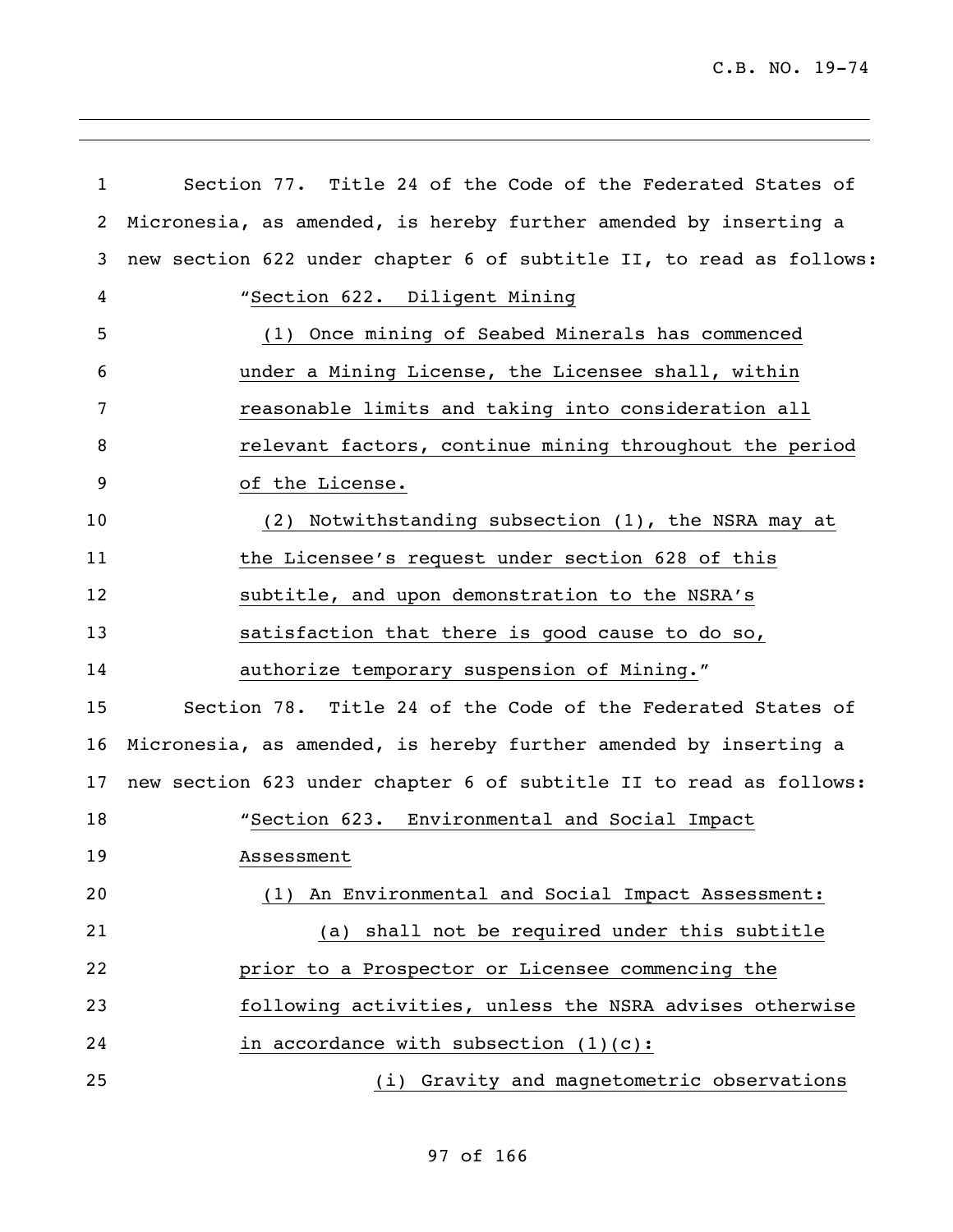| $\mathbf{1}$   | and measurements;                                        |
|----------------|----------------------------------------------------------|
| $\overline{2}$ | (ii) Bottom and sub-bottom acoustic or                   |
| 3              | electromagnetic profiling of resistivity, multi-beam     |
| 4              | bathymetric mapping, self-potential or induced           |
| 5              | polarization, or imaging without the use of explosives   |
| 6              | or frequencies known to significantly affect marine      |
| 7              | life;                                                    |
| 8              | (iii) Water, biotic, sediment, and rock                  |
| 9              | sampling for environmental baseline study including:     |
| 10             | (A) Sampling of small quantities of                      |
| 11             | water, sediment and biota (e.g. from remotely-operated   |
| 12             | vehicles);                                               |
| 13             | (B) Mineral and rock sampling of a                       |
| 14             | small-scale and limited nature. For the purposes of this |
| 15             | subsection (B) 'small-scale and limited' means:          |
| 16             | core samples of up to 10 meters,<br>(a)                  |
| 17             | for Seabed Mineral deposits that are<br>(b)              |
| 18             | seafloor massive sulphides, grab, or bucket samples of   |
| 19             | up to 2 square meters, or                                |
| 20             | (c) for other Seabed Mineral deposits, grab,             |
| 21             | dredge or bucket samples covering, in total, no more     |
| 22             | than 10,000 square meters of the seabed.                 |
| 23             | (C) Sediment sampling by box corer and                   |
| 24             | small diameter corer;                                    |
| 25             | (iv) Meteorological observations and                     |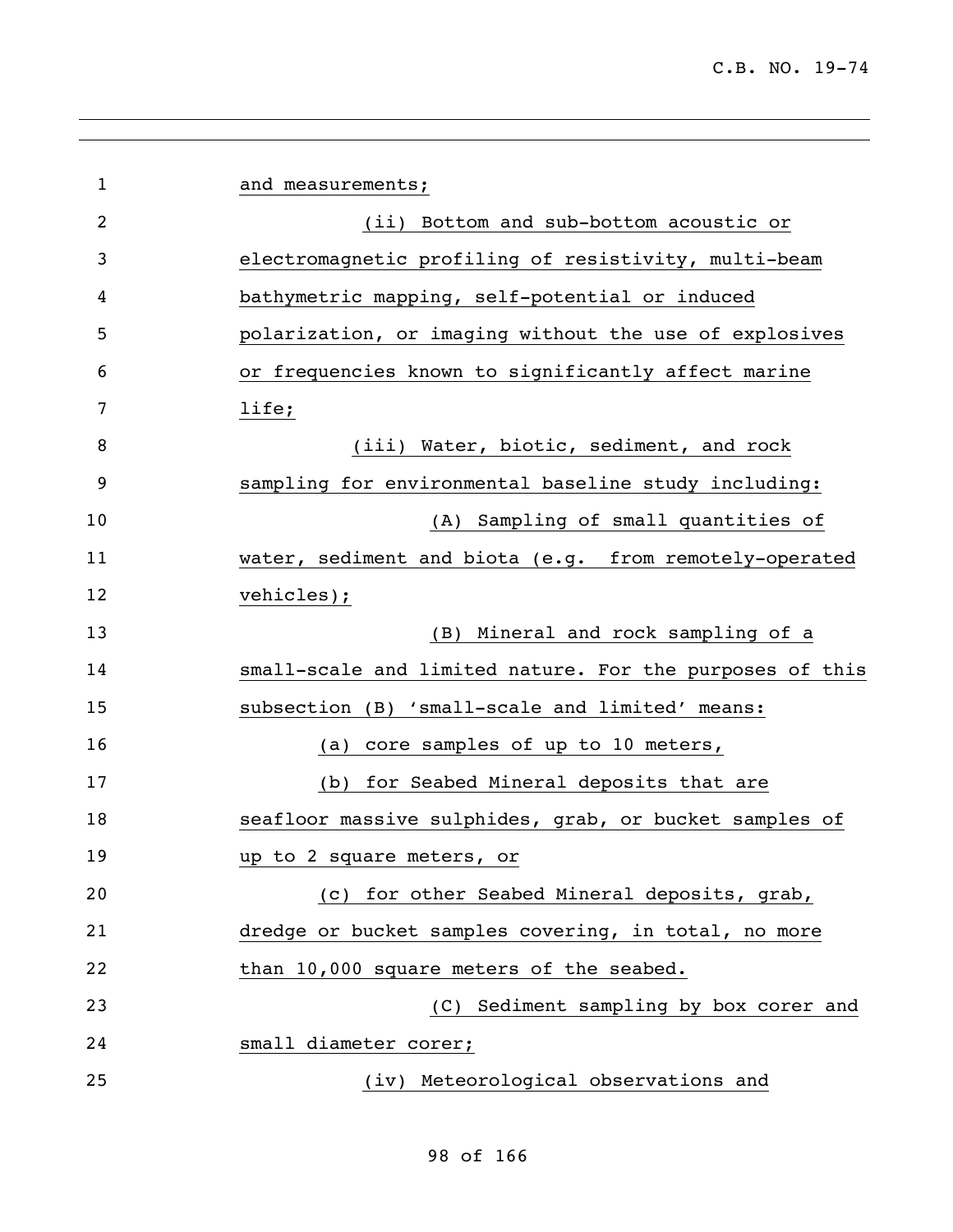| 1  | measurements;                                           |
|----|---------------------------------------------------------|
| 2  | (v) Oceanographic and hydrographic                      |
| 3  | observations and measurements;                          |
| 4  | (vi) Video/film and still photographic                  |
| 5  | observations and measurements;                          |
| 6  | (vii) Shipboard mineral assaying and                    |
| 7  | analysis;                                               |
| 8  | (viii) Positioning systems;                             |
| 9  | (ix) Towed plume-sensor measurements;                   |
| 10 | In situ faunal metabolic measurements;<br>(x)           |
| 11 | (xi) DNA screening of biological samples;               |
| 12 | and                                                     |
| 13 | (xii) Dye release or tracer studies unless              |
| 14 | required under national or international laws governing |
| 15 | the activities of flagged vessels.                      |
| 16 | (b) shall be required under this subtitle for           |
| 17 | any Mining licensed under this subtitle;                |
| 18 | (c) shall be required for any aspect of Seabed          |
| 19 | Mineral Activities or Ancillary Operations, including   |
| 20 | bulk-sampling or test-mining and equipment-testing,     |
| 21 | where it appears to the Licensee, NSRA or the Office of |
| 22 | Environment and Emergency Management that the nature or |
| 23 | degree of that activity, and/or particular sensitivity  |
| 24 | of the site, is such that it is likely to result in     |
| 25 | Serious Harm to the Environment; and                    |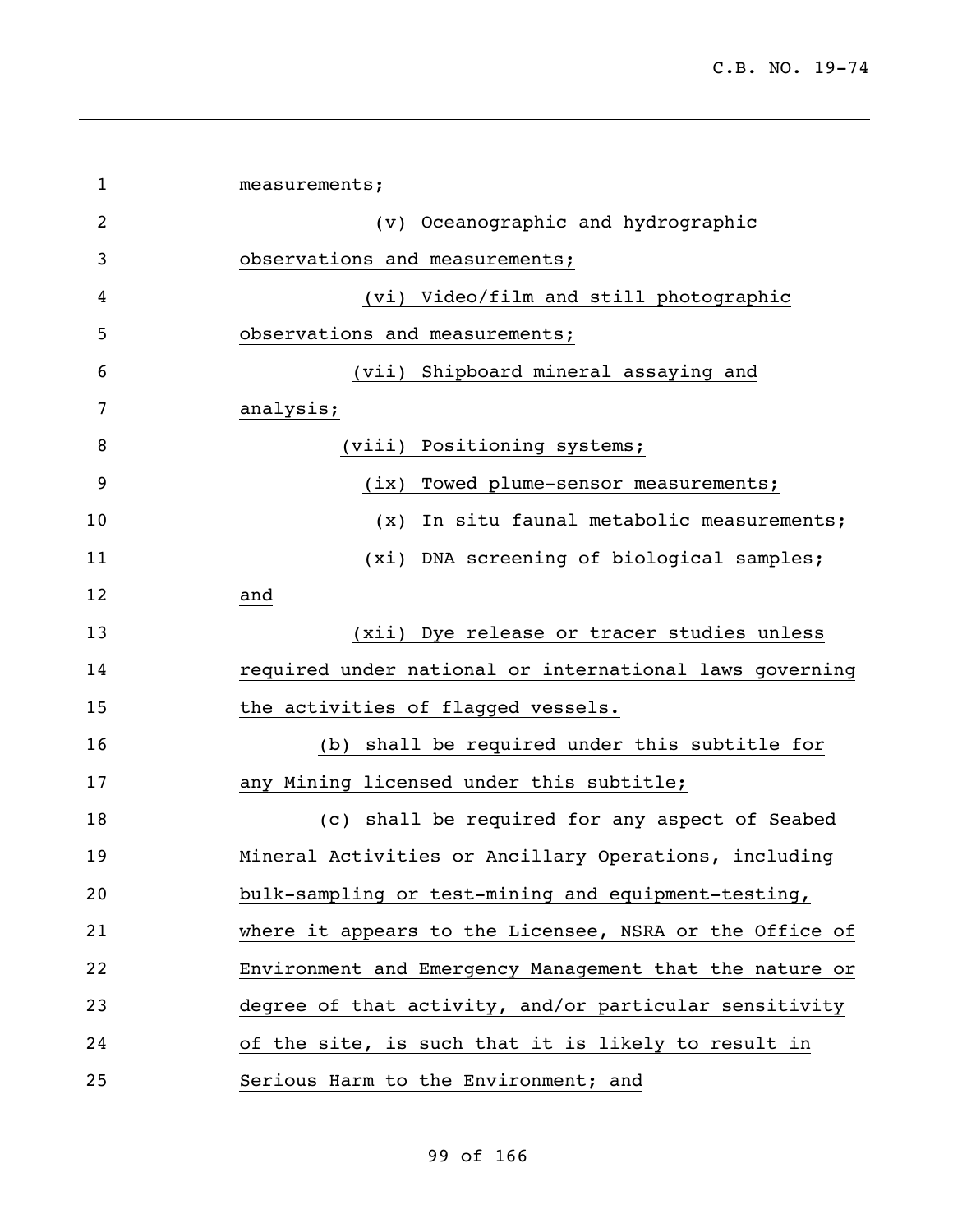| $\mathbf{1}$   | (d) shall not be required for any activity not           |
|----------------|----------------------------------------------------------|
| $\overline{c}$ | covered by subsections $1$ (a), (b) or (c) upon the      |
| 3              | Licensee obtaining written notice from the Office of     |
| 4              | Environment and Emergency Management that is satisfied   |
| 5              | on the information before it that the activity may       |
| 6              | proceed without prior Environmental and Social Impact    |
| 7              | Assessment.                                              |
| 8              | (2) Where an Environmental and Social Impact             |
| 9              | Assessment is required for Seabed Mineral Activities     |
| 10             | under this subtitle or any other law of the Federated    |
| 11             | States of Micronesia, this must at a minimum contain the |
| 12             | matters described in Schedule 1 to this subtitle.        |
| 13             | (3) No Seabed Mineral Activities requiring an            |
| 14             | Environmental and Social Impact Assessment under this    |
| 15             | section may be commenced until the Environmental and     |
| 16             | Social Impact Assessment and any subsequent amendments   |
| 17             | to the environmental management and impact mitigation    |
| 18             | plan, work plan, or License terms have been completed to |
| 19             | the satisfaction of the Office of Environment and        |
| 20             | Emergency Management, as shall be evidenced by written   |
| 21             | notice from the Office of Environment and Emergency      |
| 22             | Management, specifying prior approval to the             |
| 23             | commencement of the activities in question.              |
| 24             | (4) Further procedures and requirement for an            |
| 25             | Environmental and Social Impact Assessment for Seabed    |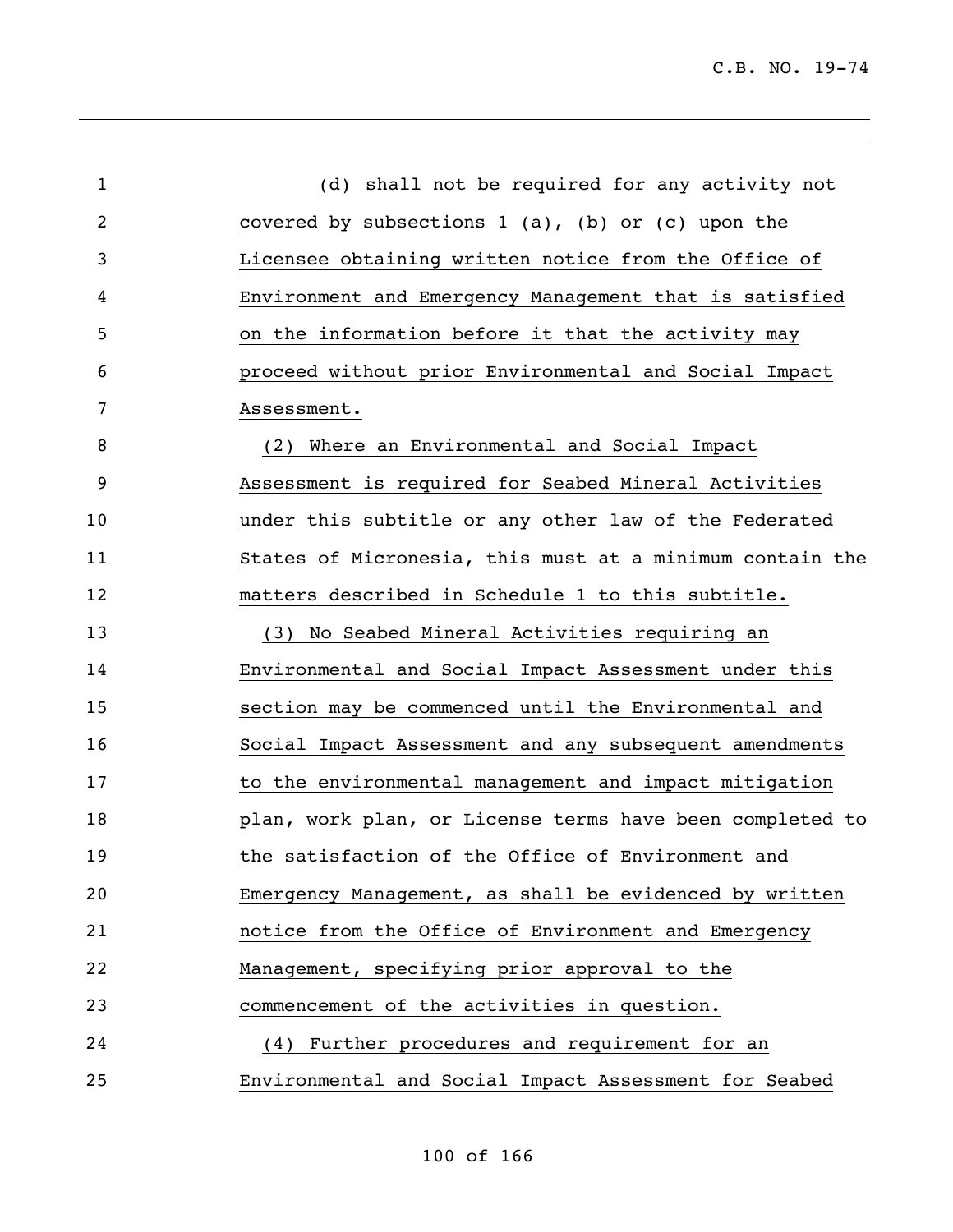| $\mathbf{1}$ | Mineral Activities as may be Prescribed."                           |
|--------------|---------------------------------------------------------------------|
| 2            | Section 79. Title 24 of the Code of the Federated States of         |
| 3            | Micronesia, as amended, is hereby further amended by inserting a    |
| 4            | new section 624 under chapter 6 of subtitle II, to read as follows: |
| 5            | "Section 624. Liability of Licensee.                                |
| 6            | (1) The Licensee is responsible for the Seabed                      |
| 7            | Mineral Activities and Ancillary Operations carried out             |
| 8            | within its License area, and their compliance with this             |
| 9            | subtitle, Regulations, and the License.                             |
| 10           | The Licensee shall at all times keep the<br>(2)                     |
| 11           | Federated States of Micronesia indemnified against all              |
| 12           | actions, proceedings, costs, charges, claims and demands            |
| 13           | which may be made or brought by any third party in                  |
| 14           | relation to its Seabed Mineral Activities, and will be              |
| 15           | liable for the actual amount of any compensation or                 |
| 16           | damage arising out of its failure to comply with this               |
| 17           | subtitle, Regulations, or the License, and any wrongful             |
| 18           | acts or omissions and those of its employees, officers,             |
| 19           | subcontractors, and agents in the conduct of the Seabed             |
| 20           | Mineral Activities or Ancillary Operations under                    |
| 21           | License, including but not limited to that arising from             |
| 22           | injury to coastal or marine users, damage to the                    |
| 23           | Environment, and any related economic loss or                       |
| 24           | compensation.                                                       |
| 25           | (3) Any obligations which are to be observed and                    |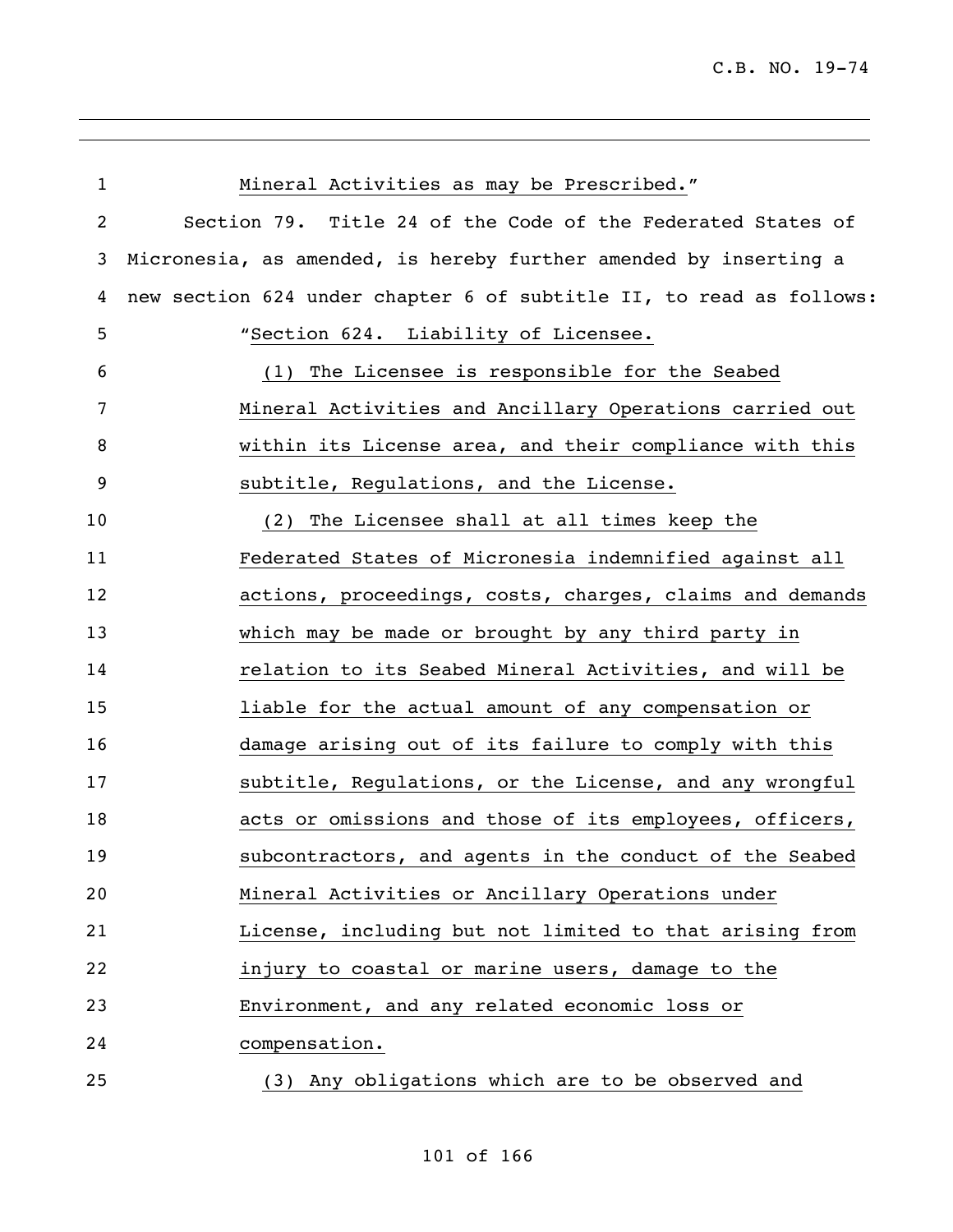| 1  | performed by the Licensee shall at any time at which the            |
|----|---------------------------------------------------------------------|
| 2  | Licensee is more than one person be joint and several               |
| 3  | obligations.                                                        |
| 4  | (4) The Licensee shall remain liable for damage                     |
| 5  | resulting from its Seabed Minerals Activities                       |
| 6  | notwithstanding that its Title may have been terminated             |
| 7  | or suspended."                                                      |
| 8  | Section 80. Title 24 of the Code of the Federated States of         |
| 9  | Micronesia, as amended, is hereby further amended by inserting a    |
| 10 | new section 625 under chapter 6 of subtitle II, to read as follows: |
| 11 | "Section 625. Part of License Area outside of national              |
| 12 | jurisdiction.                                                       |
| 13 | If part of the License area includes or purports to                 |
| 14 | include an area that is outside of the national                     |
| 15 | jurisdiction of the Federated States of Micronesia, or              |
| 16 | an area that comprises or is within a Protected Area or             |
| 17 | a Marine Reserve, (or an area within the Territorial Sea            |
| 18 | where such responsibility has not been delegated to NSRA            |
| 19 | by State under this subtitle), then the License remains             |
| 20 | valid, but does not authorize Seabed Mineral Activities             |
| 21 | to be carried out within that part until further                    |
| 22 | consultations and conditions are met."                              |
| 23 | Title 24 of the Code of the Federated States<br>Section 81.         |
| 24 | of Micronesia, as amended, is hereby further amended by inserting   |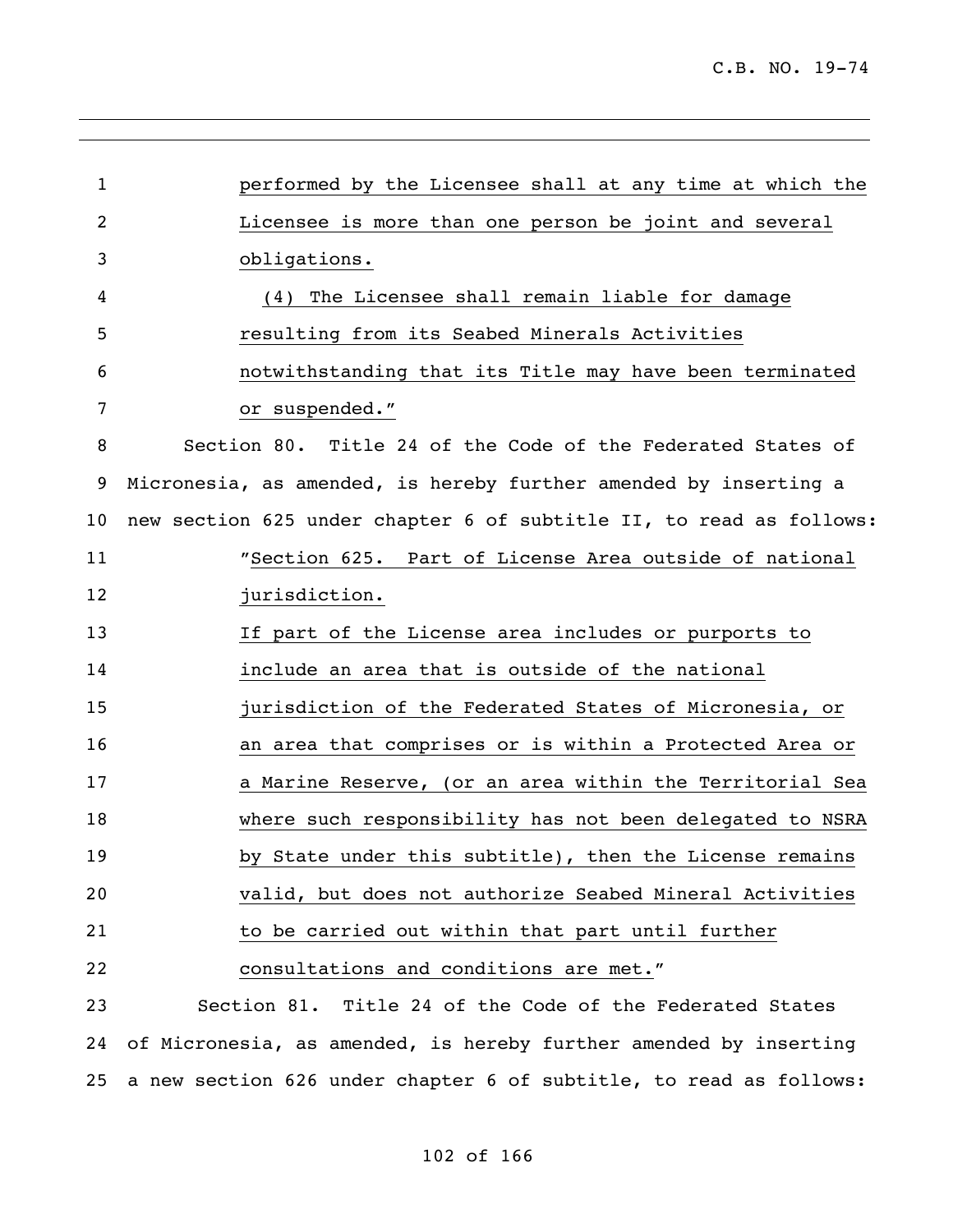l,

| $\mathbf{1}$ | "Section 626. Renewal of License.                                   |
|--------------|---------------------------------------------------------------------|
| 2            | (1) A Licensee can apply to the NSRA for that License               |
| 3            | to be renewed for successive periods of up to five years            |
| 4            | each.                                                               |
| 5            | (2) The NSRA will grant such a renewal provided the                 |
| 6            | application to renew is received at least ninety days               |
| 7            | before the expiry date of the initial term of the Title,            |
| 8            | and the Title Holder continues to meet the Qualification            |
| 9            | Criteria and has met its obligations under the                      |
| 10           | subsisting Title.                                                   |
| 11           | (3) If a renewal is granted after the expiry date of                |
| 12           | the initial term of the Title, the Title is deemed to               |
| 13           | have continued in force during the period between that              |
| 14           | expiry date and the date the renewal is granted.                    |
| 15           | (4) If a renewal is to be refused, the NSRA will                    |
| 16           | follow the processes contained in section 628(2) of this            |
| 17           | subtitle.                                                           |
| 18           | (5) If the renewal relates to a Mining License, prior               |
| 19           | written approval from the Office of Environment and                 |
| 20           | Emergency Management must be obtained for any renewal to            |
| 21           | be valid."                                                          |
| 22           | Section 82. Title 24 of the Code of the Federated States of         |
| 23           | Micronesia, as amended, is hereby further amended by inserting a    |
| 24           | new section 627 under chapter 6 of subtitle II, to read as follows: |
| 25           | "Section 627. Review of Licenses.                                   |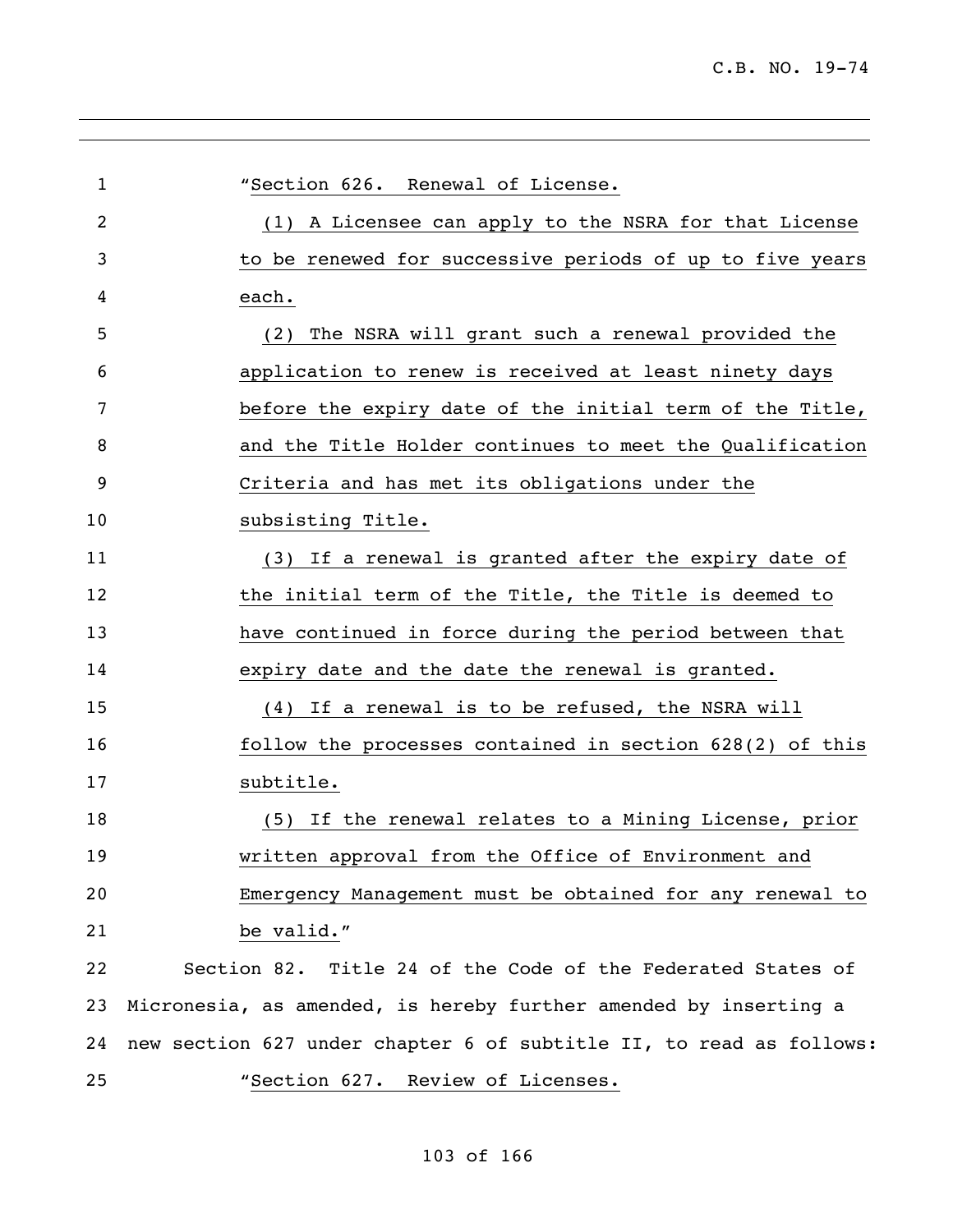| 1  | (1) A joint review of each License work plan,                    |
|----|------------------------------------------------------------------|
| 2  | anticipated annual expenditure, and time schedule by the         |
| 3  | NSRA:                                                            |
| 4  | (a) will be performed after completion of any                    |
| 5  | Environmental and Social Impact Assessment conducted             |
| 6  | after the date of issue of the License; and                      |
| 7  | (b) may be performed periodically at the request                 |
| 8  | of the Licensee or the NSRA upon material new                    |
| 9  | information coming to the attention of the Licensee or           |
| 10 | the NSRA.                                                        |
| 11 | (2) The Licensee may be required to submit additional            |
| 12 | data for the purposes of such a review.                          |
| 13 | (3) The review shall be conducted in accordance with             |
| 14 | any Prescribed procedures, or procedures provided by the         |
| 15 | License, and will consider whether any changes are               |
| 16 | required to the License terms or work plan.                      |
| 17 | (4) The NSRA's prior consent to any amendment to the             |
| 18 | work plan or License must be confirmed in writing.               |
| 19 | The NSRA may consult with the Office of<br>(5)                   |
| 20 | Environment and Emergency Management, before giving              |
| 21 | consent to the variation of a term of a Mining License           |
| 22 | in a material particular."                                       |
| 23 | Section 83. Title 24 of the Code of the Federated States of      |
| 24 | Micronesia, as amended, is hereby further amended by inserting a |

new section 628 under chapter 6 of subtitle II, to read as follows: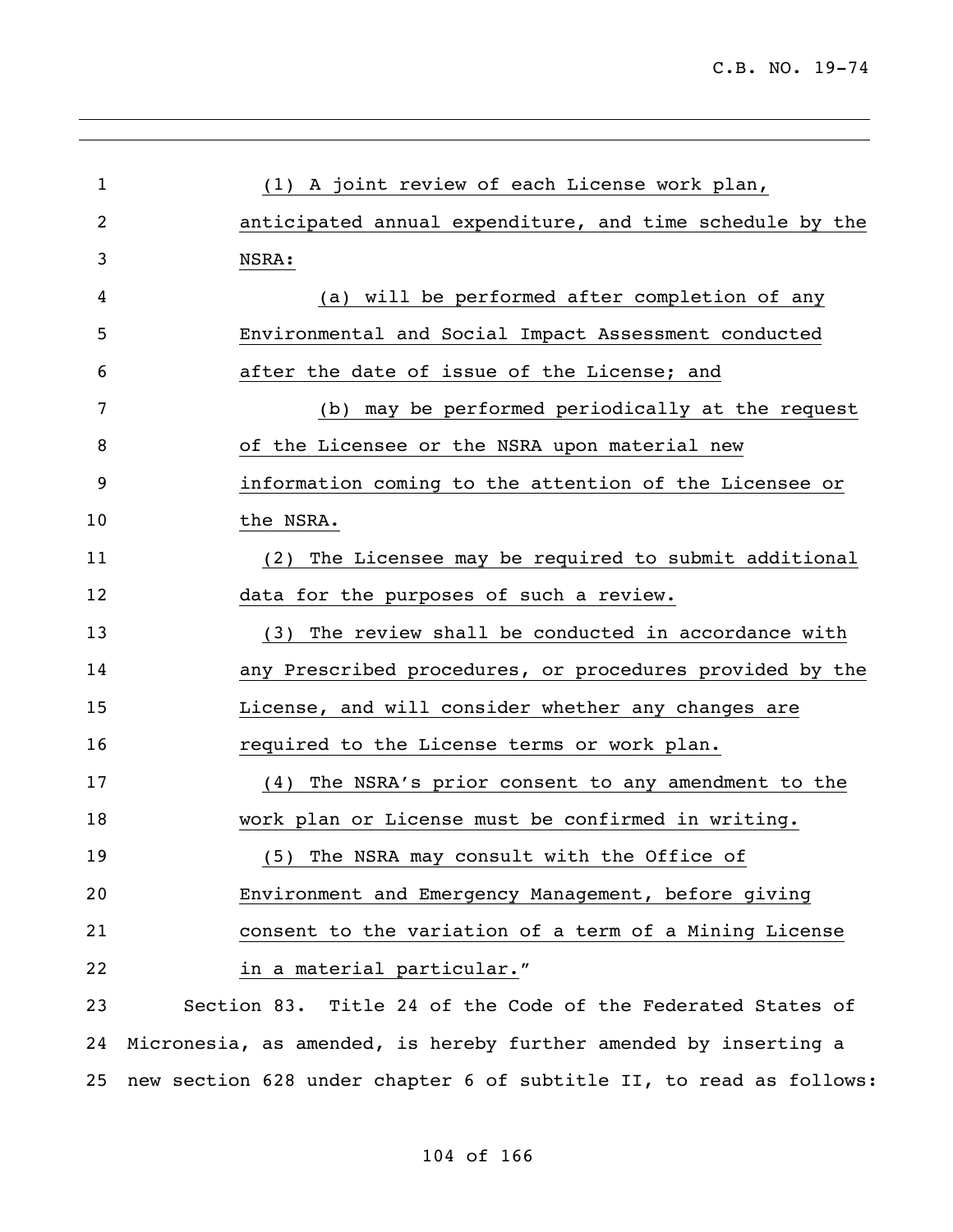l,

| 1  | "Section 628. Variation, suspension, or revocation of a  |
|----|----------------------------------------------------------|
| 2  | License                                                  |
| 3  | The NSRA may vary, suspend, or revoke any License<br>(1) |
| 4  | under this section:                                      |
| 5  | (a) where any of the Qualification Criteria              |
| 6  | ceases to be met by the Licensee in a material           |
| 7  | particular;                                              |
| 8  | (b) if a security deposit required under section         |
| 9  | 903 of this subtitle is not deposited in accordance with |
| 10 | this subtitle;                                           |
| 11 | (c) where the variation or revocation is in the          |
| 12 | opinion of the NSRA necessary to                         |
| 13 | (i) prevent serious risk to:                             |
| 14 | (a) the safety, health or welfare of any person,         |
| 15 | or                                                       |
| 16 | (b) the Environment;                                     |
| 17 | (i) avoid a conflict with any obligation of              |
| 18 | the Federated States of Micronesia arising out of any    |
| 19 | international agreement or instrument in force for the   |
| 20 | Federated States of Micronesia; or                       |
| 21 | avoid any situation which may<br>(iii)                   |
| 22 | reasonably be expected to lead to a breach of            |
| 23 | international or domestic peace and security;            |
| 24 | (d) in any case, with the consent of the                 |
| 25 | Licensee;                                                |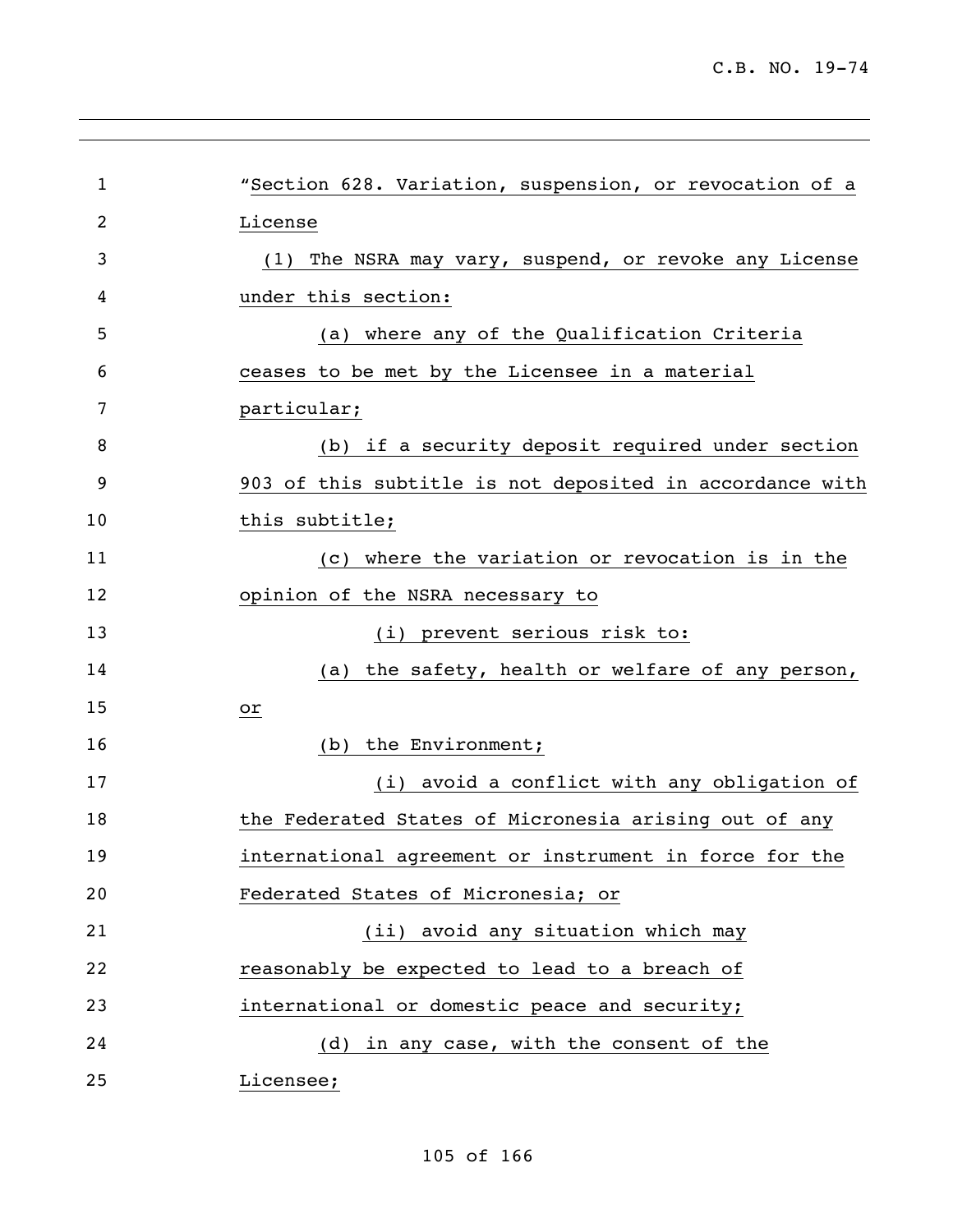| 1  | (e) in order to secure compliance by the                 |
|----|----------------------------------------------------------|
| 2  | Licensee with the Licensee's obligations and             |
| 3  | undertakings under this subtitle, the Regulations, and   |
| 4  | the License;                                             |
| 5  | (f) if the Licensee has failed to comply with a          |
| 6  | final judgment of a court or binding decision of a       |
| 7  | dispute settlement body applicable to it;                |
| 8  | (g) upon the bankruptcy, insolvency, or                  |
| 9  | receivership of the Licensee, or upon the Licensee       |
| 10 | ceasing to exist as a legal entity;                      |
| 11 | (h) upon consultation with the Licensee, where           |
| 12 | the Licensee is prevented for a continuous period        |
| 13 | exceeding two years from undertaking the Licensed Seabed |
| 14 | Mineral Activities under the License despite taking all  |
| 15 | reasonable measures to do so, because of an event        |
| 16 | outside of the Licensee's control;                       |
| 17 | (i) where no material efforts have been made by          |
| 18 | the Licensee to undertake the Licensed Seabed Mineral    |
| 19 | Activities for a period exceeding two years;             |
| 20 | (j) where there has been a serious, persistent           |
| 21 | or willful breach by the Licensee of:                    |
| 22 | (i) a material undertaking or term or                    |
| 23 | condition of the License,                                |
| 24 | (ii) the provisions of this subtitle or                  |
| 25 | Regulations or other laws of the Federated States of     |
|    |                                                          |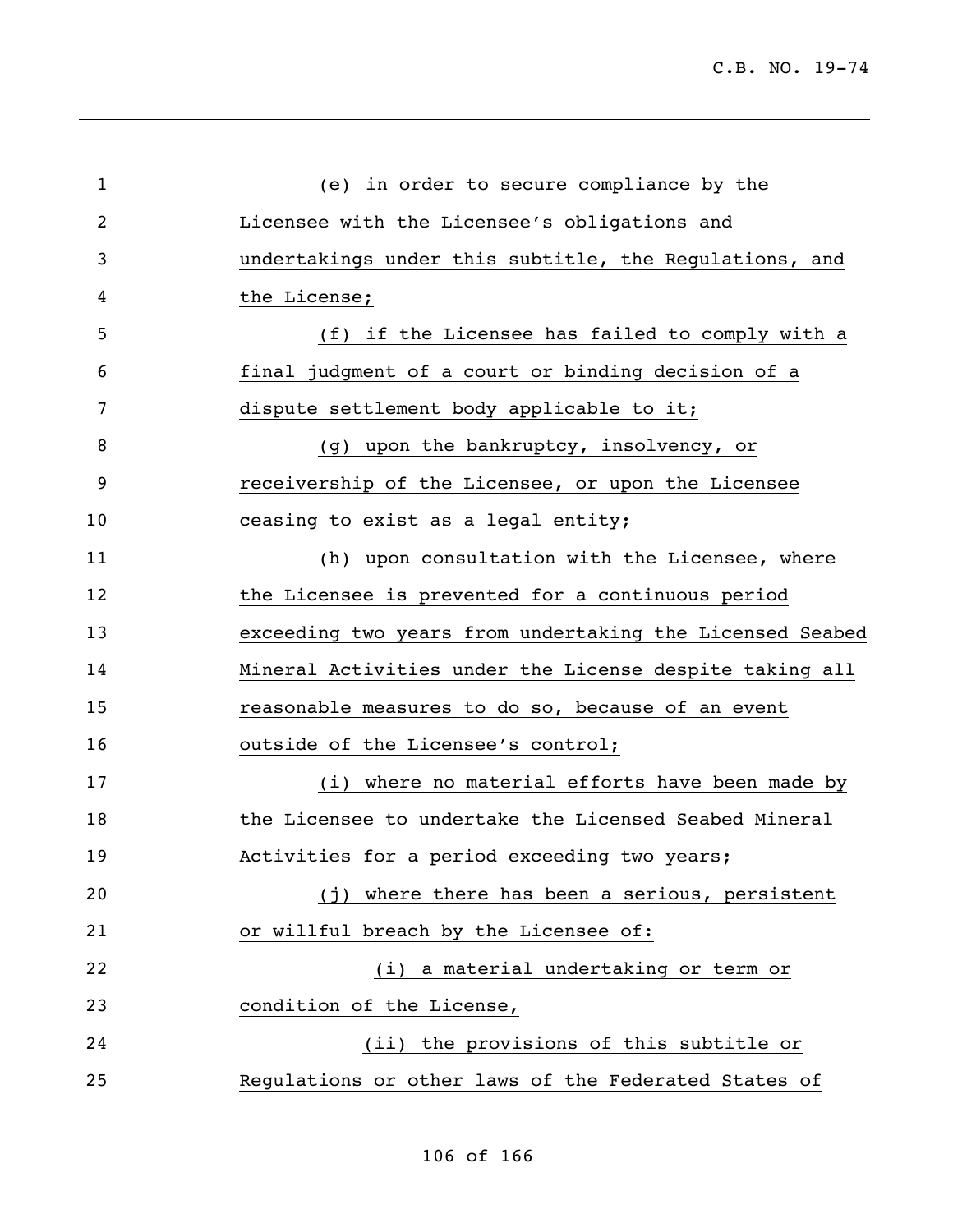| $\mathbf{1}$ | Micronesia,                                              |
|--------------|----------------------------------------------------------|
| 2            | (iii) conditions imposed under the                       |
| 3            | Environment Law, or                                      |
| 4            | (iv) requirement of an Order made under this             |
| 5            | subtitle;                                                |
| 6            | and such breach either cannot be remedied or has not     |
| 7            | been remedied upon the giving of reasonable notice by    |
| 8            | the NSRA;                                                |
| 9            | (k) where the relevant Seabed Mineral Activities         |
| 10           | in the reasonable view of the NSRA constitute an         |
| 11           | unacceptable risk to the Federated States of Micronesia  |
| 12           | or are clearly no longer in the public interest.         |
| 13           | (1) where any payment owing under section 901 of         |
| 14           | this subtitle, or any part of this subtitle, is in       |
| 15           | arrears or unpaid for six months following the day on    |
| 16           | which it ought to have been paid; or                     |
| 17           | (m) upon transfer, mortgage, lease of a Title,           |
| 18           | or significant change in the constitution, ownership or  |
| 19           | control of the Title Holder, without the NSRA's prior    |
| 20           | approval.                                                |
| 21           | (2) Before making a decision under this section the      |
| 22           | NSRA, shall unless the decision is made on the exact     |
| 23           | terms of a request by the Licensee, give to the Licensee |
| 24           | at least ninety days written notice of the NSRA's        |
| 25           | intention to make the decision, setting out details of   |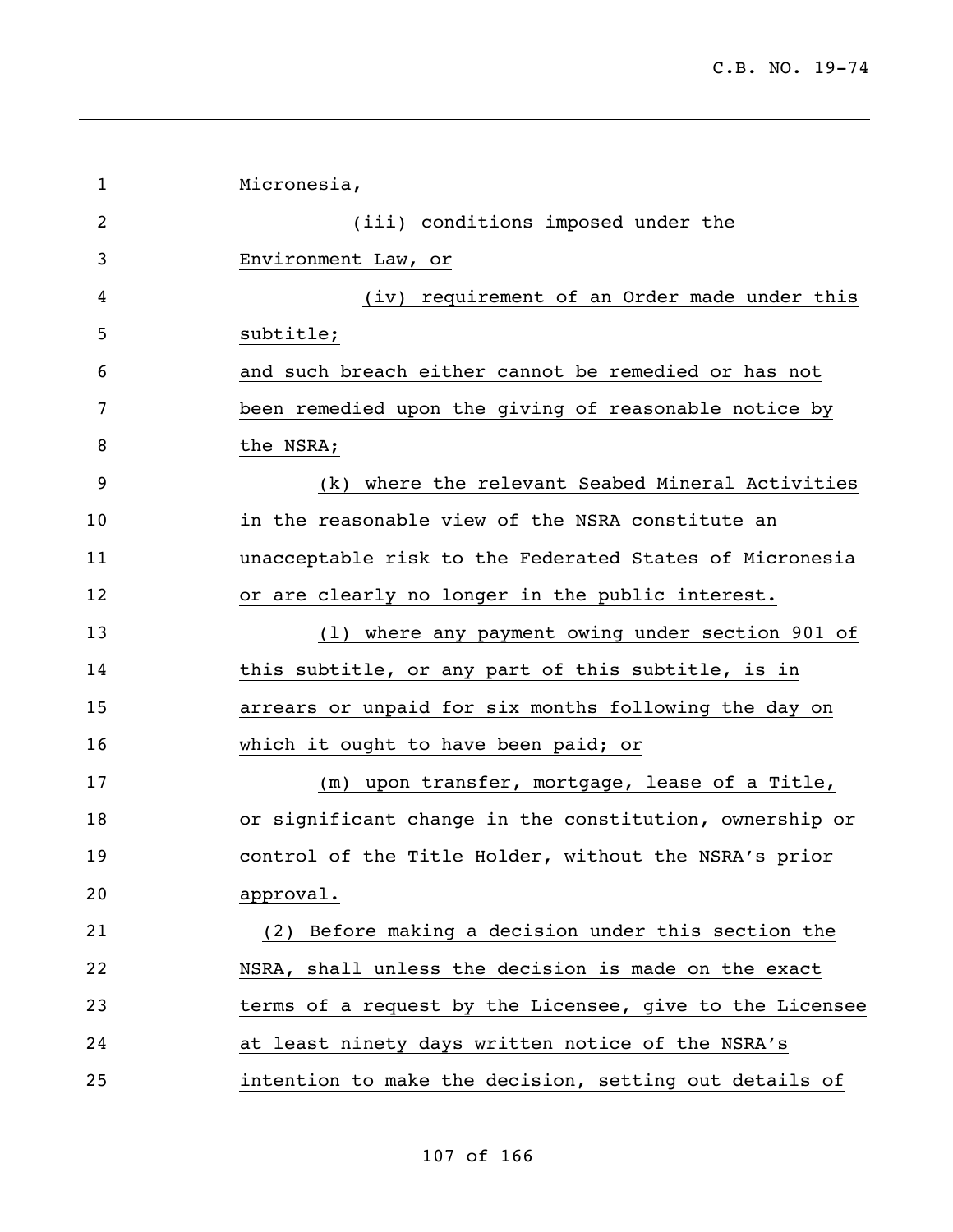| $\mathbf{1}$ | that proposed decision and the reasons for it, and                           |
|--------------|------------------------------------------------------------------------------|
| 2            | inviting a person to whom the notice or a copy of the                        |
| 3            | notice has been given, and who objects to it, to make a                      |
| 4            | written submission to the NSRA about the proposal within                     |
| 5            | a specified timeframe.                                                       |
| 6            | (3) Except in the case of a variation to the work                            |
| 7            | plan of the type envisaged in subsection (7), where the                      |
| 8            | License in question underwent a public consultation                          |
| 9            | procedure in accordance with this subtitle, NSRA shall                       |
| 10           | give a copy of the section 628(8) notice to such persons                     |
| 11           | as it thinks fit and publish a summary of the notice.                        |
| 12           | (4) If the NSRA has suspended a License, it may by                           |
| 13           | notice require the Licensee to resume its activities and                     |
| 14           | comply with the terms and conditions of the License, not                     |
| 15           | later than 90 days after such notice.                                        |
| 16           | In lieu of variation, suspension or revocation<br>(5)                        |
| 17           | under subsections $(1)(a)$ , $(b)$ , $(c)$ , $(e)$ , $(f)$ , $(i)$ , $(j)$ , |
| 18           | and $(1)$ , the NSRA may take any of the administrative                      |
| 19           | actions provided for in section 218 of this subtitle, or                     |
| 20           | impose upon the Licensee monetary penalties                                  |
| 21           | proportionate to the seriousness of the violation and in                     |
| 22           | any case not exceeding ten thousand dollars (\$10,000),                      |
| 23           | which amount excludes any compensation payable for                           |
| 24           | damage or harm.                                                              |
| 25           | (6) The NSRA shall not execute a decision involving                          |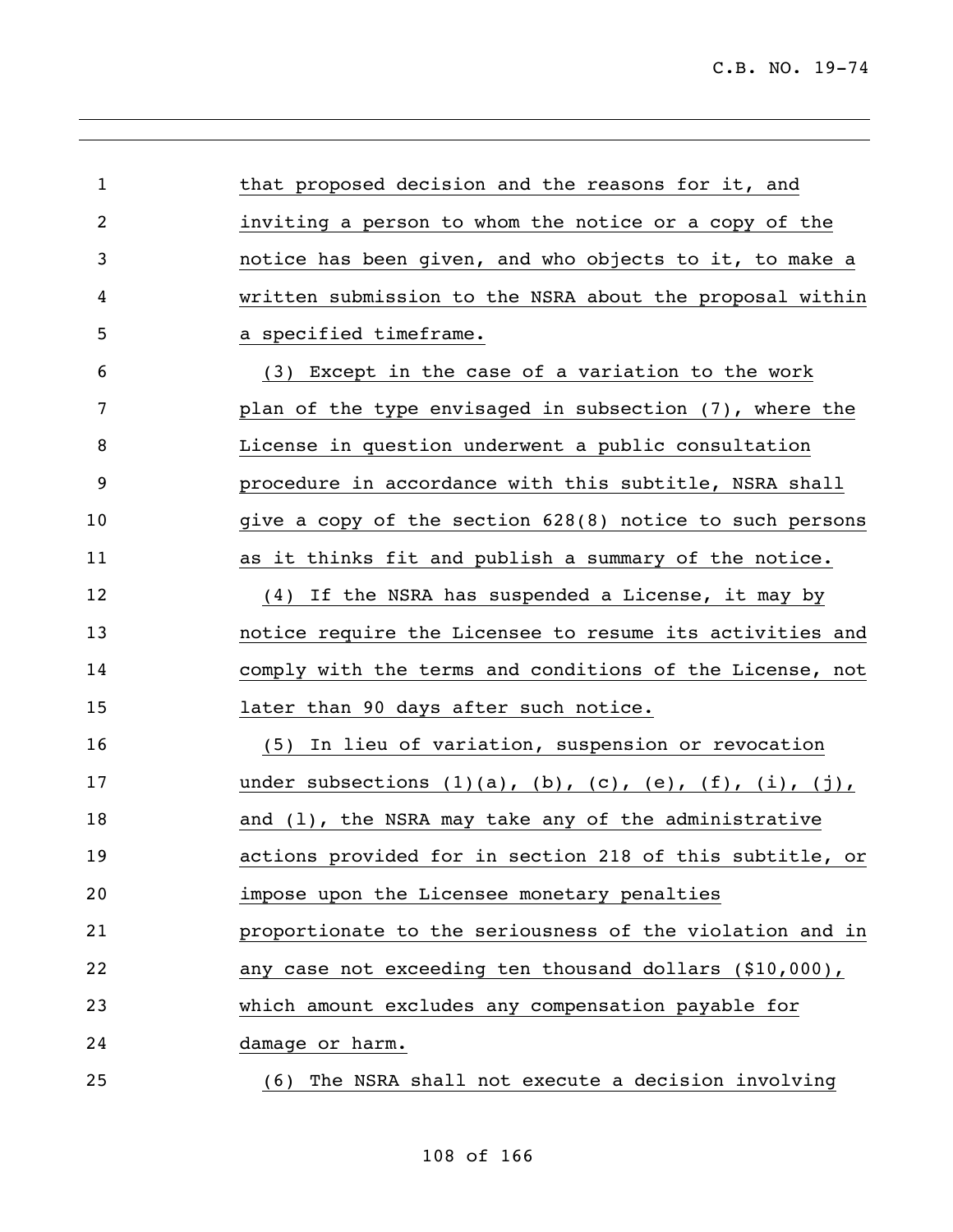l,

| $\mathbf{1}$ | monetary penalties under subsection (5) until the                   |
|--------------|---------------------------------------------------------------------|
| 2            | Licensee has been accorded a reasonable opportunity to              |
| 3            | exhaust the judicial remedies available to it under the             |
| 4            | laws of the Federated States of Micronesia.                         |
| 5            | (7) A variation of a detail of the License work plan                |
| 6            | that in the NSRA's view is minor and/or requires                    |
| 7            | expeditious action to meet the objectives of this                   |
| 8            | subtitle, and which does not require variation of a term            |
| 9            | of the License, can be effected by written notice to the            |
| 10           | Licensee from the NSRA.                                             |
| 11           | (8) Upon effecting a variation of a term of the                     |
| 12           | License, the NSRA shall:                                            |
| 13           | (a) prepare an instrument of variation signed by                    |
| 14           | the Secretary and the designated representative of the              |
| 15           | Licensee;                                                           |
| 16           | (b) register the variation to that License in                       |
| 17           | the register of Titles, maintained by the NSRA under                |
| 18           | section 306 of this subtitle;                                       |
| 19           | (c) issue to the Licensee a copy of that                            |
| 20           | instrument of variation; and                                        |
| 21           | (d) publish notice of the variation."                               |
| 22           | Section 84. Title 24 of the Code of the Federated States of         |
| 23           | Micronesia, as amended, is hereby further amended by inserting a    |
| 24           | new section 629 under chapter 6 of subtitle II, to read as follows: |
| 25           | "Section 629. Surrender of a License.                               |
|              |                                                                     |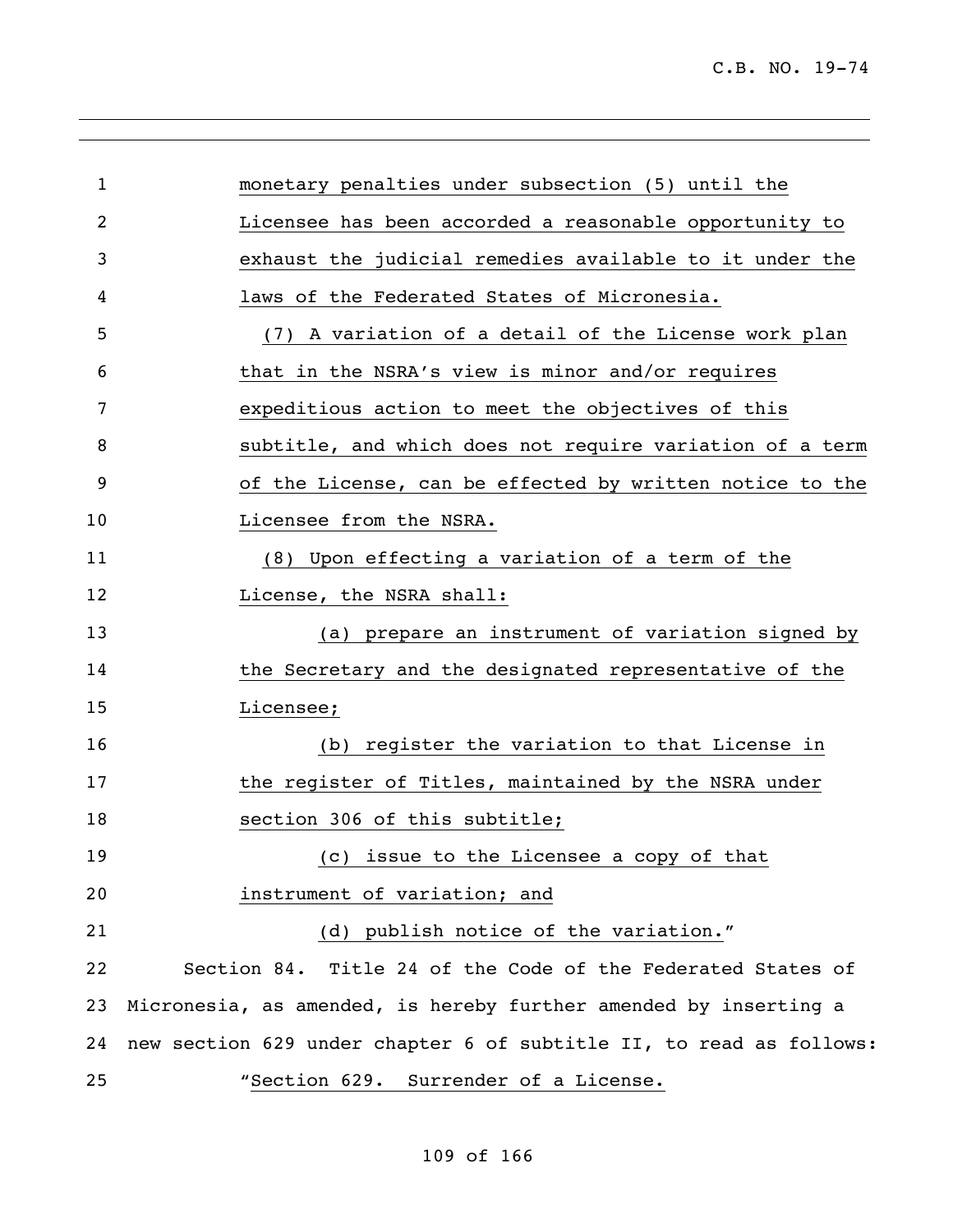| 1        | Subject to payment of outstanding sums payable in                   |
|----------|---------------------------------------------------------------------|
| 2        | accordance with section 901 of this subtitle and without            |
| 3        | prejudice to any obligation or liability imposed by this            |
| 4        | subtitle or Regulations, or incurred under any term or              |
| 5        | condition contained in the License, the Licensee may at             |
| 6        | any time surrender the License without penalty by giving            |
| 7        | to the NSRA not less than six months' prior notice in               |
| 8        | writing to that effect."                                            |
| 9        | Section 85. Title 24 of the Code of the Federated States of         |
| 10       | Micronesia, as amended, is hereby further amended by inserting a    |
| 11       | new section 630 under chapter 6 of subtitle II, to read as follows: |
| 12       | "Section 630. Ongoing liability of a Licensee                       |
| 13       | Upon a revocation of a License by the NSRA, or surrender            |
| 14       | of the License by the Licensee, all rights granted shall            |
| 15       | cease and determine, but the Licensee will remain                   |
| 16       | subject to any ongoing obligation or liability incurred             |
| 17       | by the Licensee as a result of Seabed Mineral Activities            |
| 18       | or Ancillary Operations already conducted, or otherwise             |
| 19       | by reason of having entered into the License, including             |
| 20       | requirements to submit reports and to make payments to              |
| 21       | the NSRA for the period during which Seabed Mineral                 |
| 22       | Activities were conducted."                                         |
| $\Omega$ |                                                                     |

 Section 86. Title 24 of the Code of the Federated States of Micronesia, as amended, is hereby further amended by inserting a new section 631 under chapter 6 of subtitle II, to read as follows: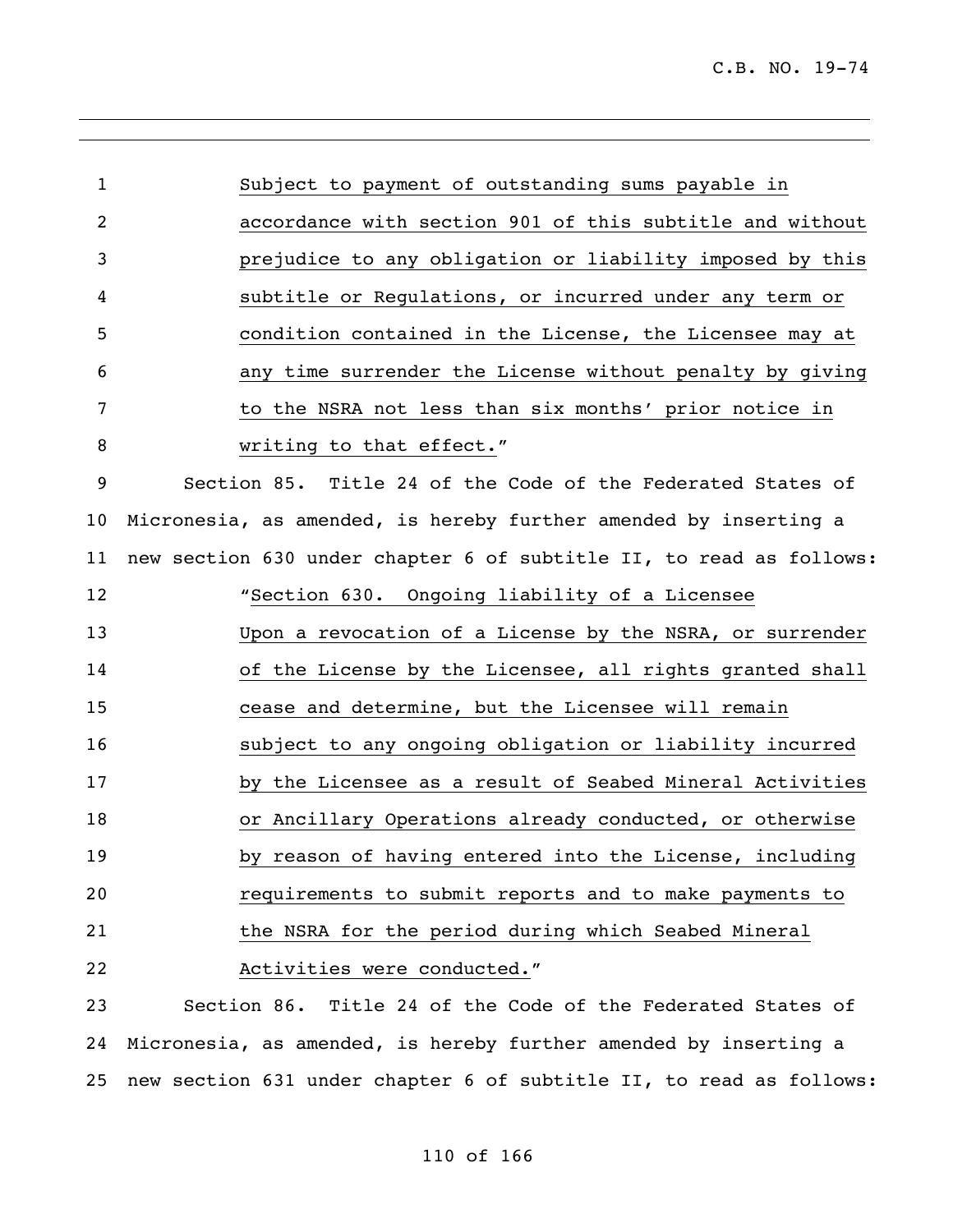| "Section 631. Extension of Exploration License while                |
|---------------------------------------------------------------------|
| Mining License Application under consideration                      |
| If an Application for a Mining License is made by an                |
| Exploration Licensee for the same License area, the                 |
| Exploration License is deemed to have continued in force            |
| until the time at which the Applicant receives a final              |
| decision on the Mining License Application."                        |
| Section 87. Title 24 of the Code of the Federated States of         |
| Micronesia, as amended, is hereby further amended by inserting a    |
| new section 632 under chapter 6 of subtitle II, to read as follows: |
| "Section 632. Mineral development agreements.                       |
| The NSRA may enter into written agreements with a<br>(1)            |
| Licensee at any time to establish additional terms and              |
| conditions as to the arrangements for Exploration or                |
| Mining, including but not limited to:                               |
| (a) the circumstances or the manner in which the                    |
| NSRA shall exercise any discretion conferred by this                |
| subtitle;                                                           |
| (b) the settlement of disputes arising out of or                    |
| relating to the License or the administration of this               |
| subtitle, including provisions relating to the                      |
| settlement of any such dispute by international                     |
| arbitration; and                                                    |
| (c) the acquisition by the National Government                      |
| of the Federated States of Micronesia either directly or            |
|                                                                     |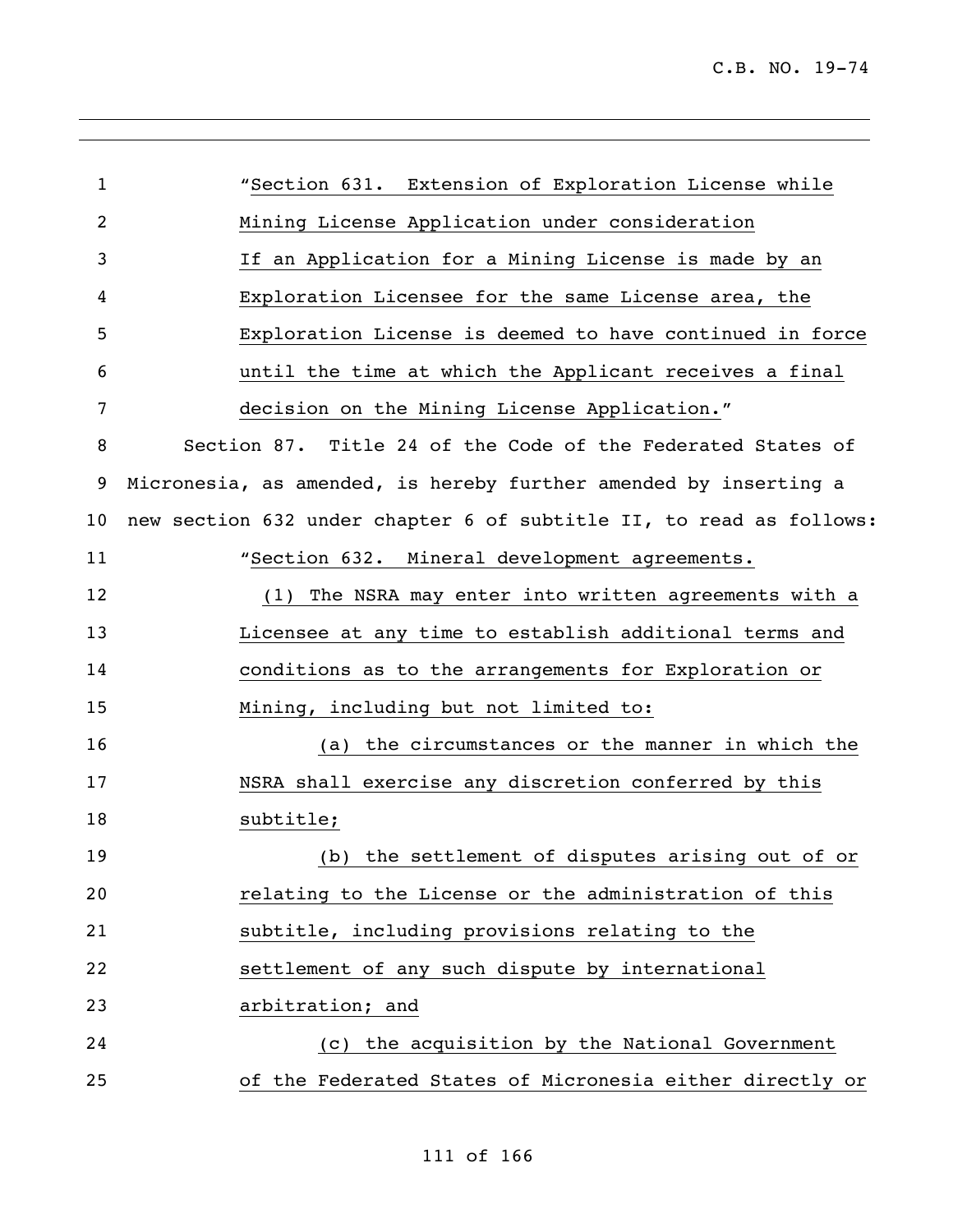| $\mathbf{1}$ | indirectly of a participating interest in the project              |
|--------------|--------------------------------------------------------------------|
| 2            | subject to the Mining development agreement, provided,             |
| 3            | that, the terms of such an agreement are not                       |
| 4            | inconsistent with this subtitle or Regulations, and do             |
| 5            | not or are not likely to lead to a contravention by the            |
| 6            | Federated States of Micronesia of the Licensee of the              |
| 7            | laws of the Federated States of Micronesia or the                  |
| 8            | international law obligations of the Federated States of           |
| 9            | Micronesia; and                                                    |
| 10           | (2) Nothing in subsection (1) shall be read or                     |
| 11           | construed as authorizing the NSRA to enter in a special            |
| 12           | agreement relating to the payment of any applicable tax,           |
| 13           | duty, fee or other fiscal impost, or to grant in respect           |
| 14           | thereof any exemption, moratorium, tax holiday, or other           |
| 15           | indulgence howsoever described."                                   |
| 16           | Section 88. Title 24 of the Code of the Federated States of        |
| 17           | Micronesia, as amended, is hereby further amended by creating a    |
| 18           | new chapter 7 under subtitle II entitled: "Sponsorship of Seabed   |
|              | 19 Mineral Activities in the Area".                                |
| 20           | Section 89. Title 24 of the Code of the Federated States of        |
| 21           | Micronesia, as amended, is hereby further amended by inserting a   |
| 22           | new section 701 under chapter 7 of subtitle II to read as follows: |
| 23           | "Section 701. The NSRA may contract for Seabed Mineral             |
| 24           | Activities in the Area.                                            |
| 25           | The NSRA may, upon consultation with the relevant                  |

,我们也不会有什么。""我们的人,我们也不会有什么?""我们的人,我们也不会有什么?""我们的人,我们也不会有什么?""我们的人,我们也不会有什么?""我们的人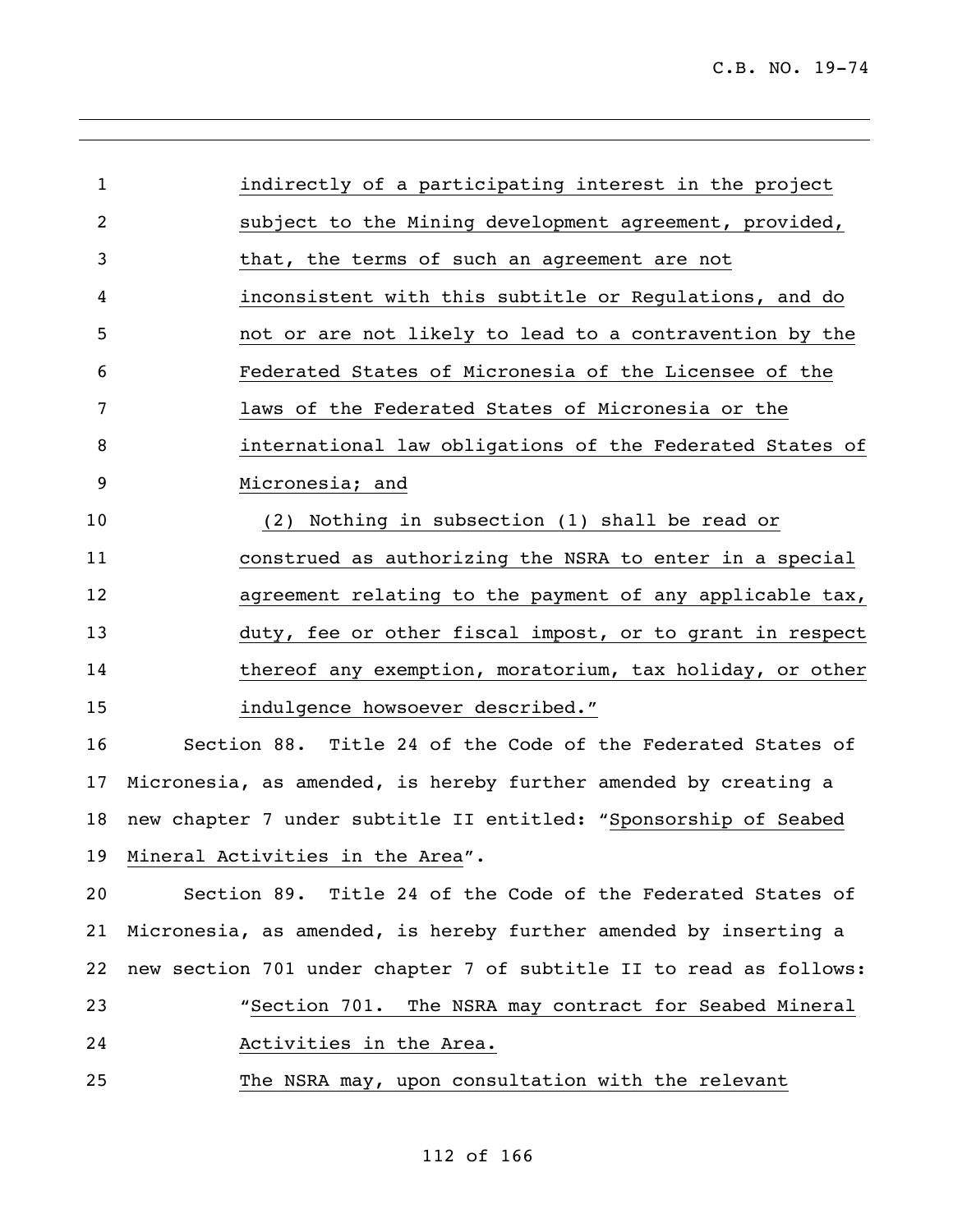|    | stakeholders:                                            |
|----|----------------------------------------------------------|
| 1  |                                                          |
| 2  | (a) On behalf of the Federated States of                 |
| 3  | Micronesia, submit applications to the ISA for the       |
| 4  | approval of plans of work for Seabed Mineral Activities  |
| 5  | in the Area and enter into contracts with the ISA to     |
| 6  | conduct those plans of work;                             |
| 7  | (b) Enter into sub-contracts with third party            |
| 8  | sub-contractors for the delivery of services pertaining  |
| 9  | to the performance of Seabed Mineral Activities in the   |
| 10 | Area, provided:                                          |
| 11 | (i) the sub-contractor meets such of the                 |
| 12 | Sponsorship Qualification Criteria as are relevant in    |
| 13 | the circumstances;                                       |
| 14 | (ii) the sub-contract follows any Prescribed             |
| 15 | terms and otherwise or additionally contains terms to    |
| 16 | ensure the sub-contractor will, insofar as is relevant   |
| 17 | in the circumstances, be held to duties, undertakings,   |
| 18 | guarantees, indemnities, and other requirements that are |
| 19 | no less comprehensive and stringent than those required  |
| 20 | of a Sponsored Party under this subtitle and any         |
| 21 | Regulations;                                             |
| 22 | (iii) the Secretary of Finance and                       |
| 23 | Administration endorses that he or she is satisfied that |
| 24 | the terms of the sub-contract are sufficiently likely to |
| 25 | lead to sufficient benefit to the Federated States of    |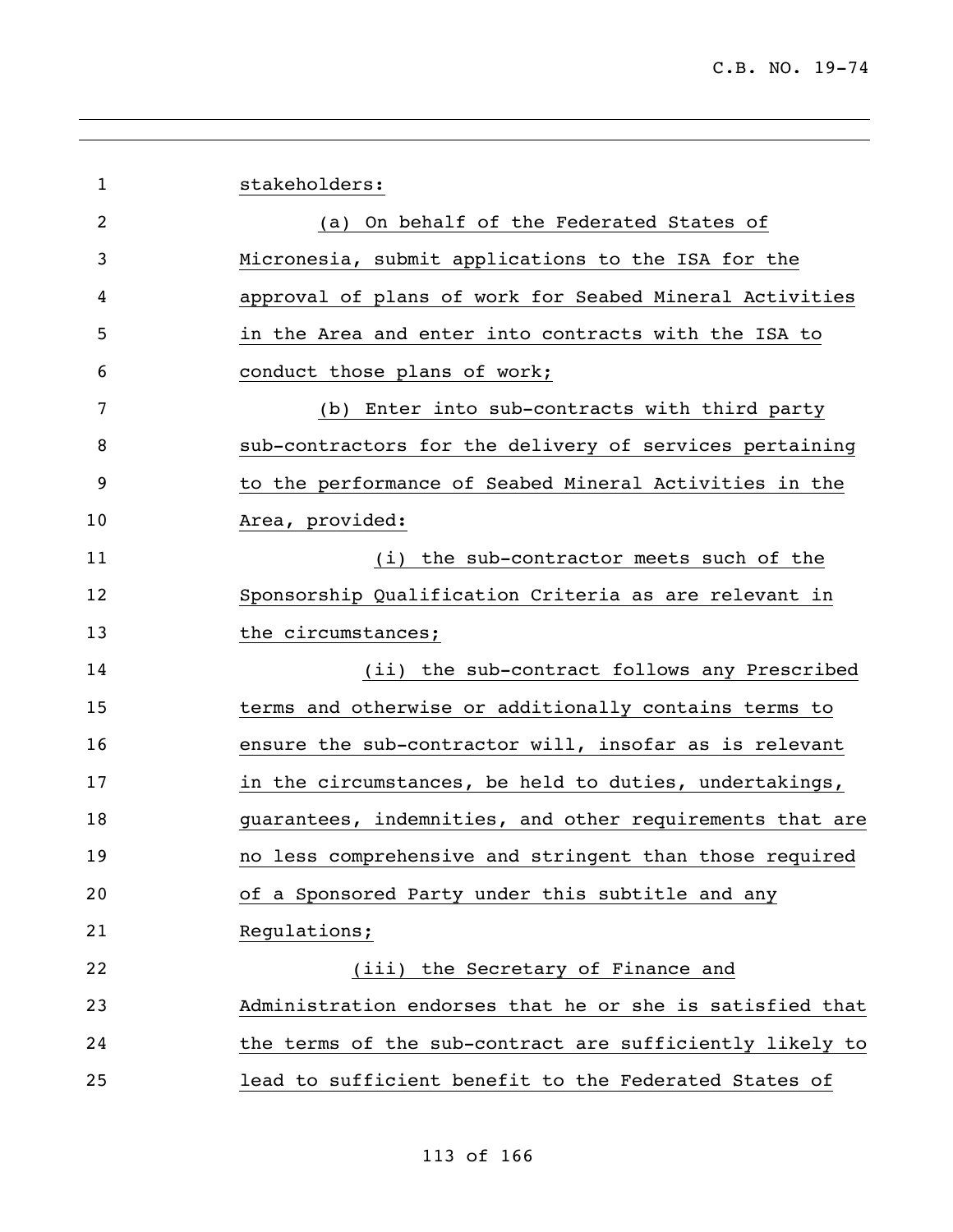| Micronesia, to outweigh the likelihood and quantum of               |
|---------------------------------------------------------------------|
| any associated costs or risks;                                      |
| (iv) the sub-contract can be suspended,                             |
| varied, revoked or otherwise terminated on the same                 |
| ground as those provided for a Sponsorship Certificate,             |
| insofar as is relevant in the circumstances, under                  |
| chapter 8 of this subtitle; and                                     |
| (v) the NSRA monitors the sub-contractor's                          |
| conduct and takes any such steps as are required to                 |
| secure compliance with the terms of the sub-contract."              |
| Section 90. Title 24 of the Code of the Federated States of         |
| Micronesia, as amended, is hereby further amended by inserting a    |
| new section 702 under chapter 7 of subtitle II, to read as follows: |
| "Section 702. Entry into Sponsorship of Seabed Mineral              |
| Activities in the Area.                                             |
| (1) The NSRA may on behalf of the Federated States of               |
| Micronesia sponsor another party, by way of a                       |
| Sponsorship Certificate issued under this subtitle, to              |
| conduct Seabed Mineral Activities in the Area under                 |
| contract with the ISA.                                              |
| (2) The NSRA may in any manner it sees fit invite                   |
| sponsorship Applications, or entertain discussions, with            |
| sponsorship Applicants or potential sponsorship                     |
| Applicants.                                                         |
| (3) To be eligible to perform Seabed Mineral                        |
|                                                                     |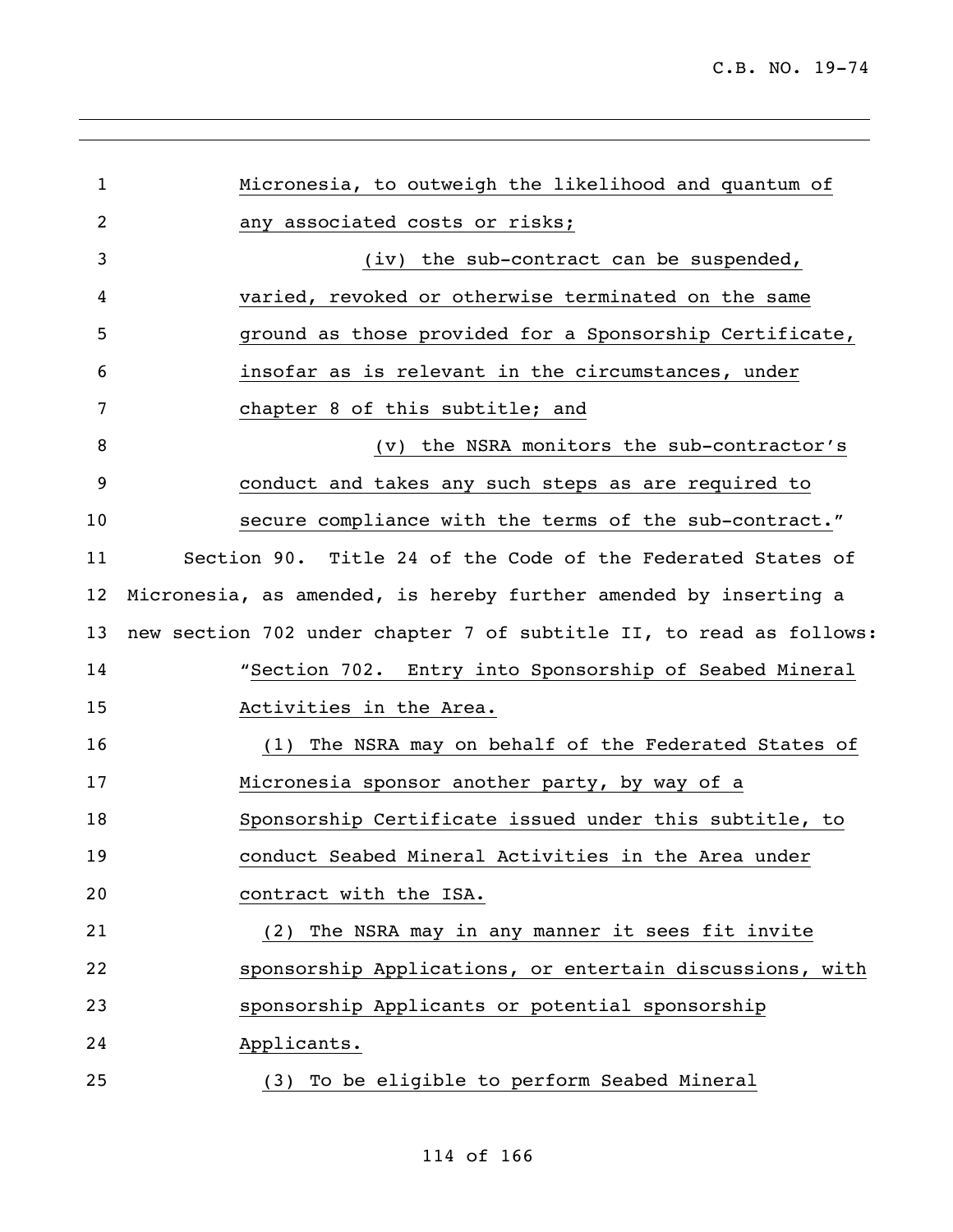| $\mathbf 1$ | Activities under the Federated States of Micronesia's       |
|-------------|-------------------------------------------------------------|
| 2           | sponsorship, a Sponsored Party must first:                  |
| 3           | (a) obtain a valid Sponsorship Certificate from             |
| 4           | the NSRA, and                                               |
| 5           | (b) enter into a valid contract with the ISA,               |
| 6           | pertaining to those Seabed Mineral Activities in the        |
| 7           | Area.                                                       |
| 8           | (4) Upon Application to conduct Seabed Mineral              |
| 9           | Activities within the Area under the sponsorship of the     |
| 10          | Federated States of Micronesia, and following such          |
| 11          | format and processes as may be Prescribed, the NSRA may     |
| 12          | take a decision:                                            |
| 13          | (a) to issue to an Applicant:                               |
| 14          | (i) a Sponsorship Certificate for                           |
| 15          | Exploration, or                                             |
| 16          | (ii) a Sponsorship Certificate for Mining,                  |
| 17          | committing to sponsor the Applicant to conduct specified    |
| 18          | Seabed Mineral Activities within the Area under contract    |
| 19          | with the ISA; or                                            |
| 20          | (b) not to issue any Sponsorship Certificate.               |
| 21          | (5) The NSRA may provide opportunity for members of         |
| 22          | the public or interest groups representing the public,      |
| 23          | to provide information be taken into account by the NSRA    |
| 24          | in taking a decision under subsection (4)."                 |
| 25          | Section 91. Title 24 of the Code of the Federated States of |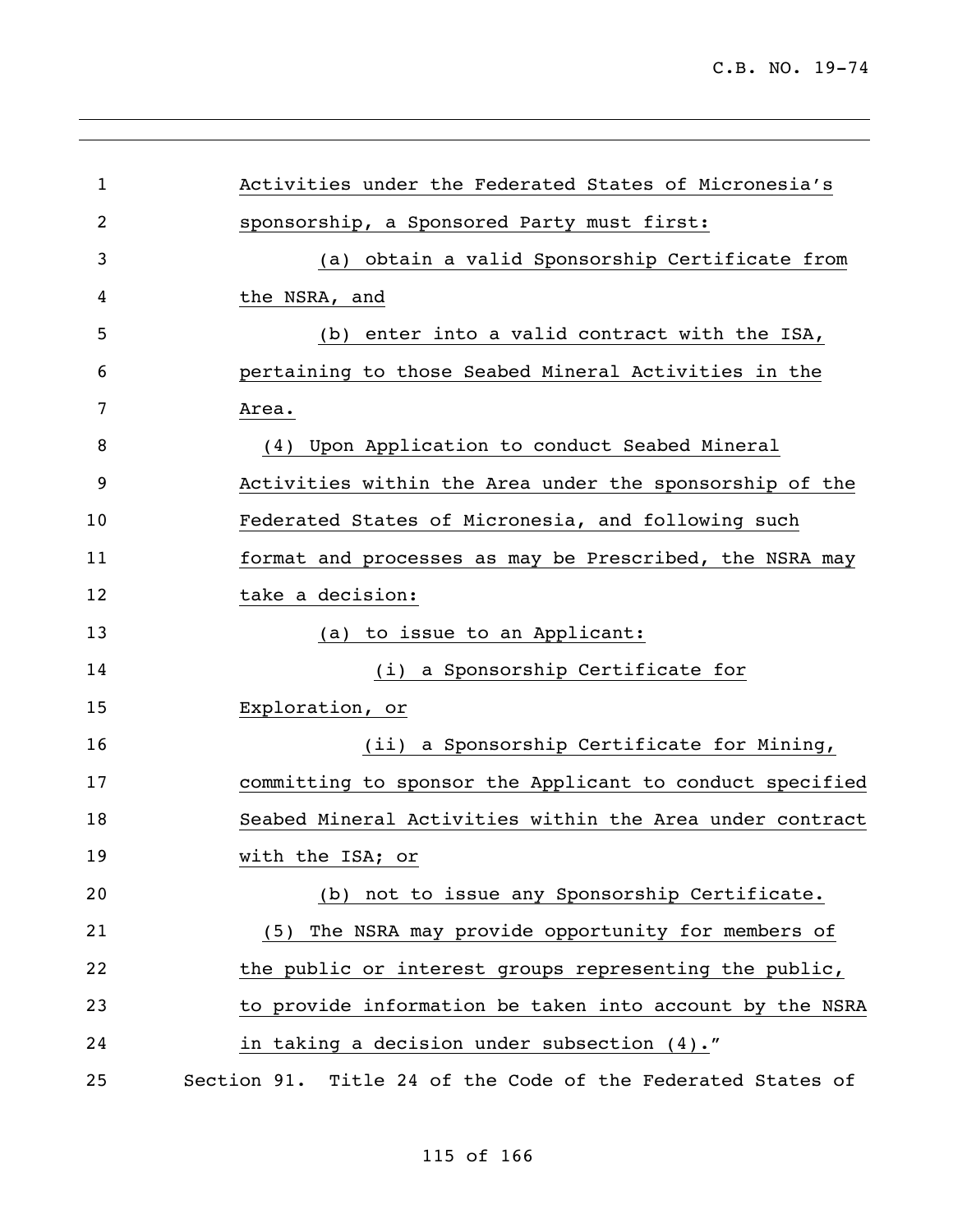C.B. NO. 19-74

 Micronesia, as amended, is hereby further amended by inserting a new section 703 under chapter 7 of subtitle II, to read as follows: "Section 703. Conditions to issue of Sponsorship Certificate. (1) A Sponsorship Certificate shall only be issued to an Applicant who meets the Sponsorship Qualification Criteria. (2) The NSRA shall not issue a Sponsorship Certificate where in the NSRA's reasonable opinion the sponsorship would not be in the public interest of the Federated States of Micronesia." Section 92. Title 24 of the Code of the Federated States of Micronesia, as amended, is hereby further amended by inserting a new section 704 under chapter 7 of subtitle II, to read as follows: "Section 704. Sponsorship Application and Sponsorship Qualification Criteria. (1) A sponsorship Application must be made in writing 18 to the NSRA and must: (a) provide evidence that the Sponsorship Applicant meets the Sponsorship Qualification Criteria, and (b) include: (i) the same content that is required by the Rules of the ISA for an application to the ISA for approval of a plan of work to obtain a contract for the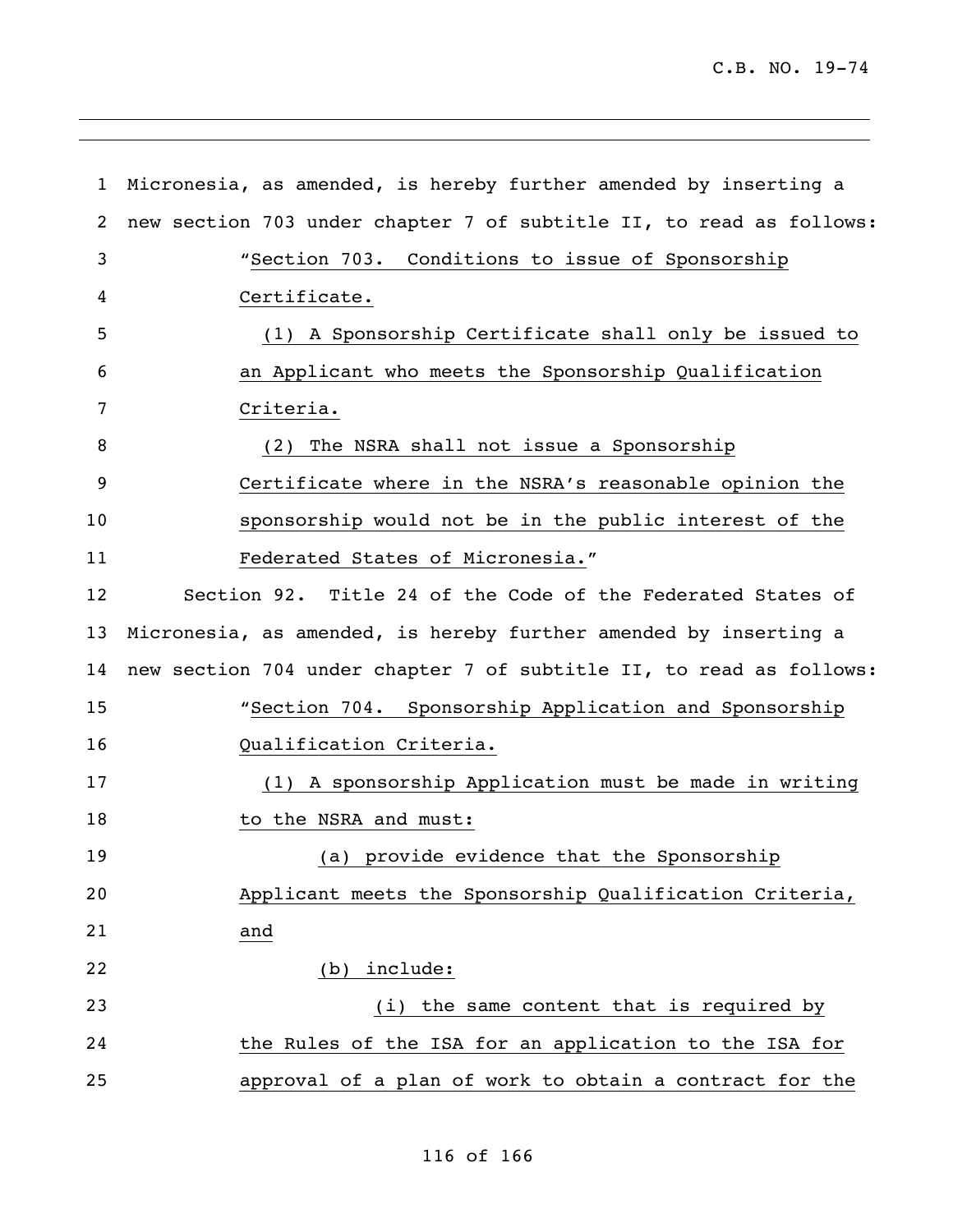| 1  | proposed Seabed Mineral Activities                       |
|----|----------------------------------------------------------|
| 2  | (ii) written undertakings that the                       |
| 3  | Applicant:                                               |
| 4  | (A) will fully comply with its                           |
| 5  | obligations under the Rules of the ISA and relevant      |
| 6  | parts of this subtitle,                                  |
| 7  | (B) warranties that the content of the                   |
| 8  | Application is true and accurate to the best of its      |
| 9  | belief, and                                              |
| 10 | (C) intends to apply for a contract                      |
| 11 | with the ISA to conduct Seabed Mineral Activities in the |
| 12 | Area under the sponsorship of the Federated States of    |
| 13 | Micronesia;                                              |
| 14 | (iii) Copies or summaries of any studies                 |
| 15 | conducted by the Sponsorship Applicant or other data in  |
| 16 | relation to: the Seabed Mineral potential of the         |
| 17 | proposed Contract Area, and the potential impact of the  |
| 18 | Seabed Mineral Activities on the Environment;            |
| 19 | An indication insofar as known of the<br>(iv)            |
| 20 | Applicant's proposed:                                    |
| 21 | methods for financing the Seabed<br>(A)                  |
| 22 | Mineral Activities,                                      |
| 23 | ownership, lease or other<br>(B)                         |
| 24 | arrangement to use vessels and equipment required for    |
| 25 | the operation of the Seabed Mineral Activities, and      |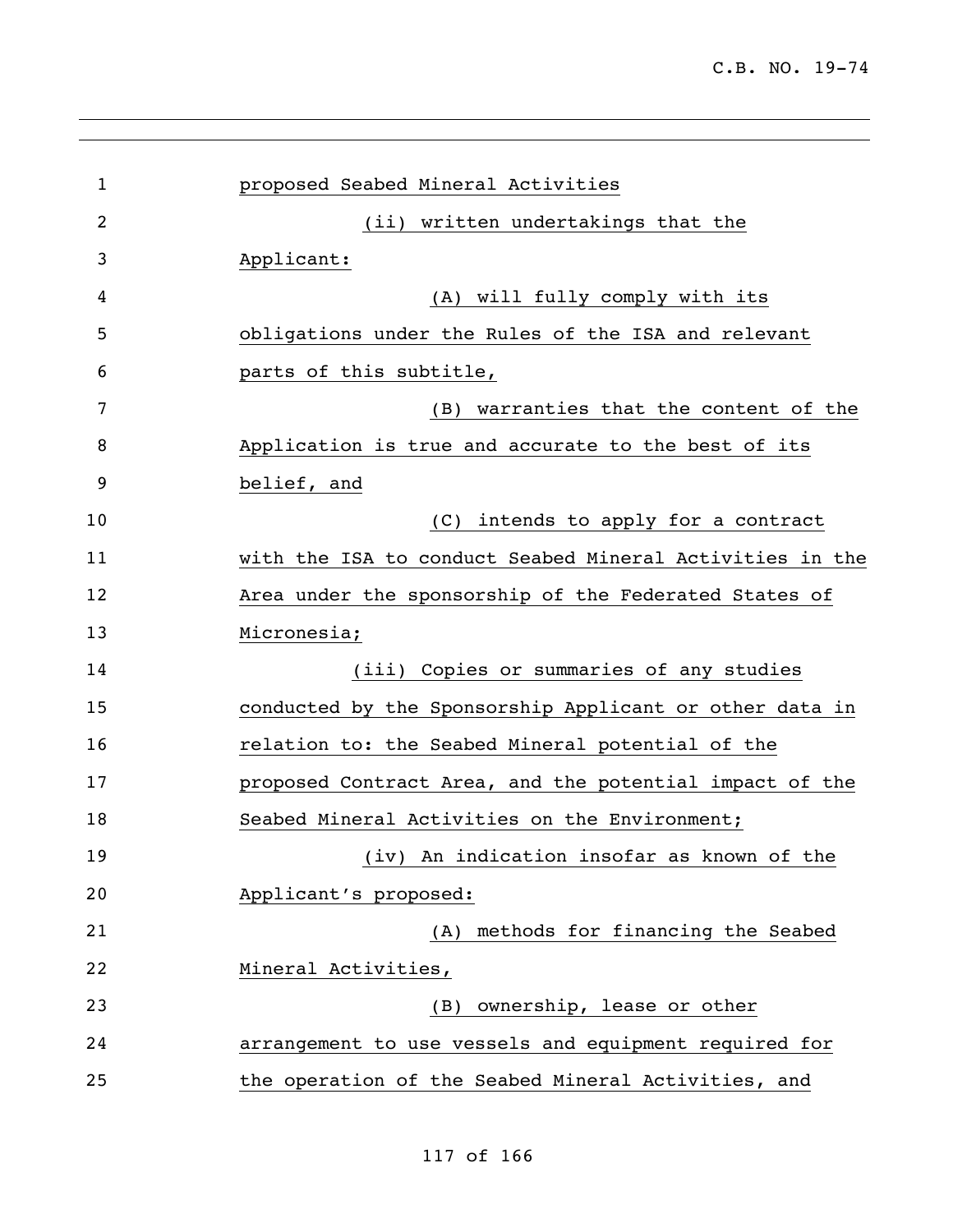l,

| $\mathbf{1}$ | (C) insurance or contingency funding                     |
|--------------|----------------------------------------------------------|
| 2            | to cover damage that may be caused by the Seabed Mineral |
| 3            | Activities or the costs of responding to an Incident;    |
| 4            | (v) A list of employees required to operate              |
| 5            | the Seabed Mineral Activities, and an indication if any  |
| 6            | of these will be recruited from the Federated States of  |
| 7            | Micronesia;                                              |
| 8            | (vi) A capacity-building program providing               |
| 9            | for the training of personnel of the Federated States of |
| 10           | Micronesia;                                              |
| 11           | (vii) The Application fee required by section            |
| 12           | 901 of this subtitle;                                    |
| 13           | (viii) A statement as to whether the Sponsored           |
| 14           | Party or any of its Directors has previously been found  |
| 15           | on reasonable evidence to have:                          |
| 16           | (A) breached a material term or                          |
| 17           | condition of the Rules of the ISA;                       |
| 18           | been convicted of an offense or<br>(B)                   |
| 19           | incurred a civil penalty pertaining to the conduct of    |
| 20           | Seabed Mineral Activities or similar sea or land based   |
| 21           | activities in another jurisdiction; or                   |
| 22           | been convicted of an offense<br>(C)                      |
| 23           | involving fraud or dishonesty;                           |
| 24           | (ix) Any other matters as may be Prescribed.             |
| 25           | The Sponsorship Qualification Criteria are that:<br>(2)  |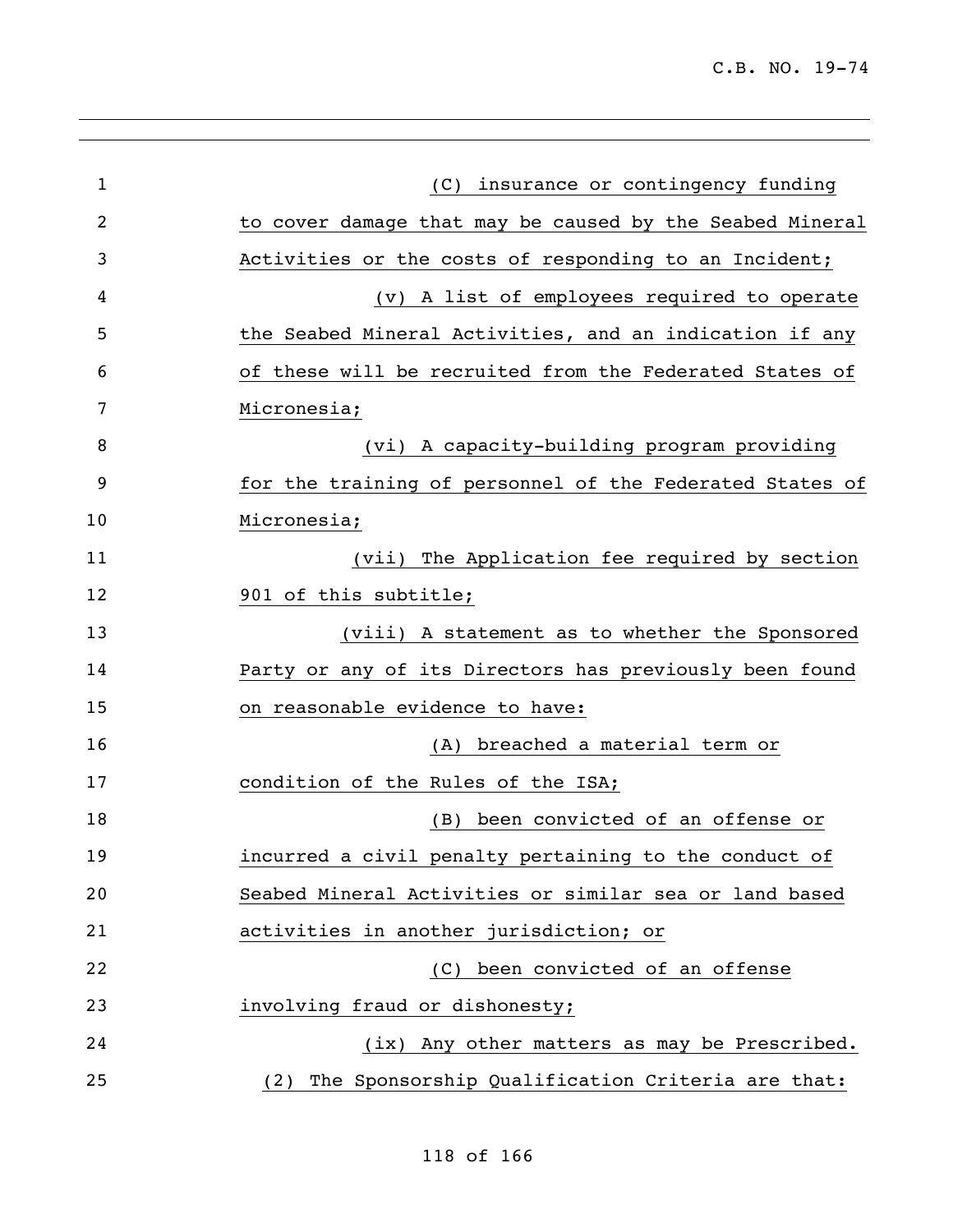| $\mathbf{1}$ | the Sponsorship Applicant:<br>(a)                       |
|--------------|---------------------------------------------------------|
| 2            | (i) is an existing body corporate,                      |
| 3            | registered in the Federated States of Micronesia;       |
| 4            | (ii) has, or will have at the commencement              |
| 5            | of the proposed Seabed Mineral Activities, sufficient   |
| 6            | financial and technical resources and capability:       |
| 7            | (A) properly to perform the Seabed                      |
| 8            | Mineral Activities in compliance with the Rules of the  |
| 9            | ISA; and                                                |
| 10           | to cover damage that may be caused<br>(B)               |
| 11           | by the Seabed Mineral Activities or the costs of        |
| 12           | responding to an Incident;                              |
| 13           | (iii) has submitted a valid Application in              |
| 14           | accordance with this subtitle and these Regulations,    |
| 15           | including the Sponsorship Application fee;              |
| 16           | (b) the proposed Seabed Mineral Activities are          |
| 17           | consistent with the Rules of the ISA in relation to     |
| 18           | environmental management;                               |
| 19           | (c) the proposed Seabed Mineral Activities are          |
| 20           | compatible with applicable national and international   |
| 21           | laws, including those relating to safety at sea and the |
| 22           | protection and preservation of the Marine Environment;  |
| 23           | and                                                     |
| 24           | (d) the proposed Seabed Mineral Activities will         |
| 25           | not unduly affect:                                      |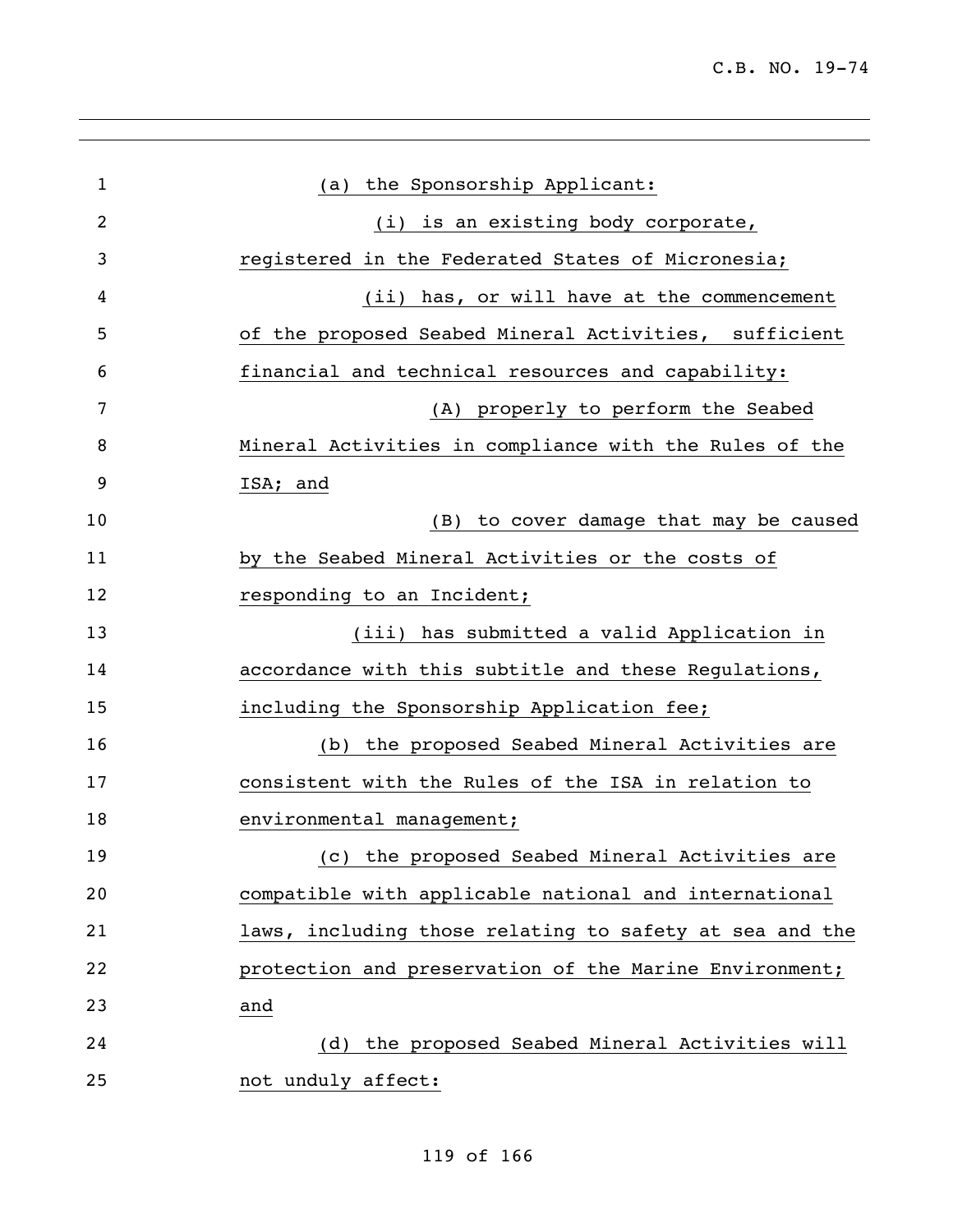| 1  | (A) the rights of other legitimate sea                              |
|----|---------------------------------------------------------------------|
| 2  | users, or                                                           |
| 3  | (B) the protection and preservation of                              |
| 4  | the Marine Environment,                                             |
| 5  | (C) international and domestic peace                                |
| 6  | and security.                                                       |
| 7  | (3) A decision by an official organ of the ISA to                   |
| 8  | grant to Sponsored Party a contract may be considered by            |
| 9  | the NSRA as evidence in relation to its Sponsorship                 |
| 10 | Certificate decision-making."                                       |
| 11 | Section 93. Title 24 of the Code of the Federated States of         |
| 12 | Micronesia, as amended, is hereby further amended by inserting a    |
| 13 | new section 705 under chapter 7 of subtitle II, to read as follows: |
| 14 | "Section 705. Terms of the Sponsorship Certificate                  |
| 15 | A Sponsorship Certificate, shall be issued to a                     |
| 16 | Sponsored Party in a form necessary to satisfy the Rules            |
| 17 | of the ISA, and shall contain:                                      |
| 18 | the name of the Sponsored Party;<br>(a)                             |
| 19 | a statement that the Sponsored Party is:<br>(b)                     |
| 20 | a national of the Federated States of<br>(i)                        |
| 21 | Micronesia; or                                                      |
| 22 | subject to the effective control of the<br>(iii)                    |
| 23 | Federated States of Micronesia or its nationals;                    |
| 24 | a statement by the Federated States of<br>(C)                       |
| 25 | Micronesia that it sponsors the Sponsored Party;                    |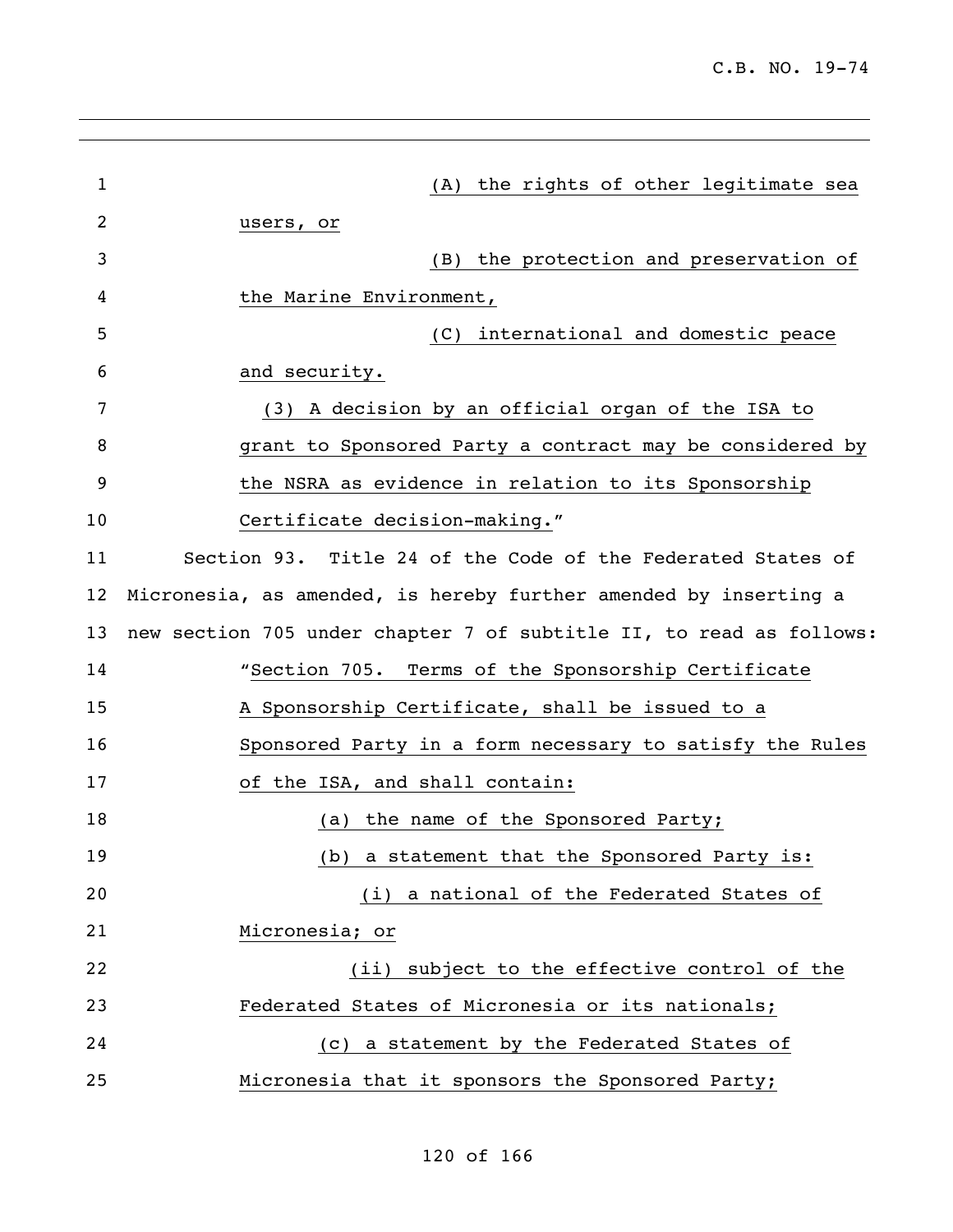| (d) the date of deposit by the Federated States                     |
|---------------------------------------------------------------------|
| of Micronesia of its instrument of ratification of, or              |
| accession or succession to, the UN Convention on the Law            |
| of the Sea;                                                         |
| (e) a declaration that the Federated States of                      |
| Micronesia assumes responsibility in accordance with                |
| article 139, article 153, paragraph 4, and Annex III,               |
| article 4, paragraph 4, of the UN Convention on the Law             |
| of the Sea;                                                         |
| (f) the date at which the sponsorship commences;                    |
| (g) a statement that the Sponsorship Certificate                    |
| shall remain in force for the duration of an ISA                    |
| contract awarded to the Sponsored Party under the                   |
| State's sponsorship, unless otherwise terminated in                 |
| accordance with this subtitle; and                                  |
| (h) any additional content reasonably required                      |
| by the ISA or that the NSRA considers fit to include."              |
| Section 94. Title 24 of the Code of the Federated States of         |
| 19 Micronesia, as amended, is hereby further amended by inserting a |
| new section 706 under chapter 7 of subtitle II, to read as follows: |
| "Section 706. Sponsorship agreements.                               |
| The NSRA may enter into written agreements with<br>(1)              |
| the Sponsored Party at any time to establish additional             |
| terms and conditions as to the sponsorship arrangement              |
| including terms as to the calculation and payment of                |
|                                                                     |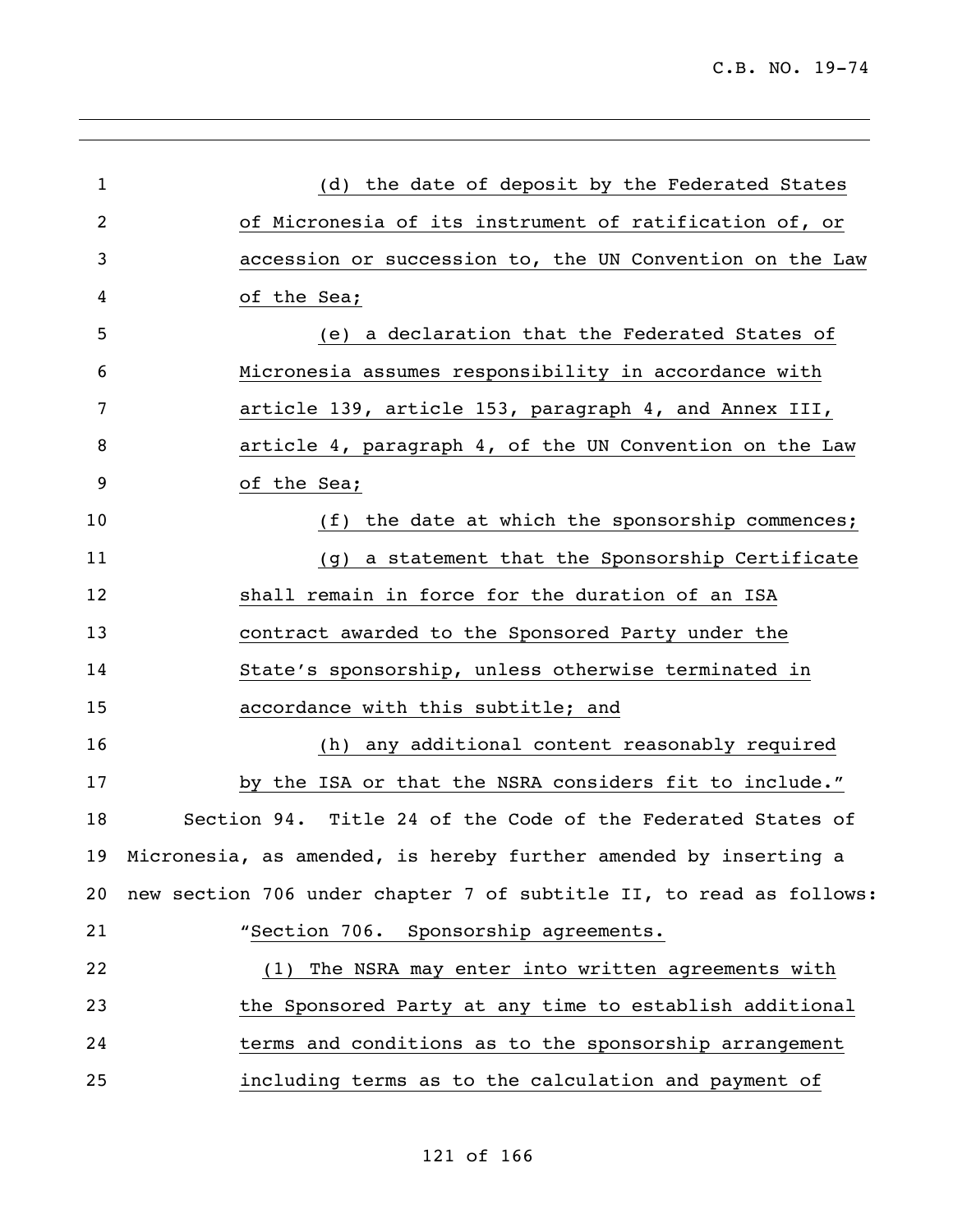| $\mathbf{1}$ | royalties, taxes, sponsorship fees or other fiscal                  |
|--------------|---------------------------------------------------------------------|
| 2            | impositions payable by the Sponsored Party, provided the            |
| 3            | terms of such an agreement do not, or are not likely to,            |
| 4            | lead to a contravention by the Federated States of                  |
| 5            | Micronesia or the Sponsoring Party of the Rules of the              |
| 6            | ISA or this subtitle, and do not conflict with any                  |
| 7            | international law obligations of the Federated States of            |
| 8            | Micronesia.                                                         |
| 9            | (2) The NSRA may consult the relevant stakeholders,                 |
| 10           | and their views taken into account, before any                      |
| 11           | sponsorship agreement is entered into the NSRA."                    |
| 12           | Section 95. Title 24 of the Code of the Federated States of         |
| 13           | Micronesia, as amended, is hereby further amended by inserting a    |
| 14           | new section 707 under chapter 7 of subtitle II, to read as follows: |
| 15           | "Section 707. Liability of Sponsored Party.                         |
| 16           | (1) The Sponsored Party shall be responsible for the                |
| 17           | performance of all Seabed Mineral Activities carried out            |
| 18           | within the Contract Area, and its compliance with the               |
| 19           | Rules of the ISA, and will be liable:                               |
| 20           | for the actual amount of any compensation or<br>(a)                 |
| 21           | damage or penalties arising out of a failure to comply,             |
| 22           | or                                                                  |
| 23           | for any wrongful acts or omissions and those<br>(b)                 |
| 24           | of its employees, officers, subcontractors, and agents              |
| 25           | in the conduct of the Seabed Mineral Activities.                    |

,我们也不会有什么。""我们的人,我们也不会有什么?""我们的人,我们也不会有什么?""我们的人,我们也不会有什么?""我们的人,我们也不会有什么?""我们的人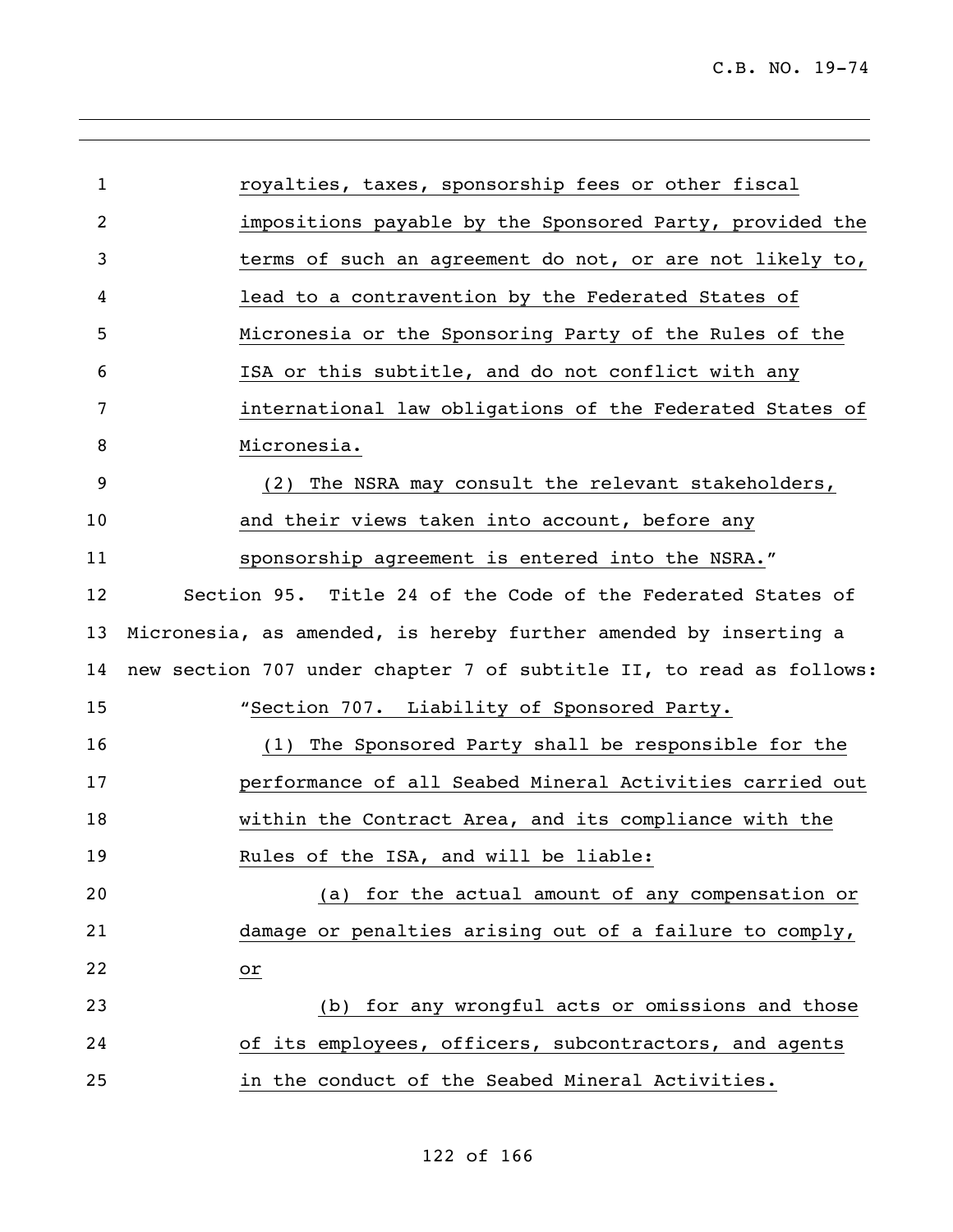| 1              | (2) Any obligations which are to be observed and                    |
|----------------|---------------------------------------------------------------------|
| $\overline{2}$ | performed by the Sponsored Party shall at any time at               |
| 3              | which the Sponsored Party is more than one person be                |
| 4              | joint and several obligations.                                      |
| 5              | (3) A Sponsored Party shall at all times keep the                   |
| 6              | Federated States of Micronesia indemnified against all              |
| 7              | actions, proceedings, costs, charges, claims and demands            |
| 8              | which may be made or brought by any third party in                  |
| 9              | relation to its Seabed Mineral Activities."                         |
| 10             | Section 96. Title 24 of the Code of the Federated States of         |
| 11             | Micronesia, as amended, is hereby further amended by inserting a    |
| 12             | new section 708 under chapter 7 of subtitle II, to read as follows: |
| 13             | "Section 708. Government Responsibilities.                          |
| 14             | Where the Federated States of Micronesia is sponsoring a            |
| 15             | Sponsored Party, which holds a contract with the ISA to             |
| 16             | conduct Seabed Mineral Activities in the Area, the                  |
| 17             | Federated States of Micronesia will, via the NSRA:                  |
| 18             | (a) take all actions necessary to give effect to                    |
| 19             | the sponsorship of the Sponsored Party, including                   |
| 20             | undertaking any communications with, and providing any              |
| 21             | assistance, documentation, certificates and undertakings            |
| 22             | to, the ISA or other relevant party required in respect             |
| 23             | of the sponsorship;                                                 |
| 24             | ensure that its conduct in relation to the<br>(b)                   |
| 25             | ISA, the Area, and Seabed Mineral Activities adheres to             |
|                |                                                                     |

,我们也不会有什么。""我们的人,我们也不会有什么?""我们的人,我们也不会有什么?""我们的人,我们的人,我们的人,我们的人,我们的人,我们的人,我们的人,我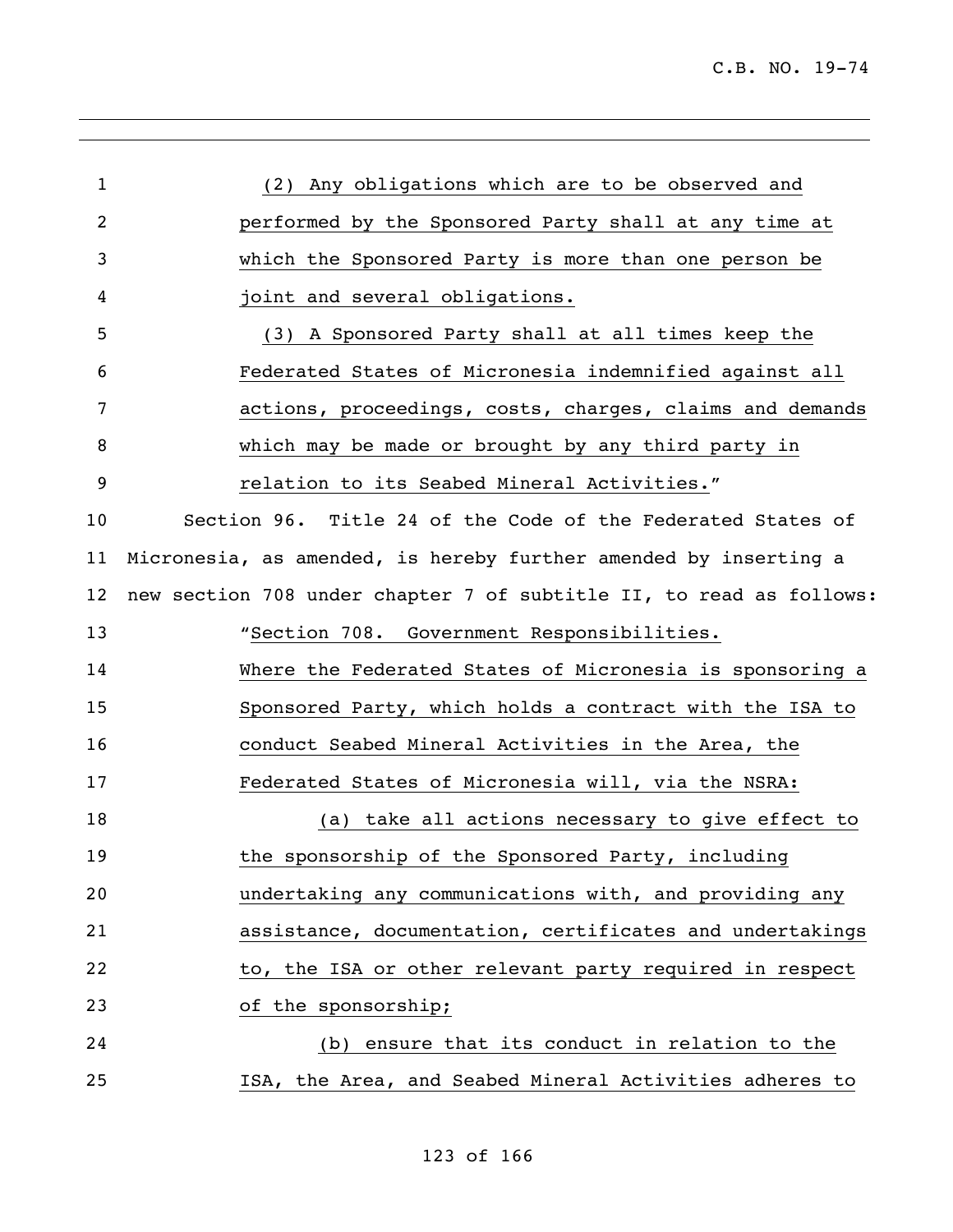| 1  | the requirements and standards established by general               |
|----|---------------------------------------------------------------------|
| 2  | principles of international law;                                    |
| 3  | take all appropriate means to exercise its<br>(C)                   |
| 4  | effective control over Sponsored Parties, seeking to                |
| 5  | ensure that their Seabed Mineral Activities are carried             |
| 6  | out in conformity with the UN Convention on the Law of              |
| 7  | the Sea, the Rules of the ISA, and other requirements               |
| 8  | and standards established by general principles of                  |
| 9  | international law;                                                  |
| 10 | (d) not impose unnecessary, disproportionate, or                    |
| 11 | duplicate regulatory burden on Sponsored Parties, and               |
| 12 | not impose requirements upon a Sponsored except insofar             |
| 13 | as these are consistent with existing requirements                  |
| 14 | imposed by, the UN Convention on the Law of the Sea, the            |
| 15 | Rules of the ISA, and other applicable standards of                 |
| 16 | international law; and                                              |
| 17 | (e) promote the application of the Precautionary                    |
| 18 | Approach and employment of best environmental practice."            |
| 19 | Section 97. Title 24 of the Code of the Federated States of         |
| 20 | Micronesia, as amended, is hereby further amended by inserting a    |
| 21 | new section 709 under chapter 7 of subtitle II, to read as follows: |
| 22 | "Section 709. Termination of Sponsorship Certificate.               |
| 23 | (1) A Sponsorship Certificate shall remain in force                 |
| 24 | unless and until it is terminated in accordance with                |
| 25 | this section;                                                       |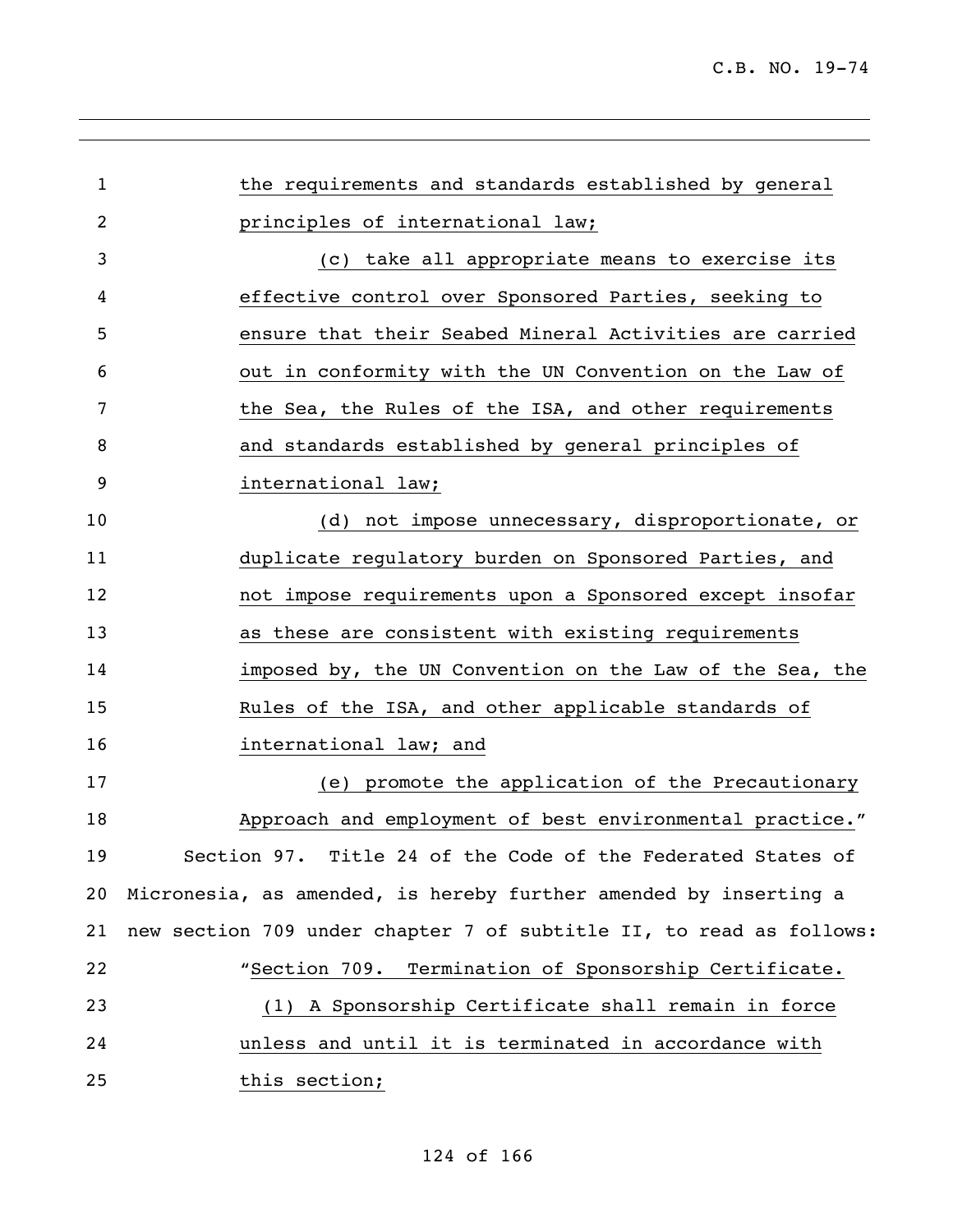| $\mathbf{1}$      | (2) A Sponsorship Certificate terminates if:                        |
|-------------------|---------------------------------------------------------------------|
| 2                 | (a) The Sponsored Party's contract with the ISA                     |
| 3                 | expires, is surrendered or is terminated,                           |
| 4                 | It is surrendered by the Sponsored Party in<br>(b)                  |
| 5                 | accordance with section 711 of this subtitle,                       |
| 6                 | It is revoked by the NSRA in accordance with<br>(C)                 |
| 7                 | section 710 of this subtitle, and upon termination all              |
| 8                 | rights granted to the Sponsored Party by the Federated              |
| 9                 | States of Micronesia shall cease and determine."                    |
| 10                | Section 98. Title 24 of the Code of the Federated States of         |
| 11                | Micronesia, as amended, is hereby further amended by inserting a    |
| $12 \overline{ }$ | new section 710 under chapter 7 of subtitle II, to read as follows: |
| 13                | "Section 710. Revocation of a Sponsorship Certificate.              |
| 14                | The NSRA may revoke a Sponsorship Certificate:<br>(1)               |
| 15                | (a) where any of the Sponsorship Qualification                      |
| 16                | Criteria ceases to be met by the Sponsored Party in a               |
| 17                | material particular;                                                |
| 18                | where the Sponsored Party has failed to<br>(b)                      |
| 19                | apply to the ISA for a contract, or has applied but                 |
| 20                | failed to obtain a contract with the ISA, within three              |
| 21                | years of the date of the issue of the Sponsorship                   |
| 22                | Certificate;                                                        |
| 23                | in any case, with the written consent of the<br>(C)                 |
| 24                | Sponsored Party;                                                    |
| 25                | (d) where no material efforts have been made by                     |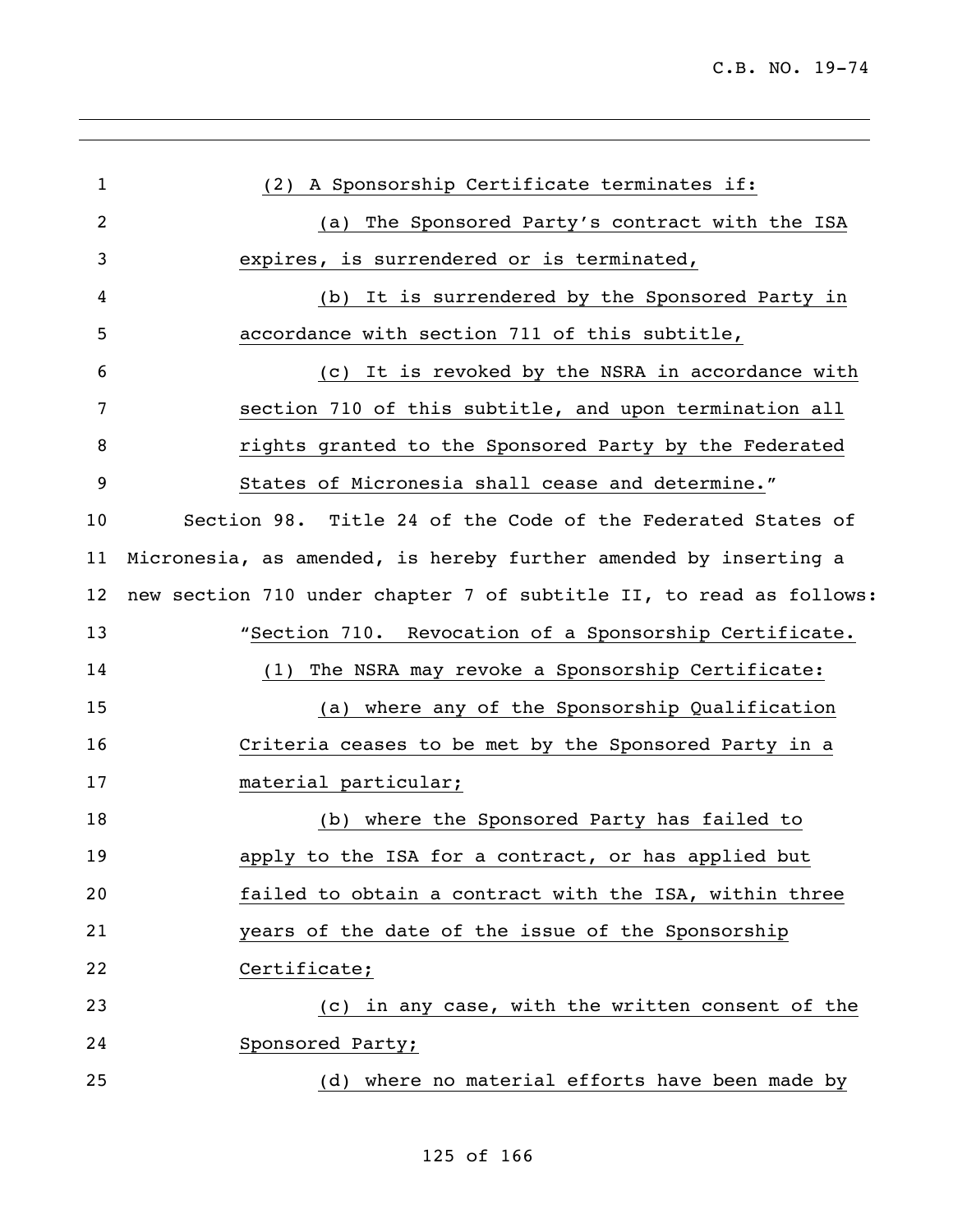l,

| $\mathbf{1}$ | the Sponsored Party to undertake the sponsored Seabed    |
|--------------|----------------------------------------------------------|
| 2            | Mineral Activities for a period exceeding five years     |
| 3            | from the date of signing the contract with the ISA;      |
| 4            | (e) where the Sponsored Party has conducted              |
| 5            | itself in such a way as to result in a serious,          |
| 6            | persistent, or willful breach of the Rules of the ISA,   |
| 7            | the requirements of this subtitle, Regulations, an Order |
| 8            | made under this subtitle, or a final binding decision of |
| 9            | a dispute settlement body applicable to the Sponsored    |
| 10           | Party, and such breach cannot be remedied, or has not    |
| 11           | been remedied notwithstanding the giving of reasonable   |
| 12           | notice to the Sponsored Party by the NSRA;               |
| 13           | (f) where, following at least two written                |
| 14           | notices given by the NSRA to the Sponsored Party in      |
| 15           | accordance with this subtitle, any payment or deposit    |
| 16           | required or owing under this subtitle is in arrears or   |
| 17           | unpaid for six months following the day on which it      |
| 18           | ought to have been paid;                                 |
| 19           | (g) where the Sponsored party knowingly or               |
| 20           | recklessly provides the ISA or the NSRA with information |
| 21           | that is false or misleading in a material particular, or |
| 22           | fails to retain or willfully alters, suppresses,         |
| 23           | conceals, or destroys any document which is required to  |
| 24           | be produced to the ISA or the NSRA; or                   |
| 25           | (h) upon transfer, mortgage, lease of a Title,           |
|              |                                                          |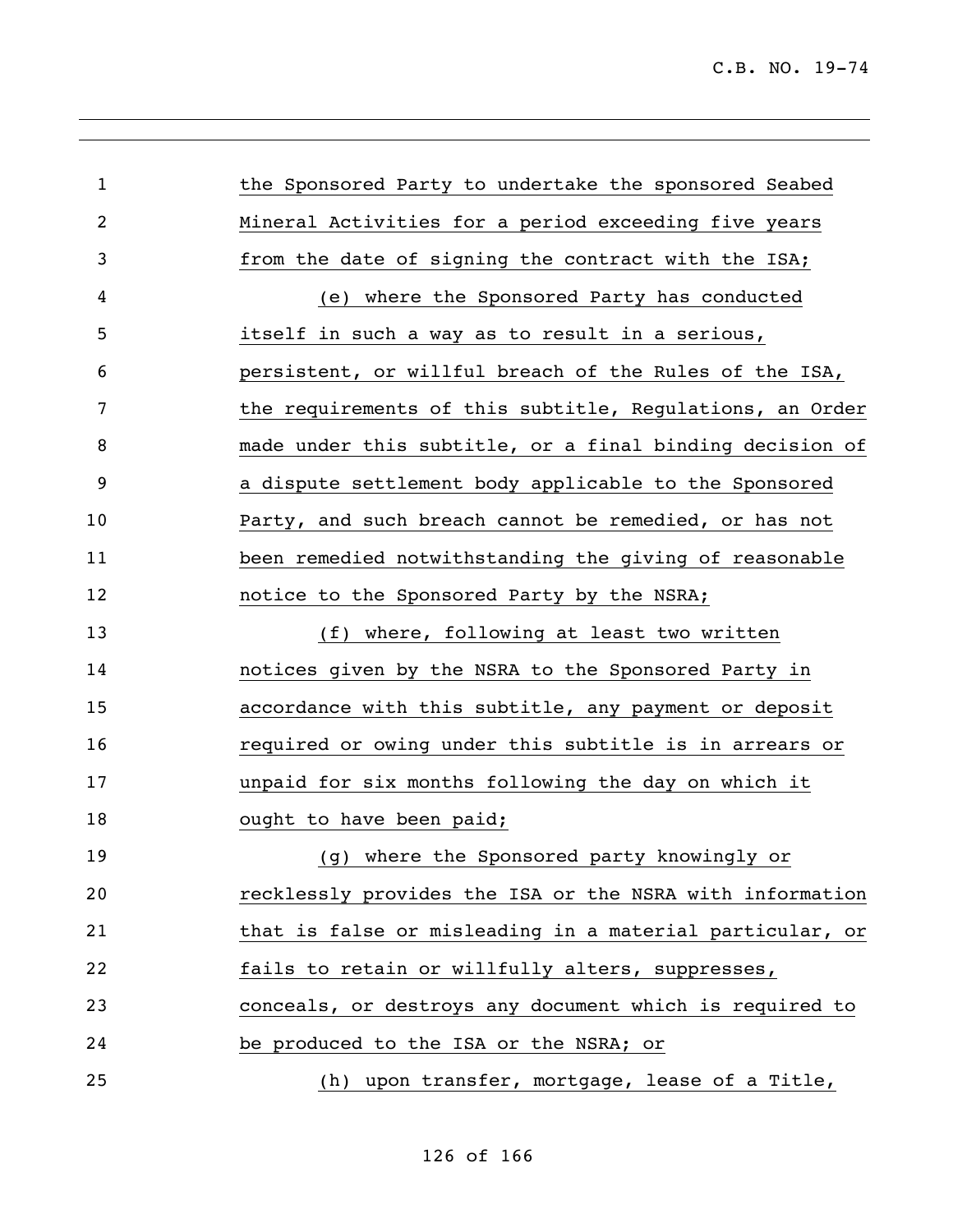| $\mathbf 1$ | or significant change in the constitution, ownership or            |
|-------------|--------------------------------------------------------------------|
| 2           | control of the Title Holder, without the NSRA's                    |
| 3           | approval.                                                          |
| 4           | Before making a decision under this section of<br>(2)              |
| 5           | this subtitle the NSRA shall:                                      |
| 6           | (a) give to the Sponsored Party at least 30                        |
| 7           | days' written notice of the NSRA's intention to make the           |
| 8           | decision, setting out details of the proposed decision             |
| 9           | and the reasons for it, and inviting a person to whom              |
| 10          | the notice, or a copy of the notice has been given to              |
| 11          | make a written submission to the NSRA about the proposal           |
| 12          | within a specified timeframe; if there are any                     |
| 13          | objections;                                                        |
| 14          | (b) give a copy of the notice to any such other                    |
| 15          | persons as the NSRA thinks fit;                                    |
| 16          | take into account any submissions made in<br>(C)                   |
| 17          | accordance with the notice; and                                    |
| 18          | (d) where the decision is to revoke the                            |
| 19          | Sponsorship Certificate, give the Sponsored Party no               |
| 20          | fewer than six months' notice before that revocation               |
| 21          | takes place."                                                      |
| 22          | Section 99. Title 24 of the Code of the Federated States of        |
| 23          | Micronesia, as amended, is hereby further amended by inserting a   |
| 24          | new section 711 under chapter 7 of subtitle II to read as follows: |
| 25          | "Section 711. Surrender of sponsorship.                            |
|             |                                                                    |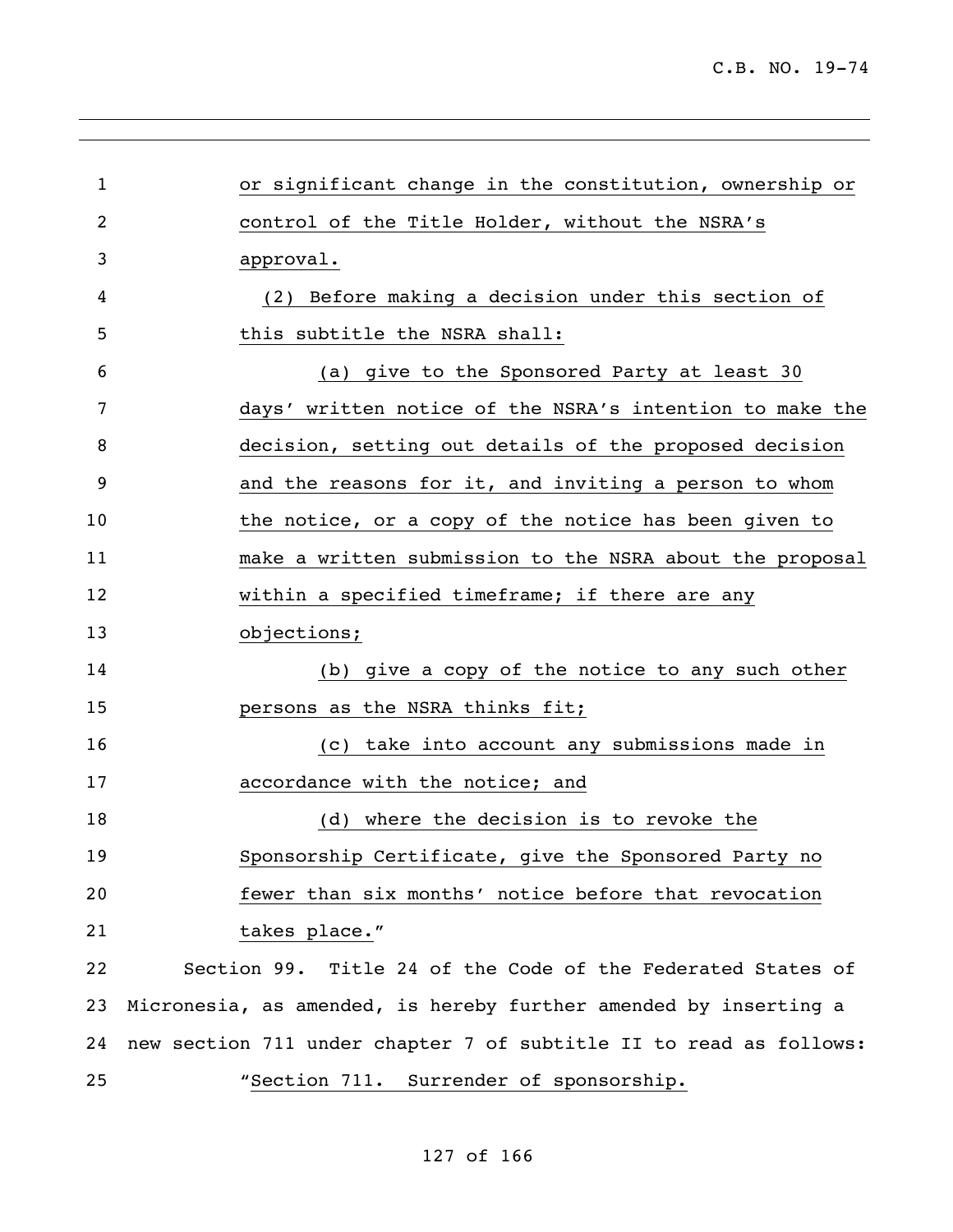l,

| $\mathbf{1}$ | A Sponsored Party may at any time surrender a                       |
|--------------|---------------------------------------------------------------------|
| 2            | Sponsorship Certificate without penalty by giving to the            |
| 3            | NSRA not less than six months' prior notice in writing              |
| 4            | to that effect."                                                    |
| 5            | Section 100. Title 24 of the Code of the Federated States of        |
| 6            | Micronesia, as amended, is hereby further amended by inserting a    |
| 7            | new section 712 under chapter 7 of subtitle II, to read as follows: |
| 8            | "Section 712. Ongoing liability after termination of                |
| 9            | sponsorship.                                                        |
| 10           | Following termination of sponsorship, a Sponsoring Party            |
| 11           | shall remain:                                                       |
| 12           | (a) subject to any ongoing obligations with                         |
| 13           | respect to Seabed Mineral Activities that occurred prior            |
| 14           | to termination, including requirements to submit reports            |
| 15           | and to make payments to the NSRA and the ISA; and                   |
| 16           | responsible for any damage from its wrongful<br>(b)                 |
| 17           | acts or otherwise arising from Seabed Minerals                      |
| 18           | Activities carried out prior to termination."                       |
| 19           | Section 101. Title 24 of the Code of the Federated States of        |
| 20           | Micronesia, as amended, is hereby further amended by creating a     |
| 21           | new chapter 8 under subtitle II entitled: "Marine Scientific        |
| 22           | Research".                                                          |
| 23           | "Section 801. Marine Scientific Research within                     |
| 24           | national jurisdiction.                                              |
| 25           | Marine Scientific Research may not be carried out within            |
|              |                                                                     |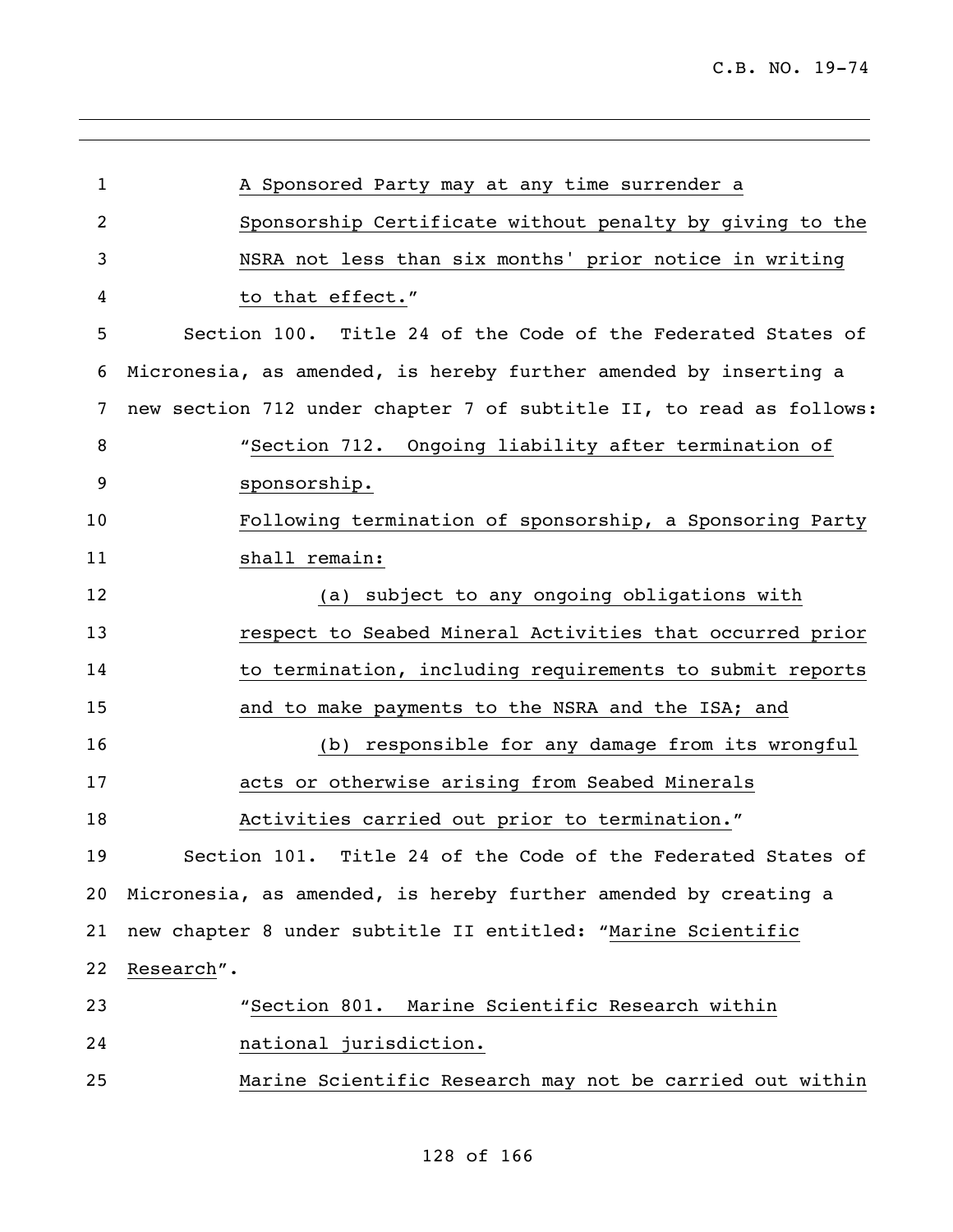| 1  | an area of the Exclusive Economic Zone or Continental               |
|----|---------------------------------------------------------------------|
| 2  | Shelf (or Territorial Sea and internal waters where such            |
| 3  | responsibility has been delegated to NSRA by State under            |
| 4  | this subtitle) by any person, unless that person has:               |
| 5  | properly applied for a permit by the NSRA in<br>(a)                 |
| 6  | accordance with this subtitle;                                      |
| 7  | (b) properly applied for a marine scientific                        |
| 8  | research permit from National Oceanic Resource                      |
| 9  | Management Authority (NORMA) in accordance with section             |
| 10 | 104 chapter 1 subtitle I of this title; and                         |
| 11 | received consent to both applications, or<br>(C)                    |
| 12 | not received a denial of consent within six months of               |
| 13 | the date of the applications."                                      |
| 14 | Section 102. Title 24 of the Code of the Federated States of        |
| 15 | Micronesia, as amended, is hereby further amended by inserting a    |
| 16 | new section 802 under chapter 8 of subtitle II, to read as follows: |
| 17 | "Section 802. Application for Marine Scientific                     |
| 18 | Research.                                                           |
| 19 | For an application for consent to conduct Marine                    |
| 20 | Scientific Research to have been properly made, for the             |
| 21 | purposes of section 801 of this subtitle, the                       |
| 22 | application shall be made to the NSRA in writing at                 |
| 23 | least six months before the proposed commencement date              |
| 24 | of the Marine Scientific Research project, and shall                |
| 25 | contain:                                                            |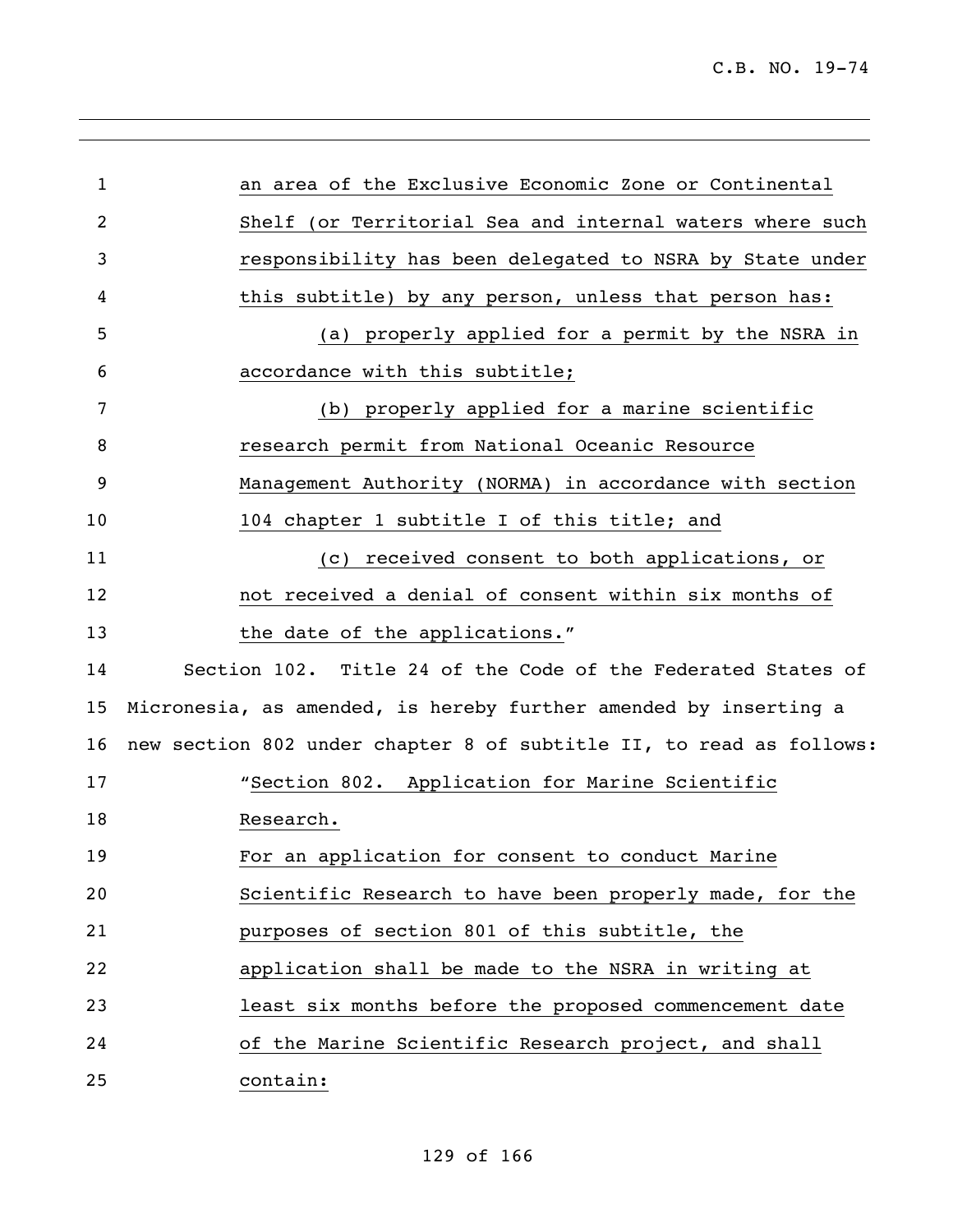| $\mathbf 1$ | (i) the cruise name and number;                          |
|-------------|----------------------------------------------------------|
| 2           | (ii) the name, nationality, contact details,             |
| 3           | and address of the sponsoring institution, the scientist |
| 4           | in charge of the project, and any other collaborators    |
| 5           | and participants;                                        |
| 6           | (iii) the co-ordinates and charts of the                 |
| 7           | broad area or areas within which the project is to be    |
| 8           | conducted;                                               |
| 9           | (iv) a general description of the nature and             |
| 10          | objectives of the proposed project, including the date   |
| 11          | of commencement and its approximate duration, and the    |
| 12          | use of the data collected, including any plans to make   |
| 13          | the research results internationally available;          |
| 14          | (v) the details of the methods, the                      |
| 15          | equipment, and any installations to be used;             |
| 16          | (vi) insofar as possible at the time of the              |
| 17          | application, a preliminary assessment of likely impact   |
| 18          | on the Marine Environment of the proposed project;       |
| 19          | (vii) the details of any intended ports of               |
| 20          | $cal1$ ;                                                 |
| 21          | (viii) modalities of the participation of a              |
| 22          | representative of the Federated States of Micronesia in  |
| 23          | the project; and                                         |
| 24          | (ix) the expected dates and method of                    |
| 25          | submission to the Federated States of Micronesia of a    |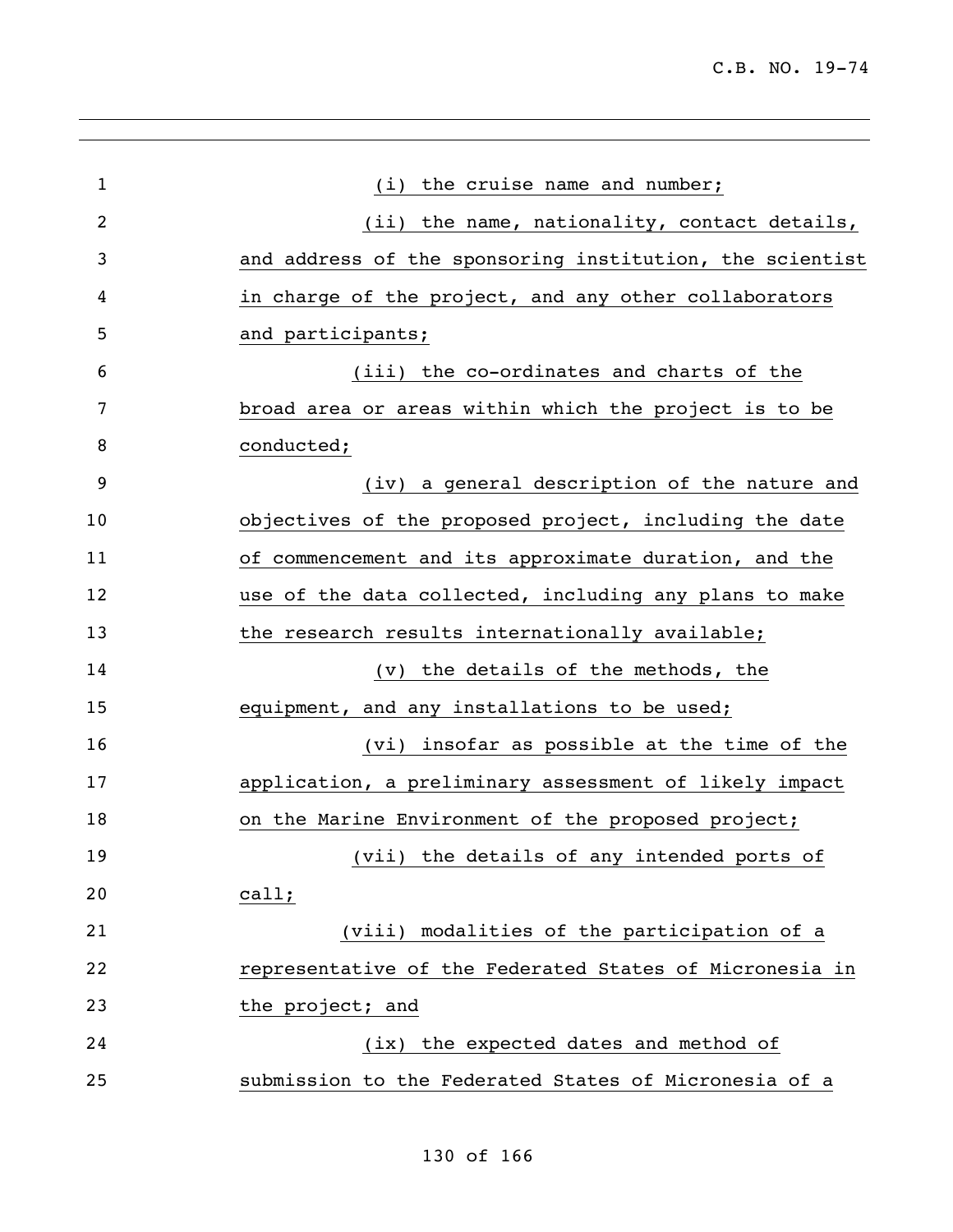| $\mathbf{1}$   | preliminary report, a final report, and assessment of               |
|----------------|---------------------------------------------------------------------|
| $\overline{2}$ | data, samples and research results."                                |
| 3              | Section 103. Title 24 of the Code of the Federated States of        |
| 4              | Micronesia, as amended, is hereby further amended by inserting a    |
| 5              | new section 803 under chapter 8 of subtitle II, to read as follows: |
| 6              | "Section 803. Consent to Marine Scientific Research.                |
| 7              | Unless there are reasonable grounds for a denial of                 |
| 8              | consent in accordance with section 901 of this subtitle,            |
| 9              | the NSRA shall provide its consent to a Marine                      |
| 10             | Scientific Research project as soon as reasonably                   |
| 11             | practicable, and no later than six months after receipt             |
| 12             | of an application containing the information required by            |
| 13             | section 802 of this subtitle."                                      |
| 14             | Section 104. Title 24 of the Code of the Federated States of        |
| 15             | Micronesia, as amended, is hereby further amended by inserting a    |
| 16             | new section 804 under chapter 8 of subtitle II, to read as follows: |
| 17             | "Section 804. Grounds for denial of consent to Marine               |
| 18             | Scientific Research.                                                |
| 19             | The NSRA shall deny consent to an application to conduct            |
| 20             | Marine Scientific Research where:                                   |
| 21             | the NSRA reasonably considers that:<br>(a)                          |
| 22             | (i) the proposed Marine Scientific Research                         |
| 23             | is of direct significance to the exploration and Mining             |
| 24             | of the natural resources of the Federated States of                 |
| 25             | Micronesia, whether living or non-living;                           |

,我们也不会有什么。""我们的人,我们也不会有什么?""我们的人,我们也不会有什么?""我们的人,我们也不会有什么?""我们的人,我们也不会有什么?""我们的人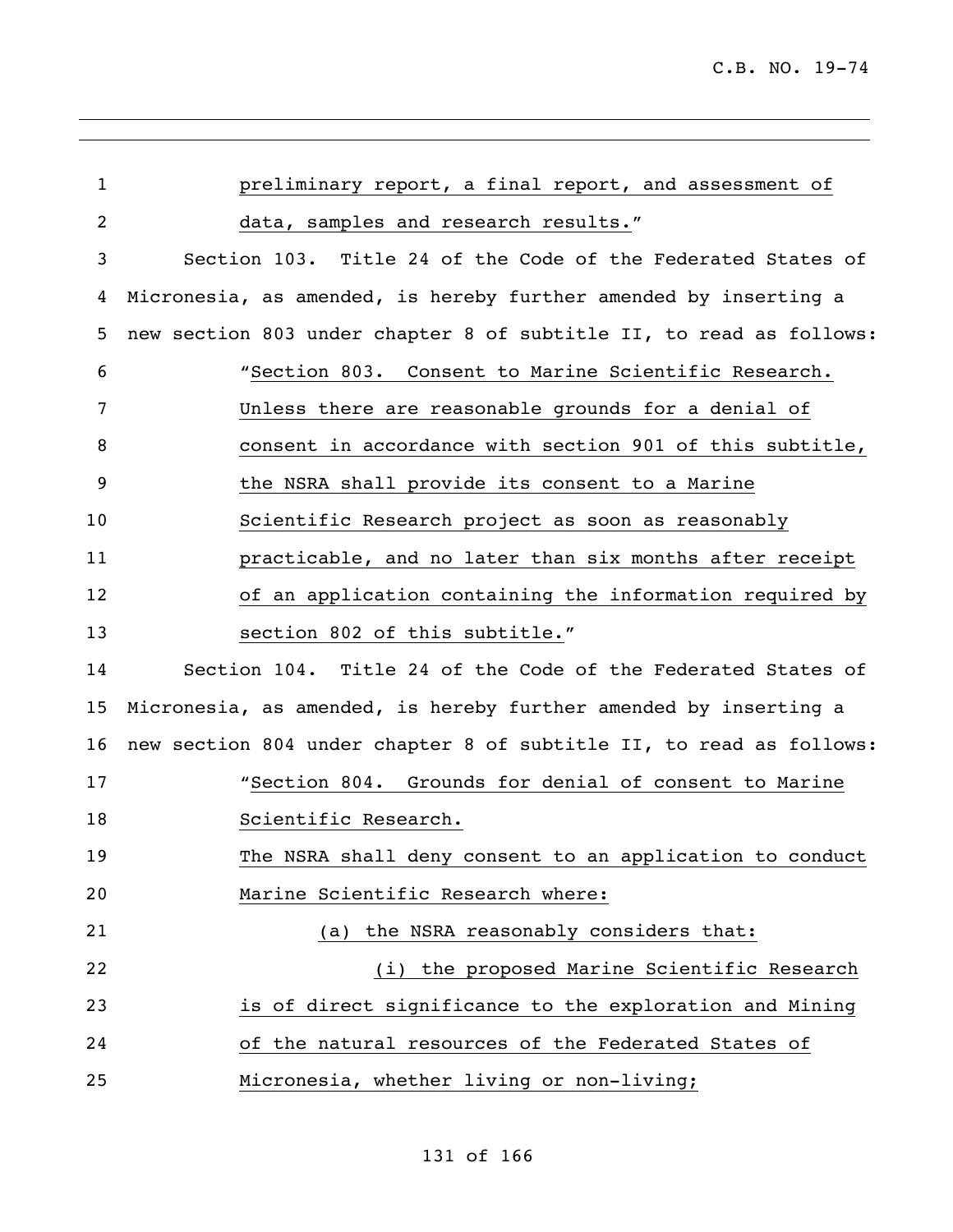| 1  | (ii) the information supplied pursuant                              |
|----|---------------------------------------------------------------------|
| 2  | section 802 of this subtitle is inaccurate in a material            |
| 3  | particular; or                                                      |
| 4  | (iii) the person applying to conduct Marine                         |
| 5  | Scientific Research already has an overdue outstanding              |
| 6  | obligation to the Federated States of Micronesia from a             |
| 7  | prior Marine Scientific Research project; or                        |
| 8  | (iv) the proposed Marine Scientific Research                        |
| 9  | will interfere with another subsisting legitimate use of            |
| 10 | the same marine space; or                                           |
| 11 | (b) the proposed Marine Scientific Research                         |
| 12 | involves:                                                           |
| 13 | (i) drilling into the Continental Shelf;                            |
| 14 | (ii) the use of explosives;                                         |
| 15 | (iii) the introduction of harmful substances                        |
| 16 | into the Marine Environment;                                        |
| 17 | (iv) the construction, operation or use of                          |
| 18 | artificial islands, installations or structures (as                 |
| 19 | referred to in Articles 60 and 80 of the UN Convention              |
| 20 | on the Law of the Sea); or                                          |
| 21 | (v) an unacceptable risk to the Marine                              |
| 22 | Environment."                                                       |
| 23 | Section 105. Title 24 of the Code of the Federated States of        |
| 24 | Micronesia, as amended, is hereby further amended by inserting a    |
| 25 | new section 805 under chapter 8 of subtitle II, to read as follows: |
|    |                                                                     |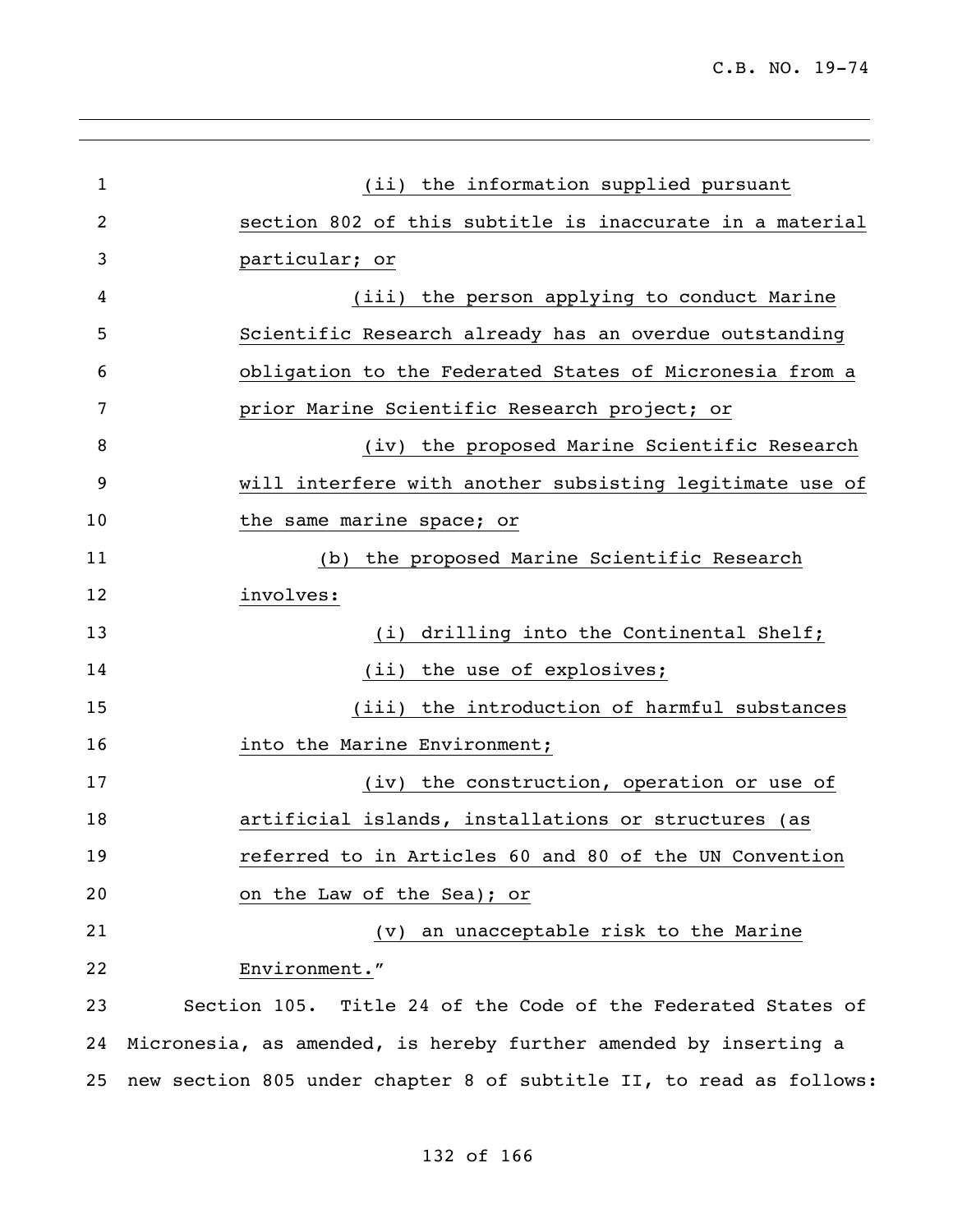l,

| $\mathbf{1}$ | "Section 805. Nature of Marine Scientific Research                  |
|--------------|---------------------------------------------------------------------|
| 2            | consent.                                                            |
| 3            | Consent to conduct Marine Scientific Research:                      |
| 4            | does not entail any exclusive rights of<br>(a)                      |
| 5            | access to the seabed or water column, and does not                  |
| 6            | permit extraction of Offshore Minerals;                             |
| 7            | does not constitute the legal basis for any<br>(b)                  |
| 8            | claim to any part of the Marine Environment or its                  |
| 9            | resources; and                                                      |
| 10           | shall cease entirely or within a particular<br>(C)                  |
| 11           | area upon written notice being given by the NSRA to that            |
| 12           | effect."                                                            |
| 13           | Section 106. Title 24 of the Code of the Federated States of        |
| 14           | Micronesia, as amended, is hereby further amended by inserting a    |
| 15           | new section 806 under chapter 8 of subtitle II, to read as follows: |
| 16           | "Section 806. Duties of persons conducting Marine                   |
| 17           | Scientific Research.                                                |
| 18           | It is a condition of any consent for Marine Scientific              |
| 19           | Research within the Federated States of Micronesia's                |
| 20           | national jurisdiction, that the persons conducting the              |
| 21           | Marine Scientific Research shall at all times:                      |
| 22           | adhere to the terms of this subtitle,<br>(a)                        |
| 23           | Regulations, the Environment Law, and any rules or                  |
| 24           | procedures relating to Marine Scientific Research issued            |
| 25           | by the Federated States of Micronesia's Government;                 |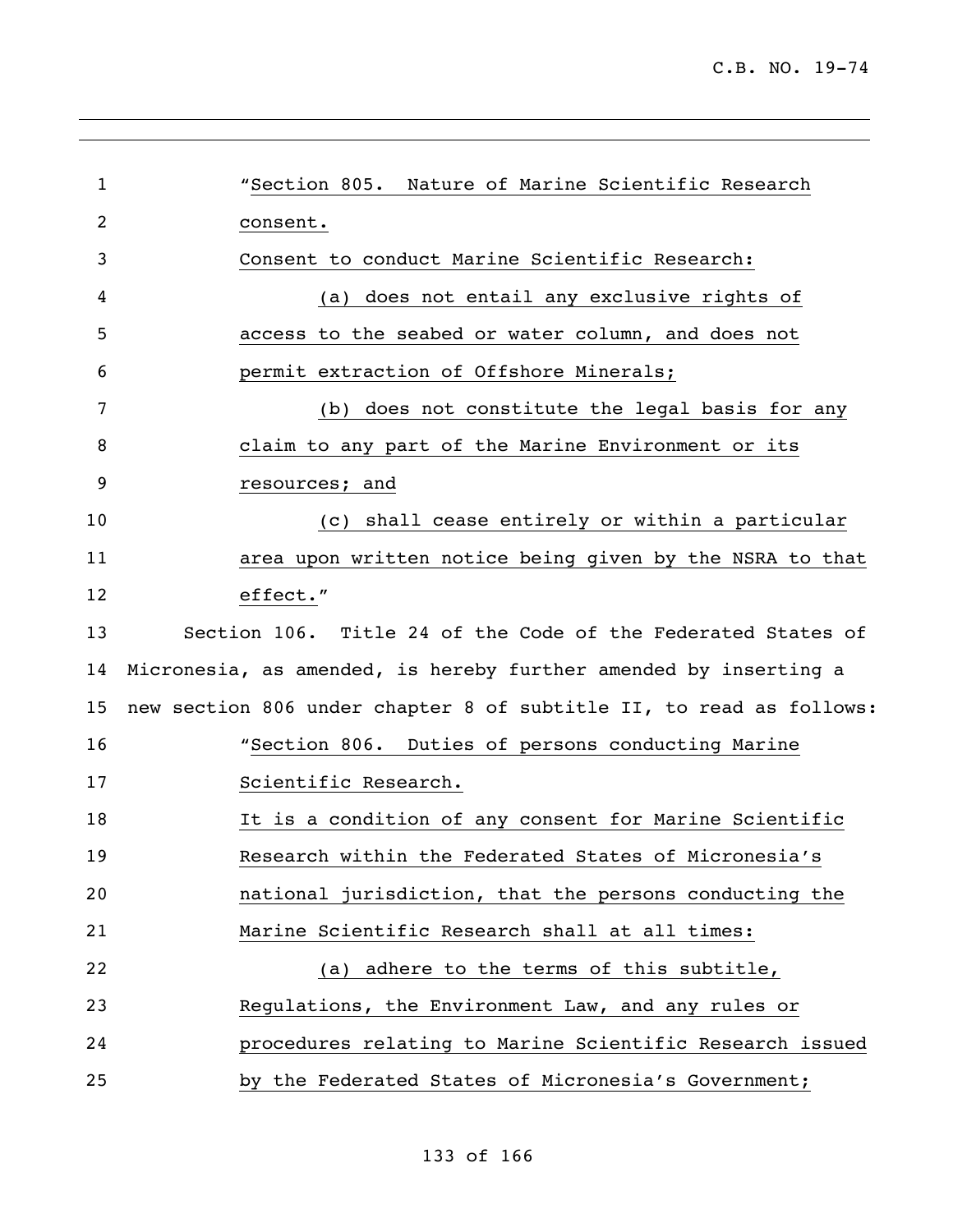| 1  | (b) apply the Precautionary Approach and best            |
|----|----------------------------------------------------------|
| 2  | environmental practices at all times;                    |
| 3  | (c) conduct the Marine Scientific Research               |
| 4  | exclusively:                                             |
| 5  | (i) for peaceful purposes; and                           |
| 6  | (ii) to increase scientific knowledge for                |
| 7  | the benefit of all mankind;                              |
| 8  | (d) not proceed with Marine Scientific Research          |
| 9  | if there is evidence indicating that to proceed is       |
| 10 | likely to cause serious harm to the Marine Environment;  |
| 11 | (e) submit to the NSRA a preliminary report, a           |
| 12 | final report, and assessment of data, samples and        |
| 13 | research results at such times and in such formats as    |
| 14 | are prescribed or agreed with the NSRA prior to          |
| 15 | commencement of the project;                             |
| 16 | (f) hold securely and provide the NSRA with              |
| 17 | access at its request to all data and samples derived    |
| 18 | from the project;                                        |
| 19 | work with the NSRA to facilitate and support<br>(g)      |
| 20 | financially the participation of a representative of the |
| 21 | Federated States of Micronesia in the project;           |
| 22 | inform the NSRA of any major changes to the<br>(h)       |
| 23 | proposed Marine Scientific Research program from the     |
| 24 | information provided in the application for consent;     |
| 25 | submit to the NSRA immediately by telephone<br>(i)       |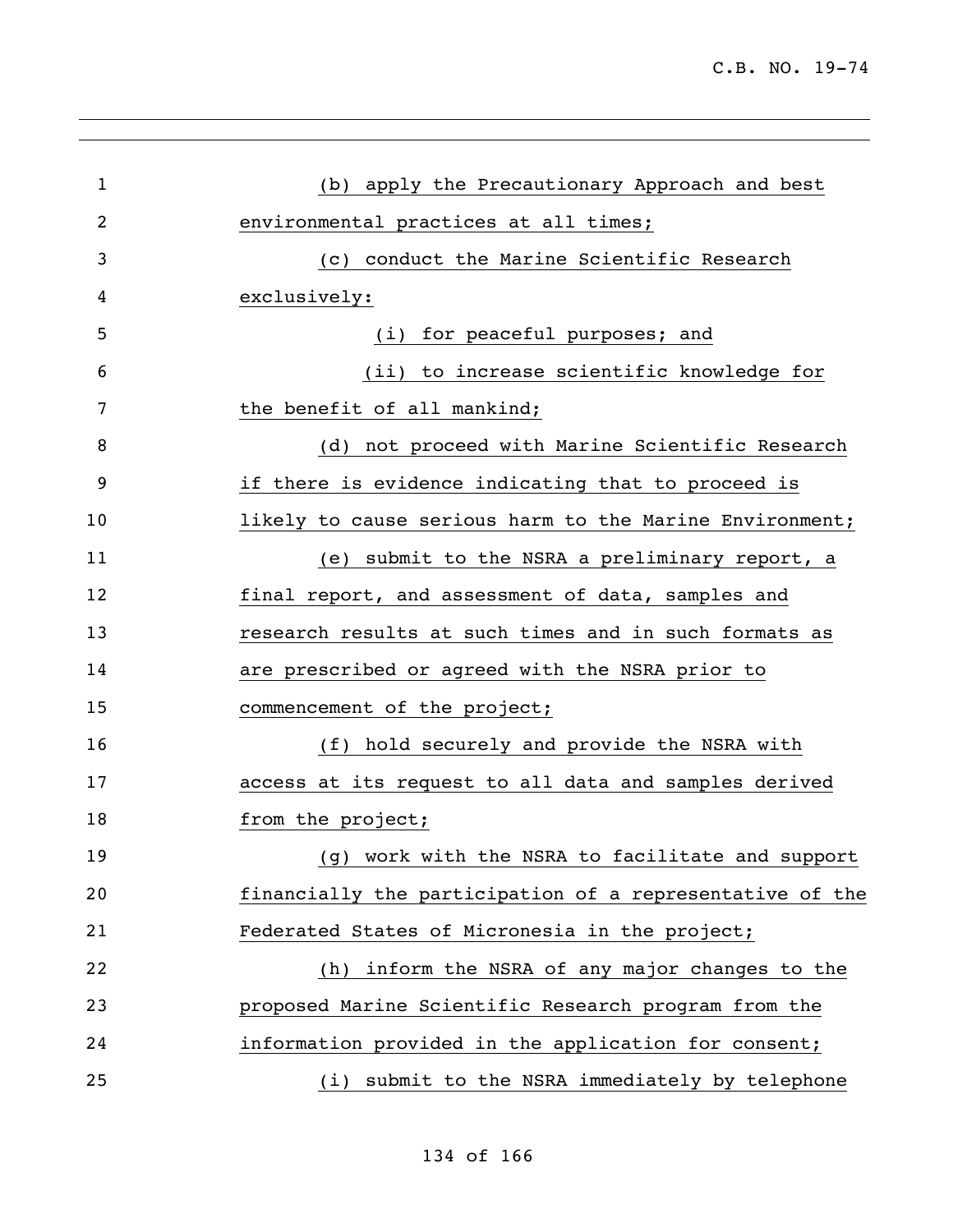| 1  | and in writing notice of any Incident; and                         |
|----|--------------------------------------------------------------------|
| 2  | (j) after completion of the project, remove any                    |
| 3  | installations or equipment unless otherwise agreed with            |
| 4  | the NSRA."                                                         |
| 5  | Section 107. Title 24 of the Code of the Federated States of       |
| 6  | Micronesia, as amended, is hereby further amended by creating a    |
| 7  | new chapter 9 under subtitle II entitled: "Financial               |
| 8  | Arrangements".                                                     |
| 9  | Section 109. Title 24 of the Code of the Federated States of       |
| 10 | Micronesia, as amended, is hereby further amended by inserting a   |
| 11 | new section 901 under chapter 9 of subtitle II to read as follows: |
| 12 | "Section 901. Payments by Prospectors, Licensees and               |
| 13 | Sponsored Parties.                                                 |
| 14 | (1) Application fee                                                |
| 15 | An Applicant for a Title under this subtitle shall upon            |
| 16 | Application pay to the NSRA the Prescribed fee, which              |
| 17 | shall be non-recoverable.                                          |
| 18 | (2) License fees                                                   |
| 19 | The NSRA may prescribe that a Licensee shall be required           |
| 20 | to pay an annual License fee, the amount or manner of              |
| 21 | determining the License fee, and the times and manner of           |
| 22 | payment.                                                           |
| 23 | (3) Sponsorship payments                                           |
| 24 | The holder of a Sponsorship Certificate shall pay to the           |
| 25 | NSRA:                                                              |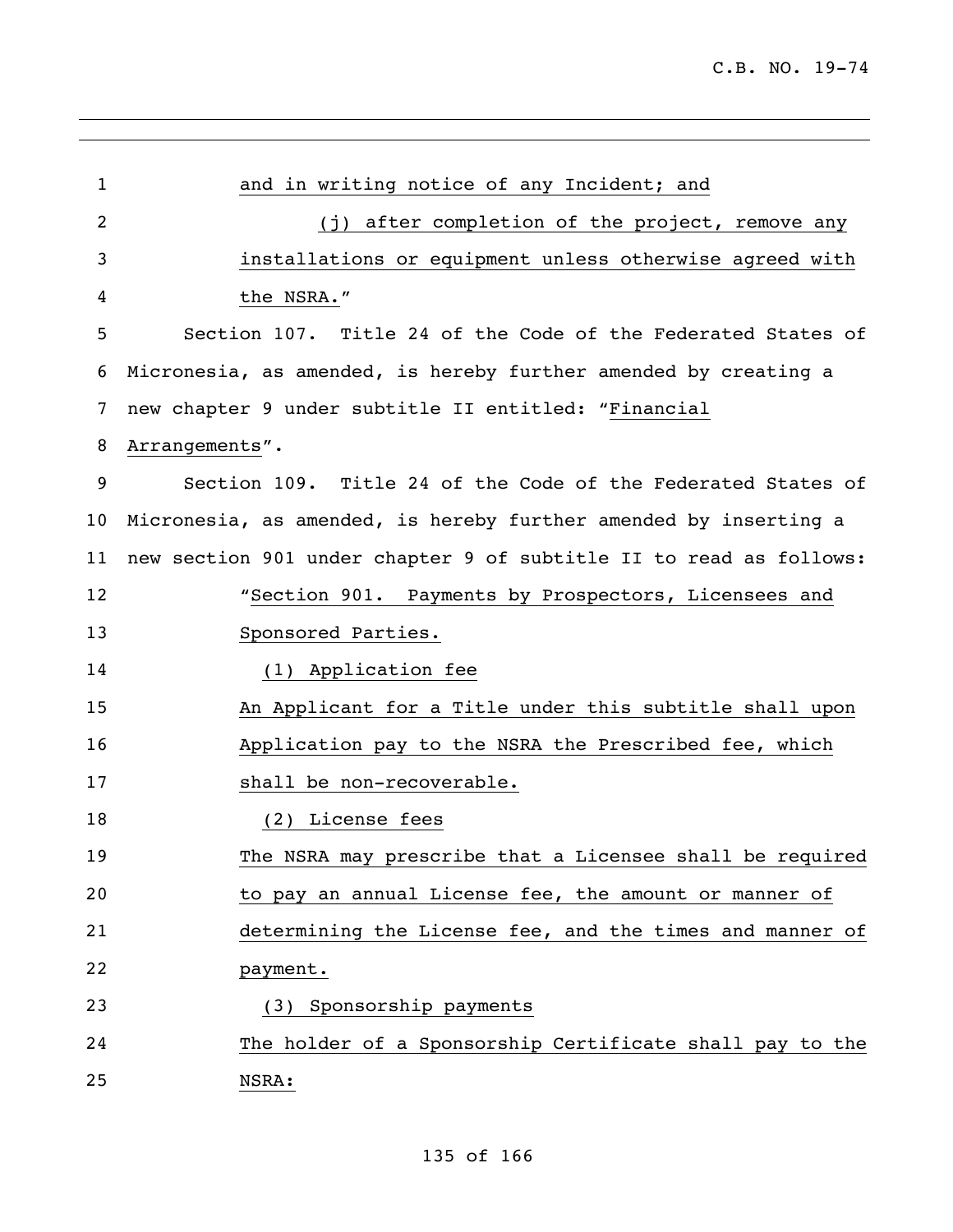| 1  | (a) such sums by way of annual administrative            |
|----|----------------------------------------------------------|
| 2  | fees for the Federated States of Micronesia's            |
| 3  | sponsorship of its Seabed Mineral Activities in the      |
| 4  | Area, and                                                |
| 5  | (b) where the Sponsorship Certificate pertains           |
| 6  | to a contract for Mining in the Area, such sums by way   |
| 7  | of a commercial recovery payment, at such times and in   |
| 8  | such amounts as may be Prescribed, or provided in the    |
| 9  | Sponsorship Certificate or a sponsorship agreement made  |
| 10 | under this subtitle.                                     |
| 11 | (4) Retention fees                                       |
| 12 | Where the NSRA makes a determination under subsection    |
| 13 | 617(2) to retain an area for future Mining by a          |
| 14 | Licensee, the NSRA may prescribe that a Licensee shall   |
| 15 | be required to pay an annual retention fee, the amount   |
| 16 | or manner of determining the retention fee, and the      |
| 17 | times and manner of payment.                             |
| 18 | (5)<br>Taxes                                             |
| 19 | Title Holders, and their sub-contractors, advisors, and  |
| 20 | employees shall pay all applicable customs duties and    |
| 21 | taxes in accordance with the relevant applicable laws of |
| 22 | the Federated States of Micronesia.                      |
| 23 | Seabed Minerals royalties<br>(6)                         |
| 24 | The holder of a Mining License shall pay<br>(a)          |
| 25 | into a dedicated Treasury account such sums by way of    |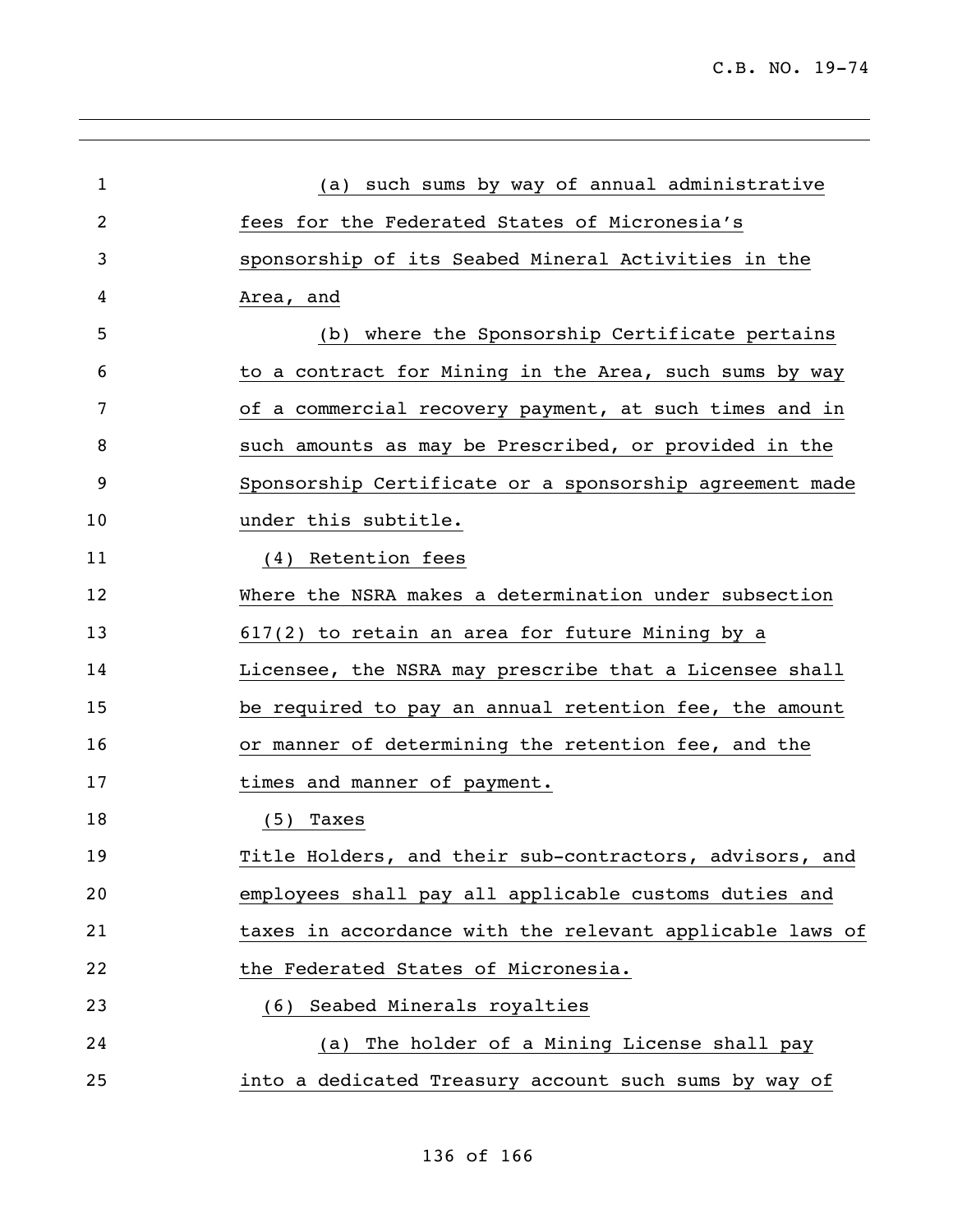| 1  | royalties for the extraction of the Federated States of             |
|----|---------------------------------------------------------------------|
| 2  | Micronesia's Seabed Minerals and at such times as may be            |
| 3  | specified in Regulations or in any other law enacted for            |
| 4  | such purpose. Each payment shall be accompanied by                  |
| 5  | details of the Seabed Minerals produced, sold or                    |
| 6  | disposed of, and the details of the payment and how the             |
| 7  | payment has been calculated.                                        |
| 8  | (b) Where any such royalty payment relates to                       |
| 9  | Seabed Minerals located within a State's Territorial                |
| 10 | Seas or internal waters, Treasury shall transfer any                |
| 11 | such royalties to that State.                                       |
| 12 | Transfer fees<br>(7)                                                |
| 13 | A Title Holder shall upon any transfer of Title under               |
| 14 | section 1005 of this subtitle, or any significant change            |
| 15 | in the ownership of the Title Holder under section 1006             |
| 16 | of this subtitle, pay any transfer fees as may be                   |
| 17 | Prescribed."                                                        |
| 18 | Section 110. Title 24 of the Code of the Federated States of        |
|    | 19 Micronesia, as amended, is hereby further amended by inserting a |
| 20 | new section 902 under chapter 9 of subtitle II, to read as follows: |
| 21 | "Section 902. Recovery of payments owed by Title                    |
| 22 | Holders.                                                            |
| 23 | A sum of money payable pursuant to section 901 of this              |
| 24 | subtitle, is a debt due to the Federated States of                  |
| 25 | Micronesia, and may be recovered in a court of competent            |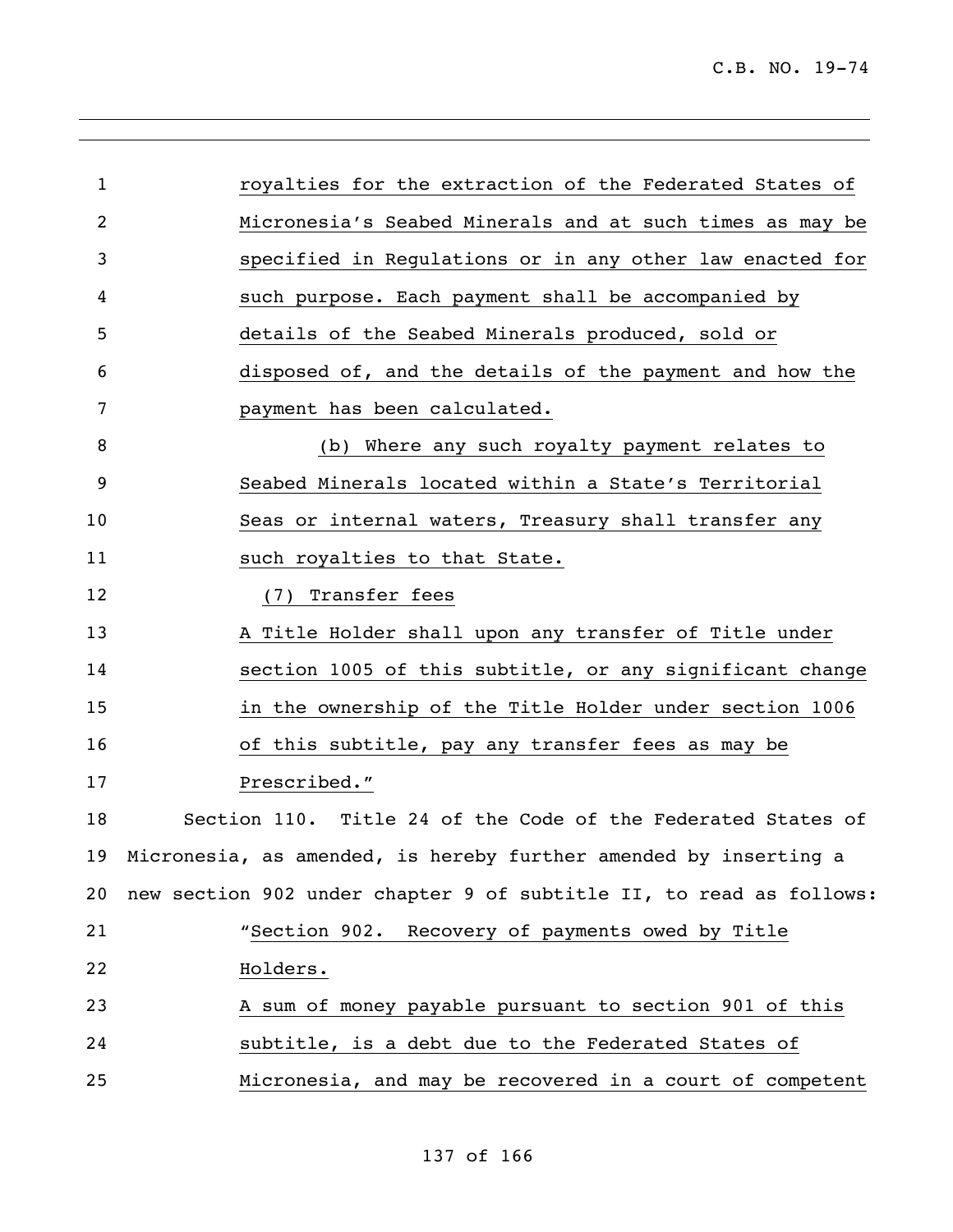| $\mathbf{1}$   | jurisdiction, where:                                             |
|----------------|------------------------------------------------------------------|
| $\overline{2}$ | (a) in any such proceedings a certificate of the                 |
| 3              | NSRA certifying that a specified sum of money is so              |
| 4              | payable, shall be received as evidence of that fact;             |
| 5              | (b) any sum unpaid by the Title Holder may at                    |
| 6              | the court's discretion may be recovered from any                 |
| 7              | security deposited by the Title Holder under section             |
| 8              | 1003 of this subtitle; and                                       |
| 9              | (c) interest on the amount outstanding may                       |
| 10             | additionally be charged at a Prescribed or otherwise             |
| 11             | reasonable rate determined by the court."                        |
| 12             | Section 111. Title 24 of the Code of the Federated States of     |
| 13             | Micronesia, as amended, is hereby further amended by inserting a |
| 14             | new section 903 of chapter 9, to read as follows:                |
| 15             | "Section 903. Security Deposit.                                  |
| 16             | The NSRA may before granting a Title require an<br>(1)           |
| 17             | Applicant for a Title to deposit security as a guarantee         |
| 18             | of performance of the obligations attaching to the Title         |
| 19             | and that may be used to rectify any damage, clean-up,            |
| 20             | compensation, or other loss arising or resulting from a          |
| 21             | failure or fault by the Licensee to adhere to its                |
| 22             | obligations under this subtitle.                                 |
| 23             | (2) The NSRA shall, in consultation with the Licensee            |
| 24             | at Application stage, determine the form of the                  |
| 25             | security, the amount or value of the security, and the           |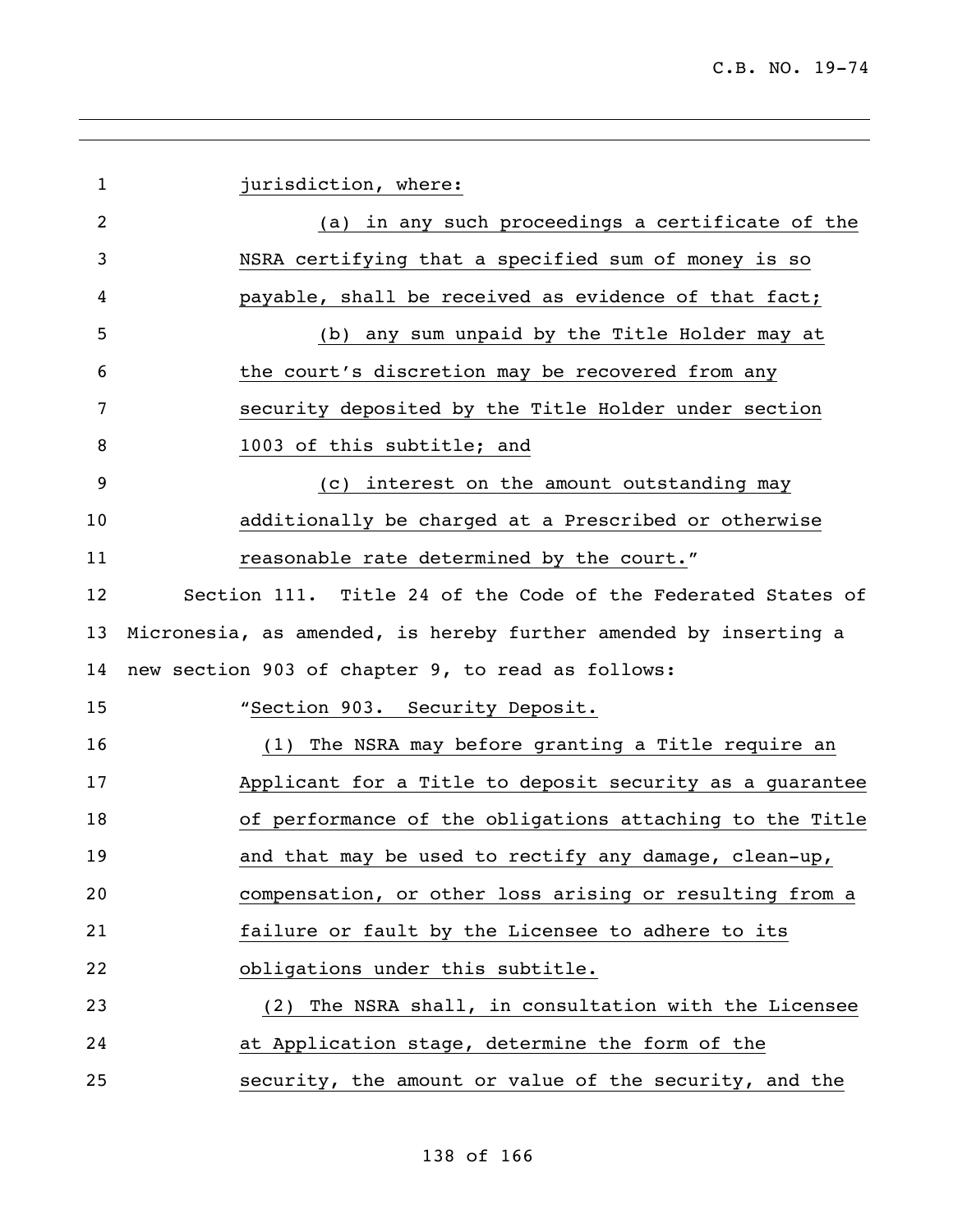l,

| $\mathbf{1}$ | terms and conditions under which the security is held or            |
|--------------|---------------------------------------------------------------------|
| 2            | may be used by the NSRA."                                           |
| 3            | Section 112. Title 24 of the Code of the Federated States of        |
| 4            | Micronesia, as amended, is hereby further amended by inserting a    |
| 5            | new section 904 under chapter 9 of subtitle II, to read as follows: |
| 6            | "Section 904. The Seabed Resources Fund.                            |
| 7            | There shall be established under the control and<br>(1)             |
| 8            | management of the Department of Finance and                         |
| 9            | Administration a fund to be called the Seabed Resources             |
| 10           | Fund into which there shall be paid any sums paid under             |
| 11           | section 901 of this subtitle excepting:                             |
| 12           | (a) any funds required to be transferred to                         |
| 13           | State in accordance with section $901(6)(b)$ of this                |
| 14           | subtitle, and                                                       |
| 15           | (b) any funds allocated by the Treasury to be                       |
| 16           | used directly for the purposes of covering the costs of             |
| 17           | establishing and operating the NSRA to perform its                  |
| 18           | functions under this subtitle.                                      |
| 19           | (2) The Seabed Resources Fund is established with the               |
| 20           | objective to ensure the prudent management of the Seabed            |
| 21           | Minerals for the benefit of present and future                      |
| 22           | generations.                                                        |
| 23           | (3) The rules for the operation and management of the               |
| 24           | Seabed Resources Fund shall be laid down in a separate              |
| 25           | Act passed by Congress or by regulation promulgated by              |
|              |                                                                     |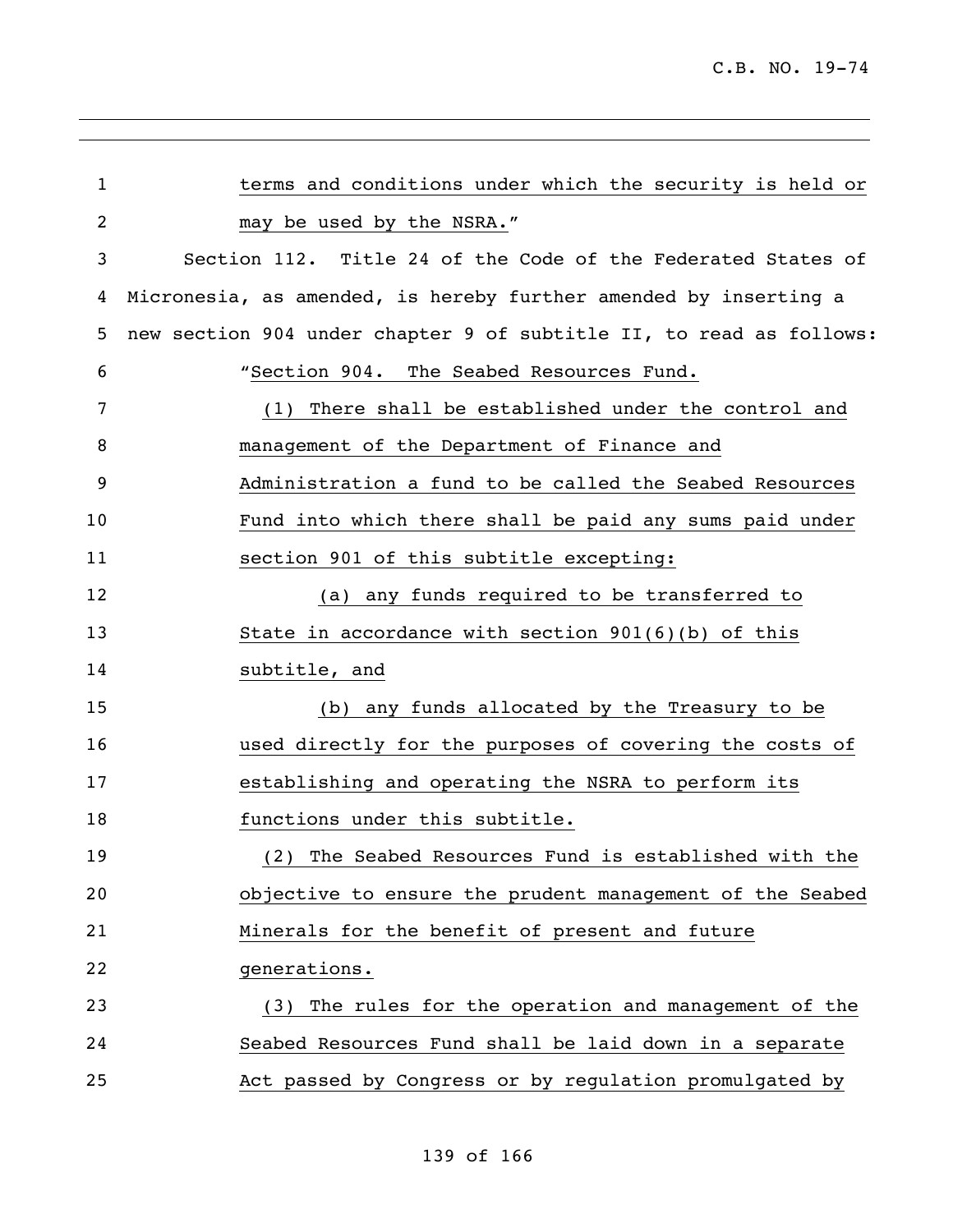1 the NSRA." Section 113. Title 24 of the Code of the Federated States of Micronesia, as amended, is hereby further amended by creating a new chapter 10 under subtitle II entitled: "Miscellaneous". Section 114. Title 24 of the Code of the Federated States of Micronesia, as amended, is hereby further amended by inserting a new section 1001 under chapter 10 of subtitle II, to read as follows: "Section 1001. Vessel Standards. (1) Title Holders must at all material times ensure 11 the following in respect of vessels engaged in Seabed Mineral Activities and Ancillary Operations: (a) all the Federated States of Micronesia's flagged vessels comply with the laws of the Federated States of Micronesia regulating the construction, certification, maintenance, operation, crewing of vessels, including in Title 19 of the Code of the Federated States of Micronesia, and any enactment or amendment replacing, or regulations made under that Title, and comply with all applicable international standards incorporated into the Federated States of Micronesia's laws by reference; (b) all foreign flag vessels whose flag state is party to the International Convention for Safety of Life at Sea, 1974 (SOLAS 74) possess current valid SOLAS 74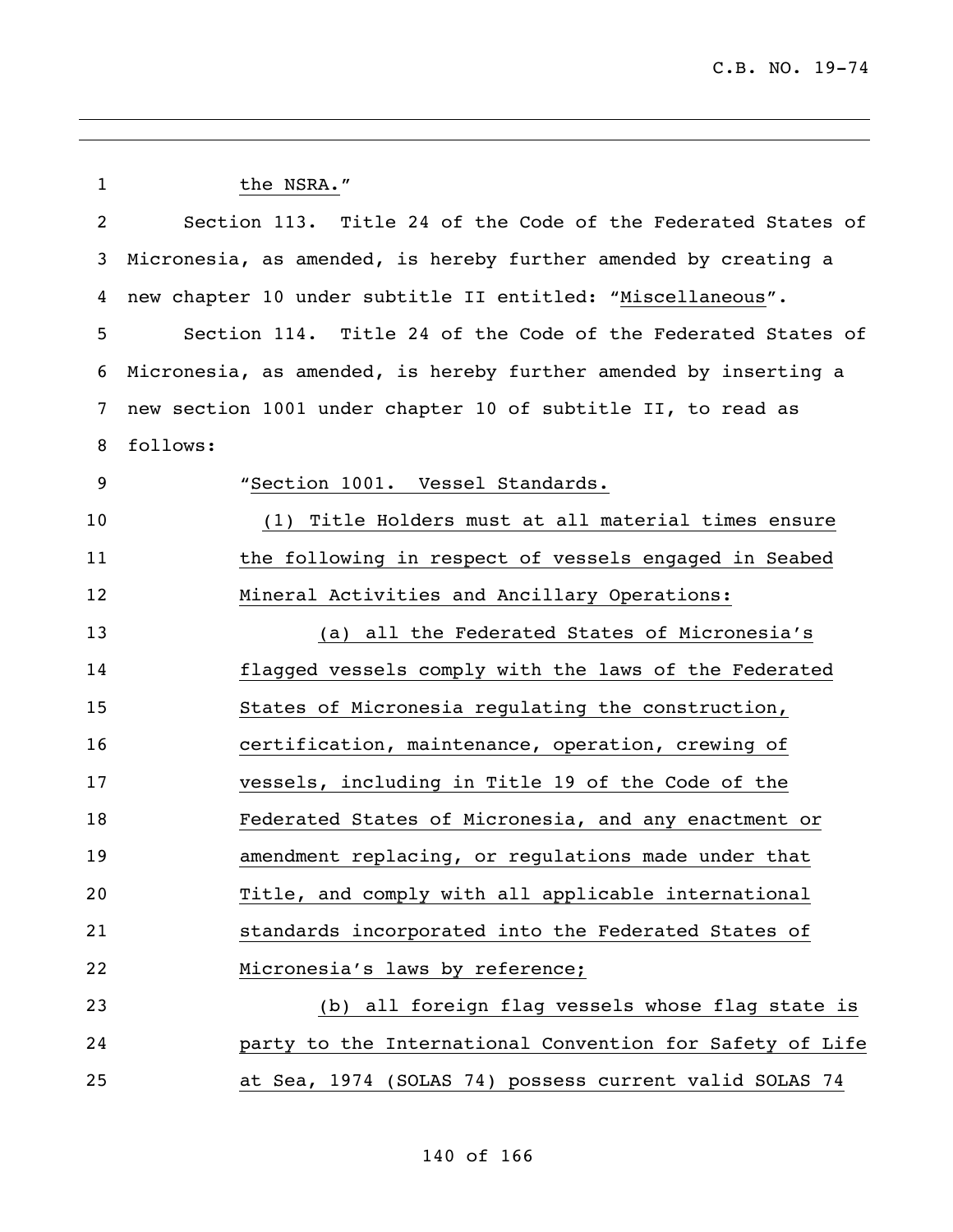| $\mathbf{1}$   | certificates and comply with the flag state's           |
|----------------|---------------------------------------------------------|
| $\overline{2}$ | requirements and standards concerning ship              |
| 3              | certification;                                          |
| 4              | (c) all foreign flag vessels whose flag state is        |
| 5              | not party to SOLAS 74 but is party to the International |
| 6              | Convention for the Safety of Life at Sea, 1960 (SOLAS   |
| 7              | 60) possesses current valid SOLAS 60 certificates and   |
| 8              | comply with the flag state's requirements and standards |
| 9              | concerning ship certification;                          |
| 10             | (d) all foreign flag vessels whose flag state is        |
| 11             | not a party to either SOLAS 74 or SOLAS 60 meets all    |
| 12             | applicable structural and safety requirements contained |
| 13             | in the published rules of a member of the International |
| 14             | Association of Classification Societies (IACS) and      |
| 15             | comply with other flag state requirements and standards |
| 16             | concerning ship certification;                          |
| 17             | submission of the applicable certification<br>(e)       |
| 18             | in accordance with this section for each vessel to be   |
| 19             | used in the Seabed Mineral Activities which has not     |
| 20             | previously been submitted to the NSRA, not less than 5  |
| 21             | Business Days before the commencement of the cruise on  |
| 22             | which the vessel will be used; and                      |
| 23             | (f) all vessels, installations and equipment are        |
| 24             | in good repair.                                         |
| 25             | (2) A person who does not comply with any of the        |
|                |                                                         |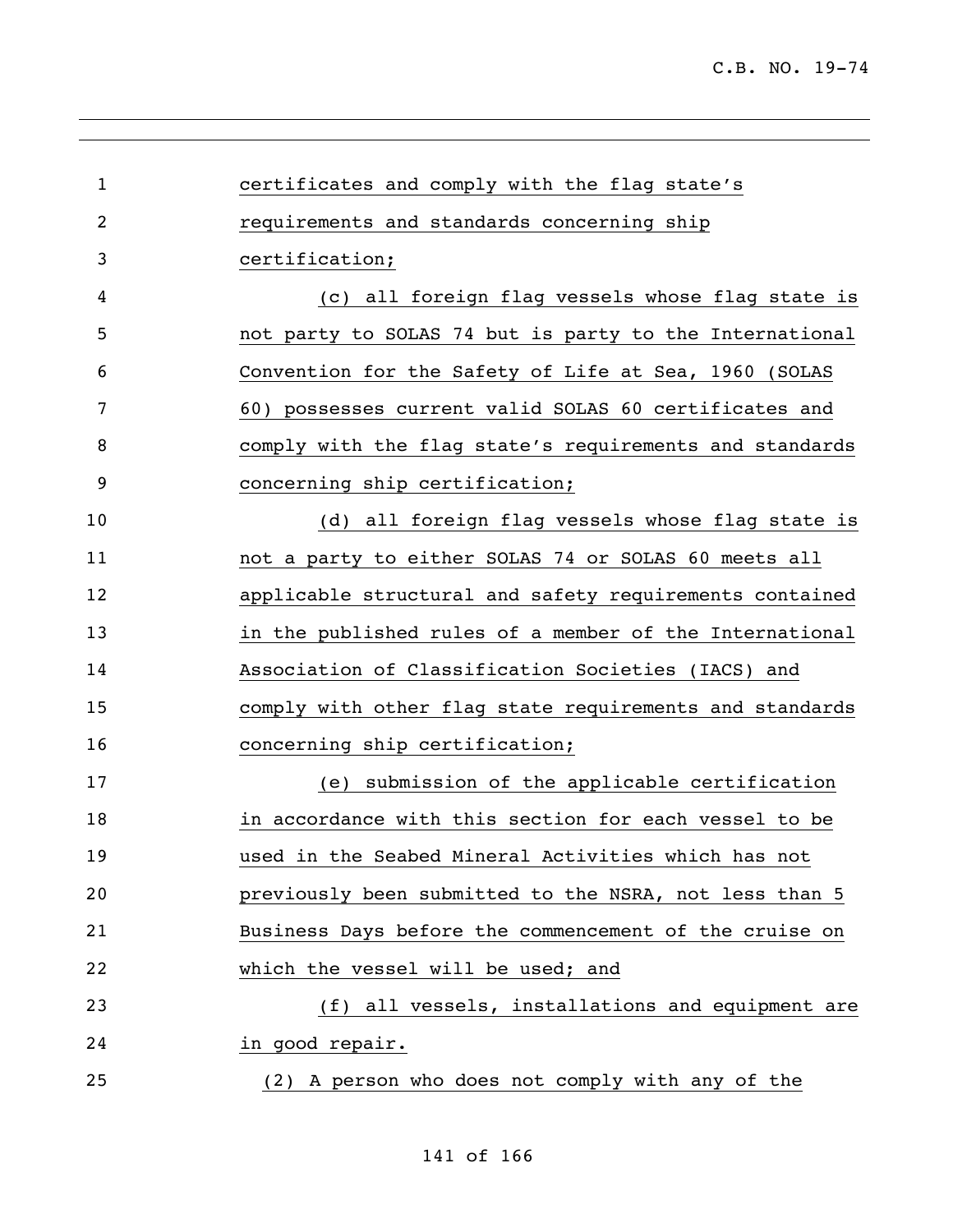| 1  | provisions of subsection (1) commits an offense, and any         |
|----|------------------------------------------------------------------|
| 2  | person guilty of that offense shall be liable to a fine          |
| 3  | not exceeding one hundred thousand dollars (\$100,000) or        |
| 4  | to a prison term not exceeding 3 years or both."                 |
| 5  | Section 115. Title 24 of the Code of the Federated States of     |
| 6  | Micronesia, as amended, is hereby further amended by inserting a |
| 7  | new section 1002 under chapter 10 of subtitle II, to read as     |
| 8  | follows:                                                         |
| 9  | "Section 1002. Discovery by Title Holder of Seabed               |
| 10 | Minerals not covered by Title.                                   |
| 11 | (1) A Title Holder shall notify the NSRA during the              |
| 12 | course of conducting Seabed Mineral Activities of the            |
| 13 | discovery and location of any Seabed Minerals to which           |
| 14 | that Title does not relate, within thirty days of the            |
| 15 | discovery.                                                       |
| 16 | (2) Any application to include newly discovered                  |
| 17 | Seabed Minerals in an existing Title shall be treated as         |
| 18 | a variation of the Title, in accordance with the                 |
| 19 | relevant provisions of this subtitle or as may be                |
| 20 | prescribed."                                                     |
| 21 | Section 116. Title 24 of the Code of the Federated States of     |
| 22 | Micronesia, as amended, is hereby further amended by inserting a |
| 23 | new section 1003 under chapter 10 of subtitle II, to read as     |
| 24 | follows:                                                         |
| 25 | "Section 1003. Environmental conditions arising from             |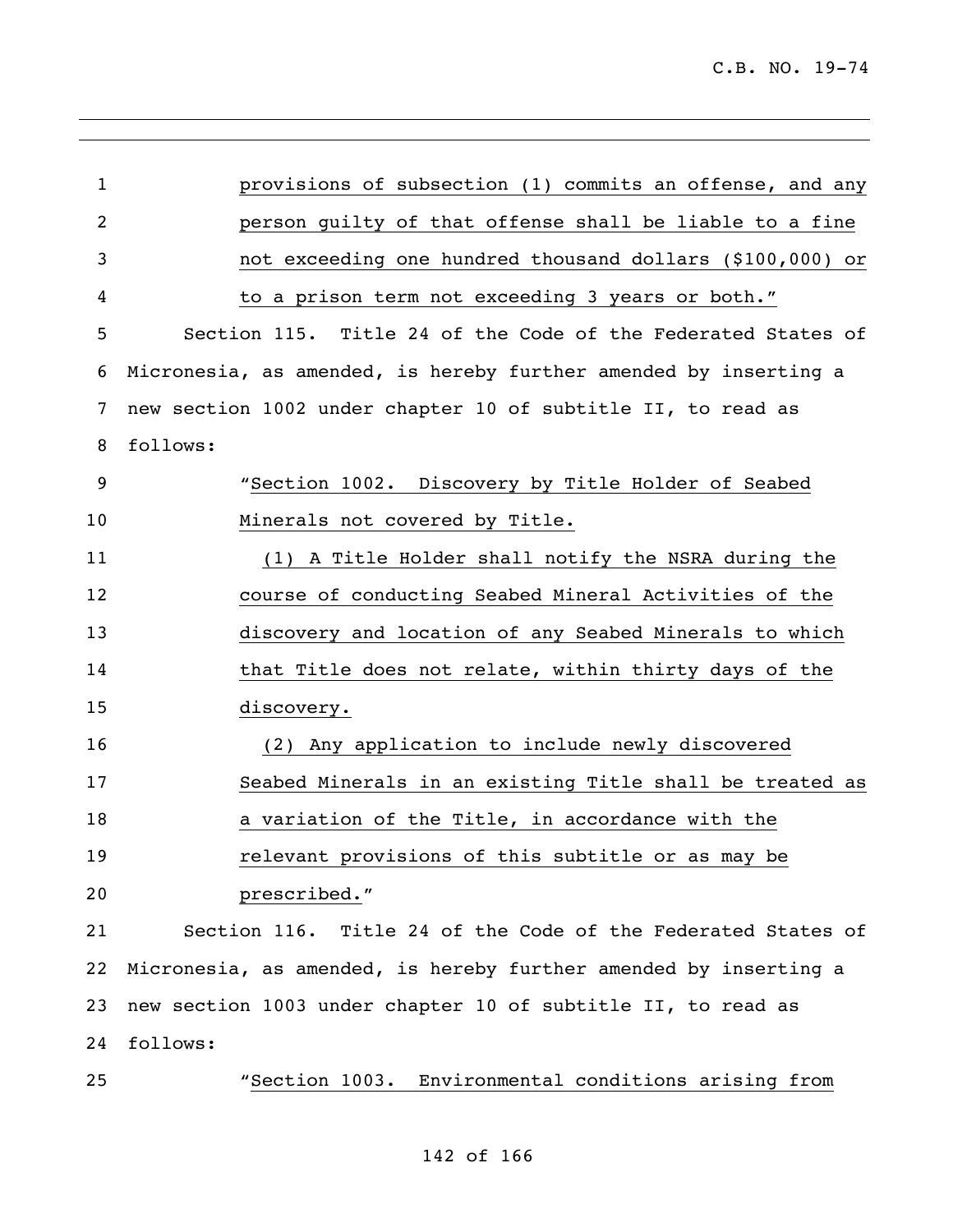| $\mathbf{1}$    | Environmental and Social Impact Assessment.                      |
|-----------------|------------------------------------------------------------------|
| 2               | The terms of any environmental conditions arising from           |
| 3               | an Environmental and Social Impact Assessment conducted          |
| 4               | in compliance with this subtitle or any other law of the         |
| 5               | Federated States of Micronesia shall be adopted as part          |
| 6               | of the terms and conditions of any Title issued under            |
| 7               | this subtitle."                                                  |
| 8               | Section 117. Title 24 of the Code of the Federated States of     |
| 9               | Micronesia, as amended, is hereby further amended by inserting a |
| 10 <sub>o</sub> | new section 1004 under chapter 10 of subtitle II, to read as     |
| 11              | follows:                                                         |
| 12              | "Section 1004. Reports required under this subtitle.             |
| 13              | The form and content of any date or report required to           |
| 14              | be supplied to the NSRA under this subtitle shall                |
| 15              | conform to any requirement Prescribed or specified in            |
| 16              | the conditions of the relevant Title."                           |
| 17              | Section 118. Title 24 of the Code of the Federated States of     |
| 18              | Micronesia, as amended, is hereby further amended by inserting a |
| 19              | new section 1005 under chapter 10 of subtitle II, to read as     |
| 20              | follows:                                                         |
| 21              | "Section 1005. Transfer of Title.                                |
| 22              | (1) No Title granted under this subtitle can be                  |
| 23              | assigned, transferred, leased, sub-let or mortgaged              |
| 24              | without the NSRA's prior written consent.                        |
| 25              | In considering whether or not to give such<br>(2)                |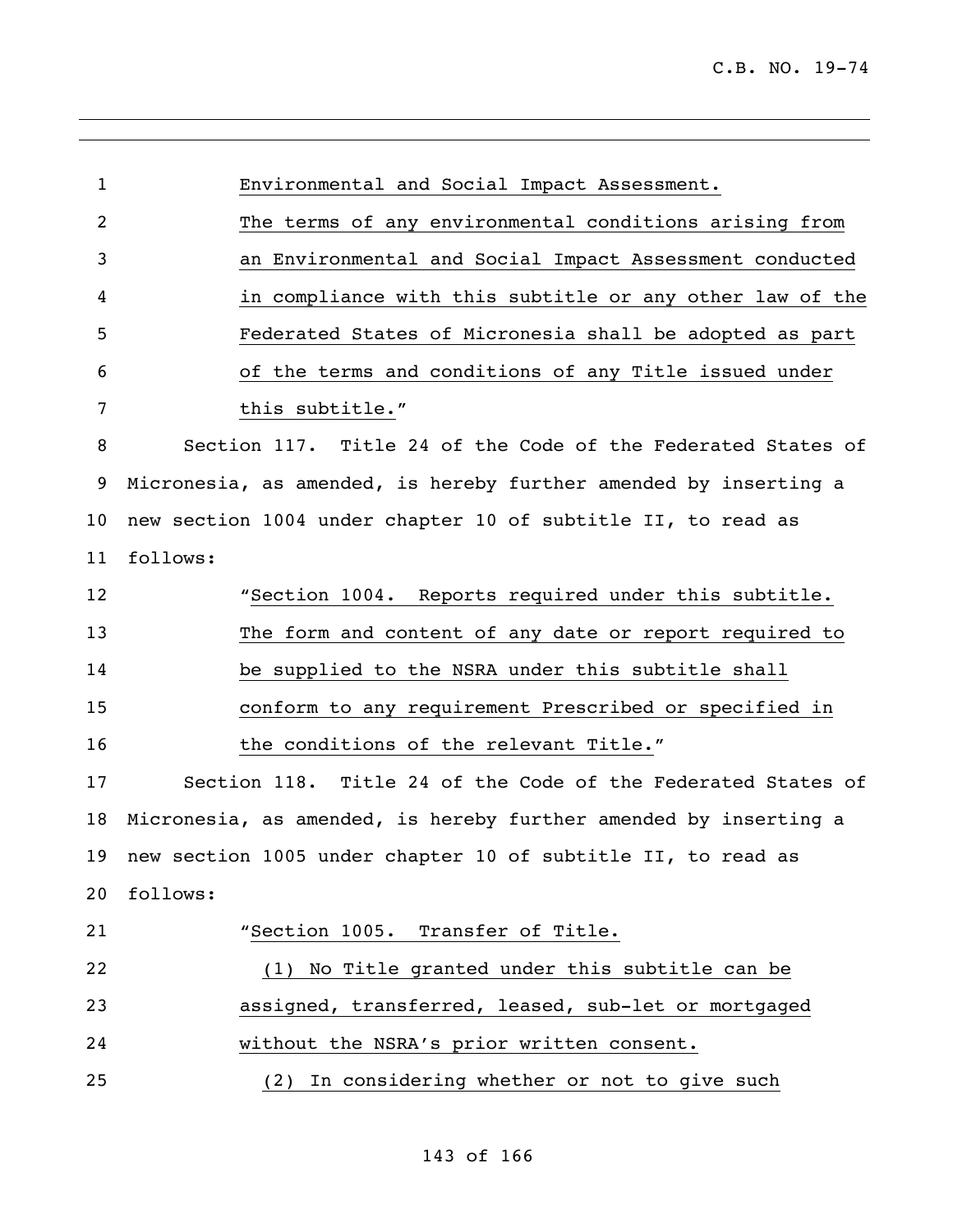| $\mathbf{1}$   | consent, the NSRA may require the same information from          |
|----------------|------------------------------------------------------------------|
| $\overline{2}$ | the proposed transferee as would be required of a new            |
| 3              | Applicant for the same Title under this subtitle, and an         |
| 4              | undertaking that the transferee assumes all of the               |
| 5              | obligations of the transferor, and the NSRA may require          |
| 6              | the transferee to comply with the same processes as are          |
| 7              | required by this subtitle or otherwise Prescribed for an         |
| 8              | Application for that type of Title.                              |
| 9              | (3) A transfer of Title will only become effective               |
| 10             | upon payment of any transfer fee required under section          |
| 11             | 901 of this subtitle, and entry into the register of             |
| 12             | Titles maintained by the NSRA under section 406 of this          |
| 13             | subtitle."                                                       |
| 14             | Section 119. Title 24 of the Code of the Federated States of     |
| 15             | Micronesia, as amended, is hereby further amended by inserting a |
| 16             | new section 1006 under chapter 10 of subtitle II, to read as     |
| 17             | follows:                                                         |
| 18             | "Section 1006. Change of Ownership, Constitution or              |
| 19             | Control of a Title Holder.                                       |
| 20             | (1) A Title Holder shall notify the NSRA of any                  |
| 21             | significant change in the constitution, ownership,               |
| 22             | control or corporate organization of the Title Holder.           |
| 23             | The NSRA shall determine whether a change of the<br>(2)          |
| 24             | type stipulated in subsection (1) shall be considered a          |
| 25             | transfer for the purposes of section 1005 of this                |

,我们也不会有什么。""我们的人,我们也不会有什么?""我们的人,我们也不会有什么?""我们的人,我们也不会有什么?""我们的人,我们也不会有什么?""我们的人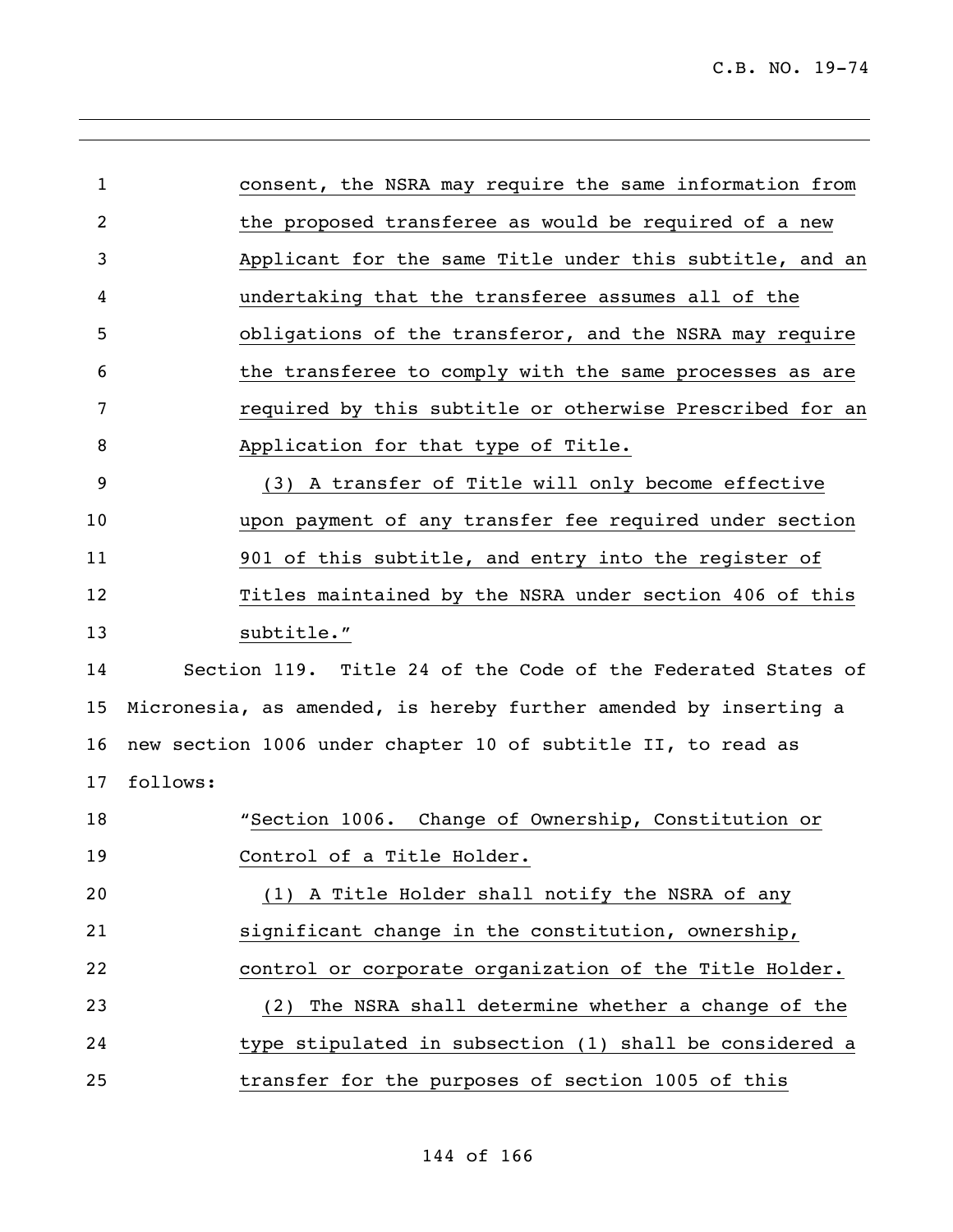1 subtitle." Section 120. Title 24 of the Code of the Federated States of Micronesia, as amended, is hereby further amended by inserting a new section 1007 under chapter 10 of subtitle, to read as follows: "Section 1007. Suspension of Title. (1) A Title confers no entitlements during any period it is suspended under this subtitle. (2) The power to suspend a Title under this subtitle includes a power to lift the suspension." Section 121. Title 24 of the Code of the Federated States of Micronesia, as amended, is hereby further amended by inserting a new section 1008 under chapter 10 of subtitle II, to read as follows: "Section 1008. Termination of Title. A Title granted terminates if, pursuant to this subtitle: 16 (a) its term expires, without renewal; (b) it is surrendered by the Title Holder; 18 (c) it is revoked by the NSRA; or (d) in the case of an Exploration License, it ceases to be in force in respect of the whole of its area under section 617 of this subtitle." Section 122. Title 24 of the Code of the Federated States of Micronesia, as amended, is hereby further amended by inserting a new section 1009 under chapter 10 of subtitle II, to read as follows: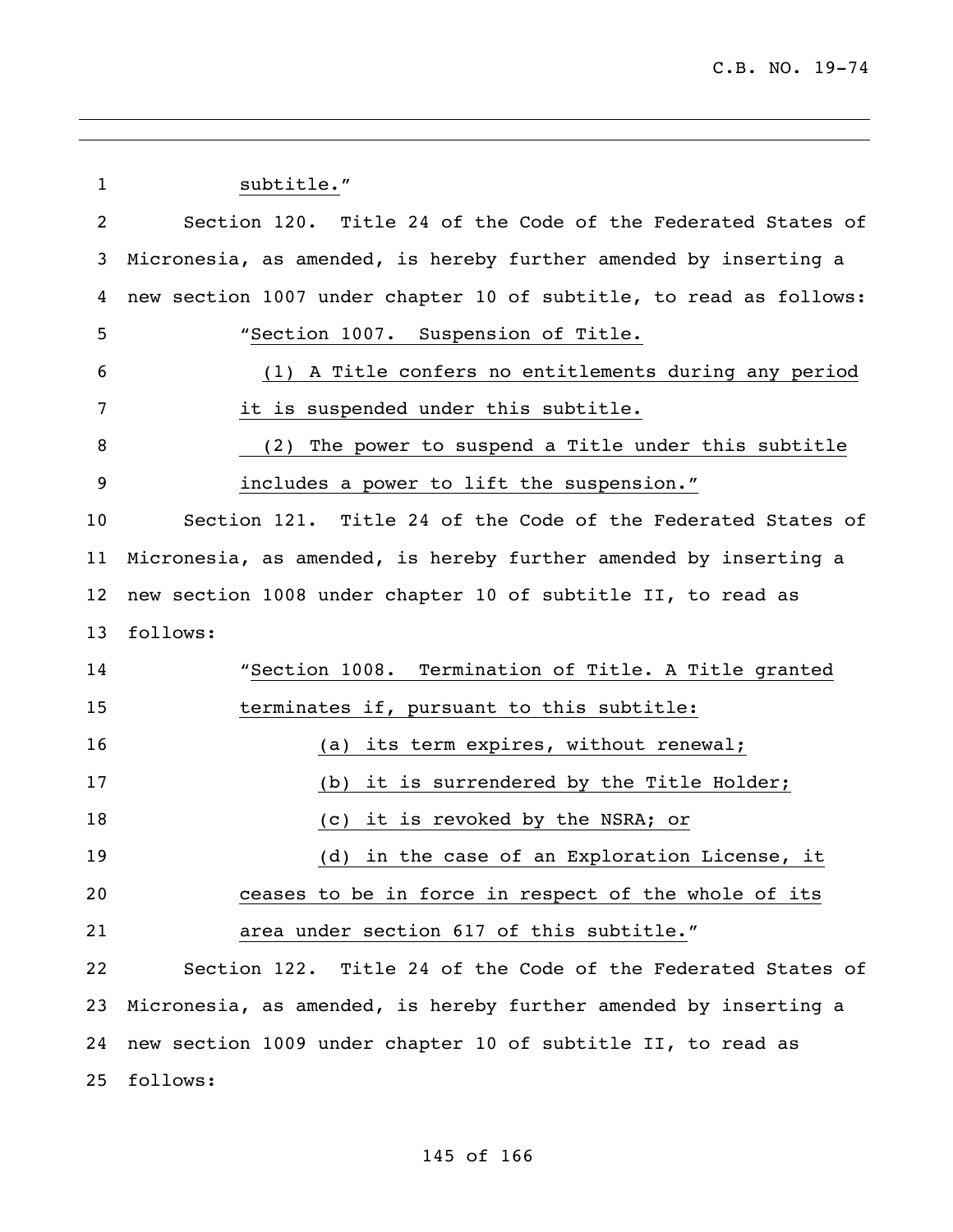| $\mathbf{1}$ | "Section 1009. Grant of Title confers reasonable rights          |
|--------------|------------------------------------------------------------------|
| 2            | of access.                                                       |
| 3            | A Title under this subtitle entails the right of                 |
| 4            | navigation within the Exclusive Economic Zone (or                |
| 5            | Territorial Sea and internal waters where such                   |
| 6            | responsibility has been delegated to NSRA by State under         |
| 7            | this subtitle) in so far as is reasonably required by            |
| 8            | the Title Holder to access the area that is the subject          |
| 9            | of the consent or Title."                                        |
| 10           | Section 123. Title 24 of the Code of the Federated States of     |
| 11           | Micronesia, as amended, is hereby further amended by inserting a |
| 12           | new section 1010 under chapter 10 of subtitle II, to read as     |
| 13           | follows:                                                         |
| 14           | "Section 1010. Nothing under this subtitle to authorize          |
| 15           | unnecessary interference with other sea users.                   |
| 16           | (1) A Title Holder must carry out the Seabed Mineral             |
| 17           | Activities in such a way that will not interfere                 |
| 18           | unreasonably with the exercise of the freedom of the             |
| 19           | high seas as reflected in Article 87 of the UN                   |
| 20           | Convention on the Law of the Sea, or the unreasonable            |
| 21           | interference with any other subsisting legitimate use of         |
| 22           | any part of the sea or the seabed.                               |
| 23           | (2) Any works or installations erected by a Title                |
| 24           | Holder in or over any part of the sea must be of such            |
| 25           | sort and must be made, placed, marked and buoyed,                |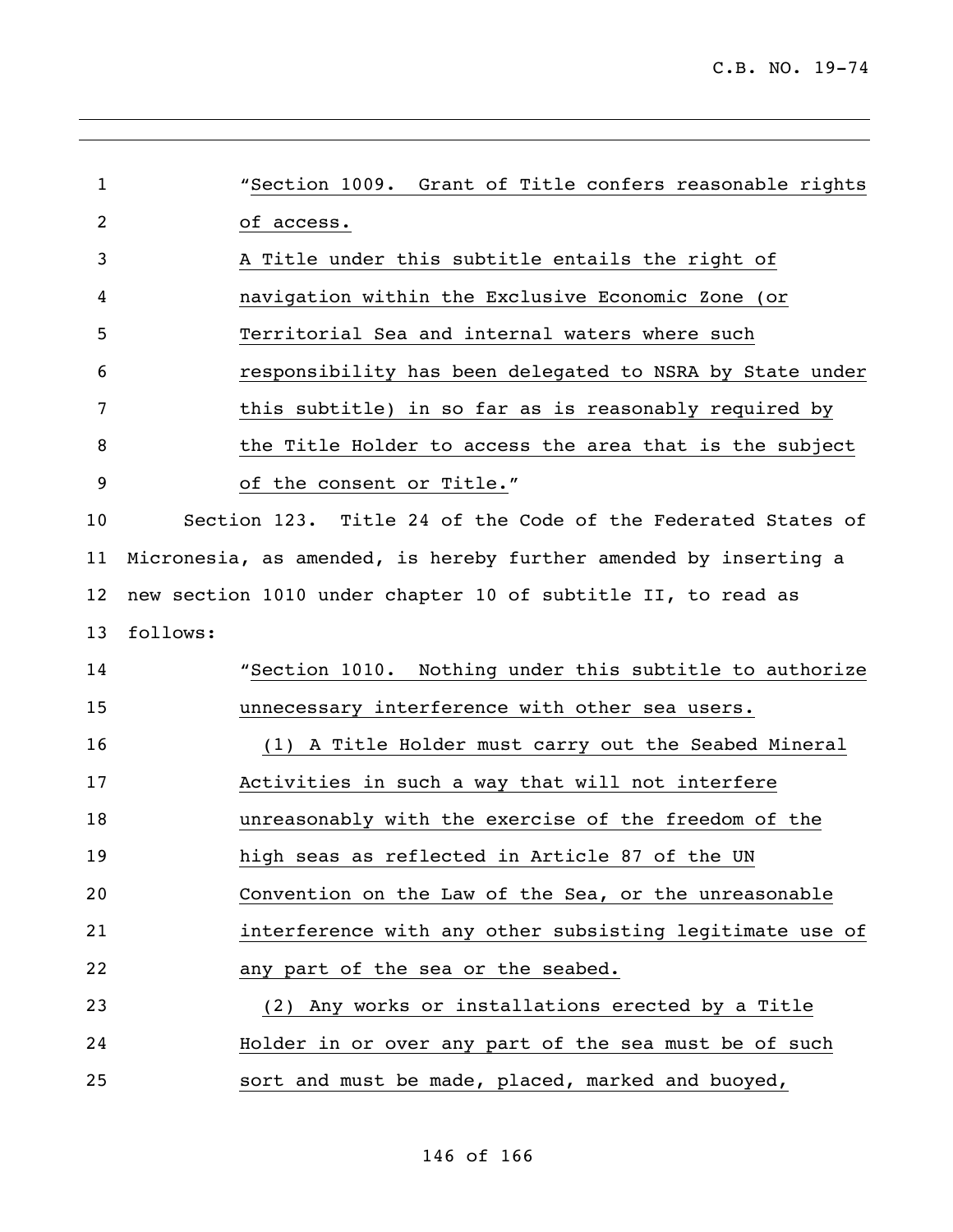| $\mathbf{1}$ | equipped and maintained in such a way as to leave safe           |
|--------------|------------------------------------------------------------------|
| 2            | and convenient channels for shipping in the area.                |
| 3            | (3) A Title Holder contravenes this section if:                  |
| 4            | its performance of Seabed Mineral Activities<br>(a)              |
| 5            | or Ancillary Operations, interferes with lawfully                |
| 6            | conducted:                                                       |
| 7            | (i) navigation;                                                  |
| 8            | (ii) fishing;                                                    |
| 9            | (iii) submarine cabling;                                         |
| 10           | (iv) Marine Scientific Research;                                 |
| 11           | conservation of the resources of the<br>$(\nu)$                  |
| 12           | sea or the seabed; or                                            |
| 13           | (vi) any other activities that are lawfully                      |
| 14           | being carried out; and                                           |
| 15           | that interference is greater than is<br>(b)                      |
| 16           | necessary for the reasonable exercise of the rights or           |
| 17           | performance of the person's duties under the Title.              |
| 18           | (4) Any person who contravenes this section commits              |
| 19           | an offense punishable upon conviction to a fine not              |
| 20           | exceeding five thousand dollars (\$5,000)."                      |
| 21           | Section 124. Title 24 of the Code of the Federated States of     |
| 22           | Micronesia, as amended, is hereby further amended by inserting a |
| 23           | new section 1011 under chapter 10 of subtitle II, to read as     |
| 24           | follows:                                                         |
| 25           | "Section 1011. Rights of other nations.                          |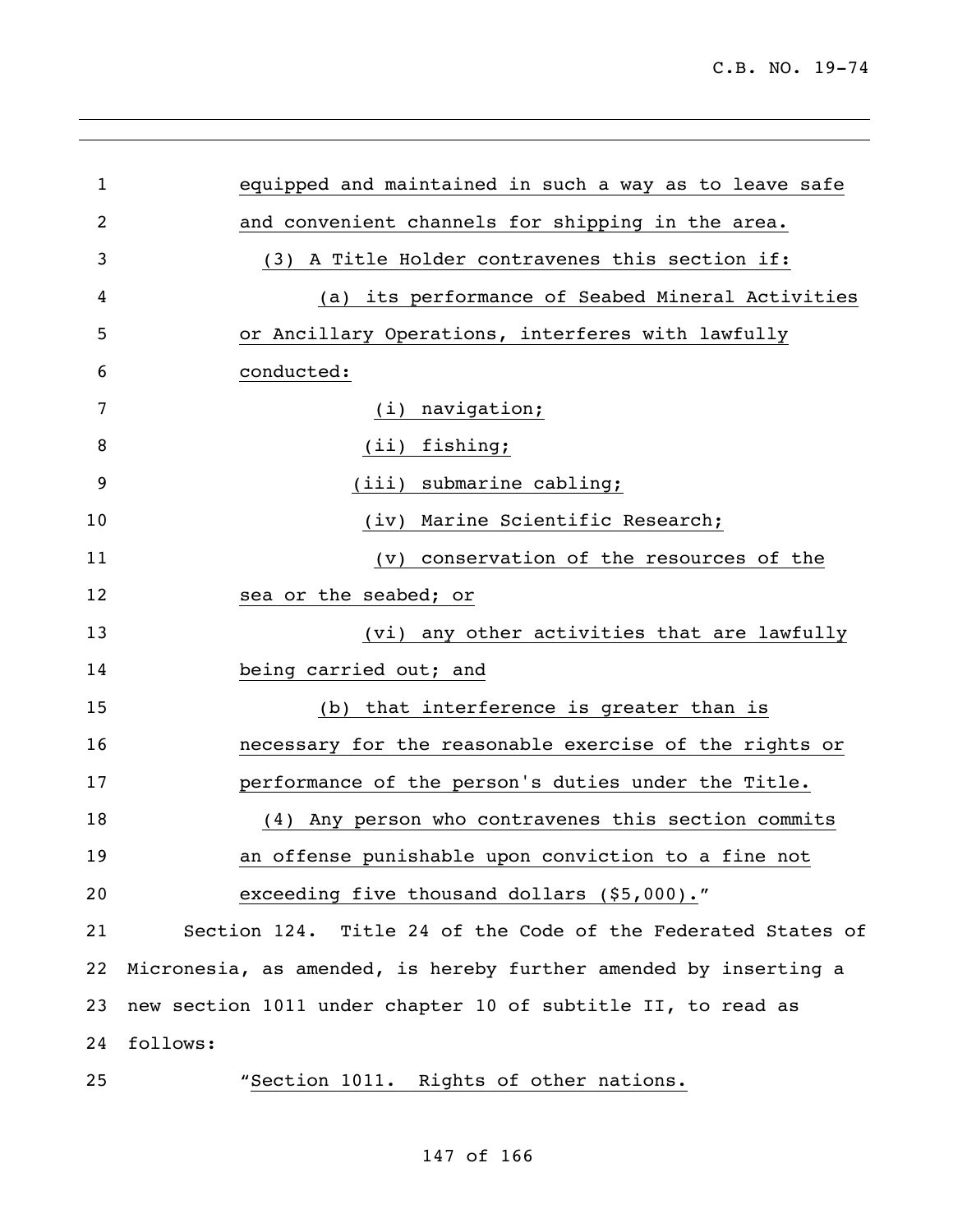| 1  | (1) Nothing in this subtitle affects the rights of               |
|----|------------------------------------------------------------------|
| 2  | other nations in accordance with Article 142 and other           |
| 3  | relevant provisions of the UN Convention on the Law of           |
| 4  | the Sea.                                                         |
| 5  | (2) Any other national Government which has grounds              |
| 6  | for believing that Seabed Mineral Activities have                |
| 7  | caused, are causing, or are likely to cause Serious Harm         |
| 8  | to the Environment under its jurisdiction may notify the         |
| 9  | NSRA in writing of the grounds upon which such belief is         |
| 10 | based. The NSRA shall provide any Applicant or Title             |
| 11 | Holder affected by the notice with a reasonable                  |
| 12 | opportunity to examine the notice and evidence, if any,          |
| 13 | provided by the Government as the basis for its belief,          |
| 14 | and submit its observations thereon to the NSRA within a         |
| 15 | time that is reasonable in the circumstances.                    |
| 16 | (3) If in the NSRA's opinion, upon consultation with             |
| 17 | the relevant stakeholders, there are clear grounds for           |
| 18 | the national Government's belief under subsection $(2)$ ,        |
| 19 | the NSRA must take immediate measures of a temporary             |
| 20 | nature to stop, prevent, or mitigate that harm to the            |
|    |                                                                  |
| 21 | Environment, including by direction or Order to any              |
| 22 | affected Title Holders."                                         |
| 23 | Section 125. Title 24 of the Code of the Federated States of     |
| 24 | Micronesia, as amended, is hereby further amended by inserting a |

25 new section 1012 under chapter 10 of subtitle II, to read as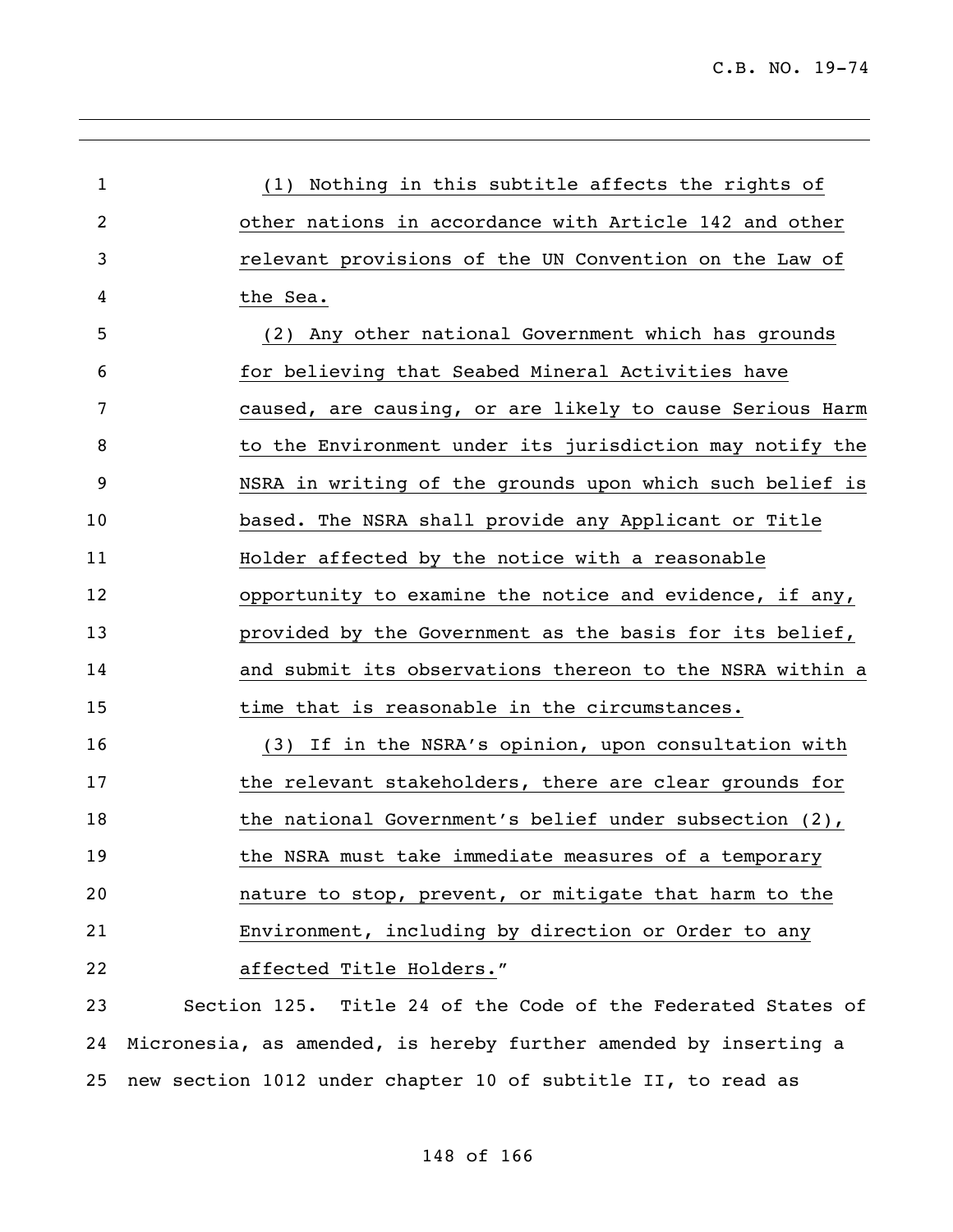| $\mathbf{1}$ | follows:                                                         |
|--------------|------------------------------------------------------------------|
| 2            | "Section 1012. Objects of an archaeological or                   |
| 3            | historical nature:                                               |
| 4            | (1) Any Title Holder finding an object of an                     |
| 5            | archaeological or historical nature within the                   |
| 6            | jurisdiction or control of the Federated States of               |
| 7            | Micronesia must report that find to the NSRA and treat           |
| 8            | the object in accordance with the NSRA's instructions,           |
| 9            | and must safeguard the object pending receipt of those           |
| 10           | instructions.                                                    |
| 11           | The instructions given by the NSRA under this<br>(2)             |
| 12           | section shall take into account Articles 149 and 303 of          |
| 13           | the UN Convention on the Law of the Sea."                        |
| 14           | Section 126. Title 24 of the Code of the Federated States of     |
| 15           | Micronesia, as amended, is hereby further amended by inserting a |
| 16           | new section 1013 under chapter 10 of subtitle II, to read as     |
| 17           | follows:                                                         |
| 18           | "Section 1013. No interest in land.                              |
| 19           | The grant of a Title under this subtitle does not create         |
| 20           | an estate or interest in land other than the rights              |
| 21           | expressly granted by this subtitle or the Title, nor             |
| 22           | does a grant of a Title give rise to land taxation               |
| 23           | duties."                                                         |
| 24           | Section 127. Title 24 of the Code of the Federated States of     |
| 25           | Micronesia, as amended, is hereby further amended by inserting a |

,我们也不会有什么。""我们的人,我们也不会有什么?""我们的人,我们也不会有什么?""我们的人,我们的人,我们的人,我们的人,我们的人,我们的人,我们的人,我

## of 166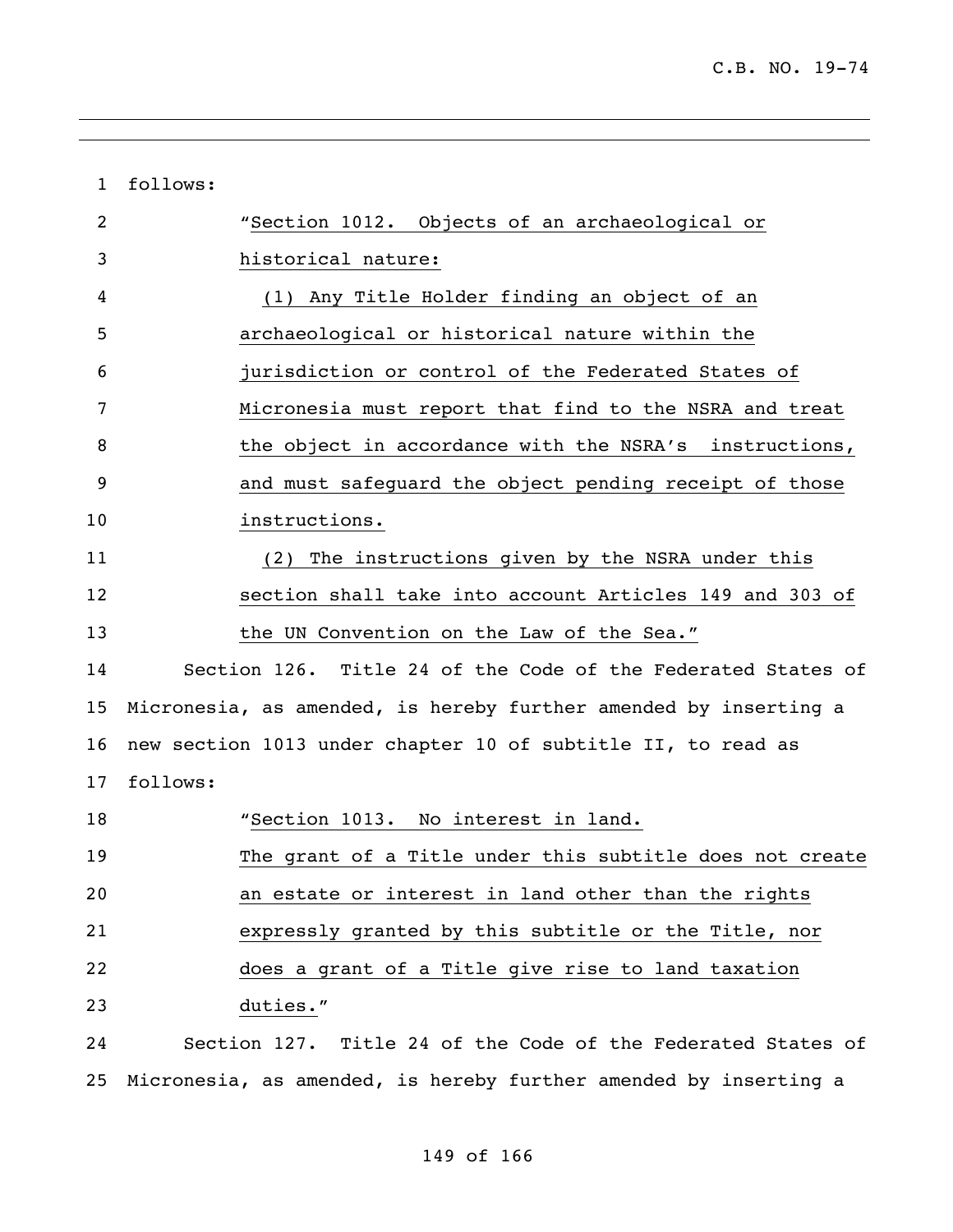| $\mathbf{1}$   | new section 1014 under chapter 10 of subtitle II, to read as |
|----------------|--------------------------------------------------------------|
| $\overline{2}$ | follows:                                                     |
| 3              | "Section 1014. Safety Zones.                                 |
| 4              | (1) For the purpose of protecting an installation,           |
| 5              | infrastructure, facility or vessel being used for Seabed     |
| 6              | Mining Activities, the NSRA may, by notice, prohibit all     |
| 7              | vessels or specified classes of vessels, from entering       |
| 8              | or being present in a specified surrounding area ('the       |
| 9              | safety zone') without the written consent of the NSRA.       |
| 10             | The owner of a vessel and any person in formal or<br>(2)     |
| 11             | substantive command of a vessel commits an offense           |
| 12             | against this section if the vessel enters or remains in      |
| 13             | a safety zone in contravention of subsection (1).            |
| 14             | (3) Any person guilty of an offense under this               |
| 15             | section shall be liable to a fine not exceeding five         |
| 16             | thousand dollars $(55,000)$ .                                |
| 17             | (4) It is a defense to a prosecution of a person for         |
| 18             | an offense against subsection (2) if the person              |
| 19             | satisfies the court that:                                    |
| 20             | (i) an unforeseen emergency made it necessary                |
| 21             | for the vessel to enter or remain in the safety zone to      |
| 22             | attempt to secure the safety of human life, a vessel,        |
| 23             | pipeline, structure, or equipment;                           |
| 24             | (ii) the vessel entered or remained in the safety            |
| 25             | zone in circumstances beyond the control of the person       |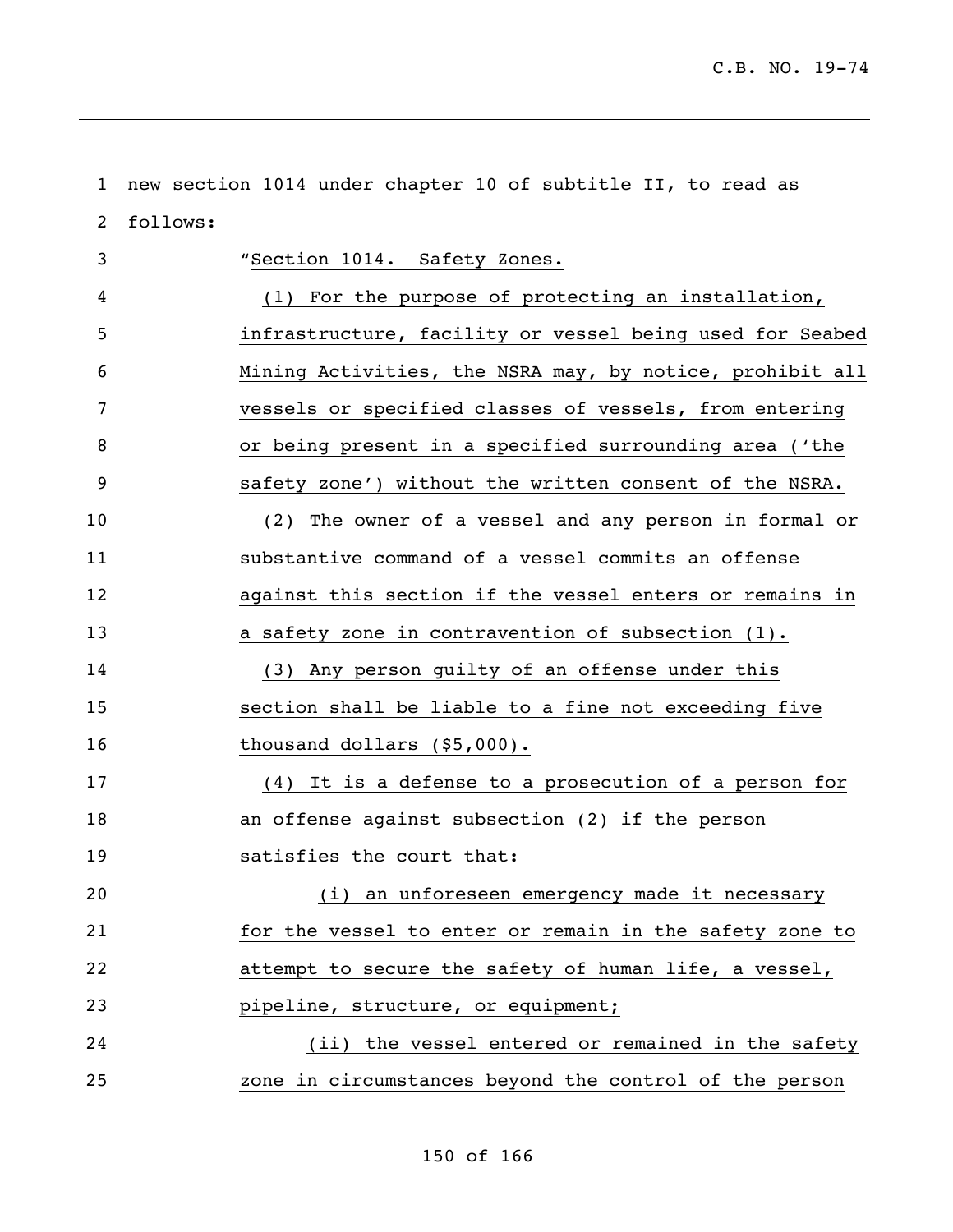| $\mathbf{1}$   | who was in command or in charge of the vessel; or                |
|----------------|------------------------------------------------------------------|
| $\overline{2}$ | (iii) the vessel's owner is under prosecution and                |
| 3              | did not know that the person in command or in charge of          |
| 4              | the vessel was in contravention of subsection (2)."              |
| 5              | Section 128. Title 24 of the Code of the Federated States of     |
| 6              | Micronesia, as amended, is hereby further amended by inserting a |
| 7              | new section 1015 under chapter 10 of subtitle II, to read as     |
| 8              | follows:                                                         |
| 9              | "Section 1015. Interference with Seabed Mineral                  |
| 10             | Activities.                                                      |
| 11             | (1) Unless authorized under this subtitle or                     |
| 12             | Regulations, no person may interfere with Seabed Mineral         |
| 13             | Activities, or Ancillary Operations.                             |
| 14             | (2) For the purposes of this section, "interfere"                |
| 15             | means willful sabotage of operations, or violence                |
| 16             | against any representative of the NSRA or a Title Holder         |
| 17             | in the performance of their respective functions and             |
| 18             | duties under this subtitle or a Title, or similar                |
| 19             | physical interference or obstruction without reasonable          |
| 20             | excuse.                                                          |
| 21             | (3) Any person who does not comply with subsection               |
| 22             | (1) commits an offense.                                          |
| 23             | (4) Any person quilty of an offense under this                   |
| 24             | section shall be liable to a fine not exceeding five             |
| 25             | thousand dollars (\$5,000) or to a prison term not               |
|                |                                                                  |

,我们也不会有什么。""我们的人,我们也不会有什么?""我们的人,我们也不会有什么?""我们的人,我们也不会有什么?""我们的人,我们也不会有什么?""我们的人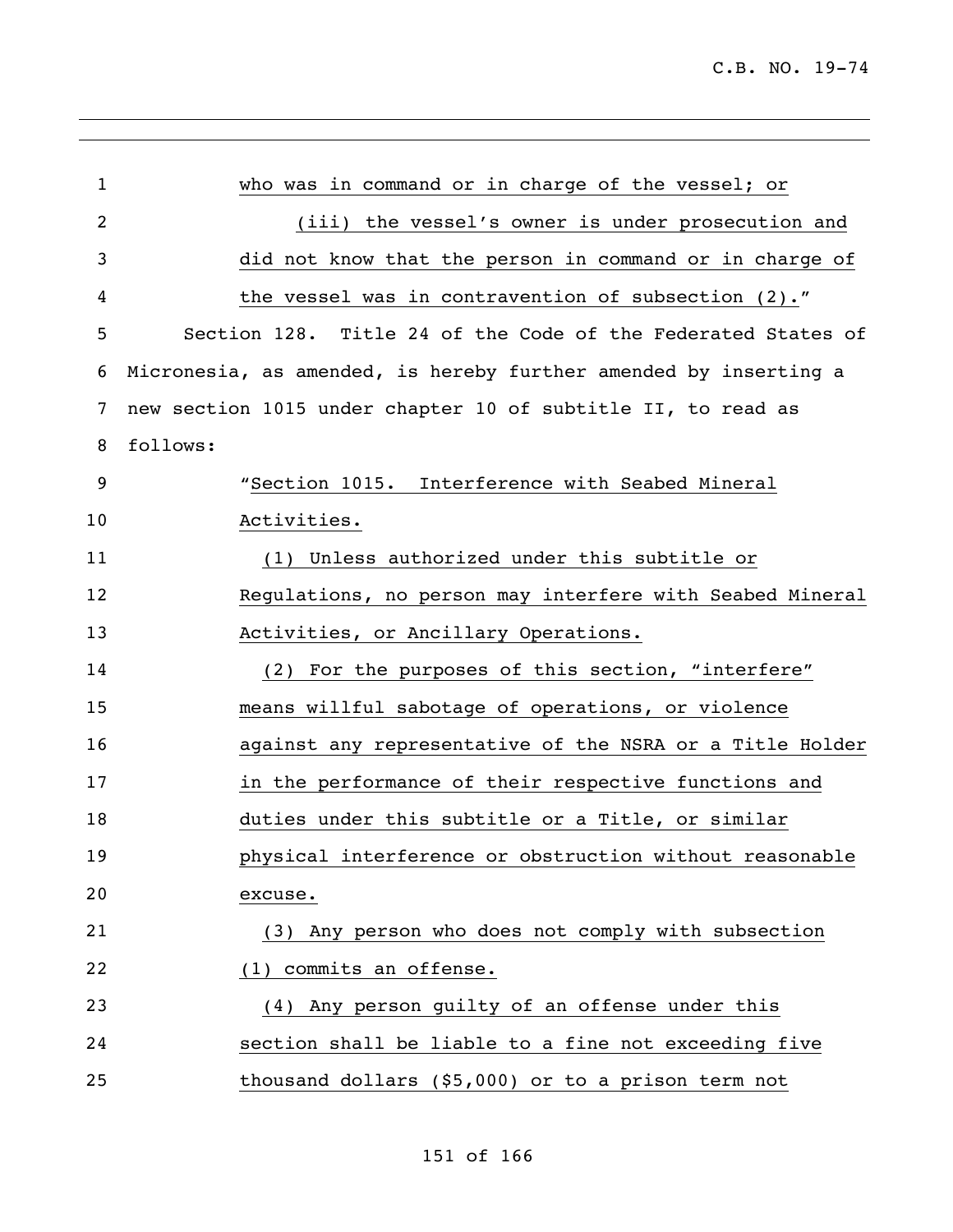| 1              | exceeding two years or both."                                    |
|----------------|------------------------------------------------------------------|
| $\overline{2}$ | Section 129. Title 24 of the Code of the Federated States of     |
| 3              | Micronesia, as amended, is hereby further amended by inserting a |
| 4              | new section 1016 under chapter 10 of subtitle II, to read as     |
| 5              | follows:                                                         |
| 6              | "Section 1016. Indemnity of Public Officials                     |
| 7              | The NSRA, authorized officers of the NSRA, and other             |
| 8              | Public Officials shall not be liable for anything done           |
| 9              | or omitted to be done in good faith in the performance           |
| 10             | of any function vested in or delegated to them under             |
| 11             | this subtitle."                                                  |
| 12             | Section 130. Title 24 of the Code of the Federated States of     |
| 13             | Micronesia, as amended, is hereby further amended by inserting a |
| 14             | new section 1017 under chapter 10 of subtitle II, to read as     |
| 15             | follows:                                                         |
| 16             | "Section 1017. Public Officials prohibited from                  |
| 17             | acquiring Title rights.                                          |
| 18             | (1) No Public Official shall, directly or indirectly,            |
| 19             | acquire any individual right or interest in any Title,           |
| 20             | and any document or transaction purporting to confer any         |
| 21             | right or interest on any such officer shall be null and          |
| 22             | void.                                                            |
| 23             | (2) No member of the NSRA or Public Official employed            |
| 24             | in the NSRA shall in their personal capacity acquire or          |
| 25             | retain any share or commercial interest in a private             |

,我们也不会有什么。""我们的人,我们也不会有什么?""我们的人,我们也不会有什么?""我们的人,我们的人,我们的人,我们的人,我们的人,我们的人,我们的人,我

## of 166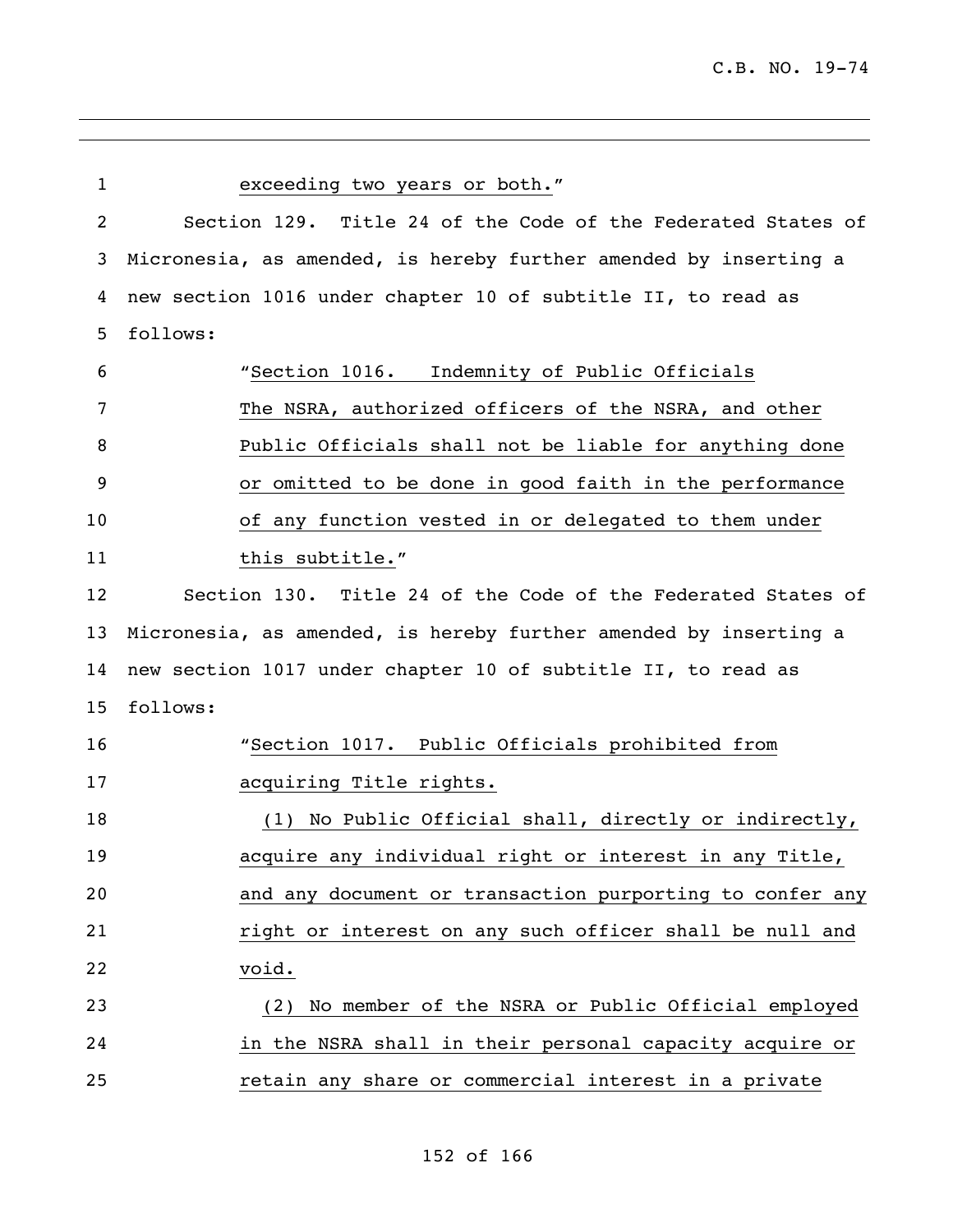| $\mathbf 1$    | company carrying Seabed Mineral Activities during that           |
|----------------|------------------------------------------------------------------|
|                |                                                                  |
| $\overline{2}$ | employment or within two years following the cessation           |
| 3              | of that employment.                                              |
| 4              | (3) Any person who violates subsection (2) commits an            |
| 5              | offense.                                                         |
| 6              | Any person guilty of an offense under this<br>(4)                |
| 7              | section shall be liable to a fine not exceeding fifty            |
| 8              | thousand dollars (\$50,000) or to a prison term not              |
| 9              | exceeding two years or both."                                    |
| 10             | Section 131. Title 24 of the Code of the Federated States of     |
| 11             | Micronesia, as amended, is hereby further amended by inserting a |
| 12             | new section 1018 under chapter 10 of subtitle II, to read as     |
|                |                                                                  |
| 13             | follows:                                                         |
| 14             | "Section 1018. Conflict of interest.                             |
| 15             | (1) Neither the Executive Director nor any member or             |
| 16             | employee of the NSRA in his or her capacity as such              |
| 17             | shall willingly participate in any matter in which he or         |
| 18             | she knows or reasonably should know he or she has a              |
| 19             | conflict of interest.                                            |
| 20             | (2) A conflict of interest exists if the Executive               |
| 21             | Director, member or employee could personally benefit            |
| 22             | directly or indirectly from a decision on a matter over          |
| 23             | which he or she has influence or control, or if a matter         |
| 24             | over which he or she has influence or control relates in         |

## of 166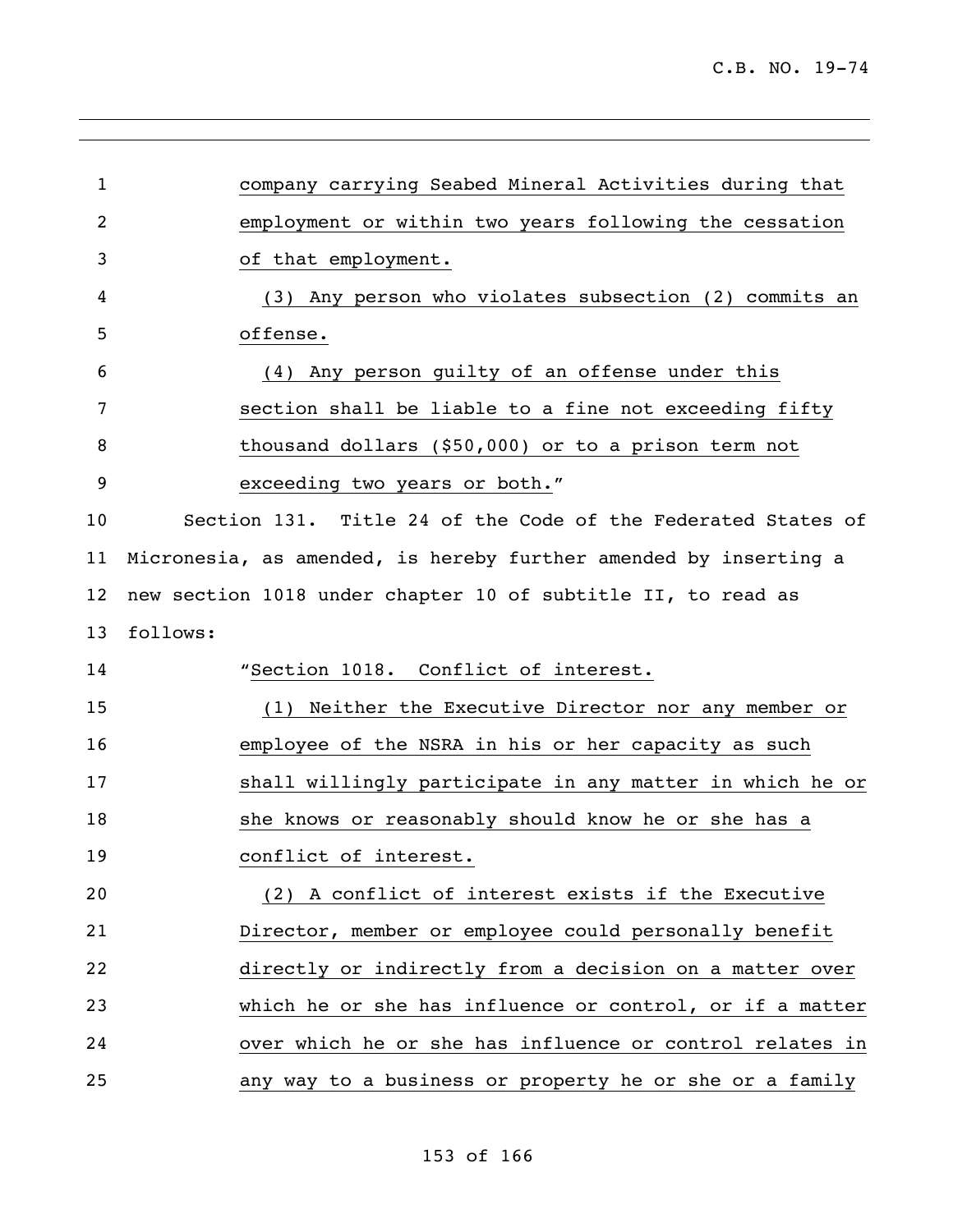| 1  | member directly or indirectly owns or controls, or in    |
|----|----------------------------------------------------------|
| 2  | which he or she has a beneficial interest of any kind,   |
| 3  | whether through a trust or otherwise.                    |
| 4  | (3) Any conflict of interest shall be disclosed, and     |
| 5  | such disclosure shall be recorded in the minutes of the  |
| 6  | NSRA, and that member or employee shall not take part in |
| 7  | any deliberation, decision, or execution of a decision   |
| 8  | of the NSRA.                                             |
| 9  | In this section, the following terms shall have<br>(4)   |
| 10 | the meanings stated below:                               |
| 11 | (a) 'Benefit' shall mean gain or advantage of            |
| 12 | any kind, and shall include financial gain, property,    |
| 13 | service, or improvement of condition.                    |
| 14 | (b) 'Business' shall mean businesses of any kind         |
| 15 | whether situated in the Federated States of Micronesia   |
| 16 | or elsewhere and whether incorporated or not.            |
| 17 | (c) 'Family member' shall mean a parent,                 |
| 18 | brother, sister, spouse, nephew, niece or child,         |
| 19 | including a person who is adopted legally or in          |
| 20 | accordance with custom, or for whom care was given such  |
| 21 | that a relationship exists in the nature of parent and   |
| 22 | child.<br>The term shall also include a spouse of any    |
| 23 | person referred to in this definition and their          |
| 24 | children.                                                |
| 25 | 'Interest' shall mean either direct<br>(d)               |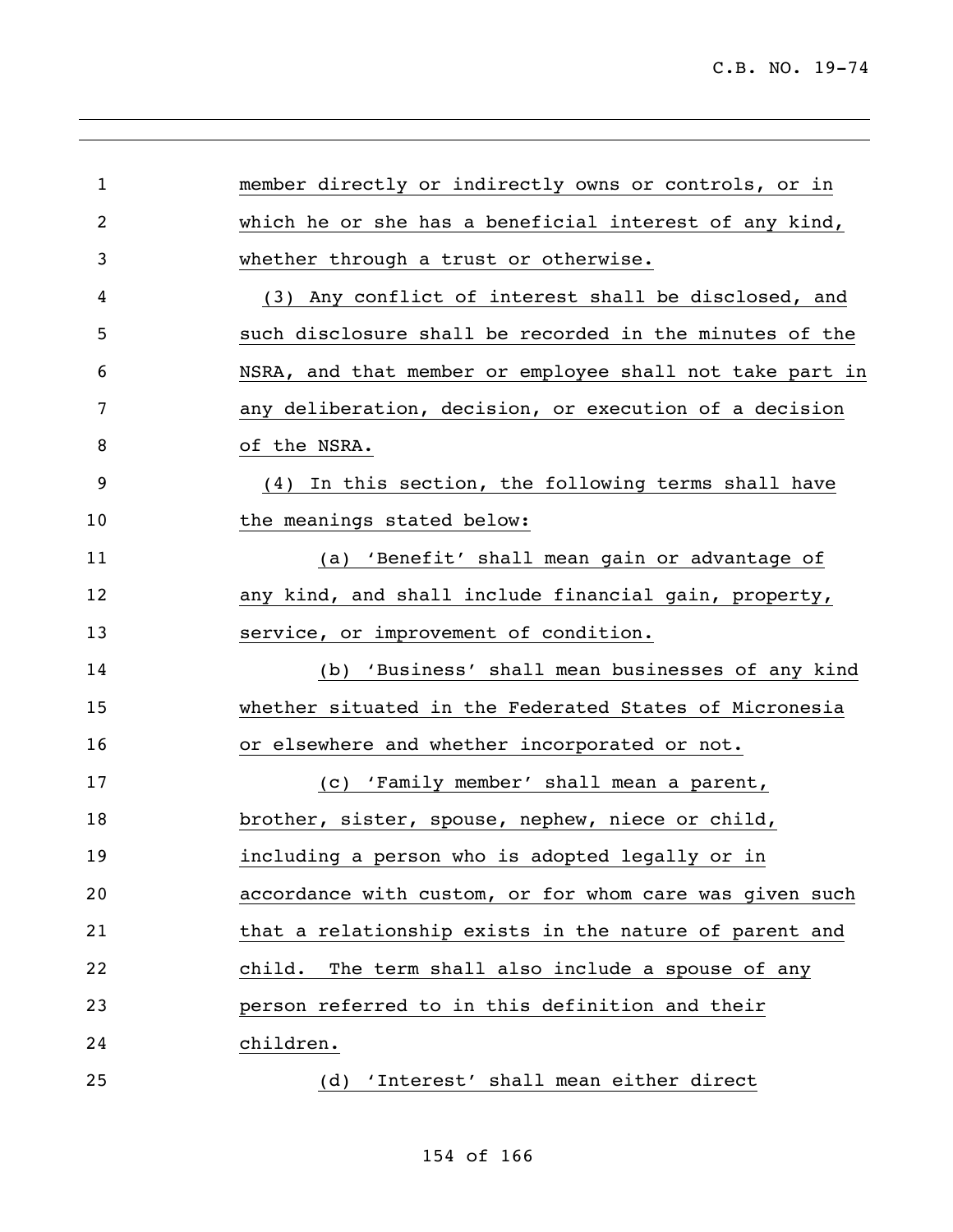| $\mathbf 1$ | ownership of, indirect ownership of, shares in,                  |
|-------------|------------------------------------------------------------------|
| 2           | financial benefit from, or complete or partial control           |
| 3           | of, such property or business.                                   |
| 4           | (e) 'Property' shall mean real or personal                       |
| 5           | property of every description whether situated in the            |
| 6           | Federated States of Micronesia or elsewhere.                     |
| 7           | (5) A person who violates the provisions of this                 |
| 8           | section commits an offense and upon conviction shall be          |
| 9           | liable to a fine of not more than fifty thousand dollars         |
| 10          | $(550,000)$ , imprisonment for not more than three years,        |
| 11          | or both."                                                        |
| 12          | Section 132. Title 24 of the Code of the Federated States of     |
| 13          | Micronesia, as amended, is hereby further amended by inserting a |
| 14          | new section 1019 under chapter 10 of subtitle II, to read as     |
| 15          | follows:                                                         |
| 16          | "Section 1019. Import Duties.                                    |
| 17          | (1) A Title Holder and its nominated contractors and             |
| 18          | subcontractors engaged in Seabed Mineral Activities are          |
| 19          | hereby permitted to import into the Federated States of          |
| 20          | Micronesia's jurisdiction free of duty or other taxes on         |
| 21          | imports of machinery, equipment, vehicles, materials,            |
| 22          | supplies, consumable items, and moveable property where          |
| 23          | imports of any of the said categories have been                  |
| 24          | certified by the Title Holder to be for use solely in            |
| 25          | carrying out Seabed Mineral Activities under the Title.          |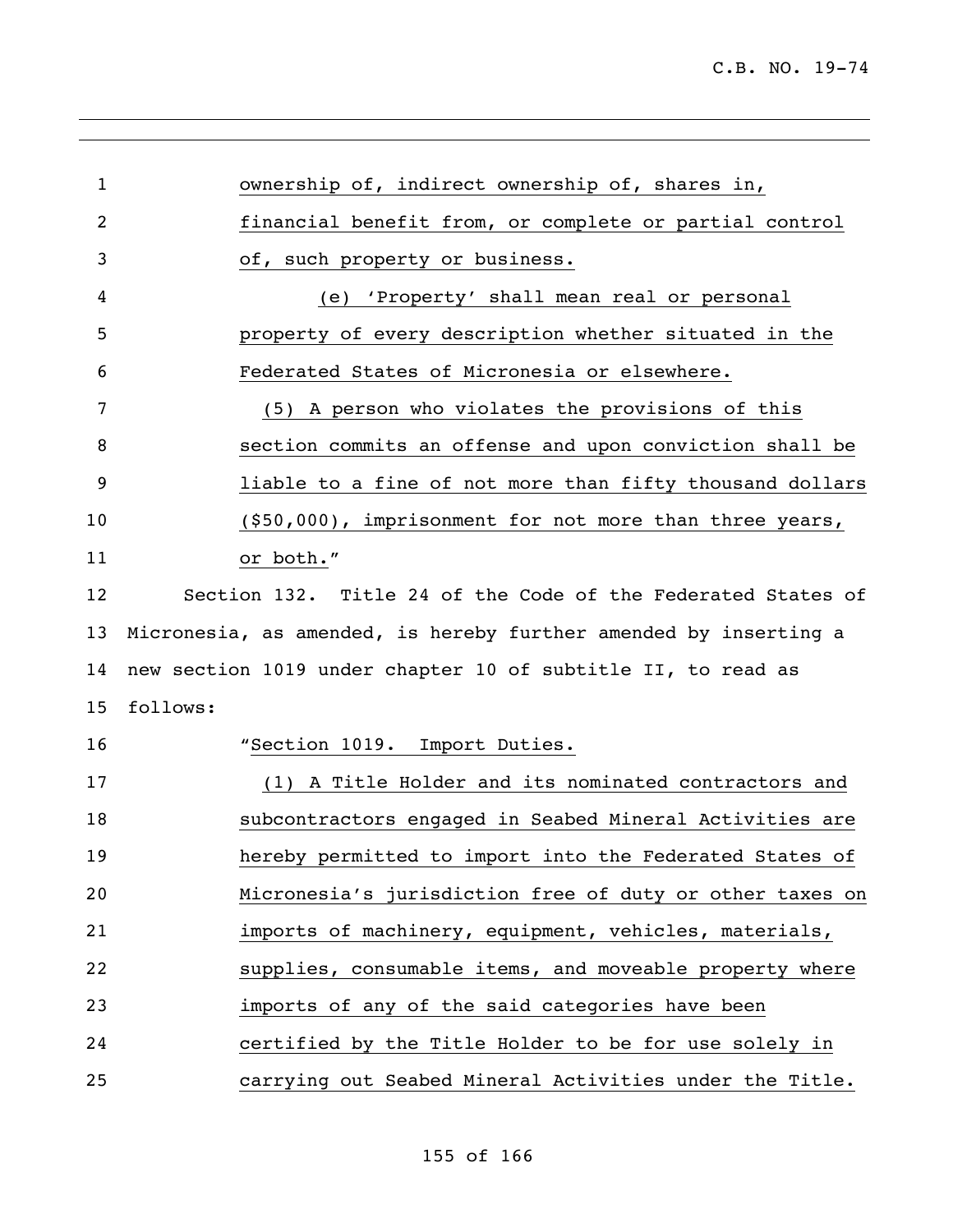| 1  | (2) Any of the items imported into the Federated                 |
|----|------------------------------------------------------------------|
| 2  | States of Micronesia may, if no longer required for the          |
| 3  | Seabed Mineral Activities, be freely exported at any             |
| 4  | time by the importing party without the payment of any           |
| 5  | export or import duty.                                           |
| 6  | (3) On the sale or transfer by the importer of any               |
| 7  | duty free imported items to any person in the Federated          |
| 8  | States of Micronesia, import duty shall be payable by            |
| 9  | the importer on the value thereof at the date of such            |
| 10 | sale or transfer."                                               |
| 11 | Section 133. Title 24 of the Code of the Federated States of     |
| 12 | Micronesia, as amended, is hereby further amended by inserting a |
| 13 | new section 1020 under chapter 10 of subtitle II, to read as     |
| 14 | follows:                                                         |
| 15 | "Section 1020. Offense committed by a body corporate.            |
| 16 | Where an offense under this subtitle that has been               |
| 17 | committed by a body corporate is committed with the              |
| 18 | consent or connivance, or is attributable to the                 |
| 19 | neglect, of any Director or officer of the body                  |
| 20 | corporate, that officer as well as the body corporate is         |
| 21 | guilty of that offense and, in respect of an offense             |
| 22 | punishable by a fine only, if the court finds that the           |
| 23 | offense was committed by that person willfully,                  |
| 24 | recklessly, corruptly or for the purpose of personal             |
| 25 | gain, that officer is liable to imprisonment for a               |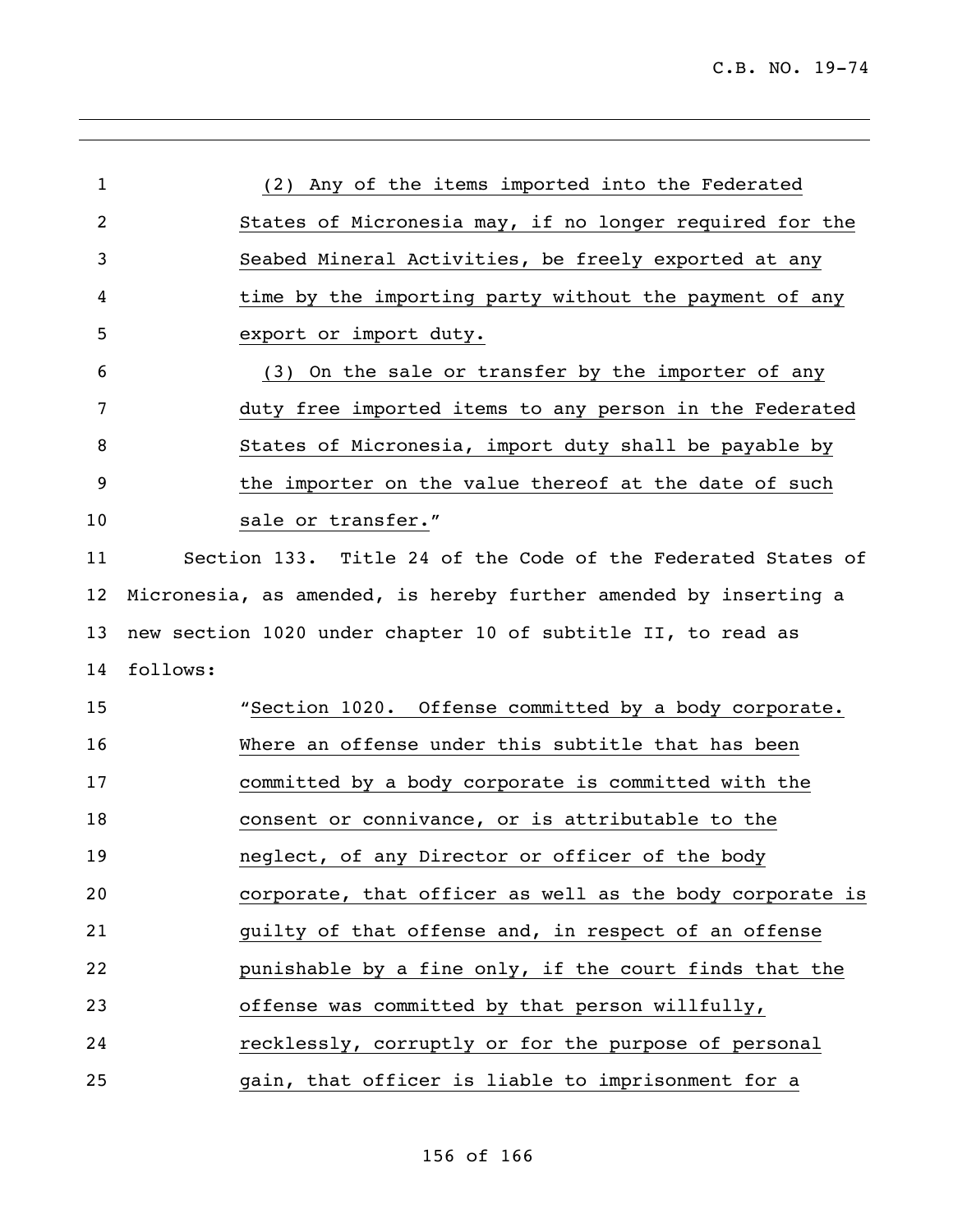| $\mathbf 1$ | period of up to two years."                                      |
|-------------|------------------------------------------------------------------|
| 2           | Section 134. Title 24 of the Code of the Federated States of     |
| 3           | Micronesia, as amended, is hereby further amended by inserting a |
| 4           | new section 1021 under chapter 10 of subtitle II, to read as     |
| 5           | follows:                                                         |
| 6           | "Section 1021. Notice.                                           |
| 7           | Any application, request, notice, warning, report, or            |
| 8           | direction made or given under this subtitle, or service          |
| 9           | of process or notification in any proceeding of any              |
| 10          | court or tribunal having jurisdiction, shall be made by          |
| 11          | the NSRA or the representative of the Title Holder               |
| 12          | designated in the Title in writing, and shall be deemed          |
| 13          | served the day after delivery, if delivered by hand,             |
| 14          | facsimile or email to the NSRA or to the designated              |
| 15          | representative."                                                 |
| 16          | Section 135. Title 24 of the Code of the Federated States of     |
| 17          | Micronesia, as amended, is hereby further amended by inserting a |
| 18          | new section 1022 under chapter 10 of subtitle II, to read as     |
|             | 19 follows:                                                      |
| 20          | "Section 1022. Disputes.                                         |
| 21          | (a) Any dispute arising between the Federated                    |
| 22          | States of Micronesia and another State in connection             |
| 23          | with Seabed Mineral Activities shall be resolved                 |
| 24          | pursuant to the provisions of the UN Convention on the           |
| 25          | Law of the Sea;                                                  |

## of 166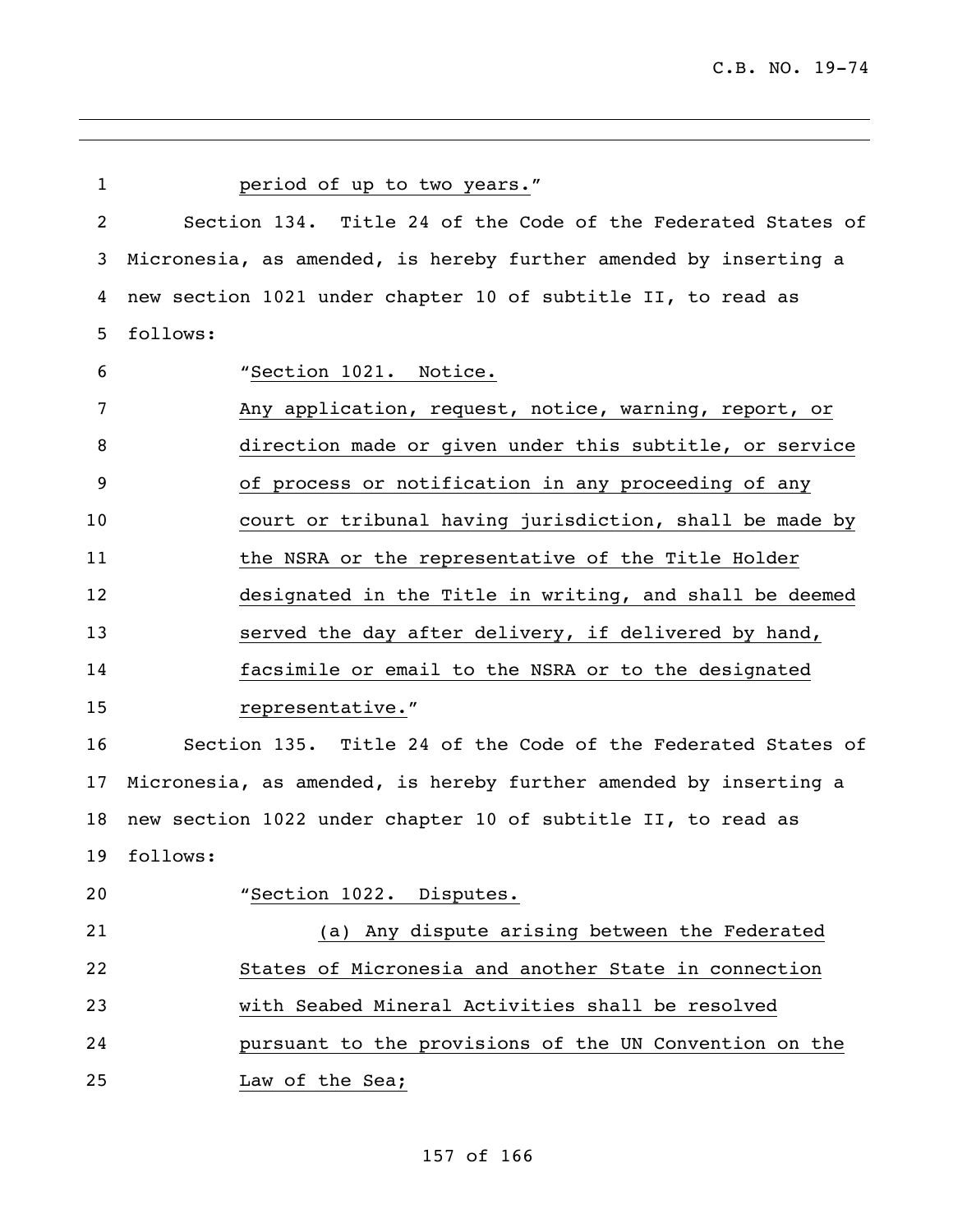| $\mathbf{1}$ | (b) Any dispute between the Federated States of                  |
|--------------|------------------------------------------------------------------|
| 2            | Micronesia and a Title Holder arising in connection with         |
| 3            | the administration of this subtitle shall be dealt with          |
| 4            | by:                                                              |
| 5            | (i) the parties attempting to reach                              |
| 6            | settlement by mutual agreement or mediation, and in the          |
| 7            | event this is not successful then,                               |
| 8            | (ii) by referral to the courts of the                            |
| 9            | Federated States of Micronesia or, upon agreement by the         |
| 10           | parties, by arbitration to be conducted by the                   |
| 11           | International Centre for Settlement of Investment                |
| 12           | Disputes established under Convention on the Settlement          |
| 13           | of Investment Disputes between States and Nationals of           |
| 14           | other States."                                                   |
| 15           | Section 136. Title 24 of the Code of the Federated States of     |
| 16           | Micronesia, as amended, is hereby further amended by inserting a |
| 17           | new section 1023 under chapter 10 of subtitle II, to read as     |
| 18           | follows:                                                         |
| 19           | "Section 1023. Transitional provisions                           |
| 20           | One year from the commencement of this subtitle:                 |
| 21           | (a) any authority or minerals right granted                      |
| 22           | under any other legislation or otherwise to carry out            |
| 23           | Seabed Mineral Activities in the Exclusive Economic Zone         |
| 24           | or upon the Continental Shelf shall expire; and                  |
| 25           | (b) any person or persons who were before the                    |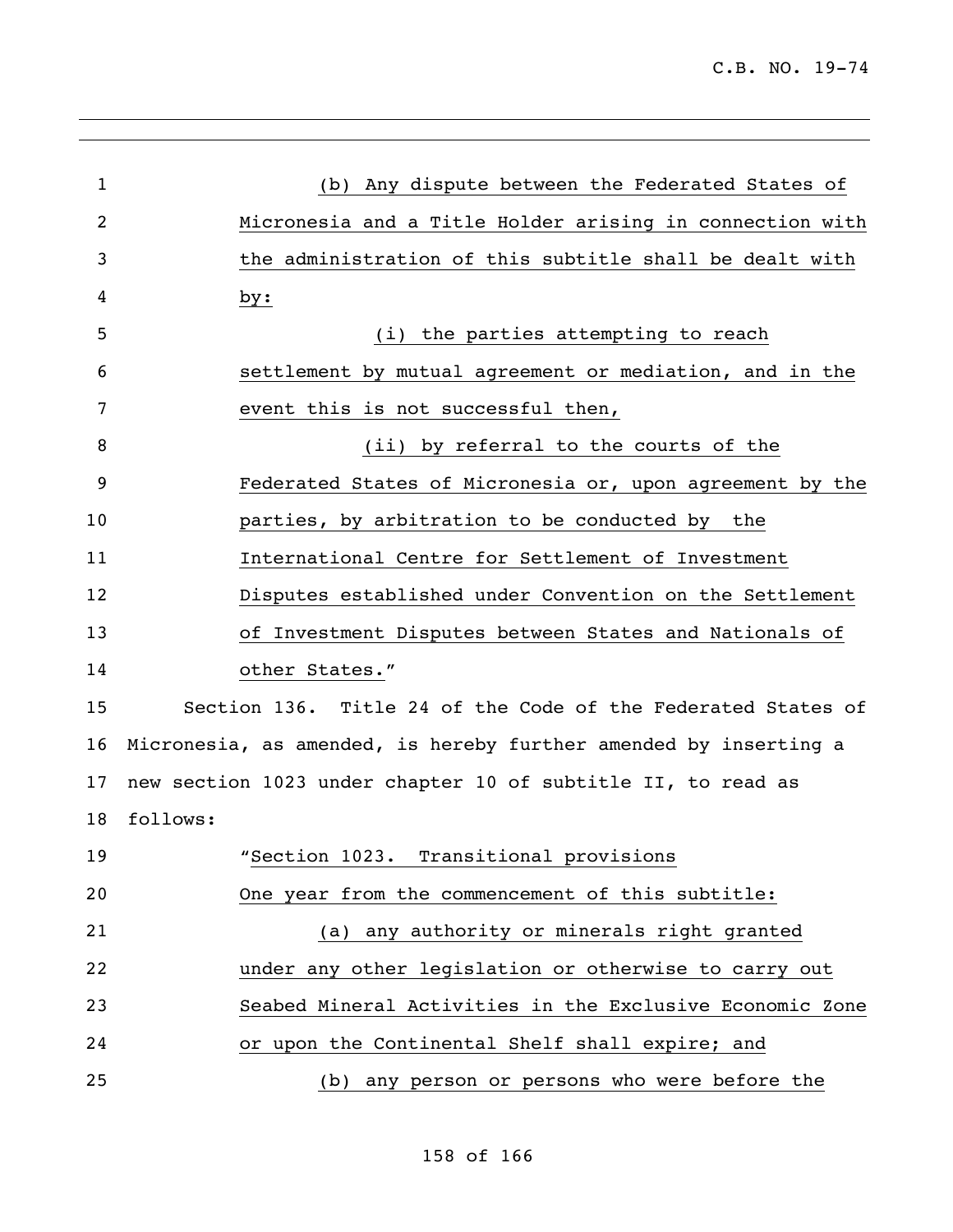| 1  | commencement of this subtitle authorized to carry out            |
|----|------------------------------------------------------------------|
| 2  | Seabed Mineral Activities in the Exclusive Economic Zone         |
| 3  | or upon the Continental Shelf, to allow the continuation         |
| 4  | of such activities, shall obtain a Permit or License             |
| 5  | under this subtitle and comply with the requirements of          |
| 6  | this subtitle."                                                  |
| 7  | Section 137. Title 24 of the Code of the Federated States of     |
| 8  | Micronesia, as amended, is hereby further amended by inserting a |
| 9  | new section 1024 under chapter 10 of subtitle II, to read as     |
| 10 | follows:                                                         |
| 11 | "Section 1024. Schedule I: Environmental and Social              |
| 12 | Impact Assessment Contents.                                      |
| 13 | For the purpose of section 622 of this subtitle, the             |
| 14 | following is the minimum required content of an                  |
| 15 | Environmental and Social Impact Assessment and resulting         |
| 16 | report, where one is required under this subtitle or any         |
| 17 | other laws of the Federated States of Micronesia for any         |
| 18 | part of any Seabed Mineral Activities carried out under          |
| 19 | License under this subtitle.                                     |
| 20 | A. Executive Summary: providing an explanation of                |
| 21 | the Seabed Mineral Activities for non-technical readers,         |
| 22 | including:                                                       |
| 23 | description of the proposed activity and its<br>(1)              |
| 24 | objectives,                                                      |
| 25 | anticipated bio-physical and socio-economic of<br>(2)            |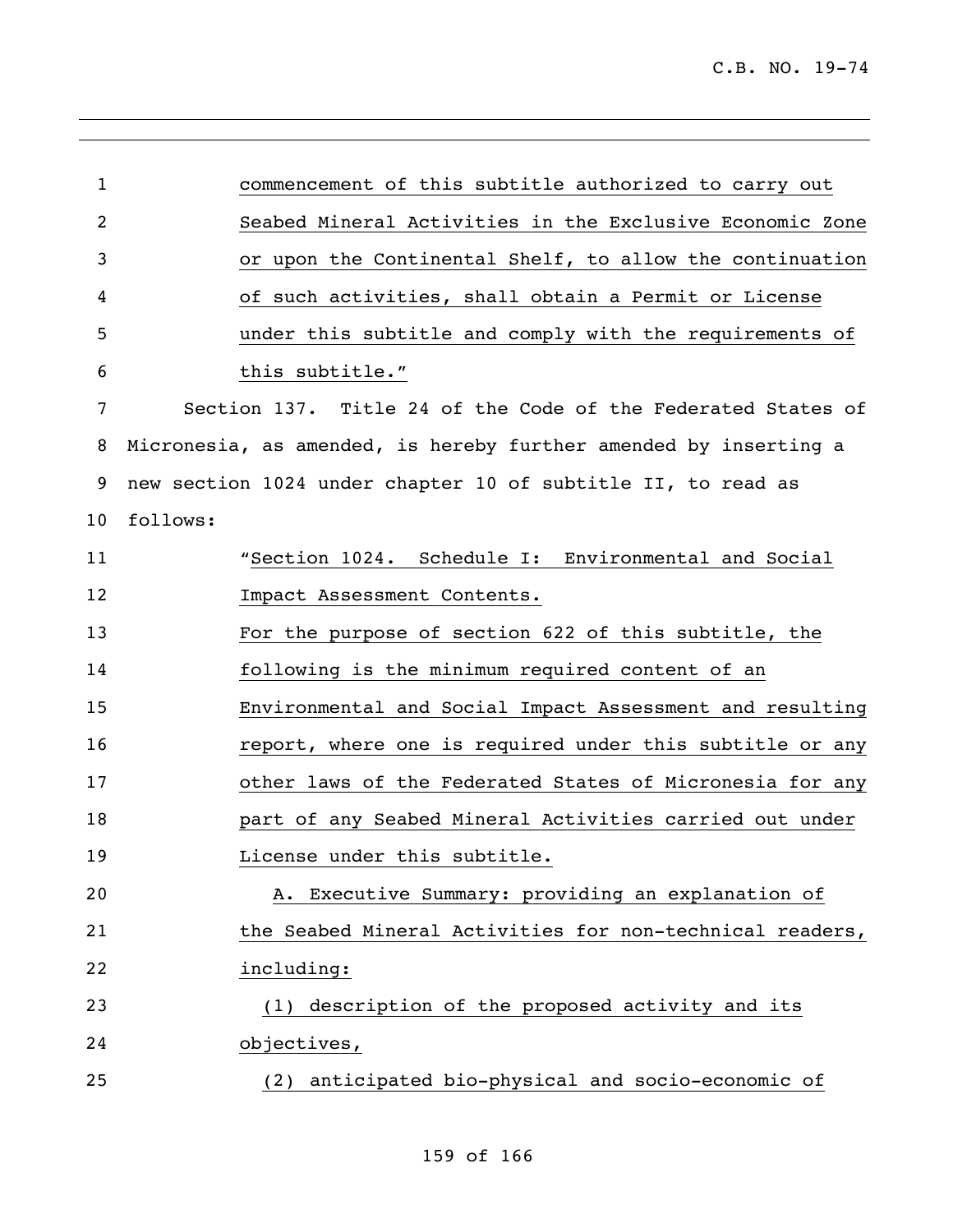| $\mathbf 1$ | the activity, highlighting which are direct and which    |
|-------------|----------------------------------------------------------|
| 2           | indirect, and which are reversible and which are         |
| 3           | irreversible,                                            |
| 4           | details of remedial actions that are proposed,<br>(3)    |
| 5           | (4) description of all benefits to be derived from       |
| 6           | the project,                                             |
| 7           | (5) details of consultation program undertaken by the    |
| 8           | applicant, including degree of public interest,          |
| 9           | (6) description of end-use plans for the development     |
| 10          | activity                                                 |
| 11          | <b>B.</b> Introduction                                   |
| 12          | (1) Background: summary of the project being             |
| 13          | proposed.                                                |
| 14          | (2) Project History: summary of the work undertaken      |
| 15          | to date, including Seabed Mineral deposit discovery and  |
| 16          | any prospecting, exploration or test mining activities   |
| 17          | conducted to date.                                       |
| 18          | (3) Project Proponent: summary of the credentials of     |
| 19          | the Licensee, including major shareholders, other Titles |
| 20          | owned or applied for (or similar within other            |
| 21          | jurisdictions).                                          |
| 22          | (4) Purpose and Justification: information on the        |
| 23          | viability of the proposed activity, including but not    |
| 24          | limited to the following:                                |
| 25          | (i) information on the capital cost                      |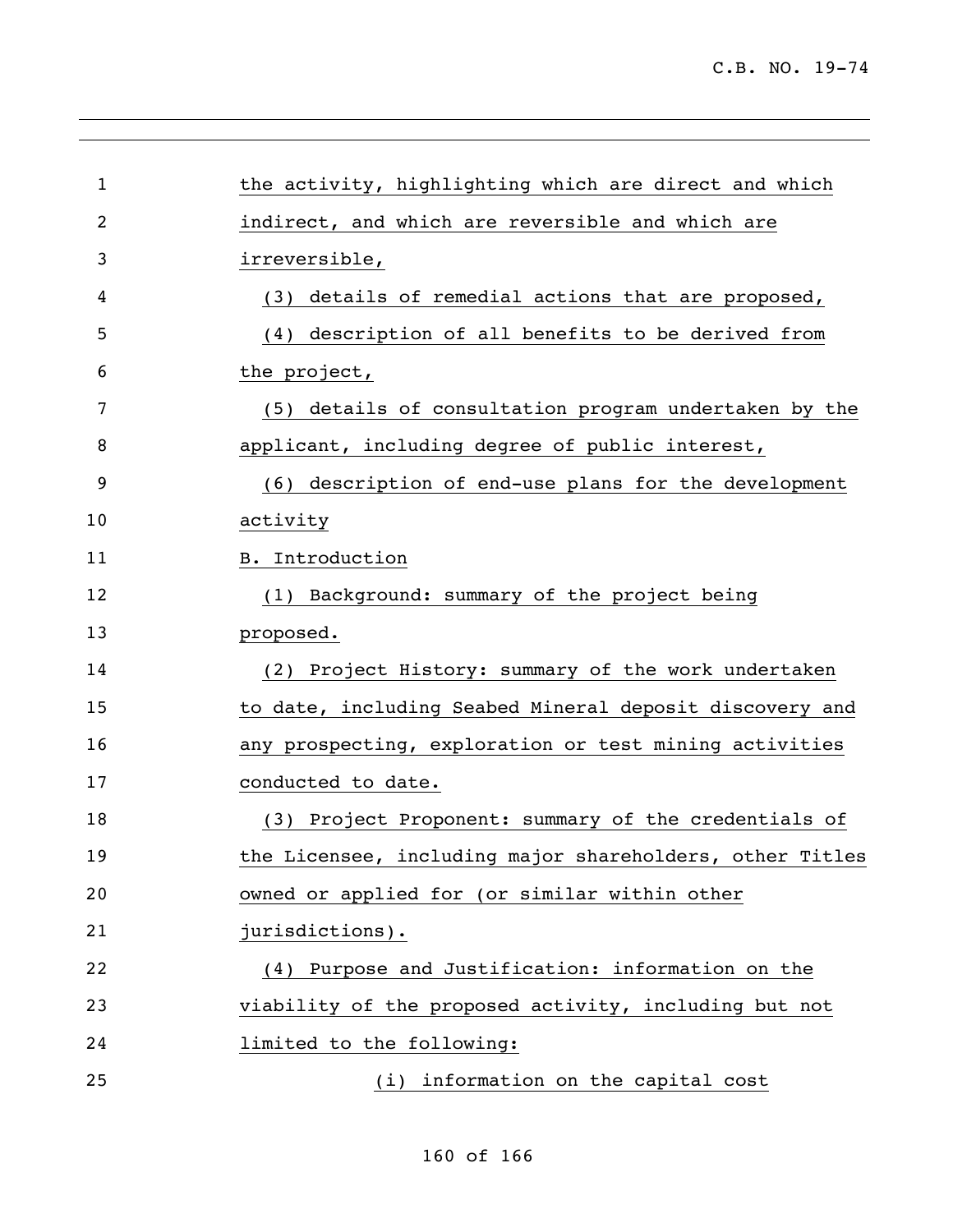| $\mathbf 1$    | associated with the development,                         |
|----------------|----------------------------------------------------------|
| $\overline{2}$ | (ii) details of the proponent's                          |
| 3              | technological expertise and resources,                   |
| 4              | (iii) results of any feasibility                         |
| 5              | investigations that have been carried out,               |
| 6              | (iv) information on the extent of landowner              |
| 7              | and/or resource owner support, including a copy of the   |
| 8              | formal written approval of their consent,                |
| 9              | (v) the anticipated life-span and                        |
| 10             | development phases of the project.                       |
| 11             | (5) This Report: statutory context, description of       |
| 12             | the scope of the EIA, and the report's structure.        |
| 13             | C. Policy, Legal and Administrative Framework:           |
| 14             | information on relevant national legislation, agreements |
| 15             | or policy, relevant international agreements or          |
| 16             | conventions, and other non-legal standards or            |
| 17             | guidelines, that are applicable to the proposed          |
| 18             | activity, and how the Licensee will comply with these    |
| 19             | requirements.                                            |
| 20             | D. Stakeholder Consultation: description of what         |
| 21             | consultation has occurred with interested parties and    |
| 22             | stakeholders, any consents received from local           |
| 23             | communities, and what continuing consultation is         |
| 24             | planned.                                                 |
| 25             | E. Description of Proposed Activity: including the       |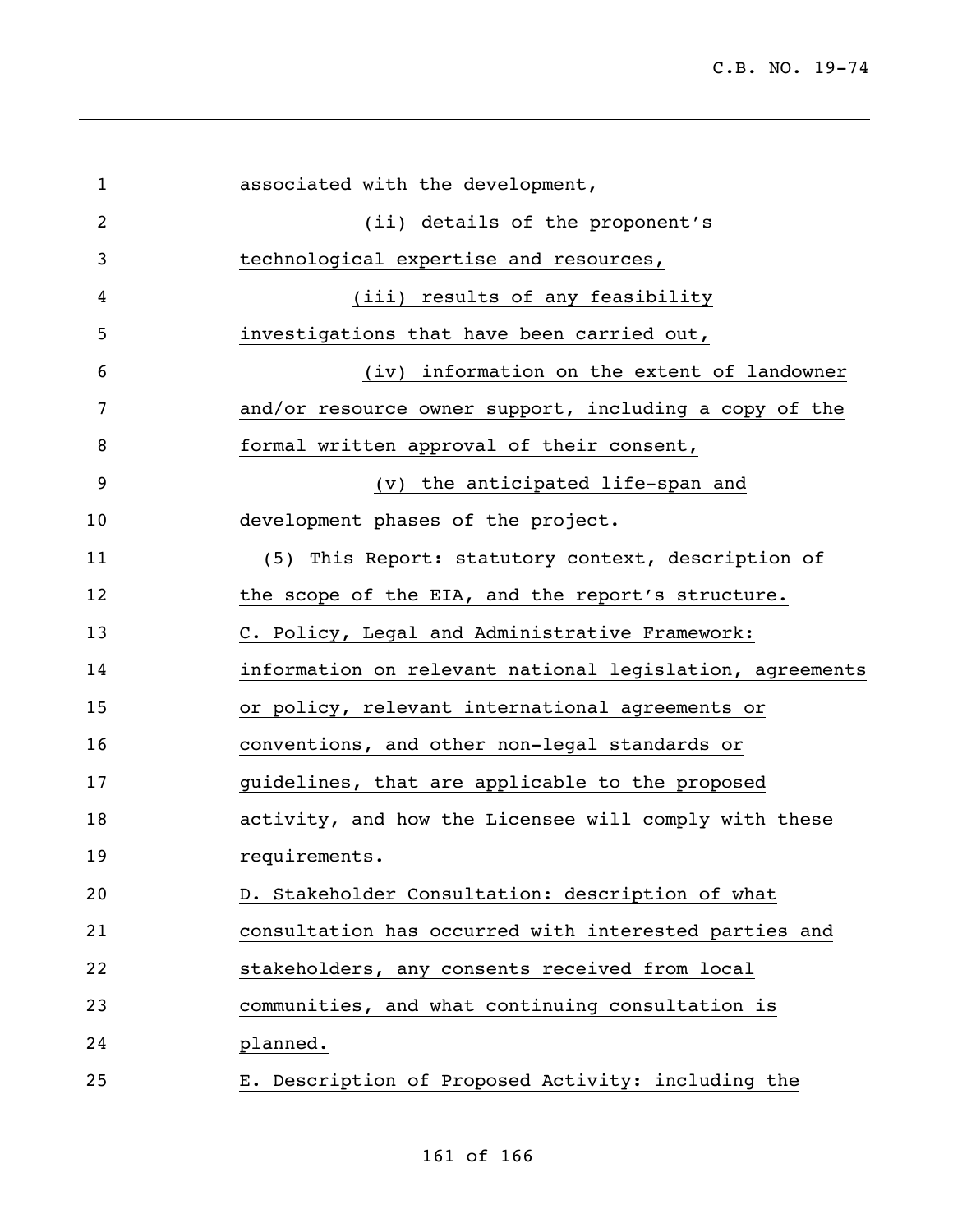| $\mathbf{1}$   | following:                                              |
|----------------|---------------------------------------------------------|
| $\overline{2}$ | (1) Location (with reference to a map)                  |
| 3              | (2) Details of the type, grade and volume of the        |
| 4              | Seabed Mineral deposit, and estimates of inferred and   |
| 5              | indicated resource                                      |
| 6              | (3) The activity or activities that have triggered      |
| 7              | the Environmental and Social Impact Assessment          |
| 8              | requirement, a work plan showing how these are proposed |
| 9              | to be conducted                                         |
| 10             | (4) A proposed timetable, with milestone dates by       |
| 11             | which tasks are expected to be completed                |
| 12             | Seabed infrastructure to be used<br>(5)                 |
| 13             | (6) Technology to be employed (with reference to        |
| 14             | relevant diagrams and drawings), and details of any     |
| 15             | construction and operating standards used               |
| 16             | (7) Transport to be used                                |
| 17             | (8) Storage facilities to be used                       |
| 18             | (9) Anticipated waste products, and waste disposal      |
| 19             | mechanisms to be used                                   |
| 20             | (10) Any material-handling or hazardous material        |
| 21             | management methods or protocols to be used              |
| 22             | (11) Any Ancillary Operations, support equipment or     |
| 23             | onshore infrastructure or processes required to carry   |
| 24             | out the activity.                                       |
| 25             | (12) Alternative sites or methods considered            |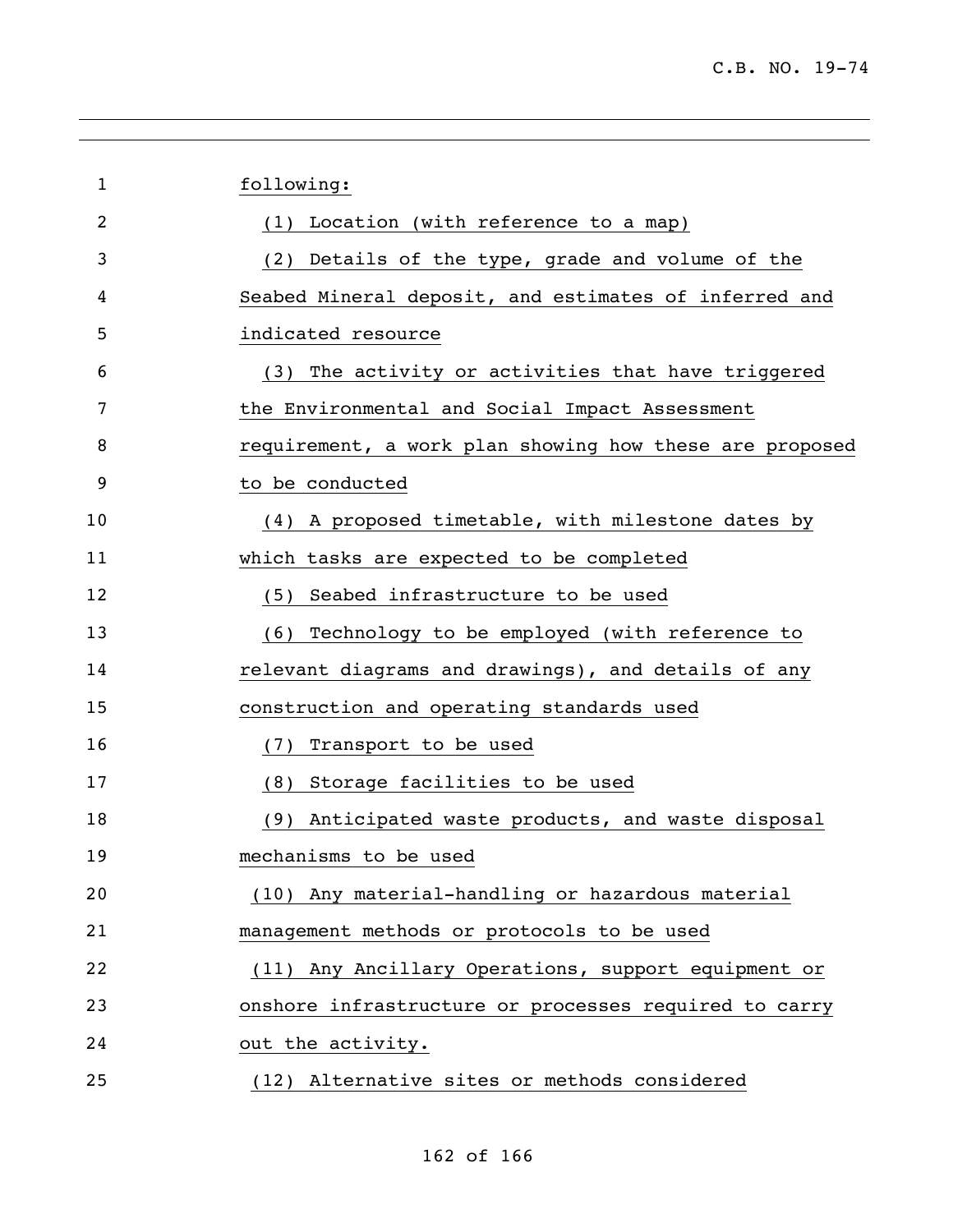| 1              | (13) Workforce description and details of any health    |
|----------------|---------------------------------------------------------|
| $\overline{2}$ | and safety standards used                               |
| 3              | (14) Decommissioning, closure, and site rehabilitation  |
| 4              | plans                                                   |
| 5              | F. Description of Existing Environment: detailed        |
| 6              | account of knowledge of the environmental conditions at |
| 7              | the site, and a baseline description of geological,     |
| 8              | oceanographic and biological conditions against which   |
| 9              | impacts will be measured and assessed, including:       |
| 10             | (1) Regional oceanographic, geological and biological   |
| 11             | overview                                                |
| 12             | Studies and research activities completed which<br>(2)  |
| 13             | provide relevant information                            |
| 14             | Special characteristics of the site<br>(3)              |
| 15             | Meteorology and air quality<br>(4)                      |
| 16             | Geological setting<br>(5)                               |
| 17             | (6) Physical oceanographic setting, including water     |
| 18             | quality and sediment characteristics                    |
| 19             | (7) Biological environment                              |
| 20             | Pelagic (surface to 200m depth)<br>(i)                  |
| 21             | Midwater (between 200m depth and seafloor)<br>(iii)     |
| 22             | Benthic (at seafloor level)<br>(iii)                    |
| 23             | Natural hazards<br>(8)                                  |
| 24             | Noise<br>(9)                                            |
| 25             | Air quality<br>(10)                                     |
|                |                                                         |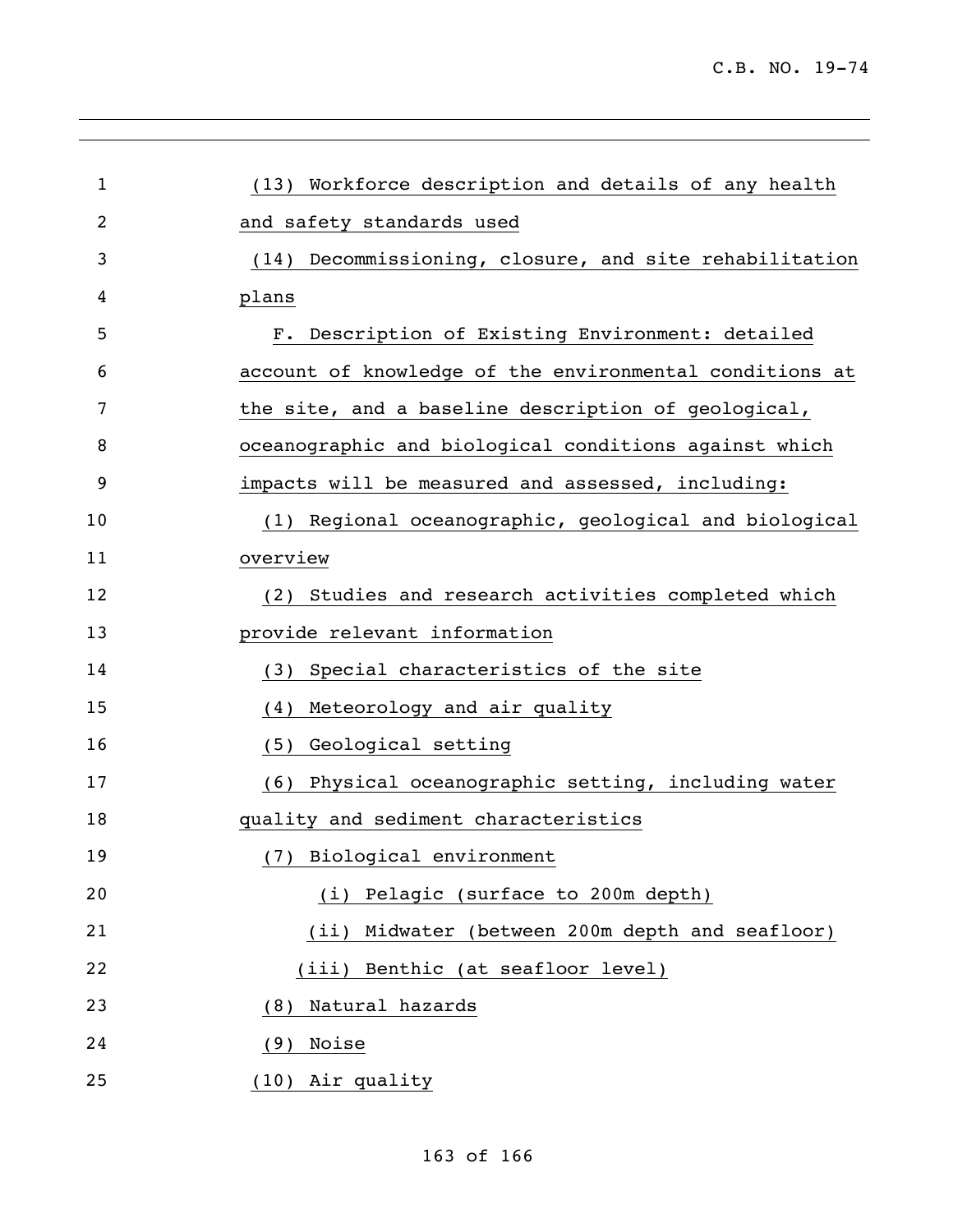| (11) Description of existing onshore environment, as     |
|----------------------------------------------------------|
| relevant                                                 |
| (12) Socio-economic environment of the site,             |
| including: other Seabed Mineral Activities, fisheries,   |
| Marine Scientific research, navigation lanes, submarine  |
| cabling, tourism, customary sea use, aquaculture.        |
| (13) Cultural/Historic resources                         |
| (14) Socio-economic and socio-cultural issues            |
| generally, including onshore direct or indirect impacts, |
| and anticipated effects on the livelihoods and           |
| lifestyles of the population of the Federated States of  |
| Micronesia.                                              |
| G. Environmental impacts on the seabed site, the         |
| regional site, and the coastal and onshore environment,  |
| mitigation and management measures-                      |
| (1) the nature and extent of any impact on any and       |
| all of the categories listed in section F, and also,     |
| insofar as not covered by the section F categories, the  |
| effects / issues anticipated from:                       |
| Greenhouse gas emissions and climate<br>(i)              |
| change;                                                  |
| Biosecurity<br>(iii)                                     |
| Pollution<br>(iii)                                       |
| Health and safety of workers<br>(iv)                     |
| Waste management<br>(v)                                  |
|                                                          |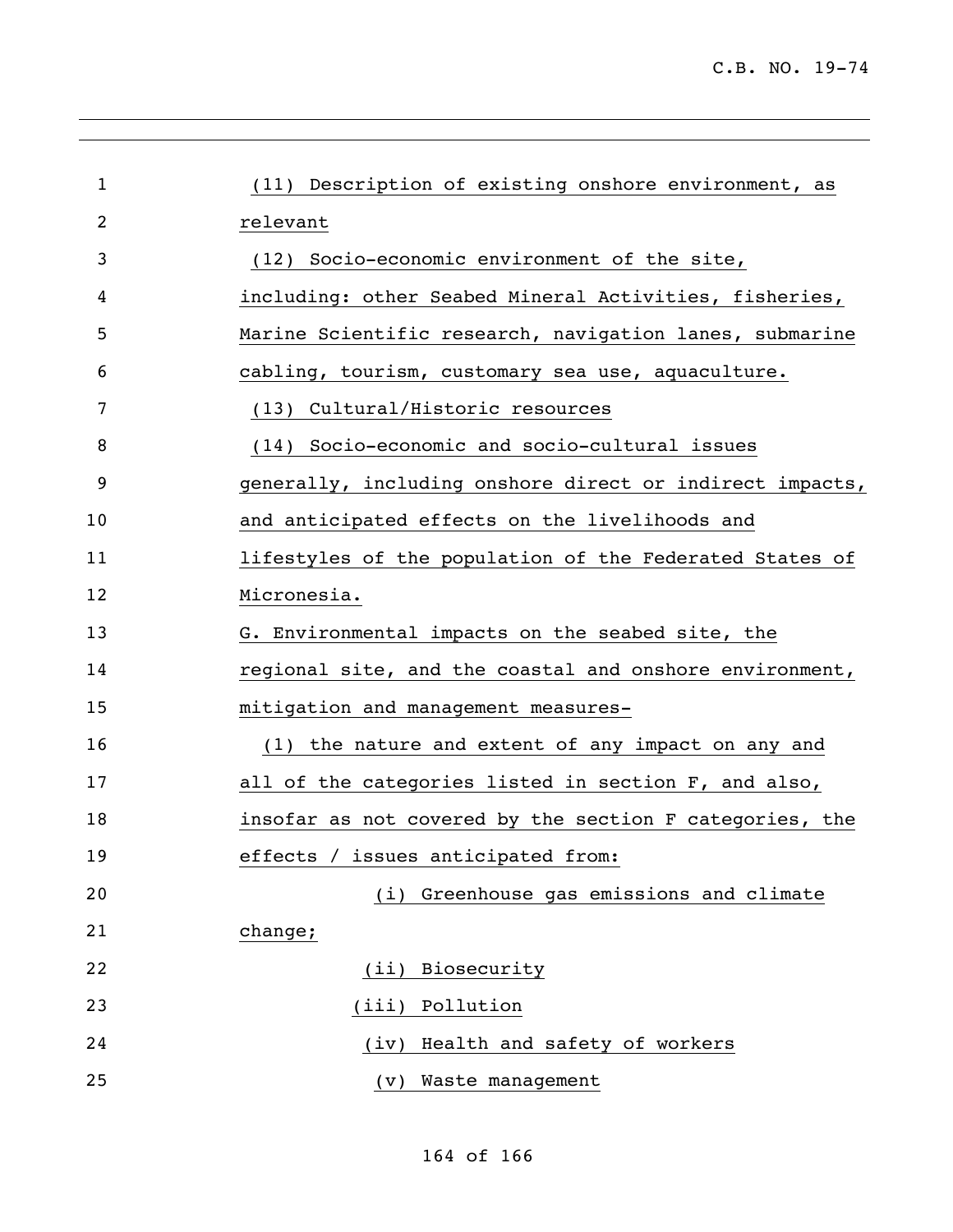| 1  | (vi) Economic benefit or impact for the                  |
|----|----------------------------------------------------------|
| 2  | Federated States of Micronesia                           |
| 3  | (vii) Skills development, industry diversity             |
| 4  | and community impacts for the Federated States of        |
| 5  | Micronesia                                               |
| 6  | (viii) Supply chain, utilities, access to                |
| 7  | water, fuel, and impact to local communities in terms of |
| 8  | access to supplies                                       |
| 9  | (ix) Any other direct or indirect impacts on             |
| 10 | the Federated States of Micronesia's population          |
| 11 | (x) Environmentally hazardous discharges                 |
| 12 | resulting from accidental and extreme natural events     |
| 13 | (2) measures that will be taken to avoid, mitigate,      |
| 14 | minimize or such impact; and                             |
| 15 | (3) what unavoidable impacts will remain;                |
| 16 | (4) how those impacts will be compensated for.           |
| 17 | H. Environmental Management, Monitoring and Reporting    |
| 18 | Organizational structure and responsibilities for<br>(1) |
| 19 | environmental management                                 |
| 20 | Environmental management plan, including -<br>(2)        |
| 21 | Impact mitigation and minimizing<br>(i)                  |
| 22 | (ii) Monitoring plan                                     |
| 23 | Closure and rehabilitation plan<br>(3)                   |
| 24 | Monitoring studies<br>(4)                                |
| 25 | Reporting<br>(5)                                         |
|    |                                                          |